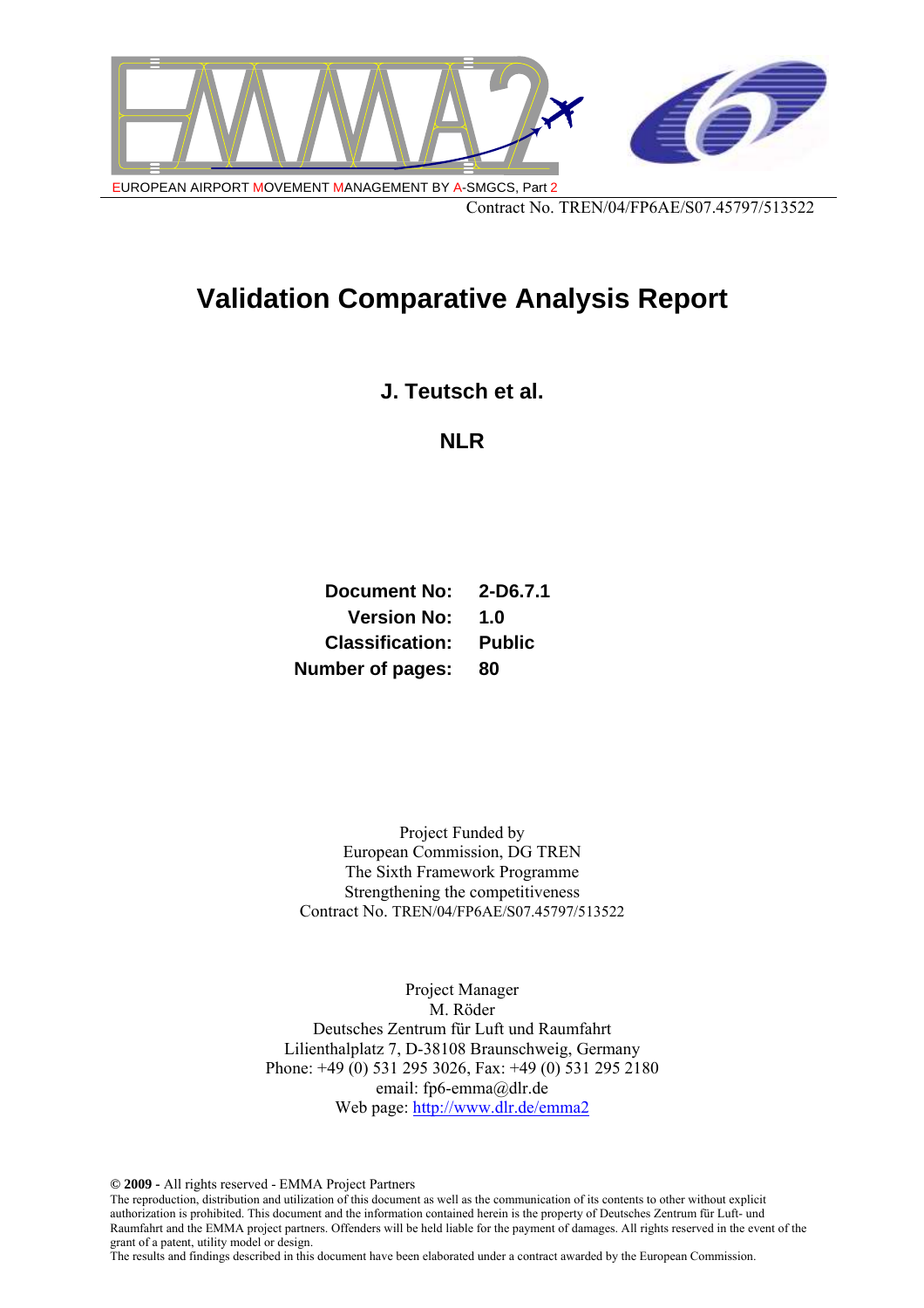



# **Distribution List**

| <b>Member Type</b> | No.            | <b>Name</b>            | <b>POC</b>                      | <b>Distributed</b> |  |
|--------------------|----------------|------------------------|---------------------------------|--------------------|--|
| Web                |                | Internet               | http://www.dlr.de/emma2         |                    |  |
|                    |                | Intranet               | https://extsites.dlr.de/fl/emma | X                  |  |
| 1                  |                | <b>DLR</b>             | Jörn Jakobi                     |                    |  |
|                    | $\overline{2}$ | <b>AENA</b>            | Mario Parra                     |                    |  |
|                    | 3              | <b>AENA</b>            | José Félix Porras               |                    |  |
|                    | $\overline{4}$ | AIF                    | Marianne Moller                 |                    |  |
|                    | 5              | <b>SELEX</b>           | Giuliano D'Auria                |                    |  |
|                    | 6              | ANS_CR                 | Jan Kubicek                     |                    |  |
|                    | $\overline{7}$ | <b>DSNA</b>            | Philippe Montebello             |                    |  |
|                    | 8              | <b>ENAV</b>            | Antonio Nuzzo                   |                    |  |
|                    | 9              | <b>NLR</b>             | Jürgen Teutsch                  |                    |  |
|                    | 10             | PAS                    | Alan Gilbert                    |                    |  |
| Contractor         | 11             | <b>TATM</b>            | Corinne Heinrich                |                    |  |
|                    | 12             | <b>THAV</b>            | Pascal Gayraud                  |                    |  |
|                    | 13             | <b>AUEB</b>            | Konstantinos G.Zografos         |                    |  |
|                    | 14             | CSL - Prague Airport   | Libor Kurzweil                  |                    |  |
|                    | 15             | <b>DIEHL</b> Aerospace | <b>Benno Petersen</b>           |                    |  |
|                    | 16             | <b>DFS</b>             | Klaus-Rüdiger Täglich           |                    |  |
|                    | 17             | <b>EEC</b>             | Stéphane Dubuisson              |                    |  |
|                    | 18             | <b>ERA</b>             | Jan Hrabanek                    |                    |  |
|                    | 19             | <b>ETG</b>             | Thomas Wittig                   |                    |  |
|                    | 20             | <b>SICTA</b>           | Mariacarmela Supino             |                    |  |
|                    | 21             | <b>TUD</b>             | Christoph Vernaleken            |                    |  |
|                    | $22\,$         | <b>SOF</b>             | Lionel Bernard-Peyre            |                    |  |
| Sub-Contractor     |                | <b>CSA</b>             | Karel Muendel                   |                    |  |
|                    |                |                        |                                 |                    |  |
| Customer           |                | $\rm EC$               | Doris Schröcker                 | X                  |  |
|                    |                |                        |                                 |                    |  |
| Additional         |                | <b>EUROCONTROL</b>     | <b>Bengt Collin</b>             |                    |  |
|                    |                |                        |                                 |                    |  |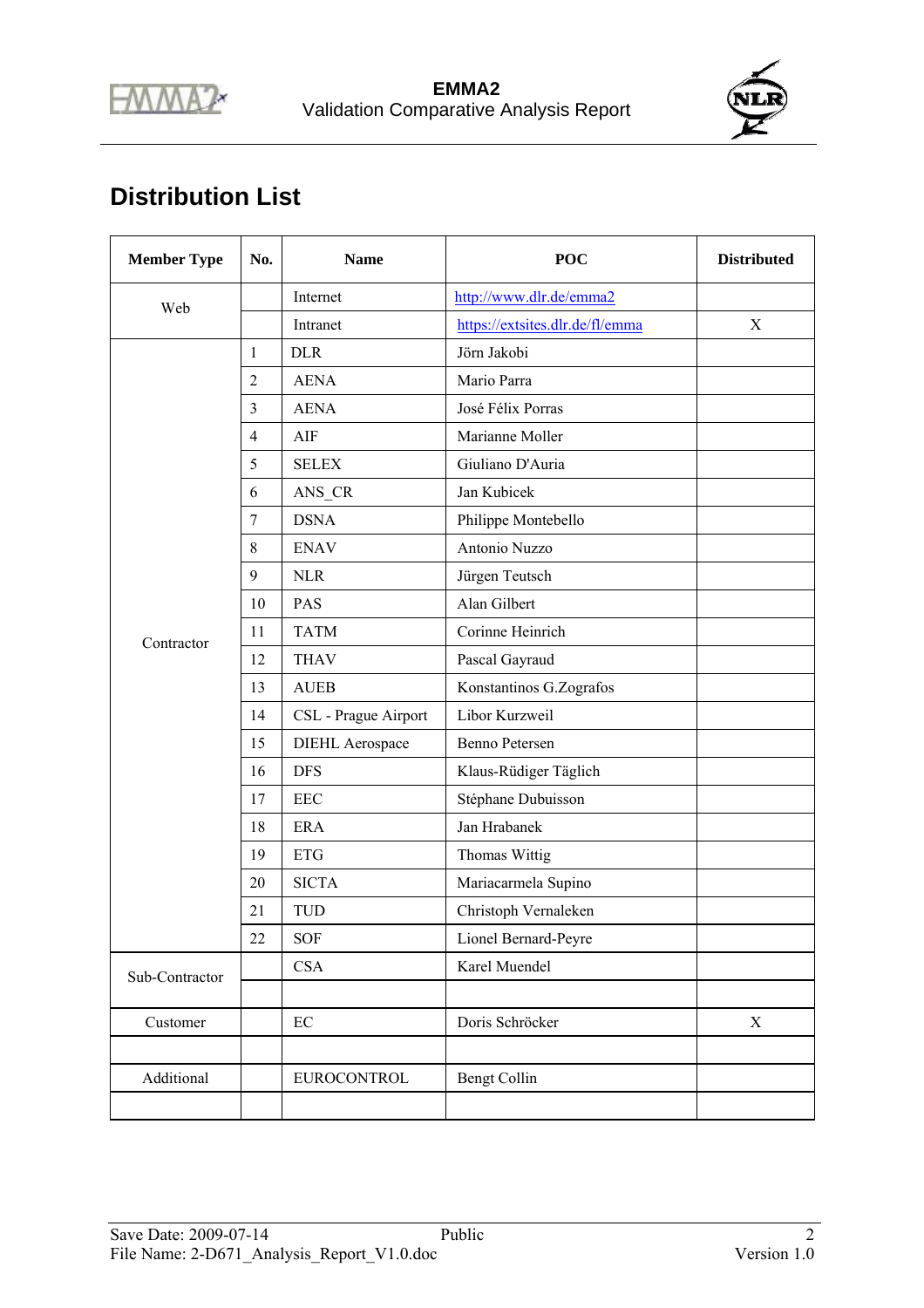



## **Document Control Sheet**

| Project Manager:             | M. Röder                               |              |
|------------------------------|----------------------------------------|--------------|
| Responsible Author:          | J. Teutsch                             | <b>NLR</b>   |
| <b>Additional Authors:</b>   | J. Scholte                             | <b>NLR</b>   |
|                              | J. Jakobi and M. Biella                | <b>DLR</b>   |
|                              | A. Gilbert                             | <b>PAS</b>   |
|                              | M. Supino and D. Teotino               | <b>SICTA</b> |
|                              | P. Montebello                          | <b>DSNA</b>  |
|                              | C. Heinrich                            | <b>TATM</b>  |
|                              | M. Fabreguettes and F. Michel          | <b>THAV</b>  |
|                              | M. Moller                              | AIF          |
|                              | C. Urvoy                               | <b>TUD</b>   |
| Subject / Title of Document: | Validation Comparative Analysis Report |              |
| Related Task(s):             | 2-WP6.7                                |              |
| Deliverable No.:             | $2-D6.7.1$                             |              |
| Save Date of File:           | 2009-07-14                             |              |
| Document Version:            | 1.0                                    |              |
| Reference / File Name:       | 2-D671_Analysis_Report_V1.0.doc        |              |
| Number of Pages:             | 80                                     |              |
| Dissemination Level:         | Public                                 |              |
| Target Date:                 | 2009-06-08                             |              |

# **Change Control List (Change Log)**

| <b>Date</b>      | <b>Issue</b> | <b>Changed Chapters</b> | <b>Comment</b>                                   |
|------------------|--------------|-------------------------|--------------------------------------------------|
| 2008-06-03       | 0.01         | All                     | Document template (DLR)                          |
| 2008-09-15       | 0.02         | 1, 5, References        | Introduction (NLR)                               |
| $2009 - 01 - 12$ | 0.03         | 3                       | Inclusion of test site results (CDG, PRG)        |
| 2009-02-06       | 0.04         | 3, 4, 5 and 6           | Further contributions and initial analysis (ALL) |
| 2009-02-09       | 0.05         | 4, 5, and $6$           | Analysis and comments (NLR)                      |
| 2009-02-13       | 0.06         | 6                       | Comments (ALL) and lessons learnt (NLR)          |
| 2009-02-20       | 0.07         | All                     | Comments GA review (ALL)                         |
| 2009-02-23       | 0.08         | All                     | Answers on comments from GA review (NLR)         |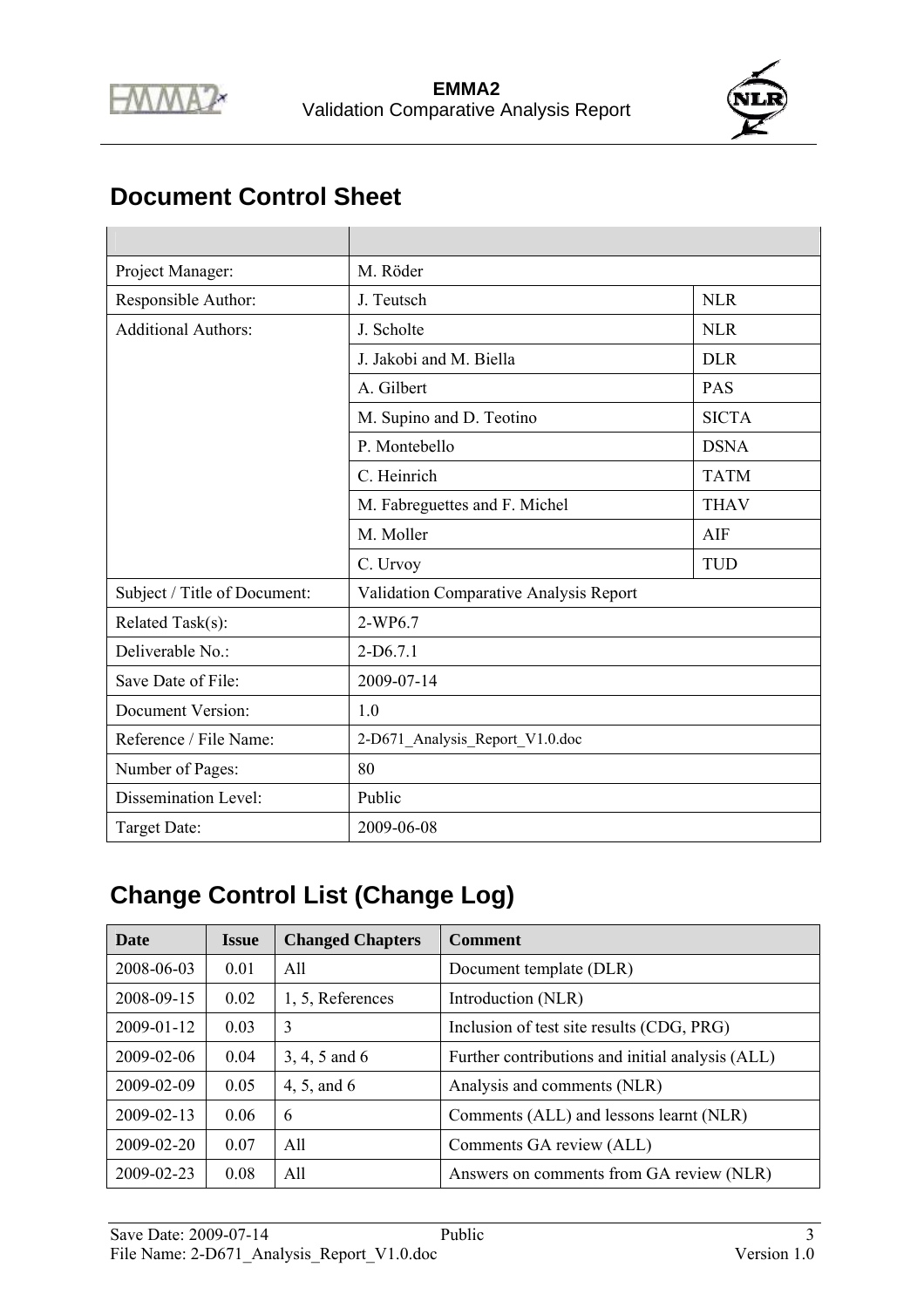

## **EMMA2**  Validation Comparative Analysis Report



| 2009-03-23 | 0.09 | All      | Additional comments after demo day (ALL) |
|------------|------|----------|------------------------------------------|
| 2009-06-05 | 010  | All      | GA & EC comments processed               |
| 2009-06-08 | 0.11 |          | Version for $2nd$ EC Review              |
| 2009-07-14 | 1.0  | approved |                                          |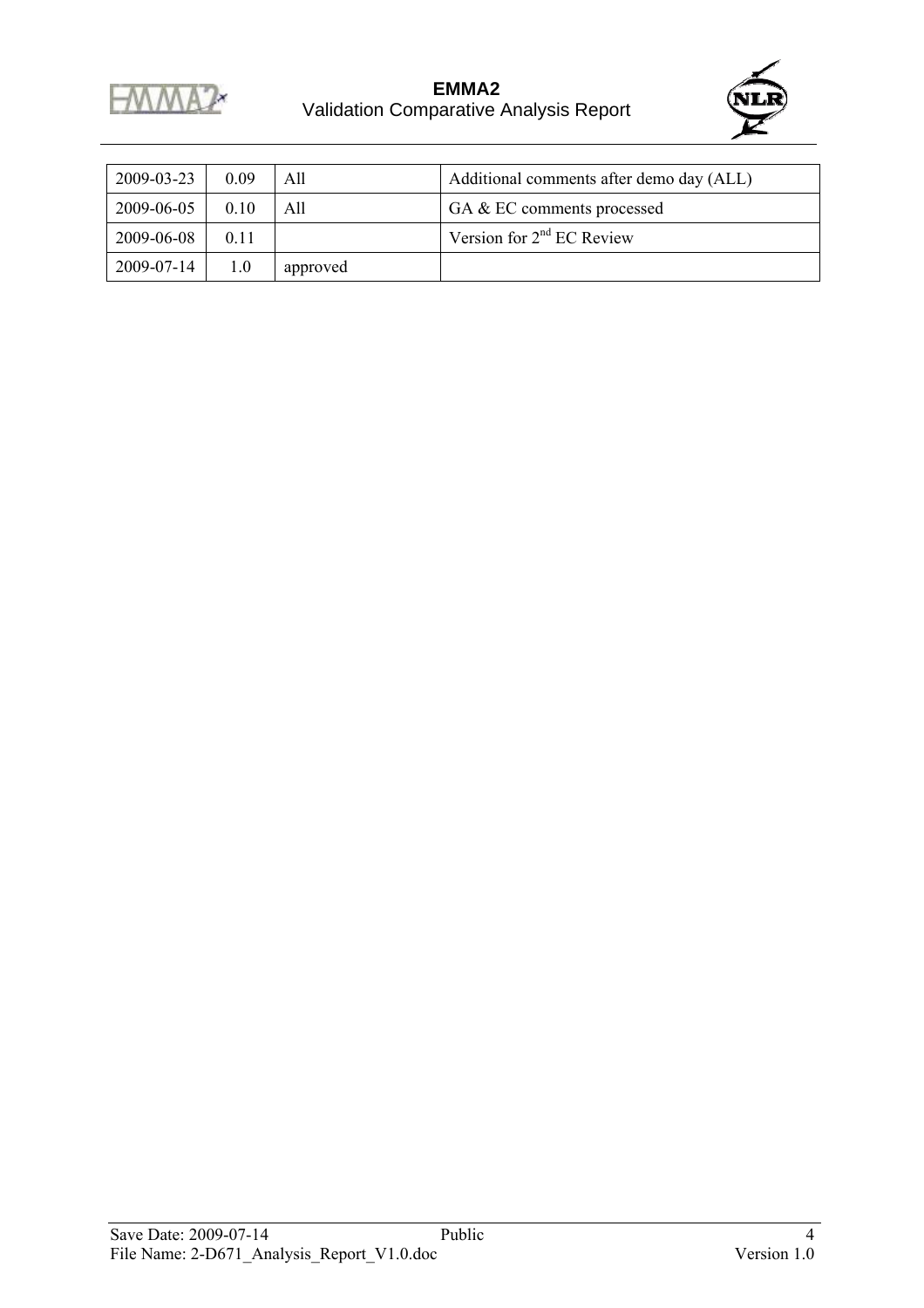



## **Executive Summary**

In EMMA2, it was shown again that the quality of the discussed services, especially the higher services, which include several planning, guidance and alerting tools, depends on the quality of the available surveillance information. Some issues with ADS-B Out led to the conclusion that it is not yet suitable for A-SMGCS purposes.

Furthermore, it could be shown that it is difficult to look at the benefits of different A-SMGCS components in isolation, in particular on the ground side. The planning, monitoring and control chain from gate to runway and vice versa should be seen as a coherent series of tasks that need to be supported by a coherent set of A-SMGCS components.

In EMMA2, different test sites with different system implementations looked at that series of tasks which led to results that are either very much dependent on a certain implementation of a tool, integration issues between different A-SMGCS components, or fine tuning activities for airport peculiarities. In the beginning, some of the trials showed that the systems tested did not reach the required maturity for the environment in which they were used, which led to very detailed comments by controllers. While these comments led to improvements of the specific tool in question and operational feasibility could be shown in another validation cycle, the results could not indicate whether expected performance targets for the overall concept could be reached. The system components would need to be validated again regarding their performance after each new development cycle in order to get to more conclusive results on an overall concept level. Iterative processes like this are rather complex and need to be investigated in the future.

Still, controller and pilot comments made it possible to come to subjective results so that most validation exercises could at least show feasibility of concept and systems even if performance gains could not always be expressed in absolute terms. In order to bring the services further and obtain more objective results, future projects should build on these results and further validate the operational concept focusing on the role of air traffic controllers and their working environment and further elaborating task distribution between pilots and controllers. Innovative approaches to these topics are suggested to become part of SESAR activities, as SESAR will lead the development approaches in Europe in coming years.

Looking at the airborne side, the situation regarding tools and interoperability heavily depends on the capabilities of the ground systems. The IMM, which integrates different functionalities in a single interface, seems to be rather advanced in development. Tools for guidance and control are integrated to such an extent that delegation of certain tasks from the controller to the cockpit might be considered a possible topic for further research.

The TAXI-CPDLC service, which must be an integral part of both ground and airborne working environments, was tested in EMMA2 with promising results. While refinements are still necessary in the proposed solutions for data input on both the controller and pilot positions, the result regarding workload and situational awareness on both the airborne and the ground side were encouraging, at least for start-up, push-back, taxi clearances and handover procedures.

As an important part of its safety assessment, EMMA2 showed that human factors and safety studies can be performed in combination with real-time simulations. Results will help to assess critical operational situations. In order to get the complete picture, full-scale human and hardware-in the-loop real-time simulations will need to be performed on flexible simulation platforms that allow assessing the complete hardware solution for the chosen A-SMGCS set. Eventually, on-site shadow-mode trials must prepare implementation of the complete solution of high-level A-SMGCS components.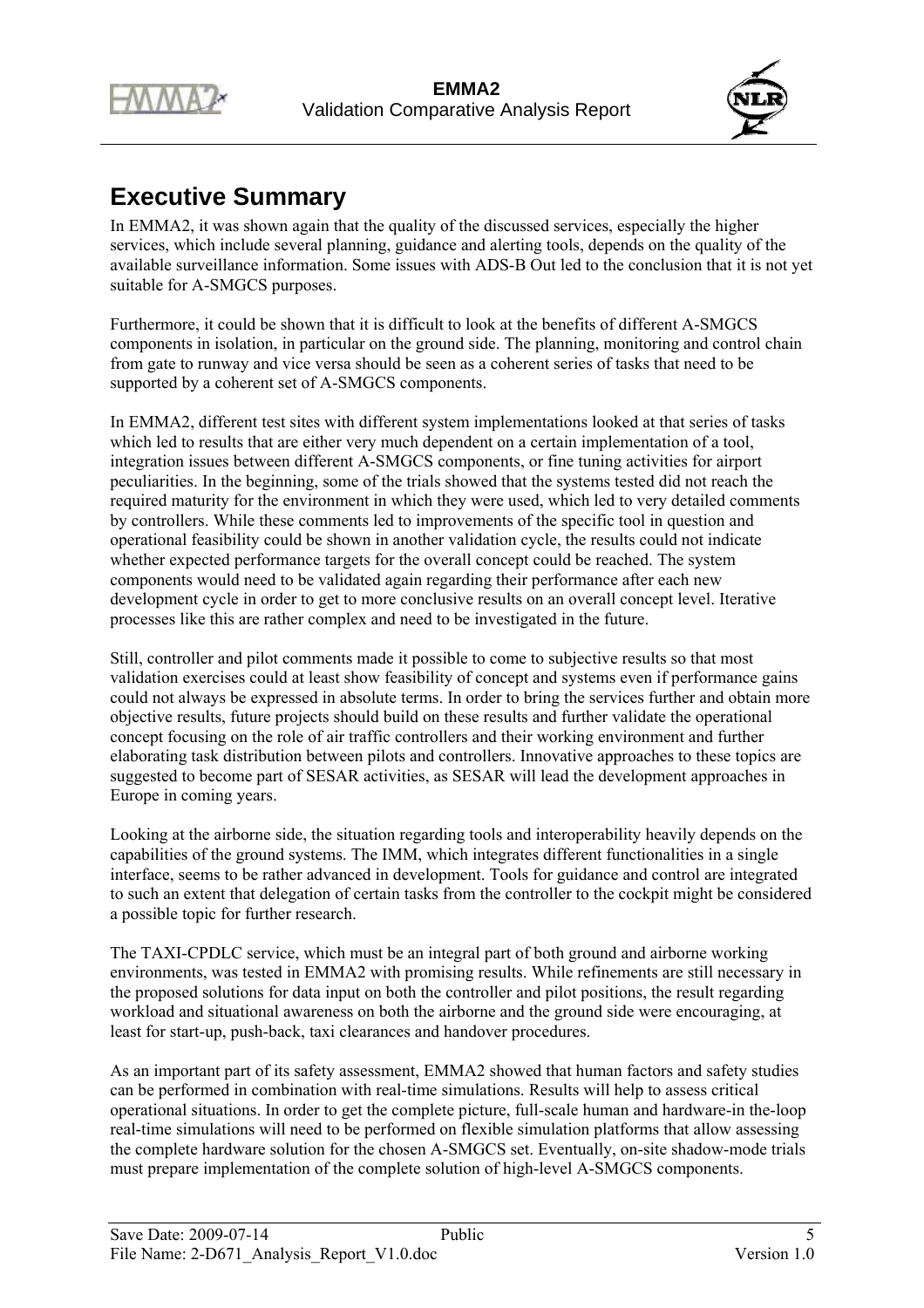



In the future, EMMA2 results should drive further standardisation activities in ICAO and EUROCAE working groups and should be considered in related EUROCONTROL and SESAR activities. Relevant recommendations, also regarding the process of validating A-SMGCS, are part of the EMMA2 Recommendations Report (Ref. [22]).

More details on the specific results and conclusions are provided in Chapter 6 of this document.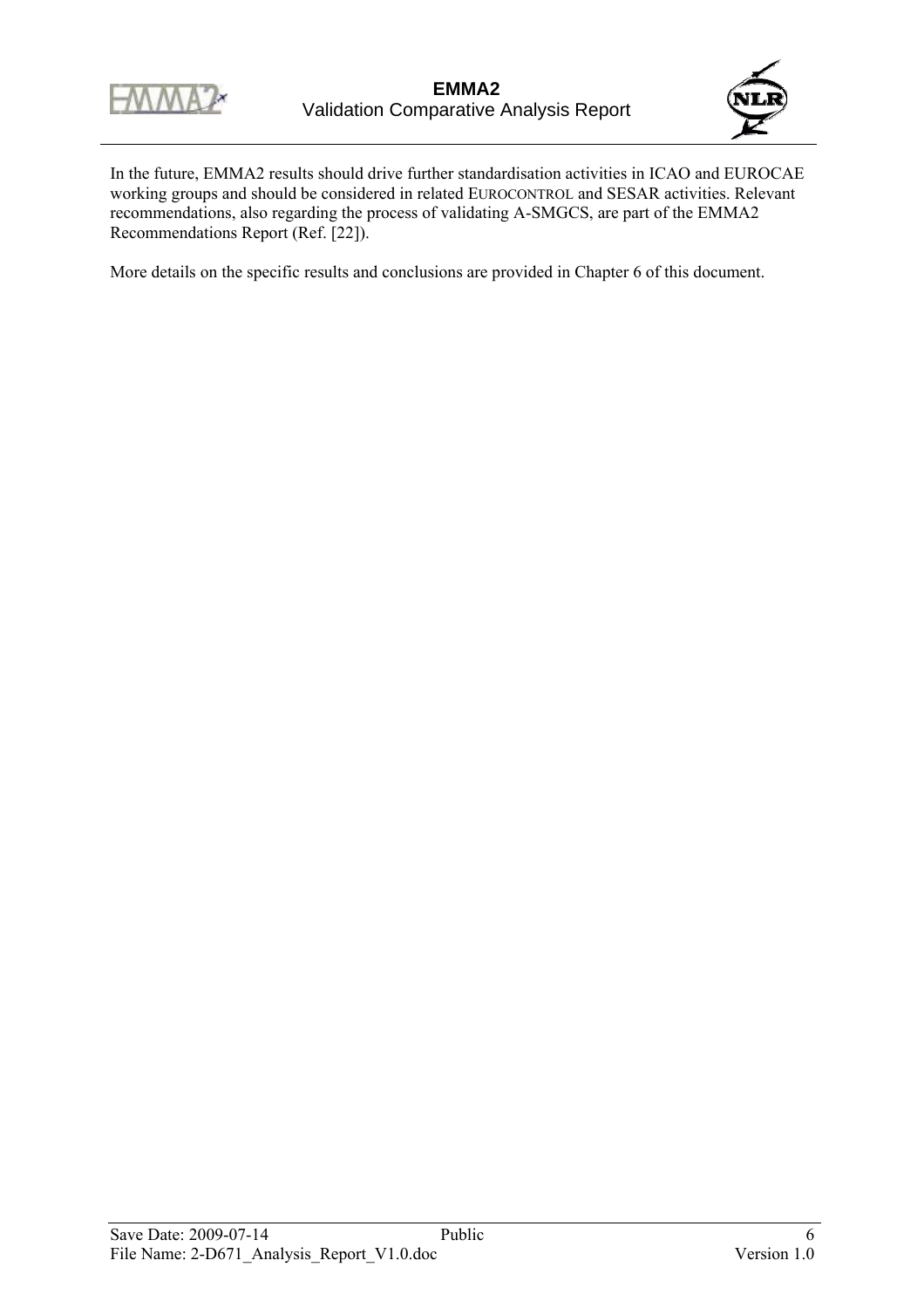



# **Table of Contents**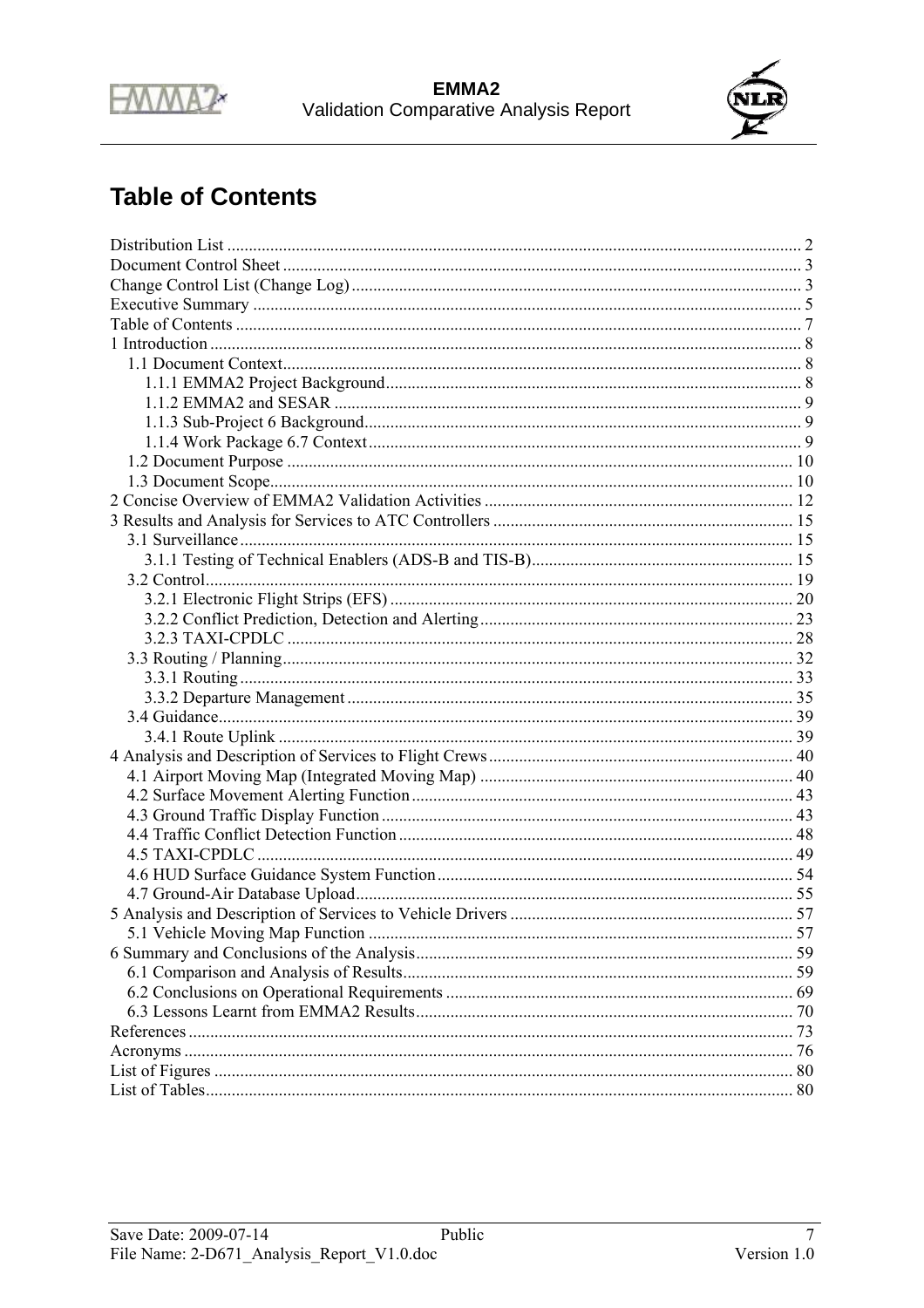



# **1 Introduction**

This document is deliverable 2-D6.7.1 of the EMMA Part 2 (EMMA2) Project (Ref. [8]) and is entitled 'Validation Comparative Analysis Report'. The introduction describes the context of this document within the EMMA2 Project and within Work Package 7 (Validation Analysis and Recommendations) of Sub-Project 6 (Validation). Furthermore, the document purpose and scope are presented.

## **1.1 Document Context**

This document represents the output of Work Package 6.7.1 (Analysis) of the EMMA2 project and gives a compilation and an analysis of the validation results.

## **1.1.1 EMMA2 Project Background**

Air transport demand in Europe, despite world-economic upheaval and related negative air traffic growth rates in 2009, is expected to continue to grow from 2010 onwards, albeit with a more moderate pace (cf. Ref. [1] and Ref. [2]). Today there still is a need to respond to these public demands, especially when looking at the long-term expectancy, while maintaining a high level of safety in air traffic operations.

In order to answer to the demands and cope with the consequences of growing air traffic in the future, the ATM 2000+ Strategy (Ref. [4]), defined a number of major strategic objectives and named directions for change. Among the new concepts for a structural revision of the ATM processes are 'Advanced Surface Movement Guidance and Control Systems' (A-SMGCS). A-SMGCS is described as one of the most promising elements for achieving the necessary paradigm shift towards the year 2012 and beyond as airports are seen as the future bottlenecks of air transport.

The 'European Airport Movement Management by A-SMGCS' (EMMA) integrated project is set within the Sixth Framework Program of the European Commission (Directorate General for Energy and Transport) and looks at A-SMGCS as a holistic approach for changes in airport operations. It builds on the experiences of earlier projects such as 'Operational Benefit Evaluation by Testing A-SMGCS' (BETA). With BETA (Ref. [25]) new technologies for data extraction, digitising, data fusion, data link and multilateration became available. Although A-SMGCS progressed from a demonstration status to a full operational system, the complete proof of benefit of A-SMGCS was missing. Therefore, EMMA is supposed to set the standards for A-SMGCS systems and their operational usage, safety and interoperability while also focussing at the benefit expectation in Europe.

In order to achieve this ambitious goal, EMMA was subdivided into two project phases. The first phase of EMMA, which ran from 2003 until 2006, mainly looked at different implementations of lower level A-SMGCS at a number of European airports as an initial step for enhancing safety and efficiency on the ground. In particular, additional surveillance services (Level I) and an automated control service for detecting potentially dangerous conflicts on runways and in restricted areas (Level II) were investigated.

The second phase of the EMMA project, running from 2006 to 2009, focuses on the development and validation of a higher-level A-SMGCS operational concept. This means that in addition to the services investigated in the first phase of EMMA, higher-level functions and services, as described in Ref. [5], are developed and validated. The higher-level services allow for the sharing of traffic situation awareness among pilots and drivers on the airport, the introduction of an automated routing function and the up-link of a validated route planning to pilots and drivers.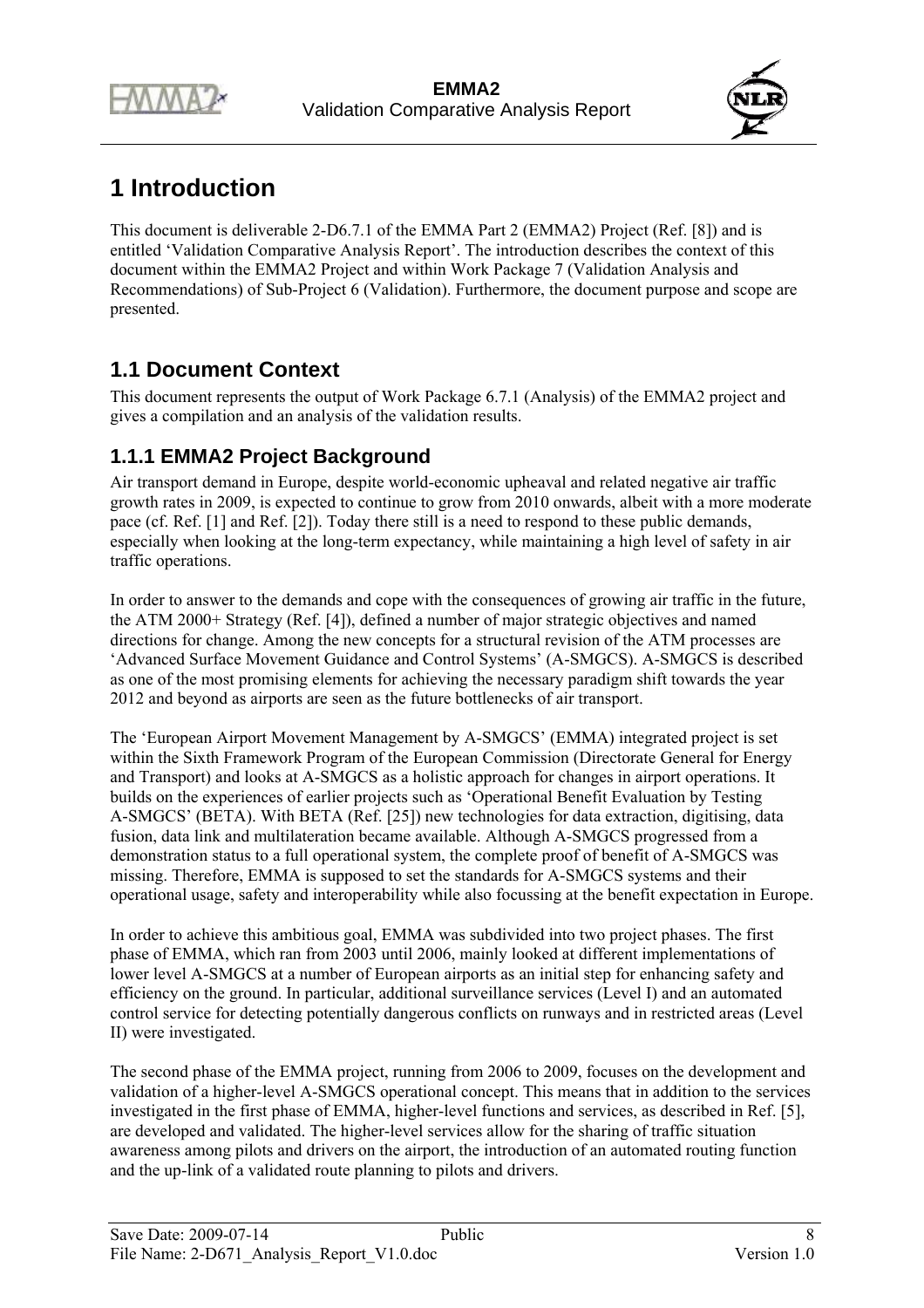



## **1.1.2 EMMA2 and SESAR**

The Single European Sky (SES) initiative was launched by the European Commission in 2004. It established a political framework for actions in Europe to unlock sustainable and viable growth in air transport. In order to support the SES legislation and for modernisation of the European air traffic control infrastructure, the Single European Sky ATM Research Programme (SESAR) was launched. SESAR aims at developing the new generation air traffic management system capable of ensuring the safety and fluidity of air transport worldwide over the next 30 years. It involves all actors in European aviation in defining, committing to and implementing a pan-European ATM system.

A-SMGCS is a major cornerstone of investigations on future airport operations and as such the topic also found its way into the SESAR ATM Target Concept and Master Plan (Ref. [26] and Ref. [27]). The results and recommendations of the EMMA project, and in particular EMMA2, therefore represent an important contribution to SESAR and should indicate what research efforts are needed in the future to bring A-SMGCS closer to deployment.

## **1.1.3 Sub-Project 6 Background**

Validation of different A-SMGCS implementations and experimental systems is carried out in Sub-Project 6 of the EMMA2 Project. EMMA2 aims at conducting an overall validation of A-SMGCS in accordance with the European Operational Concept Validation Methodology (E-OCVM). This methodology (Ref. [3]) has been developed by EUROCONTROL together with the European Commission and several European ATM research institutes in recent years and currently is the only broadly accepted framework for ATM concept validation.

Validation exercises of the EMMA2 functionality identified in the A-SMGCS Services, Procedures, and Operational Requirements (SPOR) document (see Ref. [9]) are performed on three ground sites (Prague-Ruzynĕ, Toulouse-Blagnac and Milan Malpensa airports) and different airborne platforms which are collectively referred to as the airborne site. Additional validation exercises are carried out in research simulators. The validation process at each site is based on a corresponding site test plan. In order to assure maximum compliance with the E-OCVM and consistency of the site test plans a validation strategy has been developed in WP6.1 consisting of a Validation Plan and a Generic Experimental and Test Plan (cf. Ref. [14] and [15]). The major objective of both documents is to provide the sites with a framework and guidelines for developing the different site Validation Test Plans.

The results of this validation phase will also provide inputs to future A-SMCGS concepts, architectures and designs that result from other projects. It should confront all stakeholders in A-SMCGS with the question whether they are going to implement the right A-SMGCS system, procedure or concept. Moreover, SP6 investigates whether the chosen A-SMCGS systems, procedures and concepts fulfil the demands (for example, in terms of acceptability, workload, feasibility, and safety of operations) of the different operator roles involved in A-SMGCS. The combination of these characteristics is expected to permit A-SMCGS overall validation to cope with any constructive evolution in ATM.

It should be noted that EMMA and EMMA2 were based on assumptions and requirements described in the ICAO A-SMGCS Manual (Ref. [24]). The assumptions and requirements in the manual were seen as a proposal or a starting point. Still many of the guidelines will have to be validated.

## **1.1.4 Work Package 6.7 Context**

The objective of WP6.7 is to conclude the work carried out in EMMA2. This is achieved by making a compilation of all validation results, analysing the measurements and data, summarising overall results and lessons learnt, and presenting recommendations on the basis of the analysed results. The work is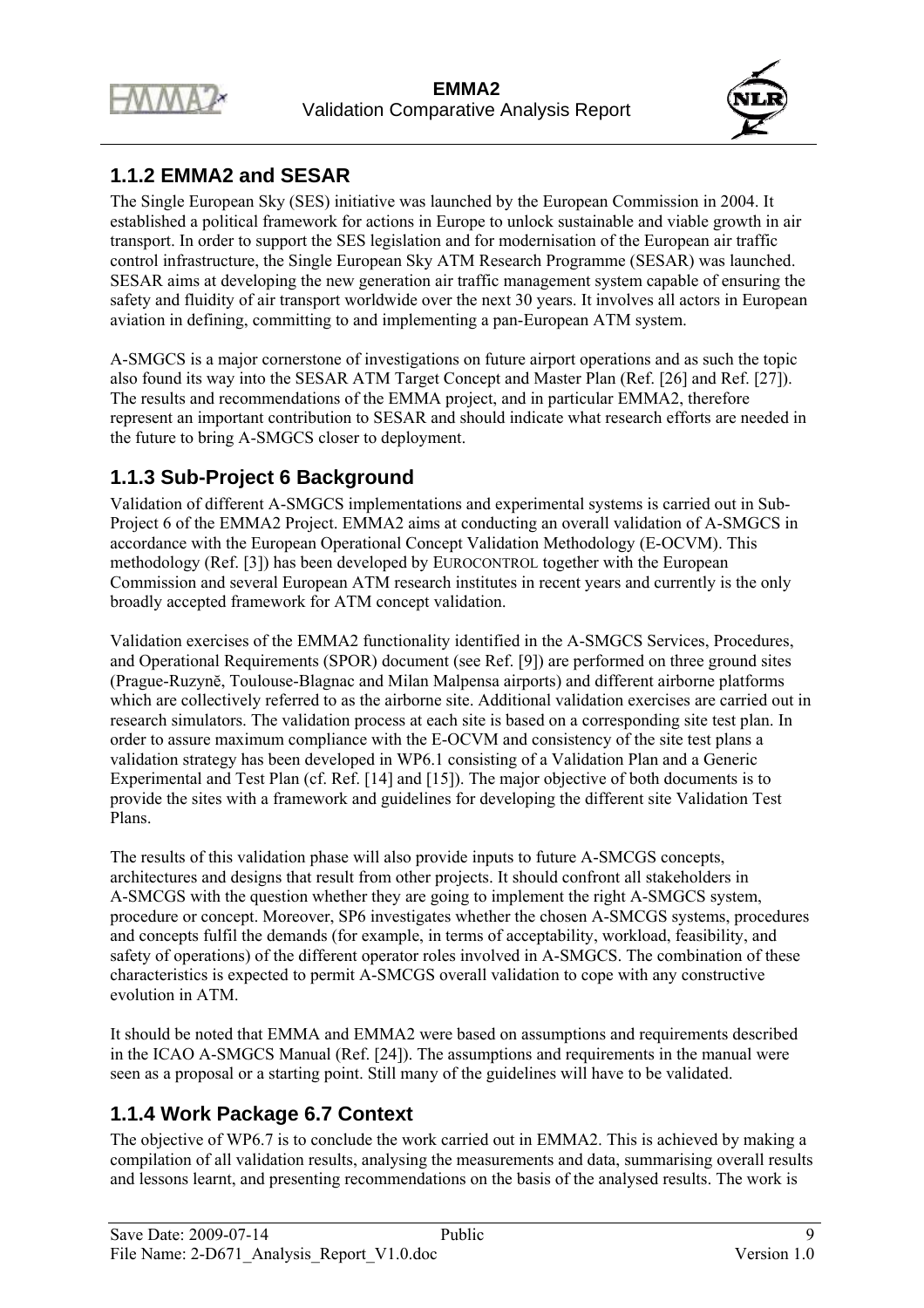



split into three sub work packages, called WP6.7.1 Analysis, WP6.7.2 Recommendations, and WP6.7.3 Review.

In a first step, a compilation of all validation results generated at the test sites and in the simulators will be produced, and the measurements and other data will be analysed with respect to the described concepts (Ref. [9]) and the operational and technical requirements (Ref. [9], [10] and [11]). The analysis work is concluded with writing a report of the mentioned activities including an overall summary and a description of lessons learnt.

The second step revisits the validation results, the comparative analyses, and the lessons learnt during the integrated project. It derives recommendations from this information, which are laid down in a public report. Recommendations are outlined considering at least the following aspects:

- Standardisation, general rules, certification,
- Implementation,
- User benefits,
- Industry, and
- European policy on A-SMGCS

Finally, both analysis and recommendation reports are reviewed by industry partners and by EUROCONTROL.

## **1.2 Document Purpose**

The purpose of this document is to present a compilation of the results of the validation activities carried out within the EMMA2 integrated project and perform an analysis with respect to the concepts and operational requirements described in the EMMA2 SPOR (Ref. [9]) and the technical requirements for both ground and air (Ref. [10] and [11]). The document is concluded with a summary section to give an overview of the results and compare them whenever possible. Lessons learnt are included in the document.

The analysis document will serve as input to WP6.7.2, in which recommendations for standardisation, certification, implementation, user benefits, industry, and European policy are derived from the consolidated EMMA2 results.

The analysis document will represent the executive summary of all validation activities carried out in the EMMA2 integrated project.

## **1.3 Document Scope**

The document starts with a table for quick and easy reference, so that there is a clear link between a certain test site, the validated services, the validation platform and technique used, and the respective chapter in this document (Chapter 2).

In general, this document has been structured in accordance with the EMMA2 SPOR document (Ref. [9]) and it separates the validated A-SMGCS services into air traffic controller (Chapter 3), flight crew (Chapter 4), and vehicle driver services (Chapter 5). Within each of these service categories A-SMGCS is divided into surveillance, control, routing and planning, and guidance services.

Results are then presented for each of the test sites that validated the service under consideration, which allows for comparing the results and analysing them in a more coherent way.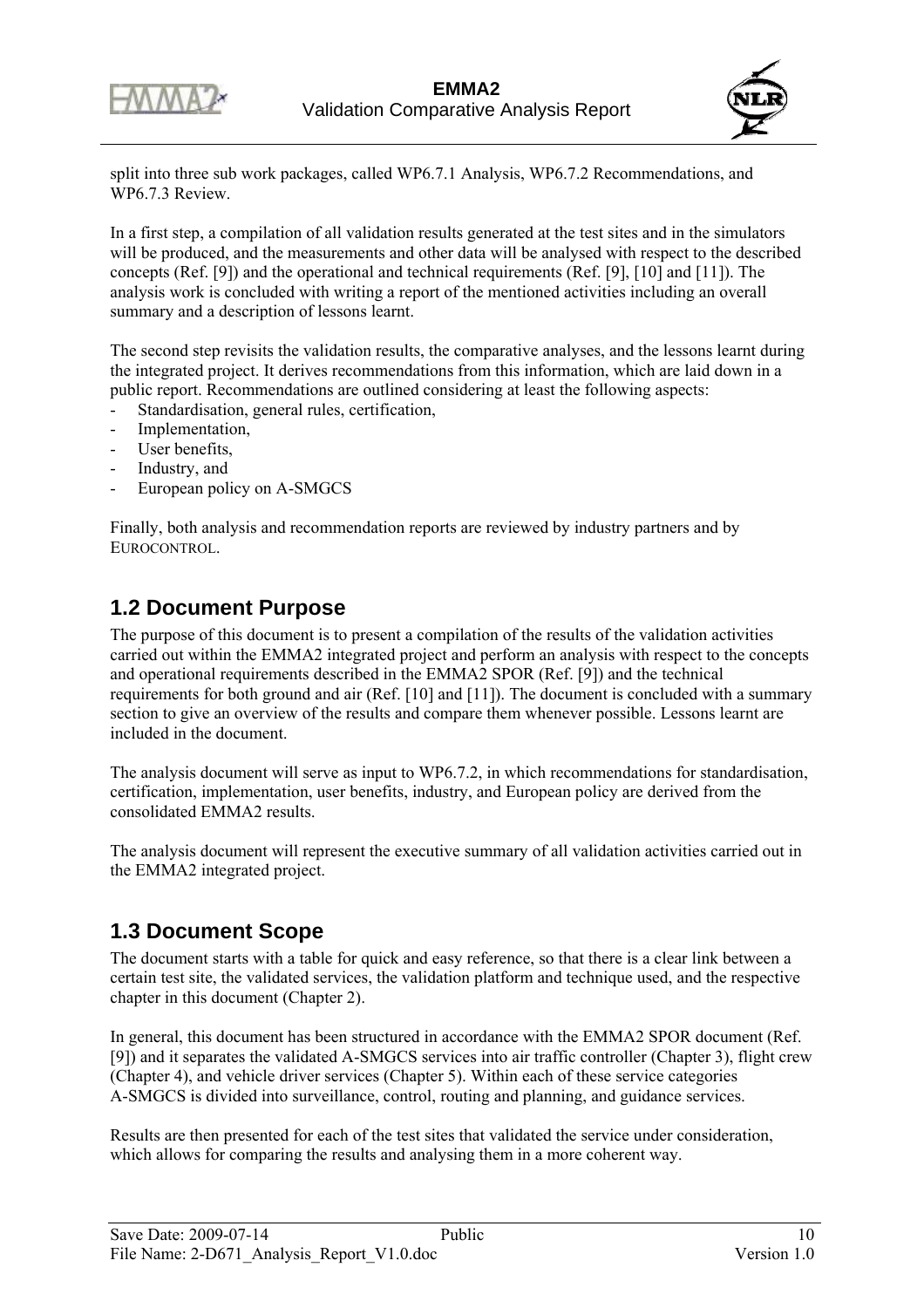



In order to give a better overview of the manifold results, Chapter 6 will summarise them, highlight the most outstanding issues in comparing and analysing them and present the lessons learnt in conclusion. Thus, the document serves as input for the EMMA2 recommendations (Ref. [22]).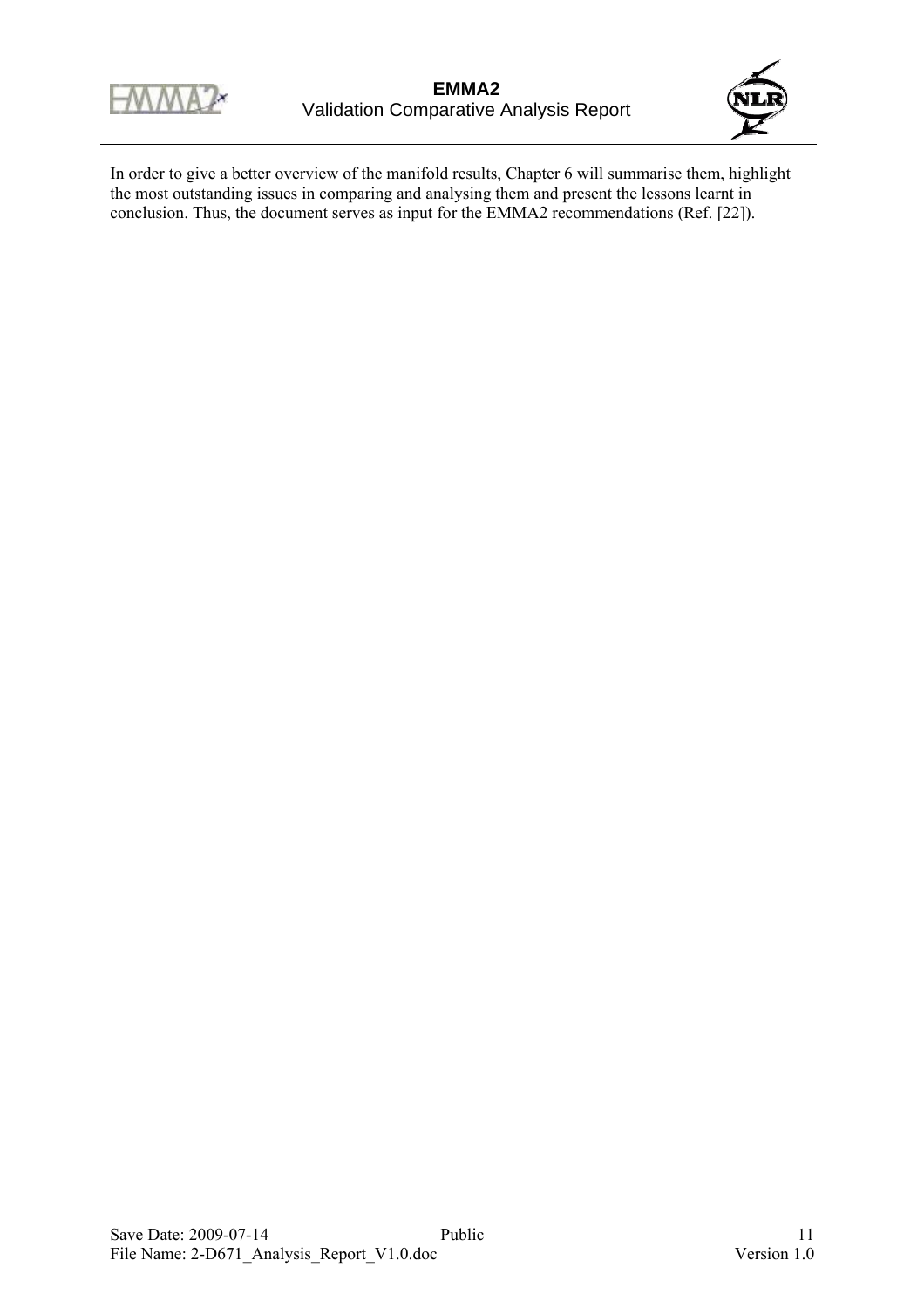



# **2 Concise Overview of EMMA2 Validation Activities**

In order to facilitate reading and for quick an easy reference, the table below lists all EMMA2 validation activities per site, including the A-SMGCS components tested, the validation platform and technique used, and the appropriate reference to sections in this document where results can be found.

| <b>Validation</b><br><b>Site</b> | <b>Validation</b><br><b>Platform</b>         | <b>Validation</b><br><b>Technique</b>                    | <b>A-SMGCS</b><br><b>Component</b>      | <b>Relevant</b><br><b>Chapter</b> |
|----------------------------------|----------------------------------------------|----------------------------------------------------------|-----------------------------------------|-----------------------------------|
| Paris CDG                        | <b>DSNA</b> Athis<br>Mons Tower<br>Simulator | Human-in-the-<br>loop Real-time<br>Simulations<br>(RTS1) | SCA (A-RSN)                             | 3.2.2.2                           |
|                                  | <b>DSNA Athis</b><br>Mons Tower<br>Simulator | Human-in-the-<br>loop Real-time<br>Simulations<br>(RTS2) | <b>DMAN</b><br>(Interoperability)       | 3.3.2                             |
|                                  |                                              |                                                          | <b>EFS</b>                              | 3.2.1                             |
| Prague Ruzyně                    | <b>DLR</b> Tower<br>Simulator                | Tool refinement<br>and early<br>feedback<br>(RTS1)       | Departure<br>Management                 | 3.3.2                             |
|                                  |                                              |                                                          | <b>EFS</b>                              | 3.2.1                             |
|                                  | <b>DLR</b> Tower<br>Simulator                | Full-scale<br>Human-in-the-                              | Departure<br>Management                 | 3.3.2                             |
|                                  |                                              | loop Real-time<br>Simulations                            | <b>EFS</b>                              | 3.2.1                             |
|                                  |                                              | (RTS2)                                                   | Route Planning                          | 3.3.1                             |
|                                  |                                              |                                                          | <b>TAXI-CPDLC</b>                       | 3.2.3                             |
|                                  |                                              |                                                          | Taxi Route<br>Conformance<br>Monitoring | 3.2.2.1                           |
|                                  | Prague On-site<br>Platform                   | Shadow-mode<br>Trials                                    | Departure<br>Management                 | 3.3.2                             |
|                                  |                                              | (OST)                                                    | <b>EFS</b>                              | 3.2.1                             |
|                                  |                                              |                                                          | Route Planning                          | 3.3.1                             |
|                                  |                                              |                                                          | <b>TAXI-CPDLC</b>                       | 3.2.3                             |
|                                  |                                              |                                                          | TIS-B                                   | 3.1.1                             |
| Toulouse Blagnac                 | Toulouse On-site<br>Platform                 | Shadow-mode<br>Trials (OST)                              | Taxi Route<br>Conformance<br>Monitoring | 3.2.2.1                           |
|                                  |                                              |                                                          | TAXI-CPDLC <sup>1</sup>                 | 3.2.3                             |
|                                  |                                              |                                                          | <b>DMAN</b><br>Interoperability         | 3.3.2                             |

<sup>&</sup>lt;sup>1</sup> Ground CPDLC Clearances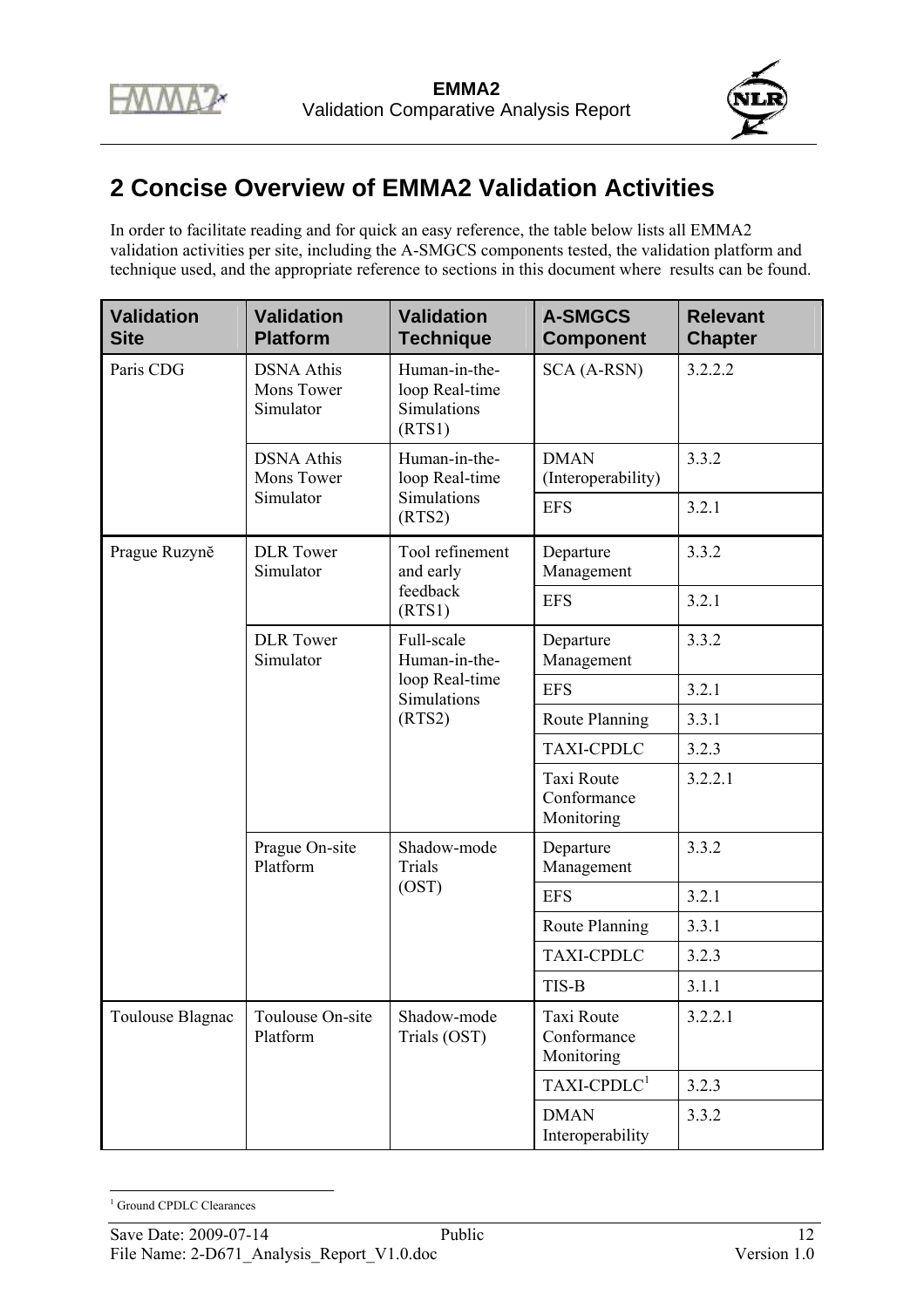

## **EMMA2**  Validation Comparative Analysis Report



| <b>Validation</b><br><b>Site</b> | <b>Validation</b><br><b>Platform</b>                                                    | <b>Validation</b><br><b>Technique</b>                                                              | <b>A-SMGCS</b><br><b>Component</b>   | <b>Relevant</b><br><b>Chapter</b> |
|----------------------------------|-----------------------------------------------------------------------------------------|----------------------------------------------------------------------------------------------------|--------------------------------------|-----------------------------------|
|                                  |                                                                                         | <b>Field Trials</b>                                                                                | Vehicle Moving<br>Map                | 5.1                               |
|                                  |                                                                                         |                                                                                                    | Delegation using<br>TIS-B            | 3.1.1                             |
| Milan Malpensa                   | <b>SICTA/SELEX</b><br><b>Tower Simulator</b><br>at ENAV<br>Experimental<br>Centre, Rome | Small-scale<br>Human-in-the-<br>loop Real-time<br>Simulations<br>(RTS1a)                           | <b>EFS</b>                           | 3.2.1                             |
|                                  | <b>SICTA/SELEX</b>                                                                      | Small-scale<br>Human-in-the-<br>loop Real-time<br>Simulations<br>(RTS1b)                           | <b>EFS</b>                           | 3.2.1                             |
|                                  | <b>Tower Simulator</b><br>at SICTA facility,                                            |                                                                                                    | Route Planning                       | 3.3.1                             |
|                                  | <b>Naples</b>                                                                           |                                                                                                    | <b>SCA</b>                           | 3.2.2.2                           |
|                                  | NARSIM-Tower<br>at NLR,<br>Amsterdam                                                    | Full-scale<br>Human-in-the-<br>loop Real-time<br>Simulations for<br>Safety<br>Assessment<br>(RTS2) | <b>EFS</b>                           | 3.2.1                             |
|                                  |                                                                                         |                                                                                                    | <b>SCA</b>                           | 3.2.2.2                           |
|                                  | Malpensa On-site                                                                        | Shadow-mode                                                                                        | <b>EFS</b>                           | 3.2.1                             |
|                                  | Platform                                                                                | Trials (OST)                                                                                       | Route Planning                       | 3.3.1                             |
|                                  |                                                                                         |                                                                                                    | 1090 ES<br>ADS-B out                 | 3.1.1                             |
|                                  |                                                                                         |                                                                                                    | TAXI-CPDLC <sup>2</sup>              | 3.2.3                             |
|                                  |                                                                                         |                                                                                                    | TIS-B                                | 3.1.1                             |
| Airborne                         | <b>DLR</b> Flight<br>Simulator                                                          | Full-scale<br>Human-in-the-<br>loop Real-time<br>Simulations                                       | Ground Traffic<br>Display            | 4.3                               |
|                                  |                                                                                         |                                                                                                    | <b>TAXI-CPDLC</b>                    | 4.5                               |
|                                  | <b>TUD Flight</b><br>Simulator                                                          | Human-in-the-<br>loop Real-time<br>Simulations                                                     | Ground-Air<br>Database Upload        | 4.7                               |
|                                  |                                                                                         |                                                                                                    | Surface<br>Movement<br>Alerting      | 1.1                               |
|                                  |                                                                                         |                                                                                                    | <b>Traffic Conflict</b><br>Detection | 4.4                               |
|                                  | Prague Field Trial                                                                      | <b>Field Trials</b>                                                                                | <b>TAXI-CPDLC</b>                    | 4.5                               |

<sup>&</sup>lt;sup>2</sup> Mainly technical tests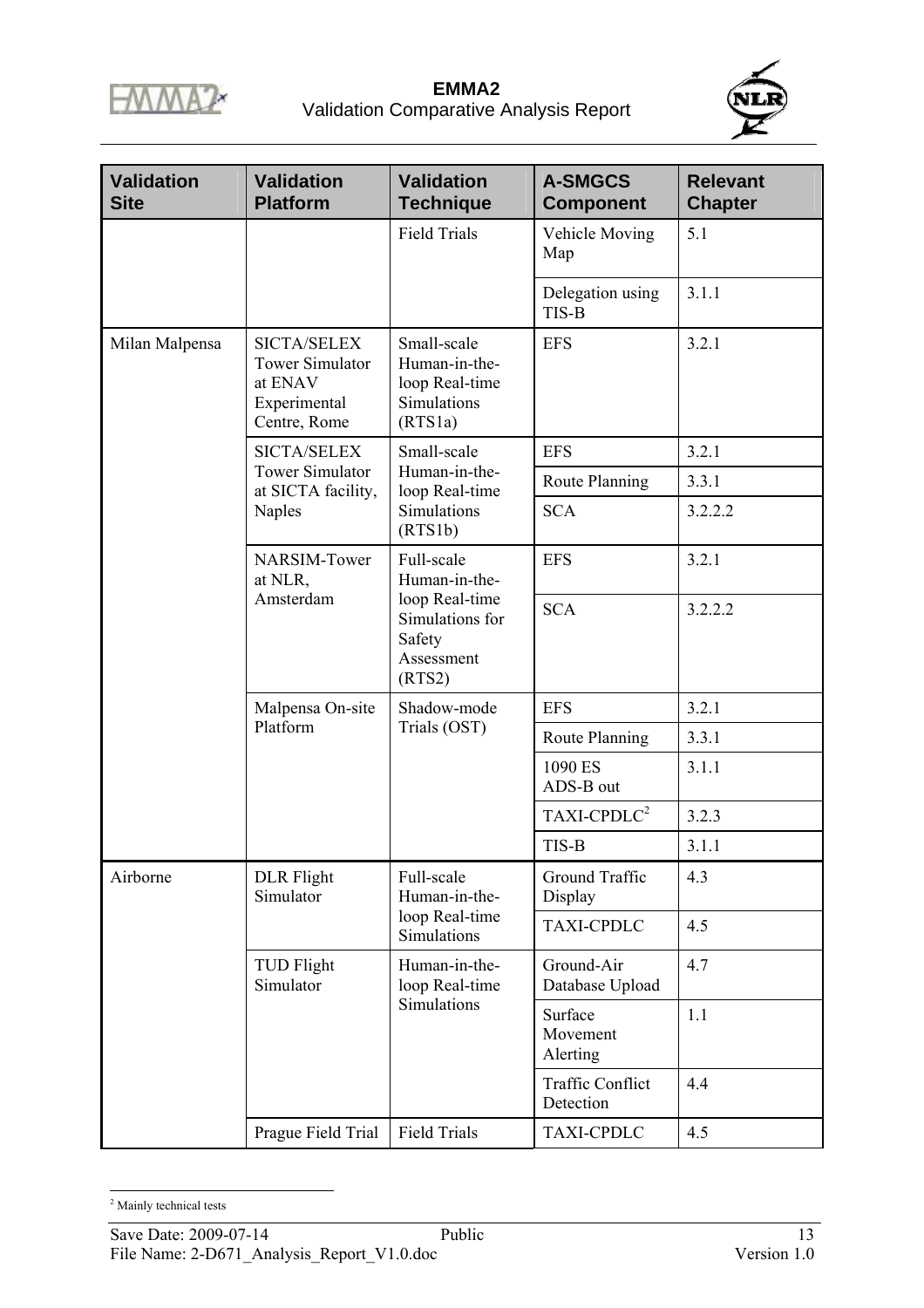

**EMMA2**  Validation Comparative Analysis Report



| <b>Validation</b><br><b>Site</b> | <b>Validation</b><br><b>Platform</b>                                                                           | <b>Validation</b><br><b>Technique</b>                 | <b>A-SMGCS</b><br><b>Component</b>                       | <b>Relevant</b><br><b>Chapter</b> |
|----------------------------------|----------------------------------------------------------------------------------------------------------------|-------------------------------------------------------|----------------------------------------------------------|-----------------------------------|
|                                  | Platforms<br>(ATTAS Test<br>Aircraft, TUD<br>Van and FAV<br>Piper Archer Test<br>Aircraft)                     |                                                       | Ground Traffic<br>Display                                | 4.3                               |
|                                  |                                                                                                                |                                                       | Surface<br>Movement<br>Alerting                          | 1.1                               |
|                                  |                                                                                                                |                                                       | <b>Traffic Conflict</b><br>Detection                     | 4.4                               |
|                                  | Airbus A320<br>Cockpit<br>Integration<br>Simulator                                                             | Tool refinement<br>and early<br>feedback              | TAXI-CPDLC <sup>1</sup>                                  | 4.5                               |
|                                  | Airbus A320<br>Cockpit<br>Integration<br>Simulator and<br><b>TATM</b> Ground<br>Station linked via<br>real ATN | Human-in-the-<br>loop Real-time<br><b>Simulations</b> | TAXI-CPDLC <sup>1</sup>                                  | 4.5                               |
|                                  | <b>THALES</b><br><b>Avionics Flight</b><br>Simulator                                                           | Tool refinement<br>and early<br>feedback              | Moving Map and<br>Ground Traffic<br>Display <sup>3</sup> | 4.1, 4.3                          |
|                                  |                                                                                                                |                                                       | Head-up Display                                          | 4.6                               |

**Table 2-1: Overview of EMMA2 Validation Activities** 

<sup>&</sup>lt;sup>3</sup> Integrated Moving Map with display of ground traffic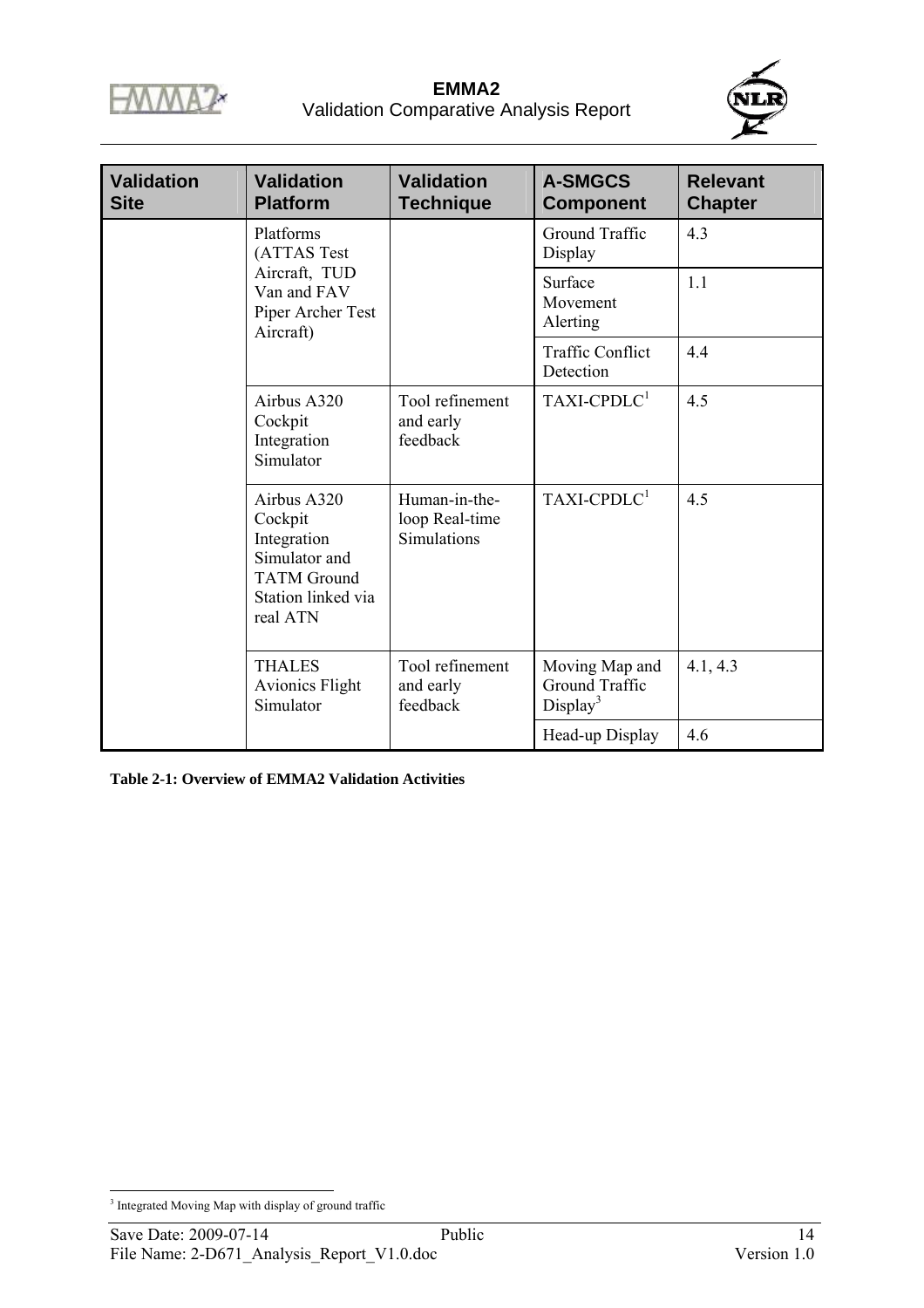



# **3 Results and Analysis for Services to ATC Controllers**

## **3.1 Surveillance**

The A-SMGCS surveillance service is expected to gather and merge all relevant information automatically, discard any discrepancies between information from various sources and generate a complete and consistent image of the traffic situation.

The EMMA project looked mainly at the combination of SMR and MLAT and the display of radar and associated label information on a Traffic Situation Display (TSD). This was part of the assessment of lower-level A-SMGCS. In EMMA2, ADS-B and TIS-B trials were performed.

## **3.1.1 Testing of Technical Enablers (ADS-B and TIS-B)**

### **Prague On-site Platform Results**

ADS-B Out receiving equipment and TIS-B transmission equipment were integrated into the EMMA2 test-bed and tested at Prague Ruzynĕ airport between August and November 2008. The implementation of both services was based on Mode S 1090 MHz Extended Squitter (ES) technology.

## **ADS-B**

1090 MHz ADS-B Out transmissions from aircraft and vehicles were successfully received and decoded by the MLAT/ADS-B ground system.

The general requirements for aircraft ADS-B Out interoperability with the A-SMGCS ground system were met and it was possible to correctly and unambiguously identify the sources of the transmissions. The "accuracy" and "timeliness" performance requirements of A-SMGCS were not fully met by ADS-B.

The latest Mode S transponders on aircraft meet the requirements of RTCA document DO-260A Minimum Operational Performance Standards (MOPS) for 1090 MHz ADS-B. However, these standards do not specifically address A-SMGCS requirements.

A transponder that meets DO-260A requirements is able to transmit a parameter called the Navigation Accuracy Category of position (NACp), which provides the receiving system with an indication of the accuracy of the on-board measurement (as a number from 1 to 10). To meet A-SMGCS accuracy requirements the NACp must always have the value 10 ( $Re < 8$  m). This normally means that the measurement has been made using differentially corrected satellite navigation means. Currently, only a few aircraft are continuously sending reliable position data with  $NACp = 10$ .

Many aircraft are equipped with older Mode S transponder equipment that does not transmit the NACp parameter, and they carry navigation equipment which does not comply with the A-SMGCS position accuracy requirements.

Another, more serious, drawback with current transponder technology on aircraft is the latency of the information. The on-board "time of position measurement" is not transmitted using the 1090 MHz ES technology, as this message format does not comprise the respective data item. Usually, the 1090ES ADS-B ground (receiving) station provides a time stamp that indicates the reception time of the ES ADS-B message by the ground station. This time stamp is included in the ASTERIX messages sent from the ADS-B ground station to the Sensor Data Fusion (SDF) unit of the A-SMGCS, but due to transmission and processing times it may be up to two seconds later than the time of measurement onboard the aircraft. This latency is also not constant, but varies continuously and unpredictably. For stationary or slow-moving traffic, this latency is not significant, but for fast-moving or rapidly turning mobiles large position and/or direction errors will be apparent to the end-user. For example, with 3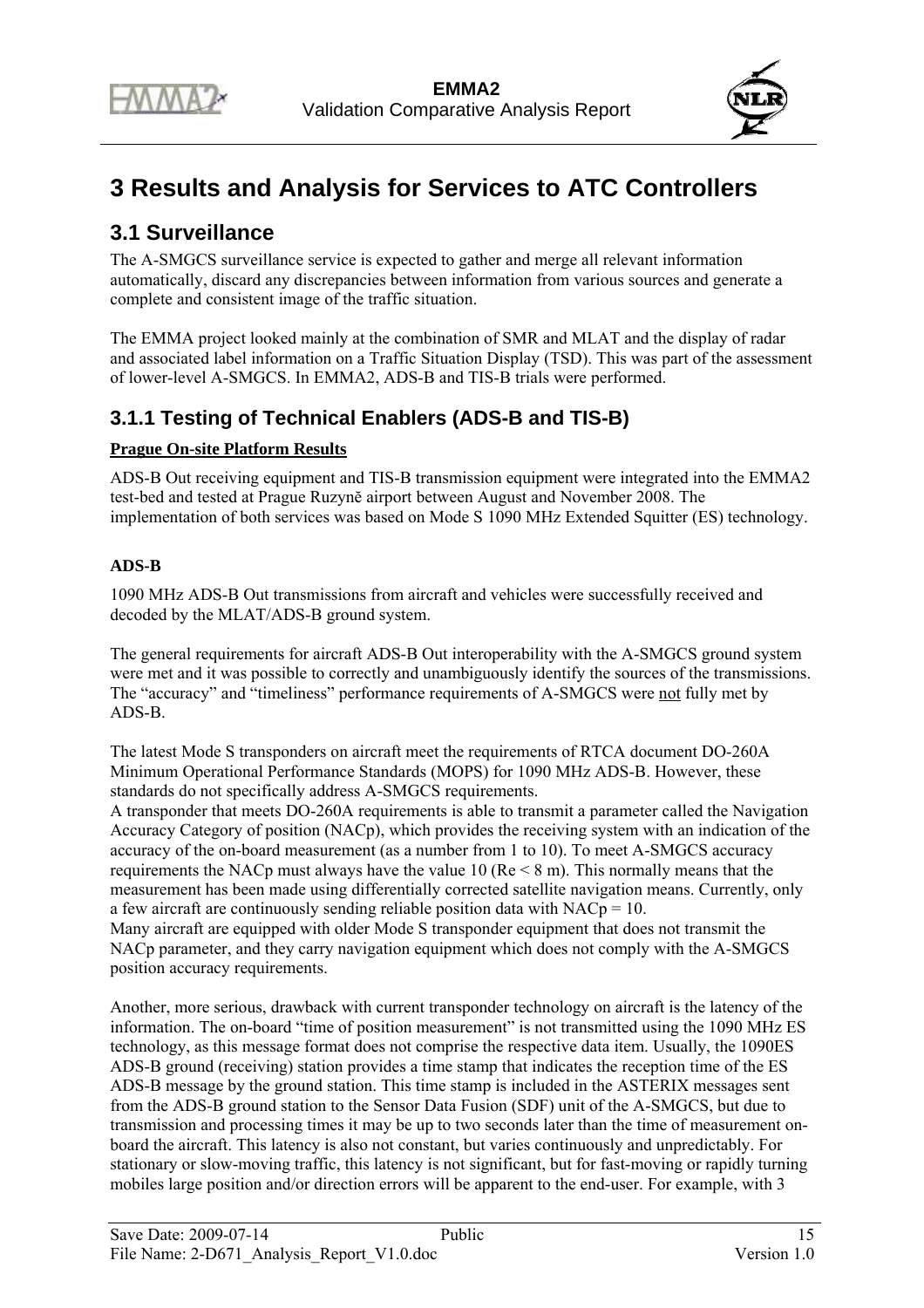



seconds end-to-end latency, an aircraft moving at 50 kts (25 m/s) may have an along-track position error of 75 m when presented on the ATCO's (radar) traffic situation display. It should also be obvious that ADS-B technology will always have higher latency than MLAT, SMR and other ground-based (non-dependent) technologies because the ADS-B data link chain has several extra processing steps.

It can be concluded that aircraft ADS-B can only be used for A-SMGCS when the respective standards and requirements exist, and all ADS-B equipment and the integration strictly follow the standards and requirements, and when the data quality is according to the A-SMGCS requirements. Currently, this is not achievable, not only because ADS-B is in a relatively early state of implementation, but also because avionic equipment providers and airlines are as yet mostly unaware of the A-SMGCS requirements.

For these reasons, ADS-B Out transmissions received from aircraft were suppressed for the operational on-site tests at Prague airport.

For vehicles, the situation was somewhat better. Vehicles using the movement area at Prague airport are fitted with portable Mode S Squitter Beacons that transmit each vehicle's position and identity using low-latency 1090ES ADS-B technology. The Squitter Beacon transmits standard 1090 MHz extended squitters with downlink format DF18. Two types of messages are used: the "Surface Position" message and the "Aircraft Identification and Type" message. The "Surface Position" message conveys information about the position of a vehicle, i.e. latitude and longitude, movement and direction. The "Aircraft Identification and Type Message" contains information about the ADS-B Emitter Category and identification, which encodes the callsign of the vehicle.

Tests were carried out in the Czech Republic to determine the most suitable antenna type, its mounting on the vehicle, and the optimum transmitter power. Based on this testing, the following recommendations are made for the use of portable squitter beacons:

- The Mode S 1090 MHz ES technology is recommended because it is globally used for the transmission of ADS-B information and it is therefore compatible with MLAT systems already in use at airports.
- The Mode S Extended Squitter DF18 message is recommended for transmission because it is designed specifically for non-transponder devices. Two messages should be transmitted: the "Surface Position" message and the "Aircraft Identification and Type" message.
- A compact antenna that is designed to work well on a metallic roof is recommended for the 1090 MHz transmissions.
- The antenna can be mounted anywhere on the roof of a vehicle, but the best omni-directional performance is achieved when the antenna is mounted on the middle of the roof.
- The minimum required radiated power has been estimated at 10 W. However, in order to ensure a reasonable margin whilst minimizing the impact on 1090 MHz spectrum usage, a value of 18 W is considered optimal for this type of beacon.

### **TIS-B**

TIS-B is a service to pilots and vehicle drivers, not to air traffic controllers. This section addresses only the ground station part of the TIS-B service.

The TIS-B System provided for the EMMA2 test-bed at Prague airport operated in accordance with RTCA MOPS document DO-260A.

The TIS-B Server operated in full surveillance mode whereby all targets within the Traffic Information Volume (TIV) were broadcast, including those that were sending 1090ES ADS-B reports. The general requirements for TIS-B transmission interoperability with on-board systems were fully met, with the exception of the radio frequency (RF) coverage volume and message latency requirements, which were deliberately degraded for safety reasons.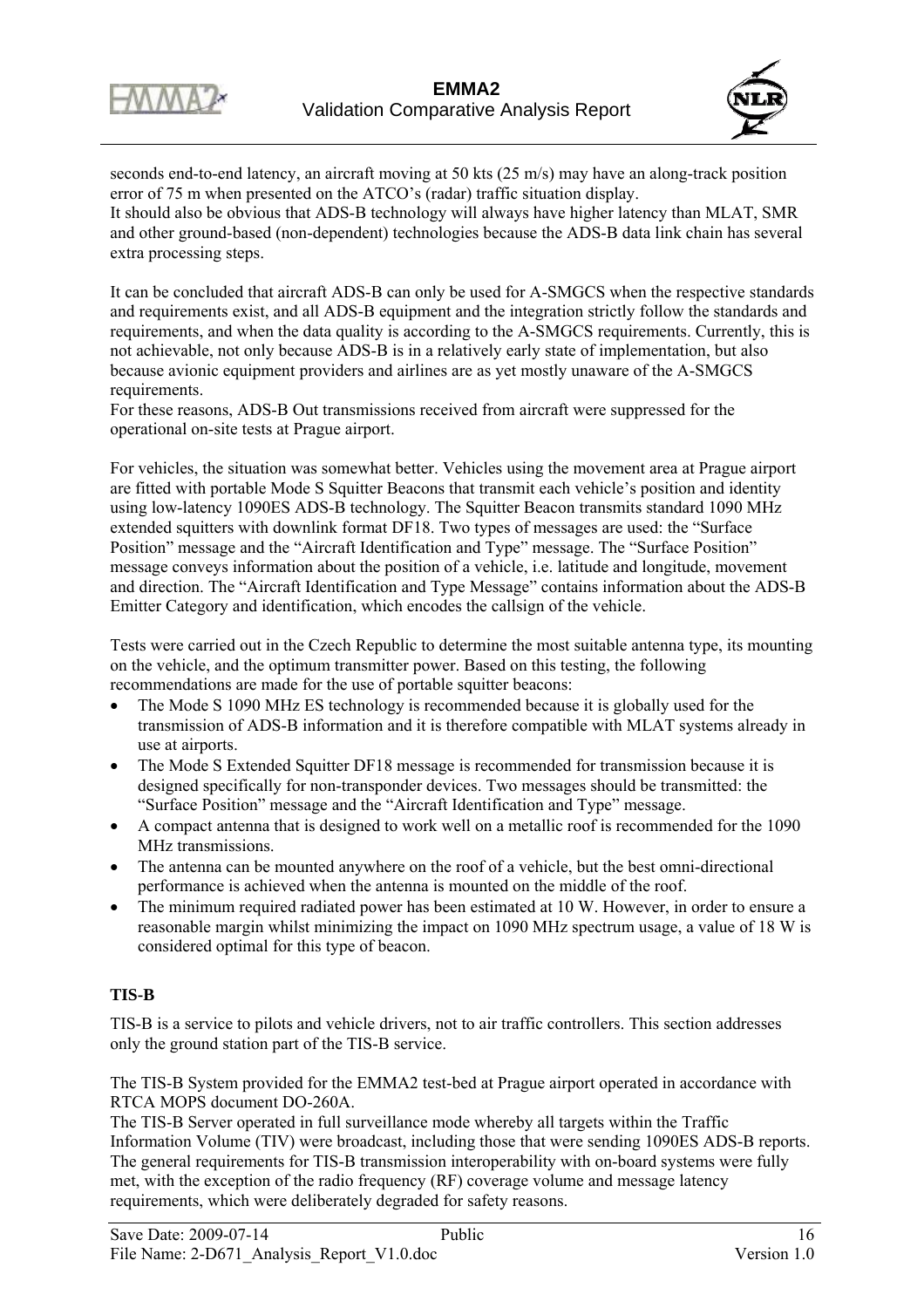



The RF coverage volume was determined by RF field simulation analysis. The analysis showed that, due to the antenna characteristic and the antenna location, not all areas of the TIV could be covered. Coverage was only provided for the northern half of the Prague airport movement area, which was the main area used for the EMMA2 on-site trials. This was done deliberately in order to avoid any possible interference with the MSSR in the southern part of the aerodrome.

The theoretical mean transit delay (latency) of TIS-B messages passing through the SDF, the TIS-B Server and the TIS-B Ground Station (including the local area network) is well below 0.25 sec. However, the TIS-B update period was set to 2 seconds in order to reduce the RF field load and avoid possible interference with other systems. This led to a mean transit delay of 0.5 sec in relation to the track reports generated by the MLAT/ADS-B system.



**Figure 3-1: Plot showing Target Position Reports received during TIS-B Loop-back Test** 

The preliminary safety assessment of the TIS-B ground system at Prague identified a hazard that could result in malfunction of the operational A-SMGCS. In its current version, the operational MLAT system is not able to distinguish between ADS-B and TIS-B messages (i.e. DF18, CF0-1: ADS-B and DF18, CF2-5: TIS-B). This is because the MLAT system was designed to meet the requirements of DO-260, which does not include TIS-B requirements; it was procured before DO-260A was published. If no mitigation is applied, the TIS-B transmission may interfere with the operational MLAT system in two ways:

- Jumping Targets: Targets may be detected by the MLAT system not only at their actual positions, but also at the position of the TIS-B transmitting antenna.
- Looping Target Information: Targets detected by the MLAT system may be processed by the SDF, transmitted by the TIS-B system, and then again received by the MLAT system, causing a continuous loop.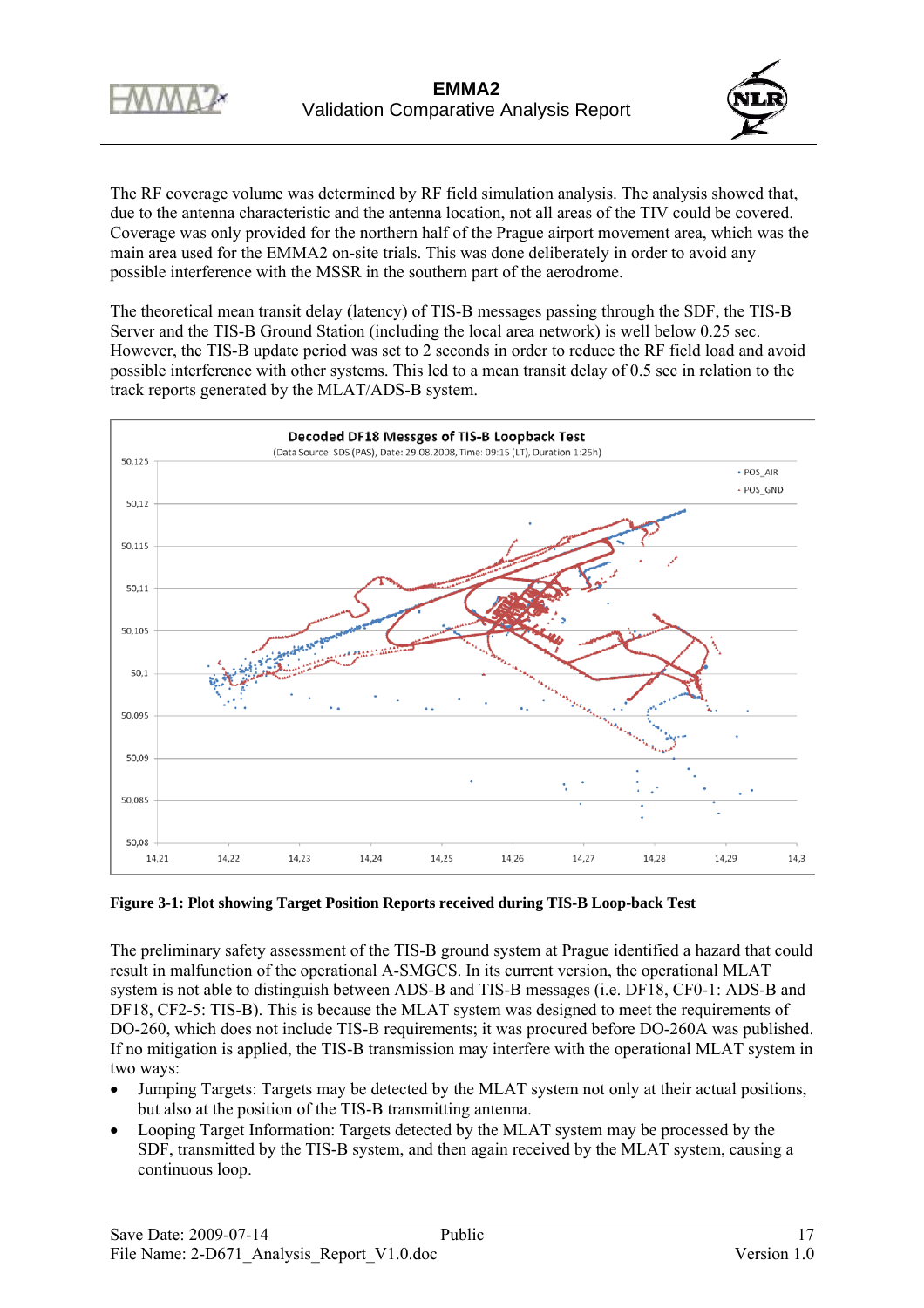



A work-around solution was implemented at Prague so that TIS-B trials could take place without interference with the operational A-SMGCS.

From a plot of the target position reports transmitted and received during a TIS-B loop-back test at Prague Ruzynĕ airport on 29-Aug-2008 it could be concluded that the 1090ES TIS-B ground system technology reached a high level of maturity (see Figure 3-1).

### **Malpensa On-site Platform Results**

The ADS-B out and TIS-B services were available in Malpensa during On-Site Trials (OST). The Milan Malpensa (MXP) on-site surveillance function was provided by the Multi-Sensor data Fusion (MSF) integrating the following contributions:

- Local Primary Surveillance Radar (PSR):
	- Surface Movement Radar (SMR-A), covering the whole manoeuvring area
	- Surface Movement Radar (SMR-B), covering the whole manoeuvring area
- Multilateration (MLAT), covering the whole movement area (manoeuvring area  $+$  apron)
- ADS-B out, covering the whole movement area
- Multi-radar tracking flow coming from ACC in Linate
- APP PSR
- APP Secondary Surveillance Radar (SSR)

During Shadow Mode (SM) trials, the ADS-B out contribution was filtered as it emerged, in the testing phase, that the precision of the onboard equipment of some aircraft is insufficient for A-SMGCS purposes. As a result of these findings, it was considered appropriate to disregard the ADS-B contribution so as to avoid contaminating the stability of the tracks.



#### **Figure 3-2: DLR ATTAS Test Aircraft (D-ADAM)**

The MXP TIS-B service was tested during the ATTAS trials (see Figure 3-2). The MXP TIS-B system was capable of working in gap filler mode (i.e. transmitting only information on non ADS-B equipped traffic) as well as transmitting the complete traffic scenario. From a technical point of view, the service worked well and a reliable traffic picture was available in the ATTAS Ground Traffic Display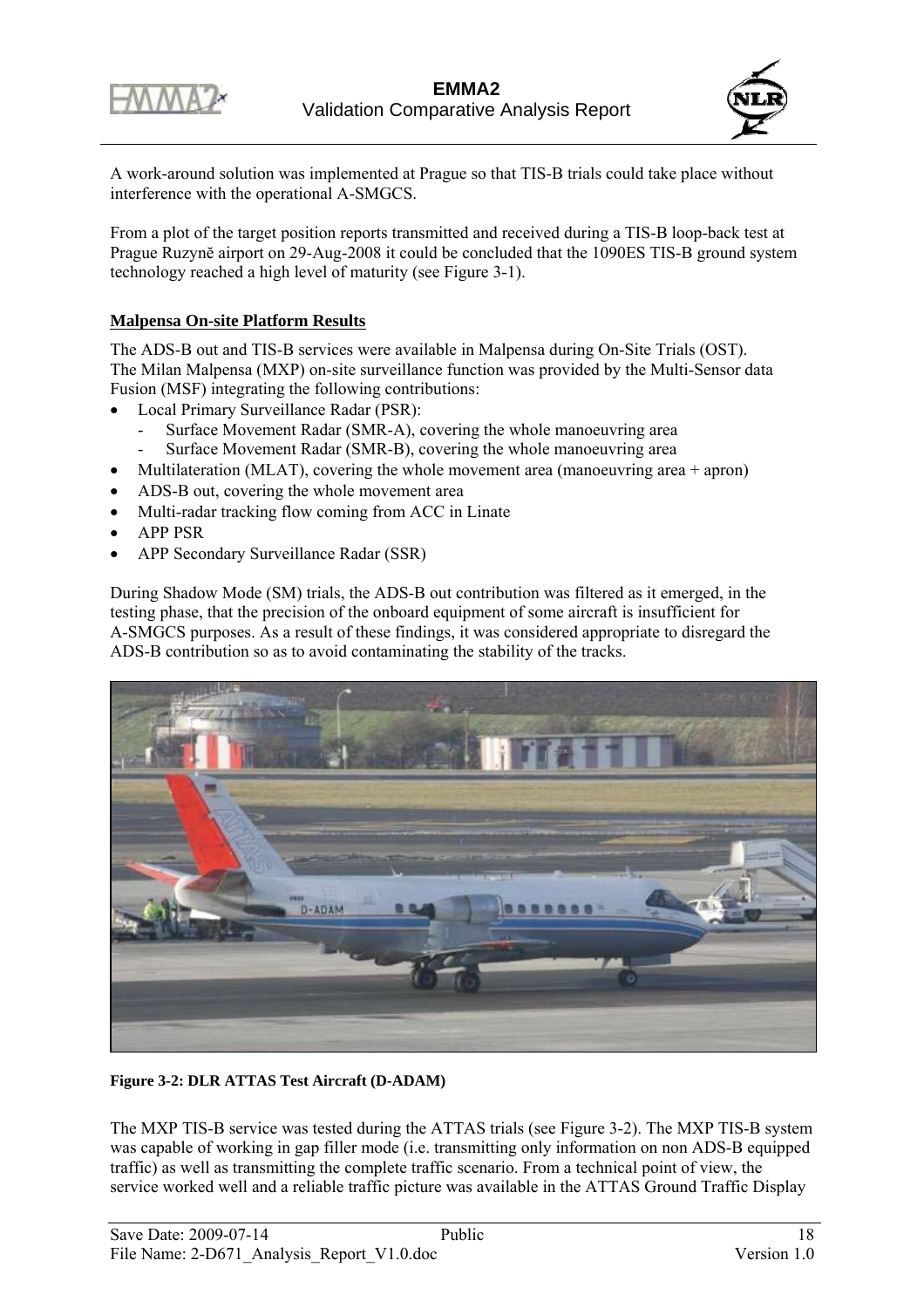



Function. From an operational point of view, although TIS-B is mainly a service to flight crew, ATCOs demonstrated interest into this service. According to their feedback, the main benefits are expected to be provided particularly in reduced visibility conditions, where the major difficulties for both ATCO and flight crew arise and, as a consequence, aerodrome performances decrease. TIS-B and ADS-B systems together with the Ground Traffic Display Function provide pilots with the complete surrounding traffic scenario. This could significantly enhance pilot situational awareness and support pilots in the ground movements to avoid collisions with other traffic.

#### **Toulouse On-site Platform Results**

ADS-B was tested in Toulouse during the first phase of EMMA as part of an assessment of lowerlevel A-SMGCS. In the framework of the EMMA2 project, TIS-B trials were performed in Toulouse Blagnac in October and November 2008. In order to assess possible delegation using TIS-B, ATCOs participated to the technical verification of the installation (vehicle and/or aircraft equipped). Conclusions are summarised in the following.

The surveillance function of A-SMGCS brings a high level of situation awareness to ATCOs. However, pilots do not benefit directly from such an improvement and will keep on taxiing very slowly in low visibility conditions as long as they are not fully aware of their position and of surrounding traffic. By introducing TIS-B technology, pilots could have the same level of information about local traffic as ATCOs and thus share a common understanding of the situation.

A goal of the EMMA2 trials was to implement TIS-B at Toulouse Blagnac in order to test its technical feasibility and to discuss TIS-B operational use with ATCOs. The idea was to see how much control ATCOs would delegate with TIS-B.

The overall conclusion is that:

- 1. ATCOs consider TIS-B as a very interesting tool for pilots and, in return, as a tool increasing their own safety perception.
- 2. ATCOs would use it without any change in current procedures for conditional clearances (follow, behind etc.) provided that they can share the same information: aircraft position, callsign (aircraft identification) and aircraft type.
- 3. Currently, ATCOs would not rely on such a technology (MLAT and TIS-B) for ground separation in low visibility.

ATCOs do not trust the surveillance information itself for separation, i.e. spacing needs to be ensured by control working methods and by pilots. However, ATCOs think that TIS-B could increase airport throughput due to a better confidence of pilots. Finally:

4. ATCOs estimate that the sharing of information with pilots should not particularly increase their workload (with disturbing questions from pilot). To the contrary, they expected that their workload would be reduced in LVP.

## **3.2 Control**

ICAO defines control as the 'application of measures to prevent collisions, runway incursions and to ensure safe, expeditious, and efficient movement'. Within A-SMGCS, the control function is understood as the assistance provided by the system to implement the planned traffic flow and to support the tactical operations.

Consequently, EMMA2 defined the following main A-SMGCS control elements:

• Conflict prediction, detection, and alerting function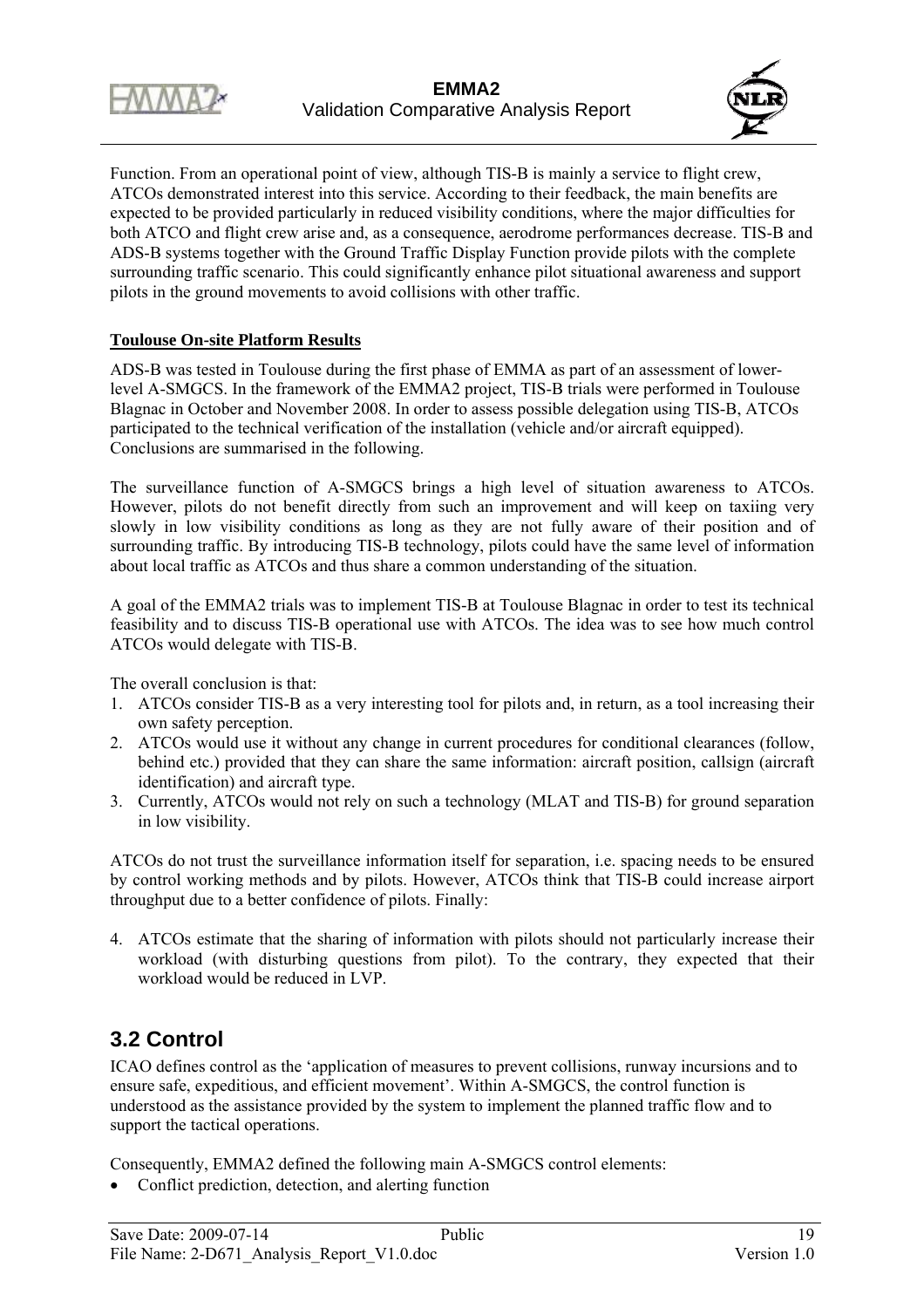



- Conflict resolution function
- Support to controller-pilot communication via voice and data link
- Support for transfer of control and co-ordination within the tower and with adjacent centres

In more detail, the following control system components were proposed in the EMMA2 SPOR (see also Ref. [9]) for a fully-fledged A-SMGCS:

- Conflict prediction, detection, and alerting considering surveillance conflict information, route and clearance conformance information, and clearance consistency information
- Conflict resolution (not part of EMMA2 but expected as a final control implementation step)
- Point-to-point data link applications (DLIC, CPDLC)
- Integrated controller HMI with EFS enabling TAXI-CPDLC (and TOC/AOC)
- Integrated onboard HMI enabling TAXI-CPDLC

Thus, the major components that were assessed in EMMA2 were EFS, conflict alerting tools and TAXI-CPDLC.

## **3.2.1 Electronic Flight Strips (EFS)**

#### **Toulouse On-site Platform Results**

Two electronic flight strip systems (EFS) were installed at the Toulouse test site. One system provided a display of operational flight plans enhanced with departure sequence information received from the DMAN and the other system was integrated with the A-SMGCS to exchange traffic information and additional routing and clearance data necessary for the D-TAXI and the Conformance Monitoring functions.

Thus, the latter system provided the D-TAXI HMI, and the EFS server managed ATN CPDLC message exchanges with the on-board system.

The existing core function of the EFS has not been evaluated in EMMA2. Only EFS enhancements for DMAN and D-TAXI were assessed. The corresponding results are reported directly under the concerned functions (see Chapters 3.2.3 and 3.3.2).

#### **Prague On-site Platform and DLR Tower Simulator Results**

After several iterative evaluation cycles with EFS for the Prague test site, that took place throughout the EMMA2 timeframe, ATCOs rated the EFS platform as useful and felt that the EFS was ready for operational implementation. During the trials the EFS platform could prove that its HMI design fits the ATCO needs, that it is able to carry other A-SMGCS services, such as DMAN, TAXI-CPDLC, routing, and alerting, and that it is reliable, intuitive and interactive. It does not impair a comfortable workload level, and the displayed clearance status and current flight plan increase the controllers' situational awareness (cf. detailed results in Ref. [17]).

With respect to cost benefit, it was pointed out that EFS would also save costs for printing out paper strips. Currently, at Prague Tower, more than 1000 strips are printed out each day, which would correspond to an annual sum in excess of 40,000 EUR that could be saved by electronic strips.

#### **Malpensa On-site Platform and SITCA/SELEX and NARSIM Tower Simulator Results**

The EFS function was available during all MXP validation activities. The focus of the A-SMGCS HMI assessment was put on Operational Feasibility (OF) aspects, which have been assessed both in RTS1 (two sessions a and b) and RTS2 exercises and On-site trials. In addition, early feedback was collected on Operational Improvements (OI) related to situational awareness (in both RTS1 sessions and OST) and to workload (in RTS1b).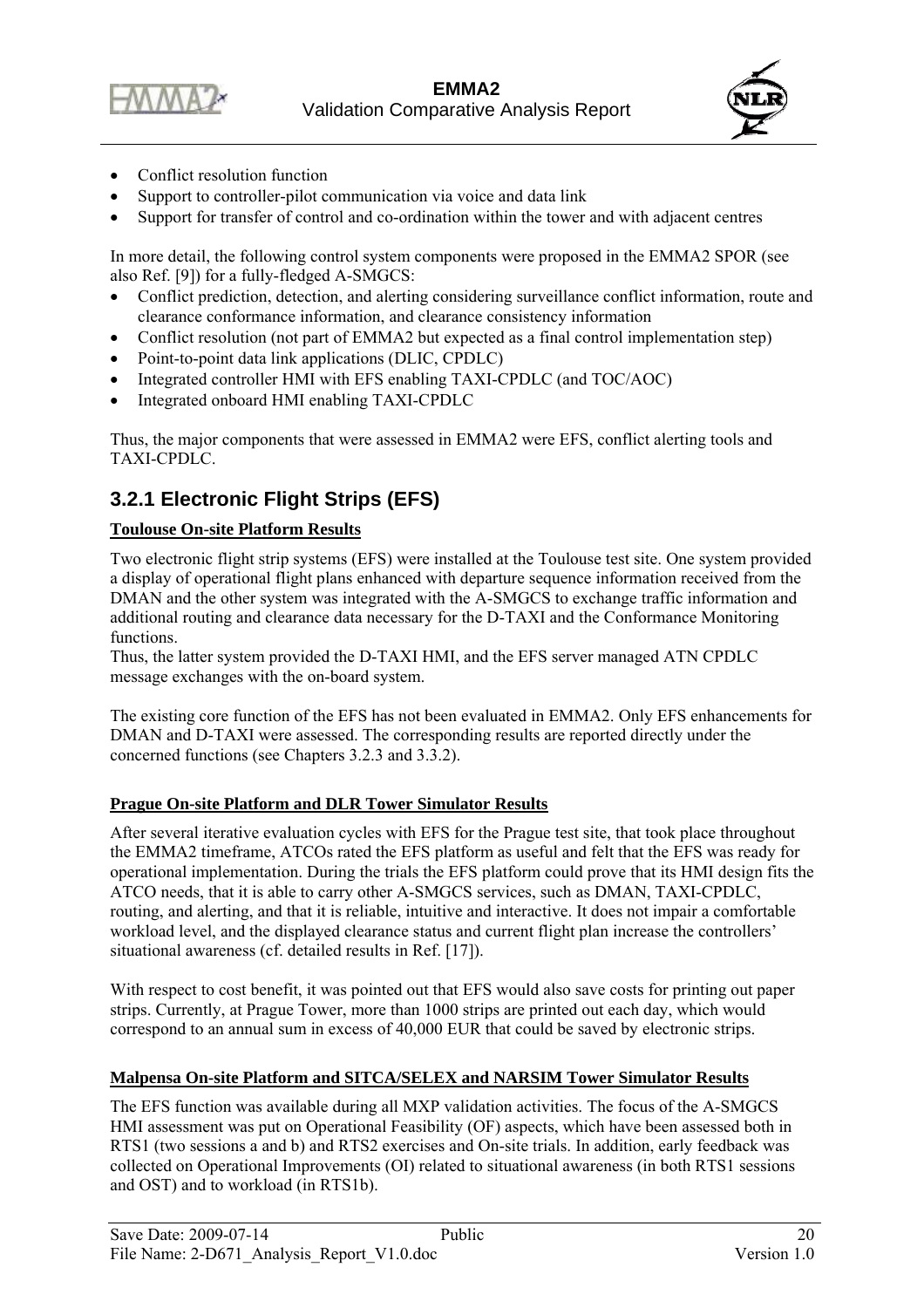



According to the feedback collected and taking into account that the ATCOs were not used to working with the new HMI, which radically changes their way of working, controllers had an overall good impression of the new HMI. They considered it consistent with their way of working, compliant with their needs and easy to use.



**Figure 3-3: Malpensa Air Traffic Controllers during RTS1** 

Nonetheless, several remarks and suggestions came out of the analysis of the data collected during the exercises. Below the main considerations are reported:

- General and HMI
	- The EFS HMI must support the possibility to undo any action undertaken by the ATCO on the strip.
	- The A-SMGCS HMI should allow for a reversion to adequate fallback procedures if failures in excess of the operationally significant period occur.
	- Appropriate training should be provided in order to allow the controllers to recognise a failure state in time, i.e. before the failure results in serious operational problems.
	- Support of a checklist to monitor the correct functioning of the all system functionalities could be useful.
	- The A-SMGCS HMI needs further improvements regarding strip management: in some occasions, the HMI made it difficult for the ATCO to find the flight strip he needed when he had to manage more than 18 to 20 flights. A bigger monitor could mitigate the experienced issue.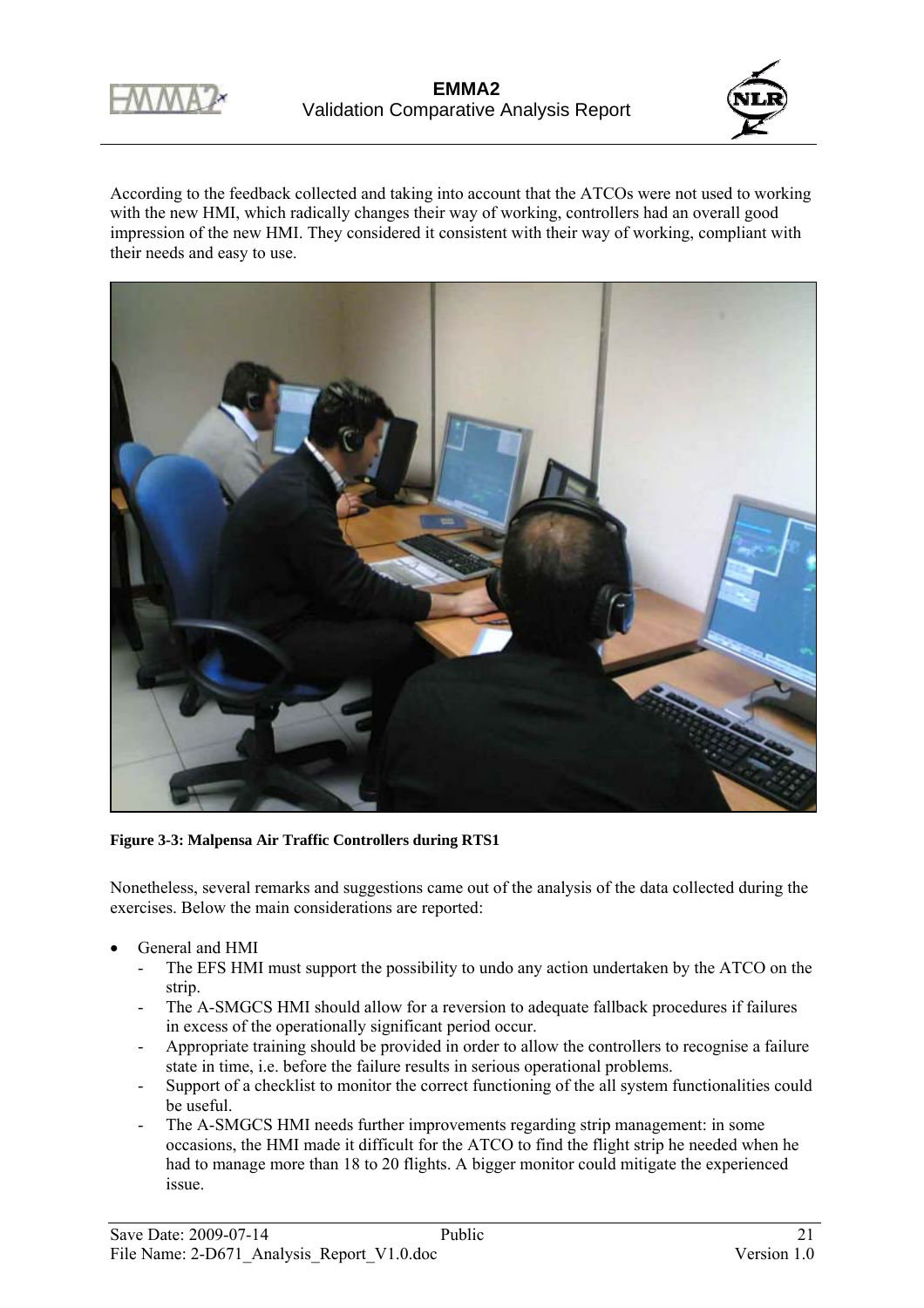



- Flight strips were logically grouped in bays according to ATCO needs, but ATCOs required the possibility to easily detect the active flight strip (i.e. the strip that the ATCO is momentarily working on) at any time.
- Improvement of flight strip sorting in the Electronic Strip Bay (ESB), especially for the Delivery CWP, was required. Sometimes ATCOs had difficulties in detecting a specific flight strip in the bay due to the automatic sorting; controllers would like that the flight strips were sorted according to their own configurable criteria.
- Sectorisation, Transfer of Control, and Co-ordination
	- Electronic handover worked properly and was easy to use, even if it was very different to the handover ATCOs are used to. In the current operational environment involved controllers are aware of the handover as it occurs by physically passing the paper strips; with the electronic handover there is no trigger allowing the receiving controller to be aware that a new flight must be assumed. This means that the time between transferring and assuming a flight could be variable. With the electronic handover some trigger (lights) would be required, so that the next control position is aware of the handover.
	- Differently from the tested system, where there was a restriction at the CWP to only transfer a flight to the previous or next logical sector (e.g. from CDD CWP to GEC CWP, and not from CDD CWP directly to GEC CWP), ATCOs required maximum flexibility for the handover process. Each CWP must be able to transfer EFS to every CWP, without restrictions. This requirement was implemented in a direct feedback loop to developers in the next simulation phases (RTS2).

In each validation phase different measurement tools and techniques were used. They were extensively discussed in the Milan Malpensa A-SMGCS Test Result Report (Ref. [18]):

- Ouestionnaires:
	- SUS Questionnaire (assessing system usability)
	- Operational Feasibility Questionnaire (checking SPOR operational requirements)
	- SASHA Questionnaire (assessing ATCO perception of situational awareness)
	- NASA TLX Questionnaire (assessing ATCO workload)
- Observations
- Debriefings

Analysing and summarising all the results, it can be stated that:

- ATCOs had an overall good opinion on HMI usability: user-friendly and intuitive (short training in the starting phase is required)
- ATCOs had a positive opinion on situational awareness, specifically in terms of:
	- prediction of traffic evolution
	- planning and organisation of the work
	- usefulness of information provided by the A-SMGCS system
	- perception and understanding of the situation

This opinion is enhanced by the fact that simulation constraints (no external view in RTS1) had to be taken into account. In particular, the positive controller feedback on their overall situational awareness during the exercises demonstrated that they had a good feeling about the new HMI and especially did not perceive a decrease of situational awareness with respect to the real operational environment. This last analysis highlights the capability of the developed A-SMGCS to compensate abovementioned limitations.

• ATCOs had a positive opinion on workload: they stated that the new HMI did not result in a significant workload increase neither in terms of mental demand, nor physical demand, temporal demand, performance, effort, or frustration.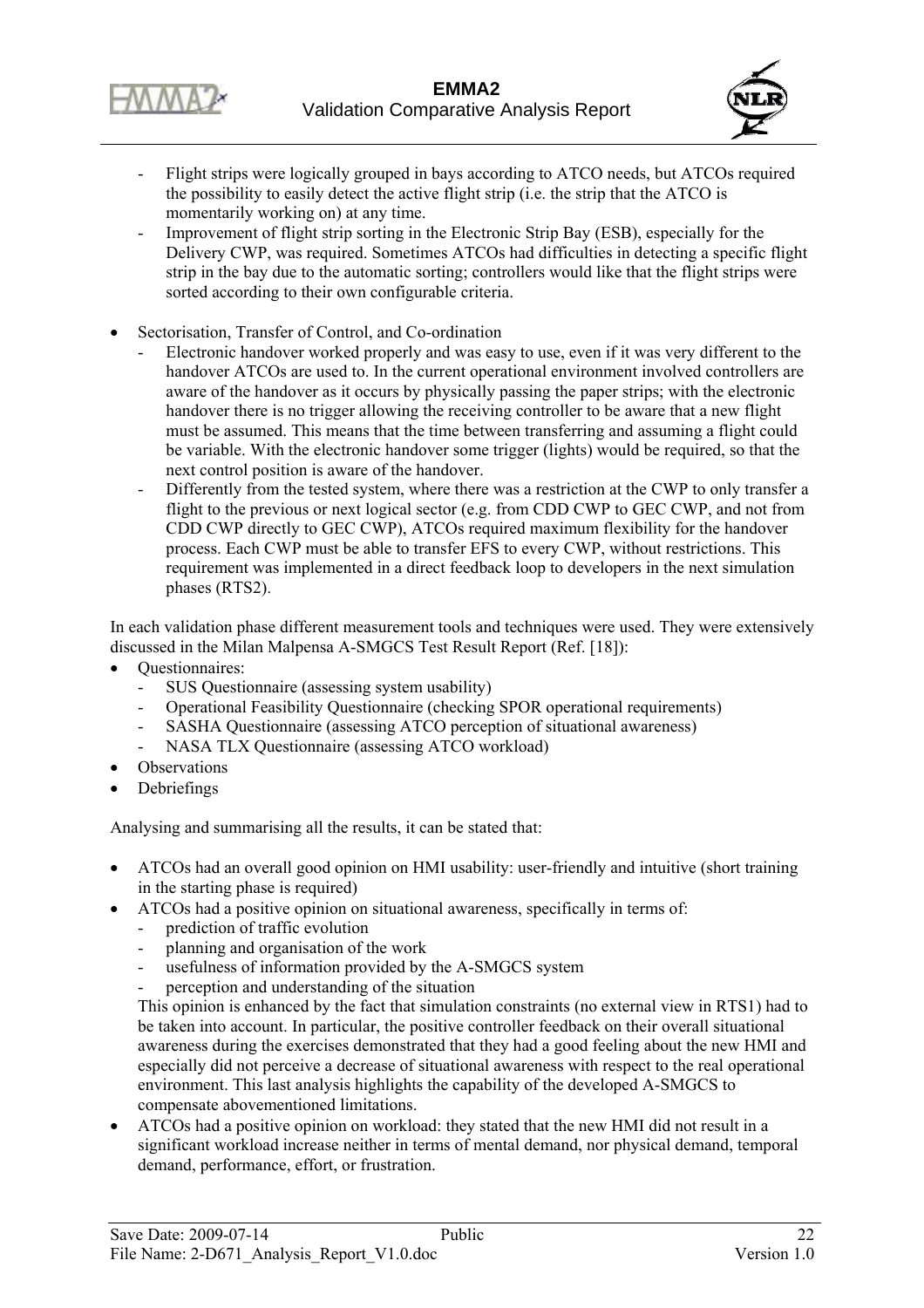



## **3.2.2 Conflict Prediction, Detection and Alerting**

## **3.2.2.1 Route Conformance Monitoring**

### **Toulouse On-site Platform Results**

In the framework of the EMMA2 project, Route Conformance Monitoring trials were performed in the Toulouse Blagnac test room in October and November 2008 involving one ATCO representing an imaginary GND position. The conformance monitoring tests led to a number of conclusions.

The main conclusion was that the transition to an electronic environment in the tower should allow a strong support to controllers from the introduced systems. In the same way that clearances were used to trigger alerts on runways during the CDG EMMA2 real-time simulations, it was proposed to assess a conformance monitoring system on taxiways in Toulouse-Blagnac. The main idea was that the system monitors an aircraft deviation from its cleared route and warns the controller early enough to prevent complex re-routings.

The system was tested in Toulouse-Blagnac with live traffic data and ATCOs were intentionally selecting wrong routes on the display for inbound and outbound flights.

A key aspect of route conformance monitoring is the HMI. There is a trade-off between the support provided to the ATCO in permanently checking deviations and the additional task required from the ATCO to input a route:

1. Although a generic route was proposed to ATCOs from parking stand to runway threshold (and vice versa) the system was considered unusable as it required too many actions (input and selection) from the ATCO on different screens (EFS and traffic situation display).

Deviation alerts were triggered during the trials. However, the following was concluded:

- 2. Even though displaying Toulouse airport topology, ATCOs considered the system as not being adapted to their working methods, which were expressed in Ref. [13], especially regarding the use of acknowledgment before re-routing.
- 3. Very demanding requirements on the HMI made the conformance monitoring system very difficult to assess. The concept was considered insightful by ATCOs but the implementation would need further work and attention.
- 4. To be usable, especially regarding the alerting service proposed, conformance monitoring should not require more time and energy from the ATCO than a simple radio call.

### **Prague On-site Platform and DLR Tower Simulator Results**

When the system is informed about the cleared taxi route and the current clearance status through EFS inputs and additionally knows the current position of a flight, additional safety nets can be exploited by an A-SMGCS: route deviation alerting and clearance conformance monitoring were the two safety nets that were implemented for the Prague test site.

From a technical point of view these new safety nets functioned satisfactorily. During the trials, alerts were shown to the ATCOs, but the feedback was not taken into account in the final reporting for the Prague test site, as it was obvious that both safety nets would need further tuning and testing in order to minimise nuisance alerts and provide the desired alerts at the right time. This tuning could not be completed in the simulation trials and would need further long-term testing and adjustment.

## **3.2.2.2 Surface Conflict Alerting System**

In EMMA2 two different kinds of Surface Conflict Alerting systems were tested. At the DSNA Athis-Mons tower simulator site for Charles-de-Gaulle Airport (CDG) an Advanced Runway Safety Net (A-RSN) was developed and integrated taking into account control instructions that were entered into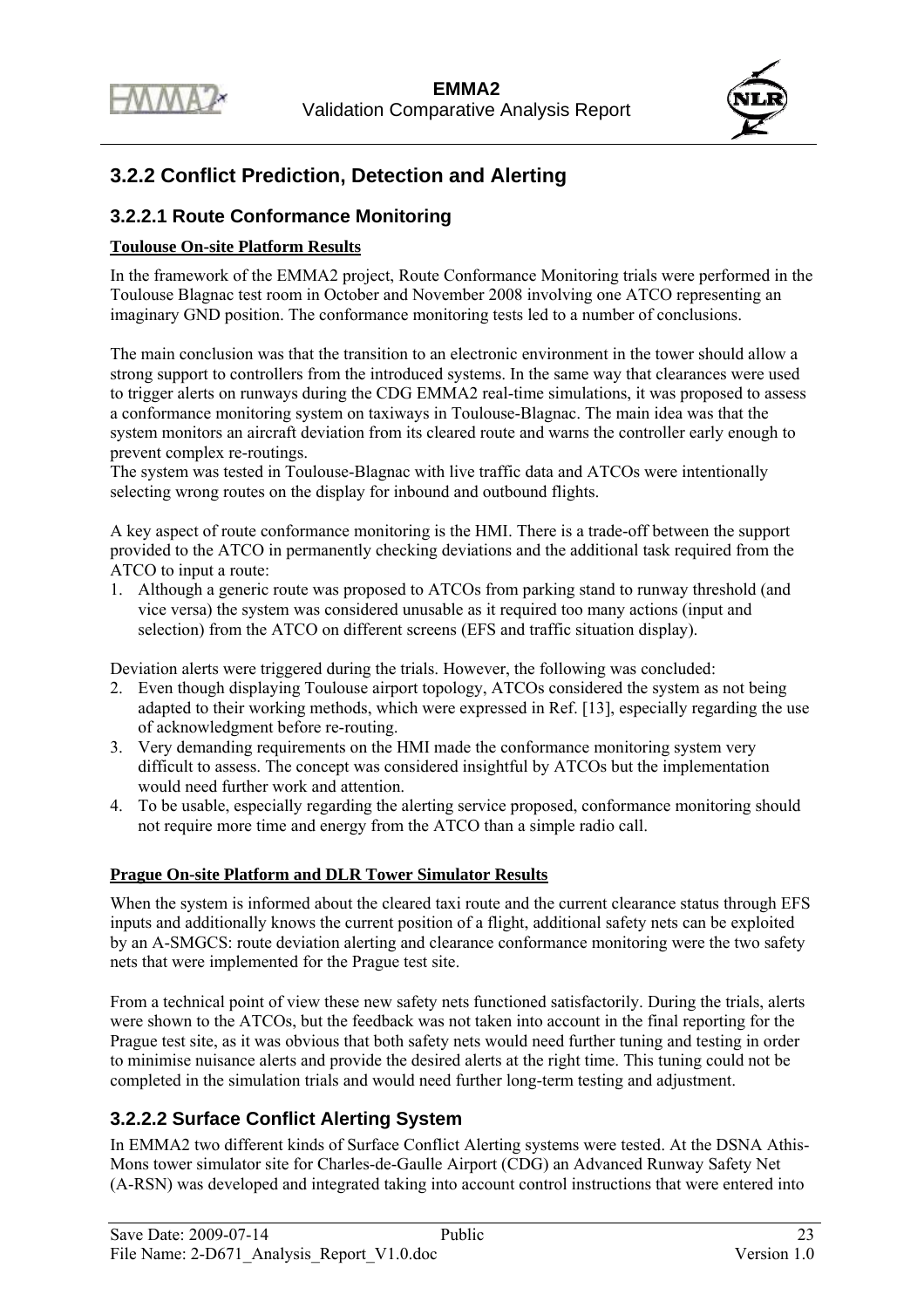



the system through electronic flight strips. In the NARSIM-Tower validation environment for Milan-Malpensa (MXP), a taxiway conflict alerting tool based on a separation bubble algorithm (warnings and alerts are issued when the virtual safety bubbles around two aircraft touch) was implemented on top of the existing runway incursion safety net.

As both approaches differ in both concept and trigger mechanisms for alerts, they cannot be compared directly. Instead, the focus of the analysis will be laid on the comments received by controllers and the recommendations given for further improvement for each of the systems.

### **DSNA Athis-Mons Tower Simulator Results**

At the DSNA Athis-Mons tower simulator test site for CDG, the R&D team succeeded in integrating an Advanced Runway Safety Net (A-RSN) taking into account control instructions in an environment already using a B-RSN based on A-SMGCS Level I information (convergence of trajectories, speed etc.). A week of HITL-RTS showed several improvements brought by an A-RSN:

1. Conflict detection is anticipated through the processing of instructions issued by the controllers and input on the electronic flight strip.

A-SMGCS surveillance provides controllers with reliable and timely information on position and identification of a movement. In order to improve the detection of stop bar crossings, DSNA tried to derive speed information from A-SMGCS surveillance data by computing an average of speed vectors based on several position reports. Speed test areas were then defined around each stop bar to anticipate unauthorised crossing. This test was designed as a pre-alert phase to complement FISSA (a safety net for clearance conformance monitoring) by providing alerts on aircraft approaching stop bars with a high probability of crossing them without authorisation. The result was the following:

2. Anticipation of runway incursions by speed testing around stop bars seems feasible but does not seem to bring a significant safety improvement (43 level 1 alerts out of 666).

Another improvement was made regarding the shape of the Runway Protection Area (RPA). It was noted that the conventional shape of the RPA (a rectangle) does not coincide with existing stop bars. This prevented DSNA from achieving a high level of precision in detection of runway incursions. Therefore, the conventional shape was replaced by a polygon linking stop bars. This led to the following result:

3. The conventional design of the Runway Protection Area (RPA) as a rectangle surrounding the runway was not sufficient for the timely triggering of alerts. The shape of the RPA was defined as a polygon linking stop bars: when one side of the polygon is a stop-bar the next one is the line linking this stop-bar to the next one.

It was also endeavoured to determine whether the use of A-RSN would lead to the introduction of different sets of rules for alerting depending on the operational use of the runway (e.g. mixed mode):

4. RTS1 could not show if the same rules were applicable at CDG when runways are used in doublet (twin parallel runways, one for take-offs, one for landings) or when a runway is used for both take-offs and landings. In RTS1, it was assumed that the same rules would apply in both cases. This assumption was called into question. However, it was not possible to make more assertive statements about it.

The RTS also demonstrated a number of feasibility conditions to install such a tool:

- 5. The introduction of an A-RSN in a system already including a B-RSN seems feasible and did not raise major issues. Besides, an A-RSN based on clearances only (receiving no surveillance information) does not seem to be operationally feasible, as surveillance data is necessary to determine the distance between the mobiles and their relative position.
- 6. The control interface shall allow conditional clearances. This was not the case in RTS1. Nuisance alerts were triggered by lack of contextual information and lessened drastically the A-RSN utility and acceptability.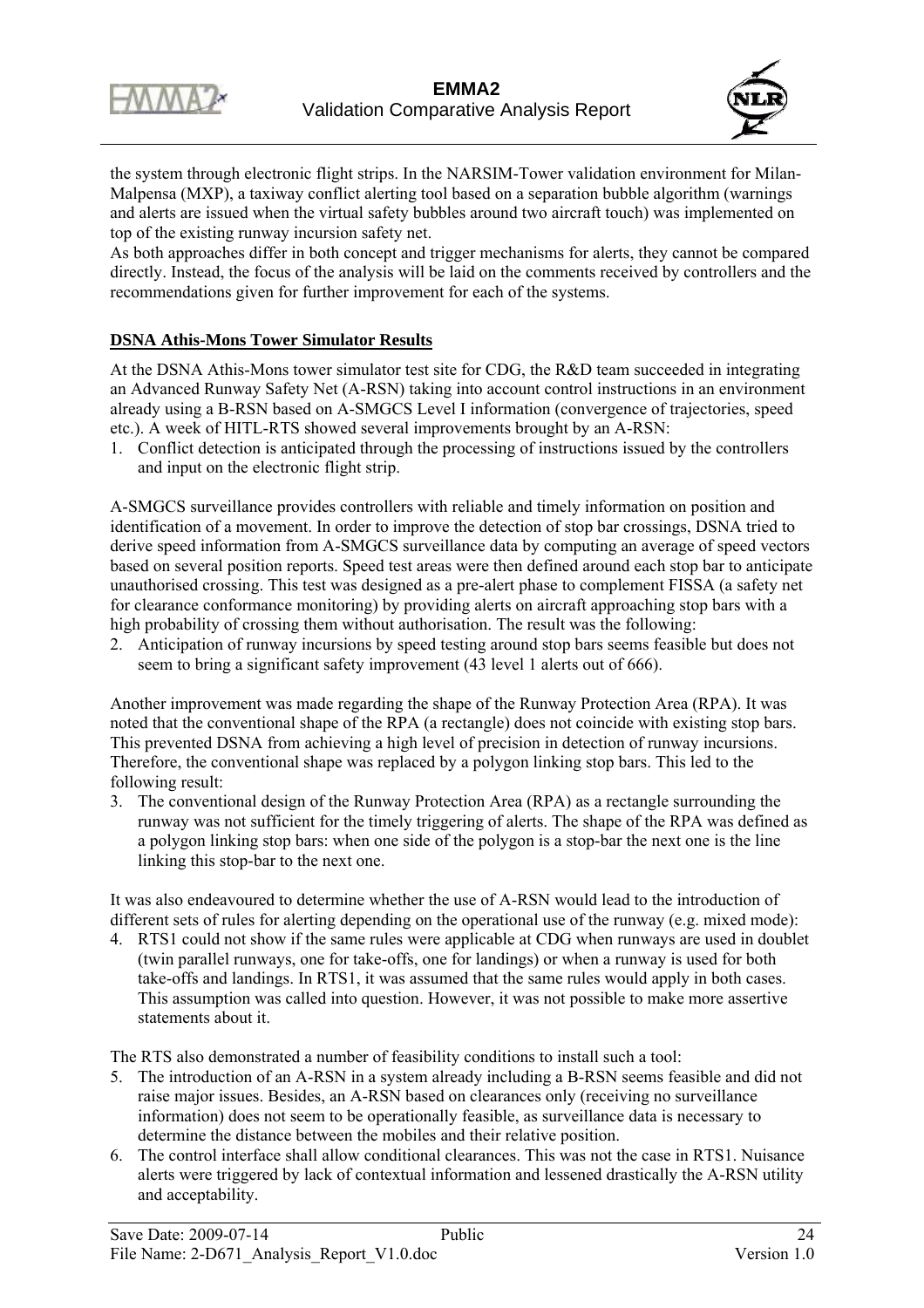



- 7. The alert display shall display the same information on EFS and TSD at the same time. Every inconsistency leads to a lack of trust in the system. In RTS1, the alert display did not always allow the controllers to easily understand the situation. The following cases were noted:
	- False and nuisance alerts creating doubt
	- Incoherent display on EFS HMI and TSD (i.e. a few seconds of delay between the end of alerts or between the changes of the alert level on both displays)
	- Alert situations involving more than two aircraft
- 8. A stepwise approach to tune the parameters of an A-RSN seems advisable. Assessing a whole set of alert situations together means to configure and test all the rules at the same time, which makes the evaluation rather difficult. It seems more effective to implement one or two rules at a time (in a priority order locally defined), make them work for some months, and then progressively add other rules. Considering that the most frequent cases of runway incursions are due to movements entering the runway without authorisation, a priority order for Paris Charles-de-Gaulle Airport is proposed below. The list goes from high to low priority, based on a trade-off between frequency of occurrence of the runway incursion and ease of implementation of the alerting rule:
	- Several aircraft authorised or not on the runway protection area:
		- An aircraft cleared to take off with traffic on the runway protection area (ALARM).
		- An aircraft cleared to take off with a movement cleared to line up, cross or taxi ahead (ALARM).
		- An aircraft detected taking off without clearance with a movement cleared to cross, line up or taxi (ALARM).
	- One aircraft not authorised on the runway protection area:
		- A movement entering the runway protection area without clearance (INFO).
		- An aircraft detected taking off without clearance (INFO).
		- An aircraft detected crossing or lining up without clearance (INFO).
	- Landing aircraft with other aircraft on the runway protection area authorised or not (INFO or ALARM according to the distance from threshold).

### **NARSIM Tower Simulator Results**

The Surface Conflict Alert (SCA) is responsible for automatic conflict detection and alerting within the A-SMGCS. SCA will analyse the track data provided by the Multi Sensor Function (MSF) or by the Surface Movement Tracker (SMT) with respect to conflict situations on the manoeuvring area of the airport. SCA is able to detect an alert situation: around each object (aircraft or vehicle), SCA defines a security area called Safety Bubble<sup>4</sup>. A superposition between two or more safety bubbles is identified as a conflict situation. A superposition between a safety bubble and an airport obstacle (stop-bar, OFZ, ILS critical zone and so on) is identified as a conflict situation.

The SCA is configurable in terms of acoustic signalling with independent settings (enabling/disabling) for warnings and alarms (e.g. beep on/off for all alarms, beep on/off for all warnings). For more information on SCA, Ref. [6] should be considered.

In EMMA2 a safety assessment supported by real-time simulations on the NLR NARSIM-Tower platform of a design of an EMMA2 A-SMGCS operation on Milan Malpensa airport was performed as part of RTS2. The primary purpose of the safety assessment of operations at Malpensa Airport, with a Surface Conflict Alerting system (E-SCA), and Electronic Flight Strips (T-EFS) as a technical enabler, was to provide optimal feedback to the operational developers about the safety of the design of an EMMA2 A-SMGCS operation on Milan Malpensa Airport. This design was considered for R&D purposes, and hence the focus was on delivering feedback to the developers, not on completing a safety case for regulatory approval of operations.

l <sup>4</sup> It should be noted that for the current A-SMGCS definition it is not possible to provide an accurate estimate of the speed and direction of a movement. Real-world surveillance limitations were not considered in simulation and will therefore have to be tested.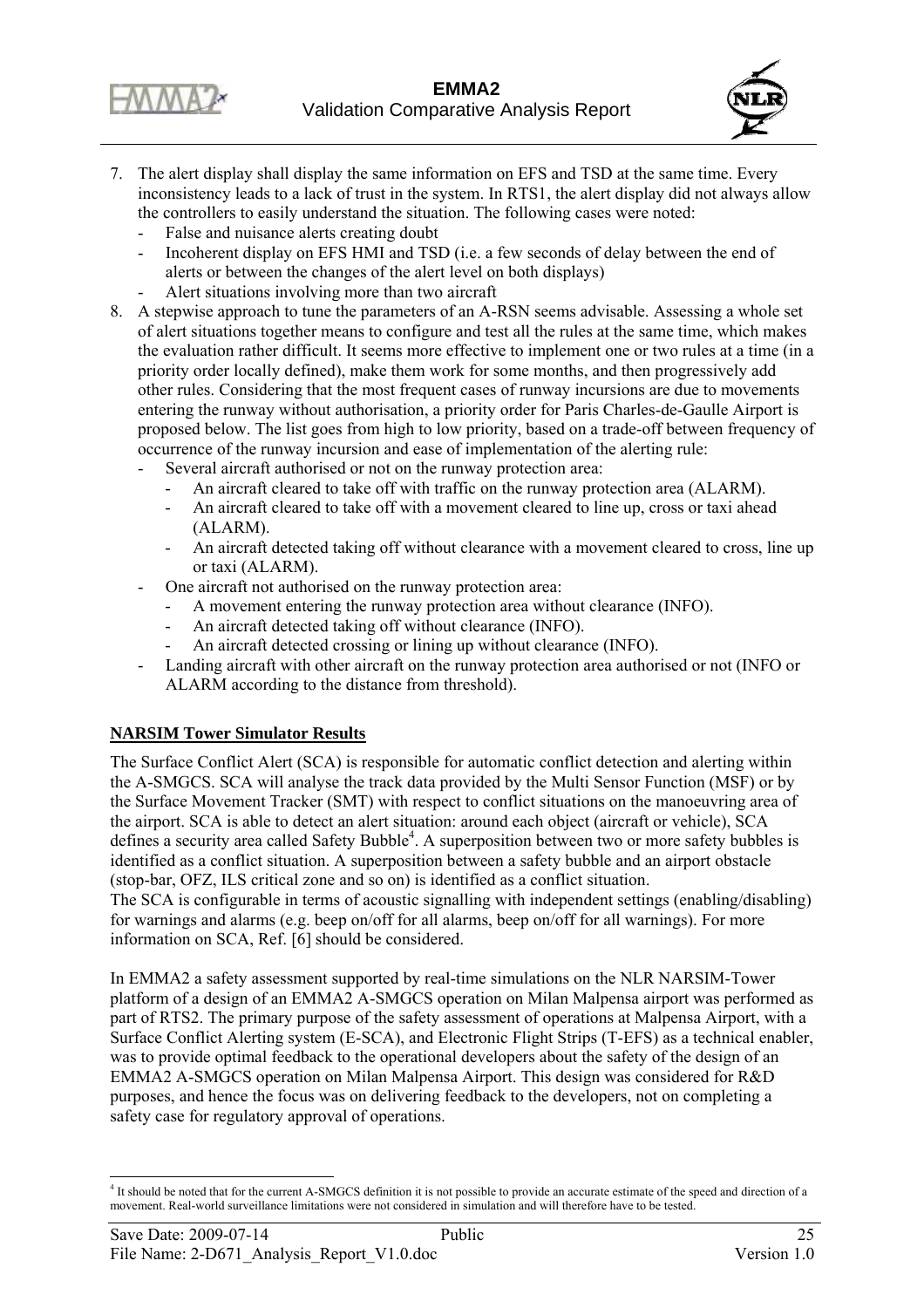



The adopted safety assessment approach was based on an approach which argues that for effective assessment of complex A-SMGCS operations, the domains air traffic services (ATS), aircraft systems and aircraft operations should be considered in an integrated way (see Ref. [12]). The assessment was limited to the safety of aircraft taxiing in the manoeuvring area and the EMMA2 A-SMGCS operation that was specifically designed for the simulation purposes. Hence no conclusions on current operations can be drawn.

As a basis of the risk assessment, a large range of hazards was identified for the considered operation. These hazards reflected conditions, events or circumstances which could induce an accident, either by causing conflicts (root hazards) or by hampering their resolution (resolution hazards). These identified hazards were structured into six conflict scenarios:

- I. Conflict involving two taxiing aircraft
- II. Conflict involving a taxiing aircraft and a vehicle
- III. Conflict involving a taxiing aircraft and an aircraft in take-off
- IV. Conflict involving a taxiing aircraft and a landing aircraft
- V. Taxiing aircraft affected by jet-blast of other aircraft
- VI. Taxiing aircraft affected by veer-off or overrun

The risk of each conflict scenario was assessed based on historical accident data, real-time simulations dedicated to gathering inputs for this safety assessment (see Ref. [20]), operational expert judgement, safety expert judgement, and, for Conflict Scenario III, Monte Carlo simulations using dynamic risk modelling. To be in line with the ICAO A-SMGCS Manual (Ref. [24]), accidents involving fatalities or hull loss were considered in a separate severity class, besides the usual accident severity class. For both classes a target level of safety was derived based on the A-SMGCS Manual.

For the severity class concerning accidents including fatalities and/or a hull loss, a maximum allowable probability of  $8*10^{-9}$  A-SMGCS related accidents (fatal/hull loss) was adopted as the target level of safety. This severity class was assessed to be applicable for Conflict Scenario III, IV, and VI. The assessment delivered some confidence that this target level of safety is met by the designed EMMA2 operation. The largest contributors to the uncertainty in the risk assessments were Conflict Scenarios III and IV. For conflict scenario IV conflict situations in which an aircraft lined up for departure on runway 35R while another aircraft was about to land on the runway were the main risk contributor. For conflict scenario III the main risk contributor was the situation in which an aircraft took off from runway 35L, while a taxiing aircraft erroneously entered that same runway. The uncertainty in these latter results was mainly caused by uncertainty about the probability of a runway incursion.

For the severity class 'accident' (including non-fatal accidents without hull loss), a maximum allowable probability of  $2*10^{-7}$  A-SMGCS related accidents was deduced as the target level of safety. This severity class was assessed to be applicable for Conflict Scenarios I, II, IV, V, and VI. The current safety assessment did not deliver sufficient evidence for stating whether this target level of safety could be met by the designed EMMA2 operation. This uncertainty was particularly related to Conflict Scenario I, in which the main risk contributions were from situations where a pilot misjudged the separation, a pilot did not give way to an aircraft, or a pilot did not hold in time when a leading aircraft stopped taxiing. For the other conflict scenarios, there was confidence that these do not deliver problems in meeting the target level of safety.

The assessed contributions of the new A-SMGCS systems in the above assessments were as follows:

- MLAT/AVMS and T-EFS were assessed to deliver a general small positive effect on the safety of all conflict scenarios.
- E-SCA was assessed to deliver a small positive effect on the safety of Conflict Scenarios III and IV, and no significant effect on the other conflict scenarios.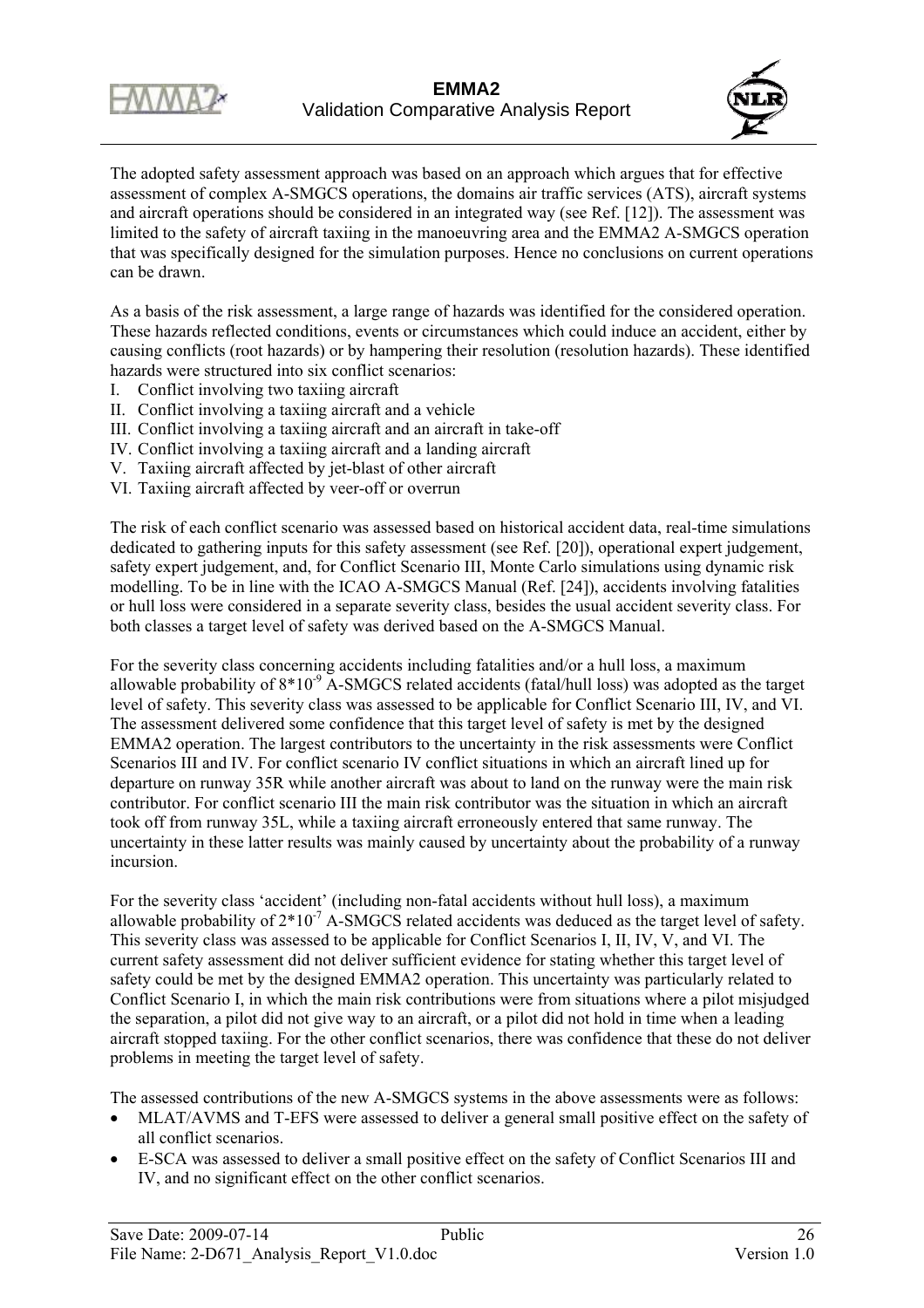



A main reason of these assessed benefits being limited was that good visibility conditions were assumed, which implies that pilots of the involved aircraft and the air traffic controllers were usually already well capable of detecting and resolving conflicts.

It is stressed that all the above results are subject to preliminary safety requirements and various assumptions on the design and operational use of the new systems. These assumptions refer to aspects such as sufficiency of training for the new systems and fall-back scenarios, and assuring low rates of nuisance alerts for E-SCA and of wrong labels.

Considering that the safety assessment primarily aimed to deliver feedback to the operational developers, no firm conclusion could be drawn about the safety of the EMMA2 operation under investigation. For most conflict scenarios, confidence exists that the adopted target levels of safety can be met, for some there is more uncertainty. A certain level of uncertainty in risk results is inherent to safety assessments of potential future operations; uncertainty may be reduced by the collection of more data. No evidence was identified that the designed EMMA2 operation is unsafe.



**Figure 3-4: NARSIM-Tower Real-time Simulations for Malpensa Safety Assessment at NLR** 

For the further design of the EMMA2 A-SMGCS operations on Milan Malpensa Airport the various assumptions that were adopted on the design and operational use of the new systems should be verified. Also, it is recommended to explore several further possibilities for optimisation of T-EFS that were identified in Ref. [20]:

- Input devices being sufficiently simple
- Possibility to see the information on the displays in all light levels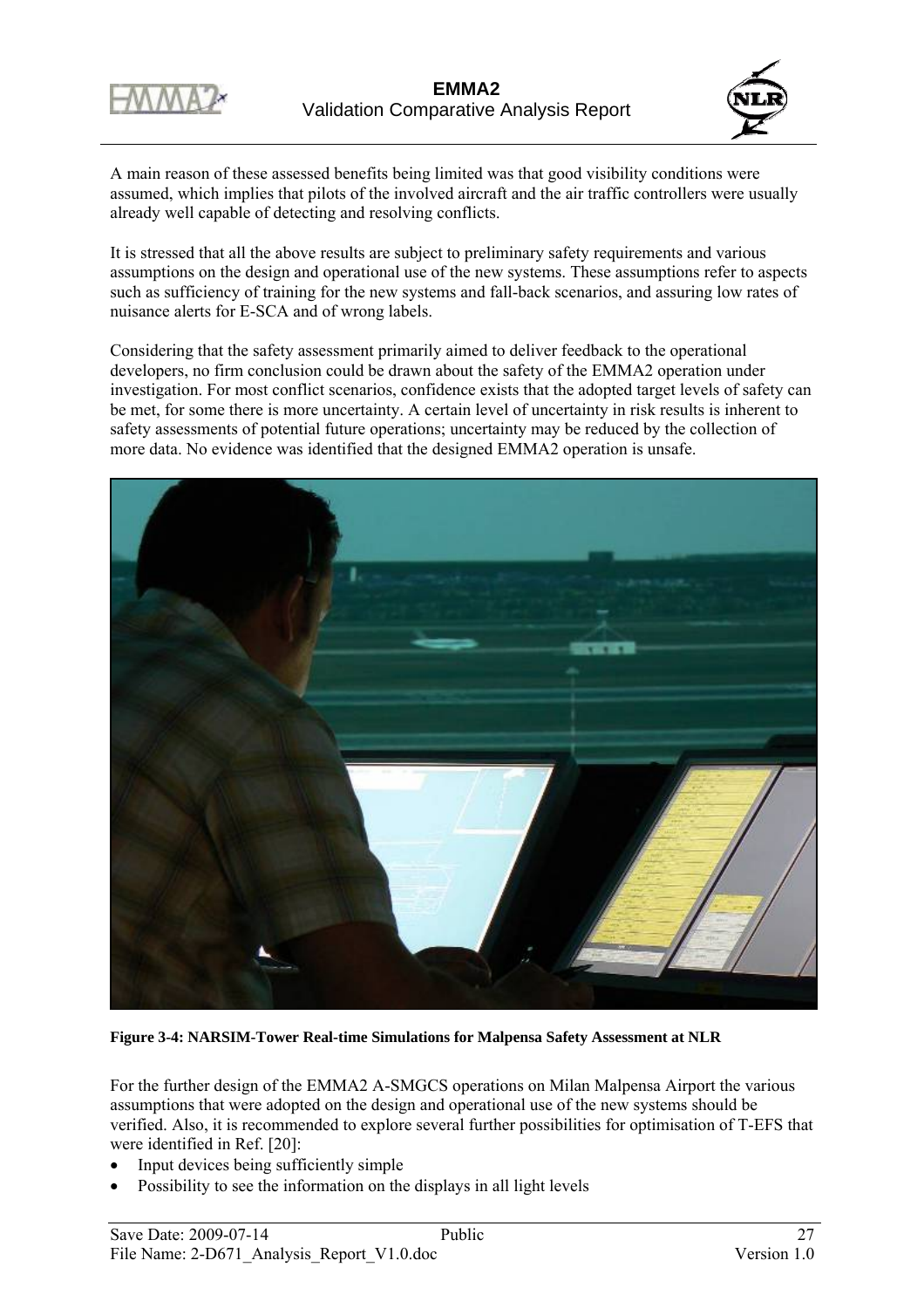



- Possibilities to configure the electronic strip display
- Aspects of the electronic flight strip bay
- Strip hand-over
- Possibilities to correct a mistake

To further decrease the risk related to Conflict Scenario I, it is recommended to explore the possibilities of using the crossing conflict detection (CROS) and/or opposite direction conflict detection (ODIR) in good visibility conditions. Both CROS and ODIR are already available in E-SCA, but were not part of the EMMA2 operation under investigation. For other conflict scenarios also possibilities for potential improvement have been suggested.

The further development of the EMMA2 A-SMGCS operations on Milan Malpensa Airport should be accompanied by further safety assessment activities, so that sufficient confidence can be reached that such an operation is safe. The detailed risk modelling applied in Conflict Scenario III delivered more precise insight into the risk related to the conflict scenario than the approach adopted for the other scenarios. Thus, it is recommended to explore the possibilities of such an approach as well for Conflict Scenarios I, involving conflicts between two taxiing aircraft, and IV, involving conflicts between a landing and a taxiing aircraft. In further safety assessment activities, uncertainty may also be decreased by using measured or reported runway incursion data instead of expert opinion.

## **3.2.3 TAXI-CPDLC**

In the context of this document, the TAXI-CPDLC, at first instance, is seen as a control service allowing the controller to issue ground clearances via data link. Since it is also the link to an onboard service to pilots, though, it is hard to analyse the results without considering the consequences for the cockpit. This section will therefore look at the service in an integrated way, considering remarks from both controllers and pilots on ground clearances via datalink. In a later chapter (see Section 4.5), the results purely related to onboard interfaces and operational issues will be reported.

### **Toulouse On-site Platform Results**

As part of EMMA2, trials for giving ground clearances by data link were performed in the Toulouse Blagnac test room in October and November 2008. ATCOs were invited to participate to Airbus cockpit simulations in order to assess the ground and onboard operational concept. Field trials were also performed in the test room with one ATCO managing the Ground Controller (GND) position. The conclusions on the tests for ground clearances by data link are summarised in the following paragraphs.

Toulouse controllers and Airbus test pilots were involved in the trials. Controllers were situated in a test room sending data link taxi clearances through an interface provided by THALES Air Systems. Pilots performed manoeuvres in a cockpit simulator.

The overall feasibility of ground clearances by data link was assessed with the modus operandi proposed in the CPDLC report (cf. Ref. [13]).

After consultation of controllers and pilots the following questions came up:

- If one intends to revert to voice for runway operations like runway crossings, then the route is not displayed on board anymore. How will it be possible to maintain both advantages of the party line effect and of the on-board route display?
- How were controllers able to cope with mixed mode communication (equipped and non-equipped traffic, reversions voice/data link according to strategic/tactical situations)?
- As to the question of information sharing, what did controllers and pilots think about the "expect" routing" information?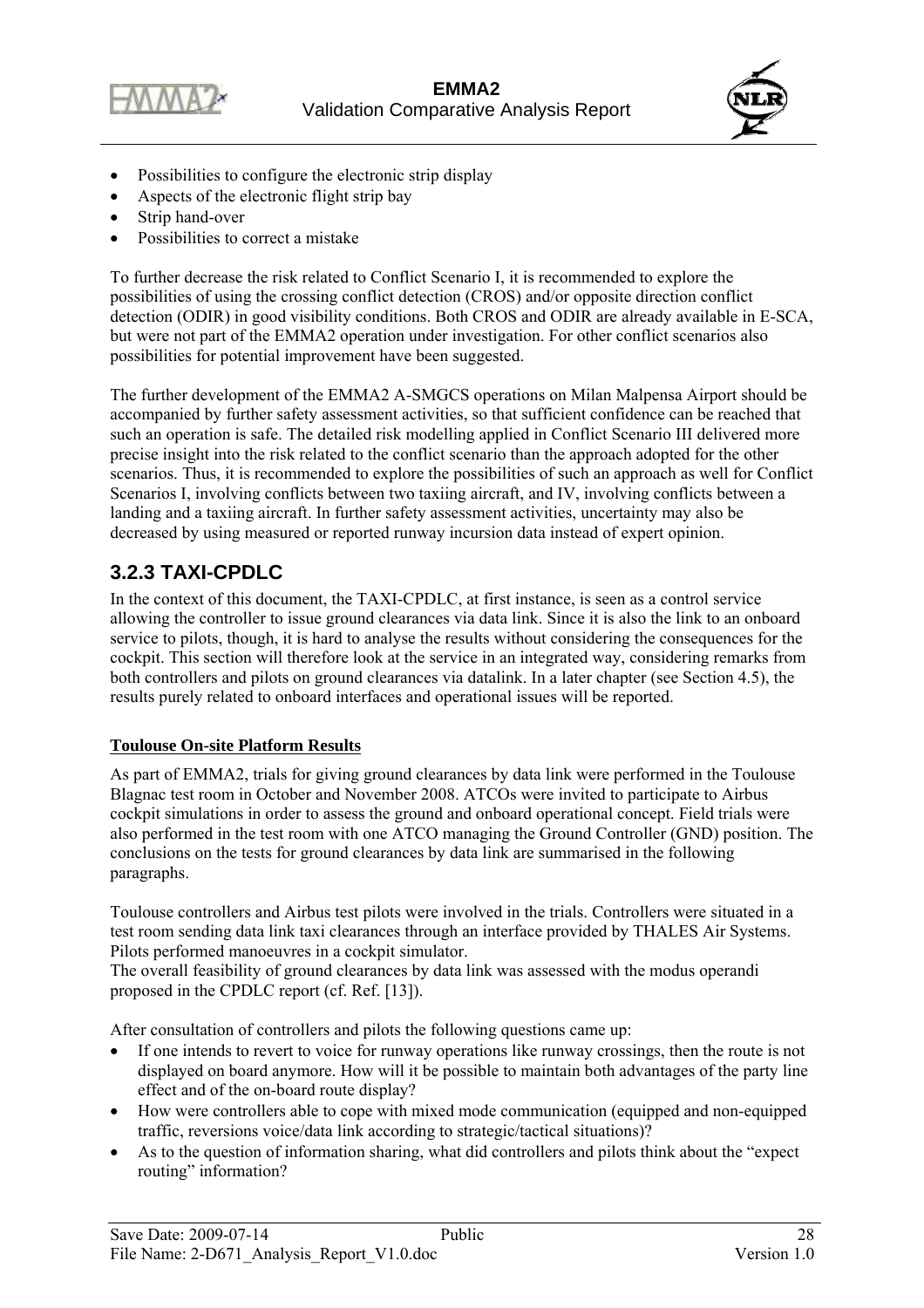



Simulations and debriefings led to the following conclusions:

At introduction of data link as a means of communication for airports, the disappearance of the party line effect, i.e. the ability to listen in to the complete R/T communication, was first considered as an important shortcoming. The consensus was quickly reached that the party line effect had most of its importance on runways, so that the focus in the EMMA2 trials with DSNA ground controllers was laid on the area from parking stand to runway holding point.

Excluding the runway from the scope of data link, though, quickly raised the issue of runway crossing. The fact that it was not handled by data link was misleading for the pilot who thought he was not allowed to cross.

1. After the trials, the following opinion was shared by both controllers and pilots: provided voice remains the primary means of control, the sending of a data link message for runway crossing and line-up is not expected to raise safety issues. ATCOs would continue giving instructions by voice and would send data link clearances in parallel, so that they are displayed on-board. Since the operation is handled by voice in parallel, no read back would be required by data link. The voice acknowledgement would be sufficient.

At any new system introduction, the transition phase must be assessed. With data link, the mixed mode (voice and data link) might raise a number of issues, among which is the possibility that the transition phase could become a permanent phase if no mandatory CPDLC implementing rule is enacted.

- 2. In an electronic environment, where ATCOs digitally input most of their instructions, nonequipped aircraft will appear as a constraining factor, since they require voice clearances, while clearances are automatically transmitted when using data link.
- 3. The priority of voice (tactic) over data link communications (strategic) was assessed and recognised as fundamental. A set of datalink messages and voice instructions is required to notify the change of communication means (such as "RESUME TAXI" and "REVERT TO DATA LINK").
- 4. It was also agreed that the choice of the communication means shall not be constrained by procedure but left to the users, for example when there are time constraints.

A clearance by data link needs time to be processed at both ends. While voice communication is direct and applies to the current situation, data link communication was felt as a means to prepare instructions in order to reduce workload peaks on the ground side.

5. Throughput increase through information sharing could be facilitated by the "expect routing" information. A prerequisite for pilots is that they retrieve information that is timely and reliable enough to be accounted for. From an ATCO perspective, this kind of information shall be processed automatically and they shall be left with a means to modify it.

The operational use of such expected routing information was assessed and discussed.

6. An agreement was reached: the "expect routing" information needs to be provided with the departure clearance for outbound flights and when retrieving the ATIS in approach for inbound flights. Clearances would provide refinement along the way. These refinements would be done by voice in a first implementation step, and then by data link exchange when system wide information management is available and when the ground HMI is more mature.

Eventually, in addition to providing the pilots with an unambiguous record of the clearance, an electronic moving map would provide a graphical depiction of the route, information about the current location, and the distance to and direction of the next turn. On the ground, a graphical route display would allow controllers to quickly and more easily read taxi routes and to detect the aircraft location, and a possible deviation:

7. Both pilots and controllers expressed the need for being provided with data link information in both text and graphical format, and they stressed the importance of the quality and efficiency of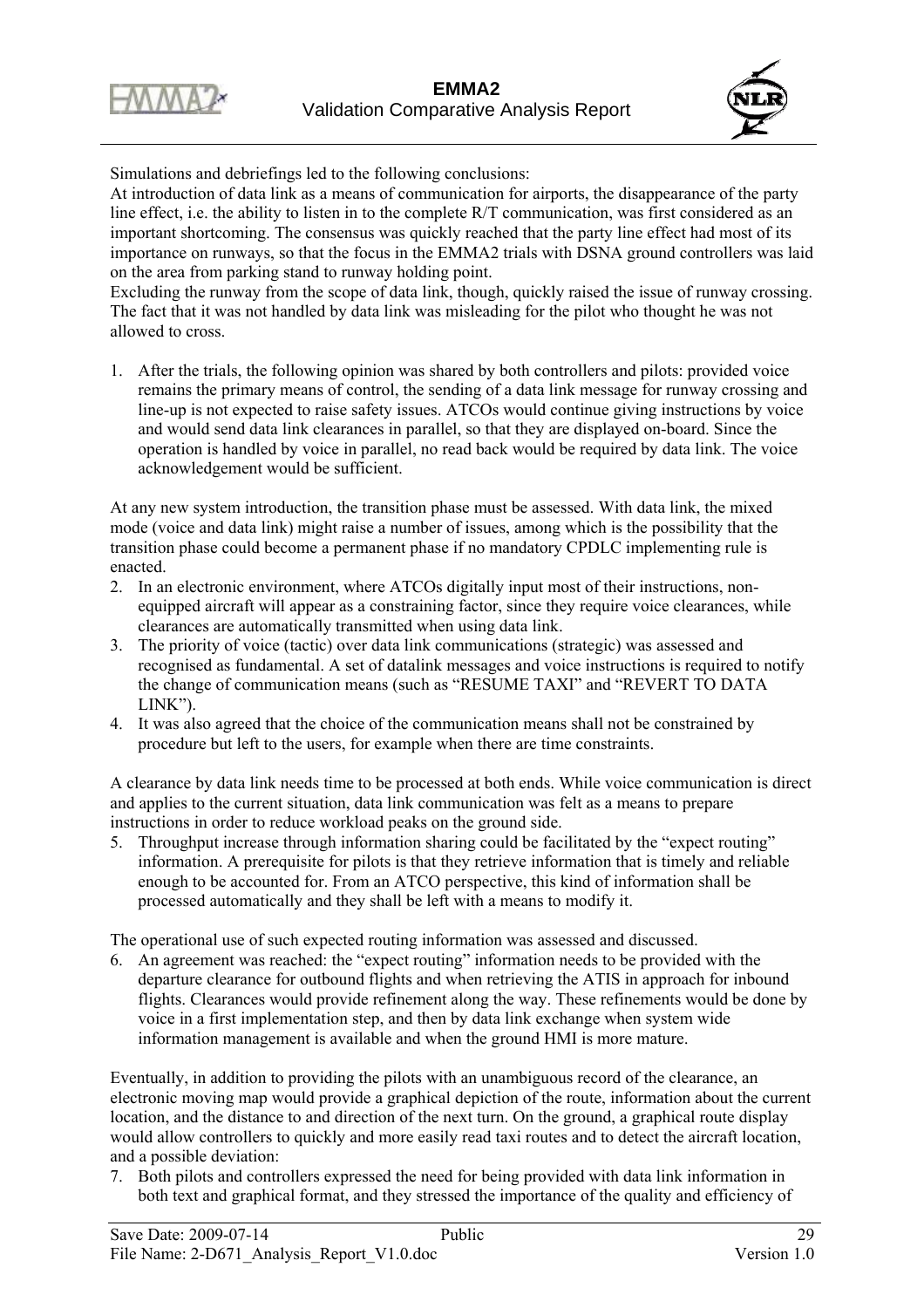



both interface and data.

### **Prague On-site Platform and DLR Tower Simulator Results**

In the Prague real-time simulation trials, an experiment was set up including both ATCOs in a tower and pilots in a cockpit environment. The simulation was run with three ATCOs from ANS-CR, a cockpit crew, and five pseudo-pilots. In total six ATCOs and eight commercial pilots were participating. They performed 15 TAXI-CPDLC test runs resulting in more than 350 movements and more than nine hours of testing.

In the simulation trials, controllers worked with a data link equipage rate of 50% of the participating traffic, which was considered a representative future traffic scenario. The Ground Executive Controller (GEC) and the Clearance Delivery Dispatcher (CDD) handled START-UP, PUSHBACK, TAXI-in, TAXI-out, and HANDOVER by data link. The Tower Executive Controller (TEC), who was responsible for the runways, used voice exclusively.



#### **Figure 3-5: EFS with TAXI-CPDLC used at Prague Airport**

The ATCO feedback for handling those clearances by TAXI-CPDLC was predominantly positive. The ATCOs indicated that they were provided with an effective human-machine interface that permitted efficient data link communication with the pilots. They also stated that a mix of TAXI-CPDLC and voice communication for different phases of a single flight and a mix of equipped and non-equipped aircraft did not lead to confusion or safety critical communication errors. They also refuted formerly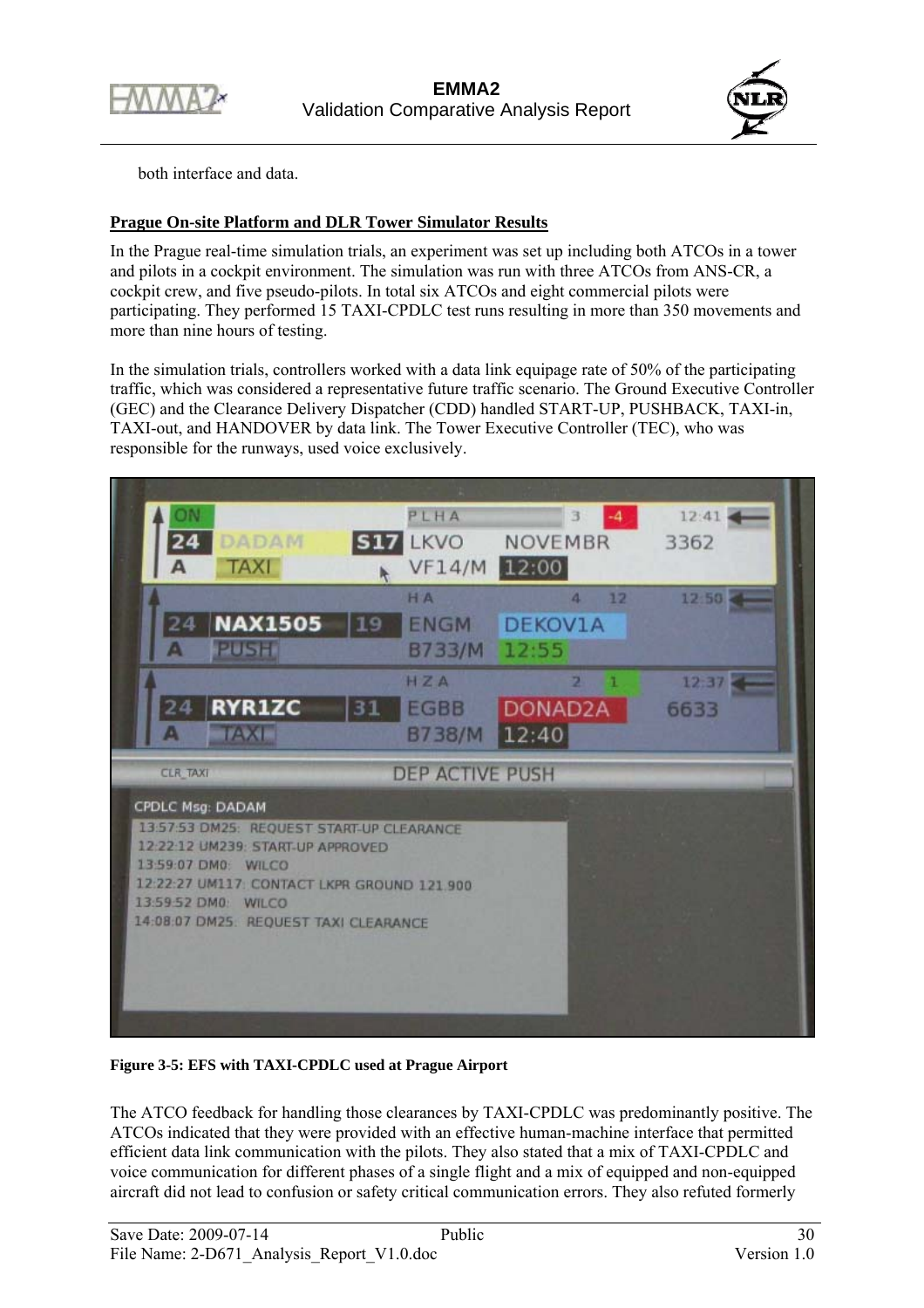



mentioned constraints, that they would be distracted by TAXI-CPDLC from looking outside and that they would be unsettled by too many input requests to operate TAXI-CPDLC (cf. detailed results in Ref. [17]).

During the on-site trials at Prague Airport, the technical and operational feasibility of TAXI-CPDLC were successfully assessed as well. Using the combination of VDL Mode 2 and ATN, clearances could be exchanged between the flying test aircraft, operated by pilots via the CDTI, and the controller working positions, operated by the ATCOs in the control tower.

During the debriefing sessions, interviews were performed with the ATCOs. The following statements reflect a common opinion of all six ATCOs. If there were contrary opinions or assumptions only, it was concluded that further testing would be necessary. The concluding notes mainly address aspects of operational feasibility and proposals for improvement of the new A-SMGCS services.

- In general, TAXI-CPDLC with start-up, pushback, taxi-out and taxi-in, and the silent handover worked fine and, with some exceptions, it was accepted by the ATCOs.
- The handover was initiated via data link by the message "CONTACT LKPR GROUND 121.900" but the initial call with the next control position was done by voice. This procedure was very much appreciated by the ATCOs because it would ensure that voice contact was established and that it could act as backup in case TAXI-CPDLC failed or be used for non-routine communication. The following phraseology was tested and accepted:
	- Pilot: "RUZYNĚ GROUND, DLH621 ON YOUR FREQUENCY"
	- ATC: "DLH621 FOLLOW DATA LINK"
	- Pilot: "FOLLOWING DATA LINK, DLH621"

This phraseology was seen as safe and unambiguous. However, it was proposed that it could be even shorter when TAXI-CPDLC is in operation and users are more familiar with the new service.

- With outbound traffic the GEC transmitted the complete taxi-out clearance including the clearance limit, which is usually the holding point of a runway to be crossed: "TAXI TO HOLDINGPOINT F RWY 06 VIA TWY P L F HOLD SHORT OF RWY 13 NEXT EXPECT VIA TWY F" or without an intermediate clearance limit, when no additional runway on the way to the departure runway had to be crossed: "TAXI TO HOLDINGPOINT A RWY 24 VIA TWY P L H A". At the respective handover point, the GEC handed over the flight to TEC by "CONTACT LKPR TOWER 118.100" and the TEC continued control by voice communication only. ATCOs indicated that this procedure worked fine.
- It was stated by an ATCO that a TAXI-CPDLC message for crossing might be an option worth testing. A TAXI-CPDLC crossing clearance would also solve the operational problem that a stop bar on the onboard display would be switched off by an ATC clearance instead of by one of the pilots in accordance to the voice crossing clearance, which is not the correct procedure from an operational point of view.
- Time-critical and safety-critical instructions or clearances like line-up, take-off and landing, or a "hold position" command, should be given by voice for the time being. To finally validate or reject them would need further investigation.
- With inbound traffic, after handover from TEC to GEC, the GEC provided the taxi-in route to the final parking position by TAXI-CPDLC, e.g. "TAXI TO STAND S17 VIA TWY F L P". This procedure was well accepted by the ATCOs.
- Dealing with a TAXI-CPDLC revised taxi route while taxiing was seen as potentially feasible by the ATCOs, but would need further testing to confirm it. It seemed that this procedure was very much dependent on the actual traffic situation. However, ATCOs were never forced to use TAXI-CPDLC and could revert to voice at any time.
- A pre-requisite for transmitting taxi clearances by data link is that the correct taxi route has been computed and preselected by the routing function or that alternative routes can easily be selected. Manual input of taxi routes would not be acceptable for controllers.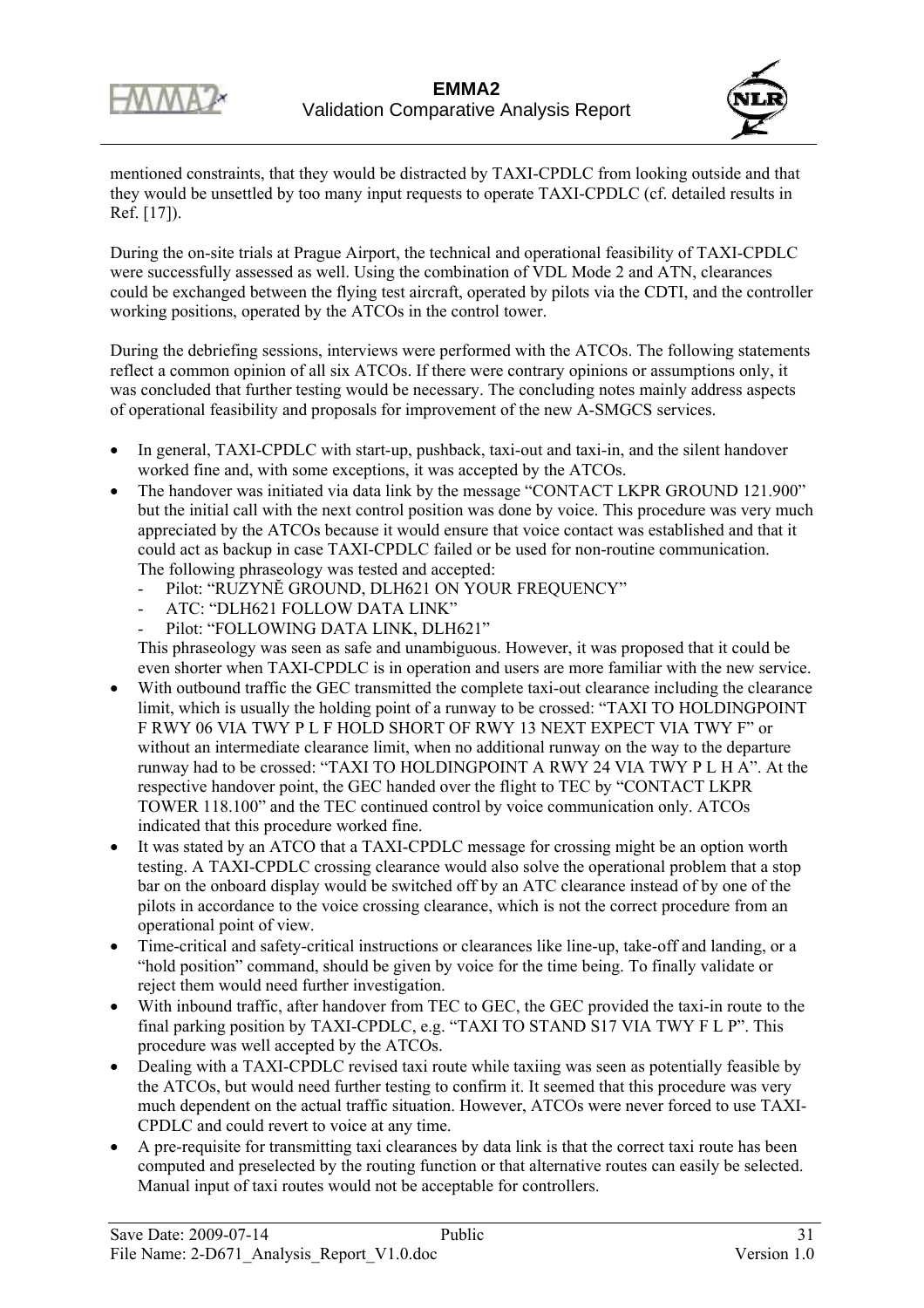



- The pilots' acknowledgement of a data link clearance by "WILCO" or "UNABLE" messages was well appreciated by the ATCOs. "ROGER" or "STAND BY" messages were not tested.
- Instead of receiving a positive logical acknowledgement (LACK) from the system in response to every message, indicating that the message has been successfully delivered to the onboard CDTI, the ATCOs would prefer only to be informed in case of a transmission failure.
- An acoustic signal for incoming TAXI-CPLDC could be helpful to attract attention to an incoming message. Further testing would be necessary to confirm this.

#### **Malpensa On-site Platform Results**

The TAXI-CPDLC service was tested in Milan Malpensa during On-site Trials. From the ground side, the service was not object of an operational assessment but only of technical testing to verify the system functionalities.

The service was accessible at the CDD/GEC CWP with its own HMI and was not integrated with the EFS HMI. The TAXI-CPDLC HMI was available in a dedicated window within the controller's Traffic Situation Display (TSD). The tests were performed during ATTAS trials, consisting of three exercises where the DLR test aircraft performed several movements on the airfield (including RWY 35L). During the exercises, ATTAS was always under control of active operational ATCOs, whose instructions/clearances by voice were sent in parallel to the ATTAS pilot by the EMMA2 test bed GEC via data link messages.

During the tests, the TAXI-CPDLC service worked properly and TAXI-CPDLC messages were correctly exchanged with the ATTAS aircraft. The tested service supported controller instructions (e.g. "START-UP" or "TAXI ROUTE" clearances) but did not include operations on the runway, such as "CROSS RWY" or "LINE UP". The set of messages used was taken from the proposal made by DLR for the ATTAS trials in Malpensa and Prague.

At the on-board side, the successful exchange of taxi route messages allowed displaying the cleared taxi route on the ATTAS moving map display.

## **3.3 Routing / Planning**

Contrary to earlier definitions of EUROCONTROL (cf. Ref. [5]), the EMMA2 project defined routing as a dedicated controller service, with the option to uplink routing information as part of the control or guidance function (TAXI-CPDLC).

Thus, EMMA2 makes the following distinction:

- Routing is generation and assignment of a route
- Transmission of a route to flight crews or to vehicle drivers is part of control or guidance

In the ICAO A-SMGCS Manual (Ref. [24]) a route is described as 'a track from a defined starting point to a defined end point on the movement area'. Planning is seen by both ICAO and EMMA2 as a supporting function for all of the primary functions surveillance, control, routing and guidance. However, EMMA2 decided to describe and categorise the supporting planning function as part of the routing primary function in order to avoid inconsistencies with already established terminology and because of the close link between routing and planning functions.

EMMA2 also follows the ICAO recommendations for automation levels of the routing function, acknowledging that more automation requires more planning and other information support (DMAN,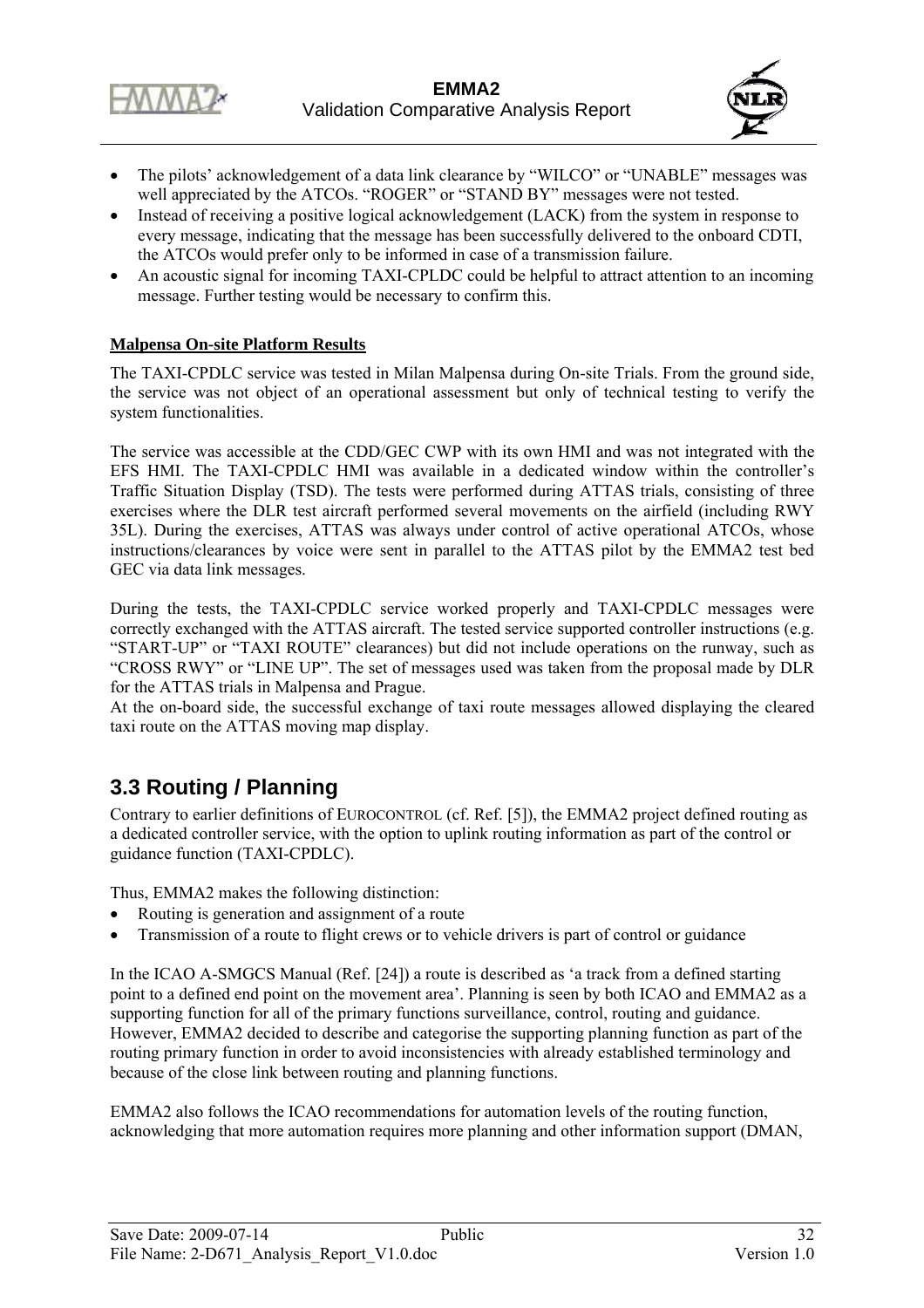



CDM). The ICAO A-SMGCS manual considers the sophistication of the way in which a route is assigned to an aircraft or vehicle as an indicator for the level of automation<sup>5</sup>:

- *Manual Routing* is straightforward assignment of a route by the control authority
- *Semi-automatic Routing* adds advisory information for assigning a route to the process
- *Automatic Routing* is achieved when the route is assigned automatically, however, with the option for manual intervention in the event of a failure or at the discretion of the control authority, all under the premise of provision of adequate information

In conclusion, the following routing system components were proposed in the EMMA2 SPOR (see also Ref. [9]) for a full-fledged A-SMGCS:

- Surface Manager (routing server) with local routing algorithms
- Departure Manager

## **3.3.1 Routing**

### **Malpensa On-site Platform and SICTA/SELEX Tower Simulator Results**

For Milan Malpensa, a Route Planning (RP) function was available for both the RTS1b and OST exercises.

The Route Planning (RP) function aims at providing the most suitable taxi route to controllers based on the shortest taxi distance and current constraints that are known to the function. The RP function calculates and proposes to the ATCO the best route complying with input parameters concerning the airport configuration (i.e. closed taxiway, LVP, restricted areas) as well as the following criteria:

- Start point (e.g. the stand/gate for a departure; the runway exit taken by an arriving aircraft)
- End point (e.g. the allocated stand/gate for an arrival; the assigned runway for a departure)
- Intermediate waypoints (e.g. de-icing, temporary parking positions, holding positions)
- Local standard routes
- Local taxi restrictions (closed or restricted-use taxiways, restricted areas)

The default optimal taxi route is automatically proposed for:

- departing flights, when the CDD gives a departure clearance to a flight
- arriving flights, when the TEC gives the landing clearance to an arrival

The proposed taxi-route shown on the EFS as a string (segments sequence) was red until the ATCO accepted it and it became black.

It was possible for the controller to modify the proposed taxi route choosing the preferred route from a list. For more information on RP refer to Ref. [16].

Analysing the collected results, some inconsistencies could be identified. Although ATCOs in both exercises demonstrated great interest in this supporting tool, reactions were more positive in the RTS session. This is probably related to the familiarity of ATCOs with this innovative tool, which for the OST was presented for the first time to operational controllers who were focused on the real operational environment conditions. Tuning issues of the RP to the Milan Malpensa environment (availability of all stands in data base, etc.) were therefore expected to have a stronger impact on these trials.

l  $<sup>5</sup>$  In fact, there is some contention with the ICAO recommendations. In EMMA it was postulated that there is no difference between a semi-</sup> automatic routing and an automatic routing with manual override. In both cases, the computer will propose an optimum taxi route, the controller will confirm (probably by doing nothing) or reject/modify the route, and the approved route will be assigned when the controller (manually via data link or verbally by voice communication) gives the taxi clearance.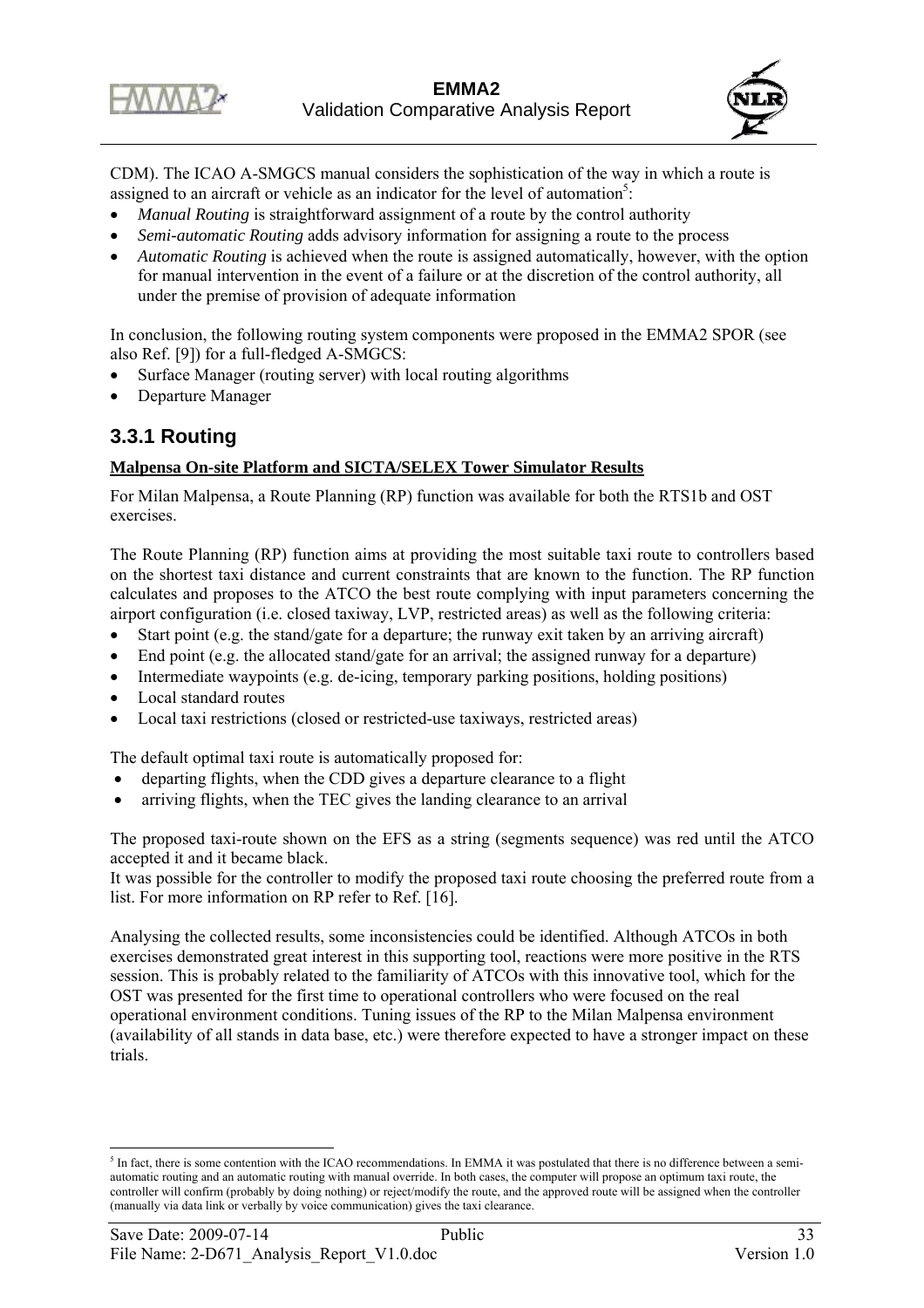



However, the ATCOs in both the exercises were very interested in this innovative support function as results from several suggestions/considerations collected during the debriefing sessions that aim to improve the function.

The main considerations are reported below:

- An intensive tuning of RP is required to fully exploit its functionalities. In particular, in order to maximise benefits, the tool:
	- must be dynamic and take into account both planned and real-time evolution of the traffic
	- should react to any non-planned event
	- should be used in combination with other ATC support tools (e.g. DMAN and route conformance monitoring)
- The ATCO decision should always have priority over the RP proposals. This means that the ATCO should always have the possibility to write and then validate a route, even if it is not proposed by the RP (i.e. the route does not belong to the RP database) and if it is not conflict free.
- The system must include the undo command for a validated route allowing the ATCO to always change that route and assign a new taxi route.
- Route proposals by the RP should contain no more than 5 taxi-routes, with the standard taxi routes on the top of the list. In accordance with this statement, ATCOs assigned a higher priority to standard taxi routes than to conflict free routes computed by the RP.
- The RP function proposed the whole route for each flight, from stand to assigned runway for departures, and from the runway exit point to the stand or gate for arrivals. In that regard ATCOs preferred receiving only a proposal for the part of the route under their responsibility (e.g. considering an outbound flight departing from RWY 35R, the RP should only propose the part of the taxi route from the stand to the holding point of RWY 35L to the GEC).
- For inbound flights, the trigger for a route proposal by the RP function should be moved from the landing report input, as it was during the trials, to the landing clearance provision. This is due to the fact that after landing the priority for the controller is to give the taxi route instead of entering the landing report.
- As typically the route choice also depends on the aircraft type, the RP algorithm should take into account this parameter in the route calculation process.

The RP function was integrated into the EFS HMI. According to this, for Operational Improvements considerations refer to section 3.2.1.

#### **Prague On-site Platform and DLR Tower Simulator Results**

The routing function is an important enabler for other A-SMGCS services, such as TAXI-CPDLC, DMAN, and route conformance monitoring. In Prague, the routing function was based on preprogrammed standard routes. The system would automatically propose from the pre-programmed set of routes an optimal route for each departing or arriving aircraft. In general, it worked quite well, but due to a number of limitations, primarily because not all possible routes had been implemented, it received only partial acceptance by the ATCOs.

Nevertheless, standard taxi routes were proposed for each departure and arrival flight. As long as there was a flight plan with a valid runway exit/entry point and a valid stand identifier, a valid route was presented on the flight strip. In many cases clicking on the route field enabled the choice of one or two valid alternative routes.

l

<sup>&</sup>lt;sup>6</sup> Taxi routes are seldom conflict free, since conflicts depend on the speed at which mobiles move along their assigned routes. The routing tool has no control over this parameter. Pilots are responsible for assuring separation by "see and be seen". Controllers provide "give way" advice to prevent conflicts.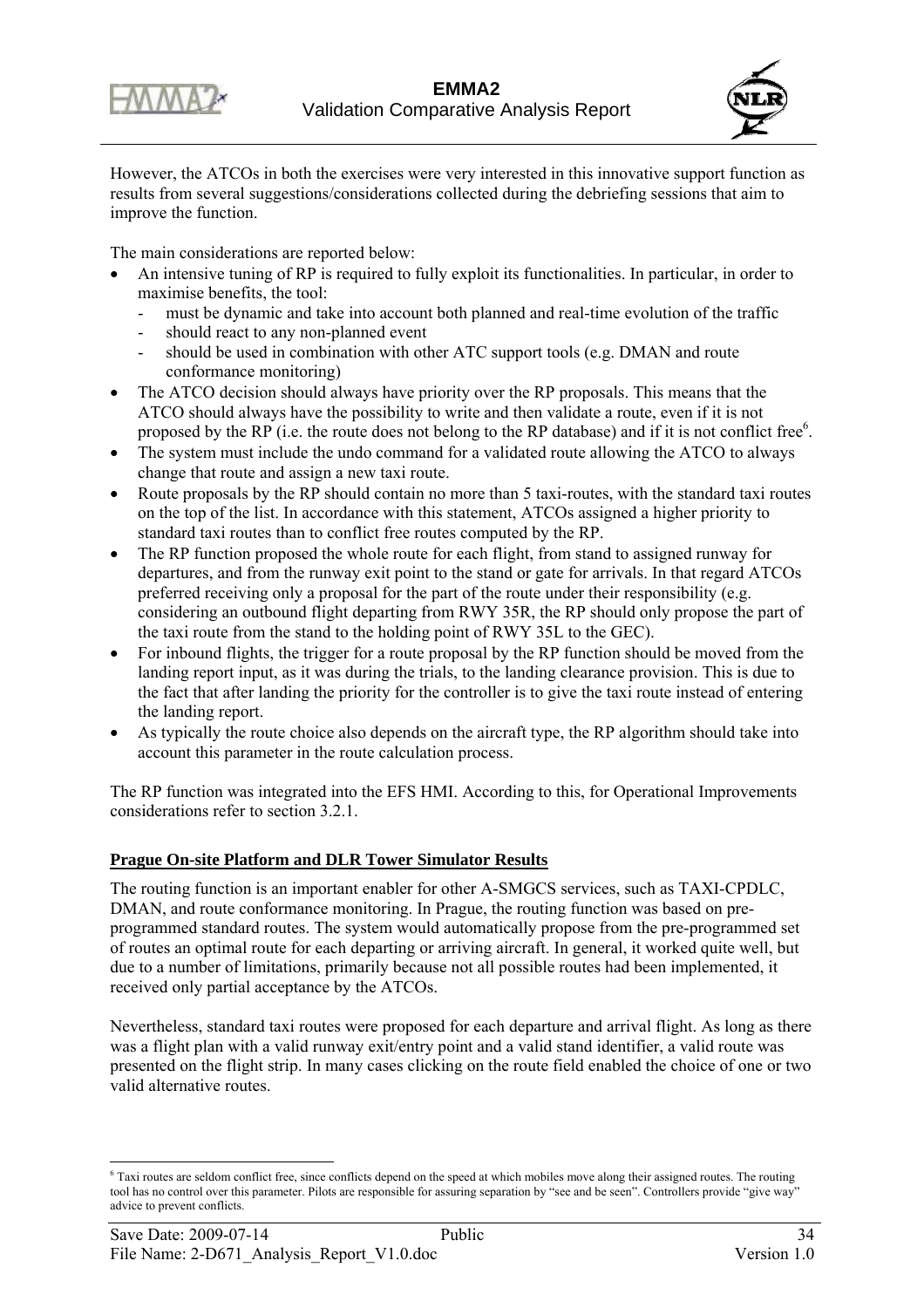



This means that most standard taxi routes were available as needed. Problems occurred particularly when routes were needed that were not in the pre-programmed list of standard taxi routes. Alternative routes could not always be offered by the routing function (due to above-mentioned limitations).

## **3.3.2 Departure Management**

### **Prague On-site Platform and DLR Tower Simulator Results**

The DMAN provided the ATCOs with three calculated flight plan data items, which were shown in the electronic flight strips: Target Start-up Approval Time (TSAT), Target Take-off Time (TTOT), and Recommended Time until Next Clearance (RTUC). In addition, the sequence number for each outbound flight, proposed by DMAN, was always displayed in the strip. The ATCOs liked this additional information and indicated that it would help them to perform their control task more efficiently, to avoid excessive queues at the runway holding points, and to shorten the stop times during taxiing. These results could also be confirmed by analysing traffic data.

Nevertheless, the DMAN could only show portions of its expected benefit. To receive the full benefits, the tool would need to be further adapted to the particularities of Prague Airport and its local procedures, but this would require more time for testing. Furthermore, the integration into a CDM environment would enable the DMAN to work with a broader planning horizon, which would of course also improve the DMAN planning output.

ATCOs confirmed with statistical significance (cf. detailed results in Ref. [17]) that:

- DMAN enables them to work more efficiently
- DMAN avoids excessive queues at the runway entry points
- DMAN reduces taxi times



#### **Figure 3-6: Bar Chart for Mean Values of Stop Time during Taxiing (in Minutes)**

By support of the DMAN, stop times during taxiing could be reduced significantly, from an average of 1:33 to 1:09 minutes, which corresponds to a 26% reduction of stop times (see Figure 3-6). The effect of reduced stop times during taxiing was caused by the equalisation of departure peaks through the DMAN planning, which exploited the 15-minute CTOT time window. One of the current problems in managing departure traffic is that, during departure peaks, there are frequently several outbound flights taxiing to the runway at the same time, resulting in an accumulation of aircraft at the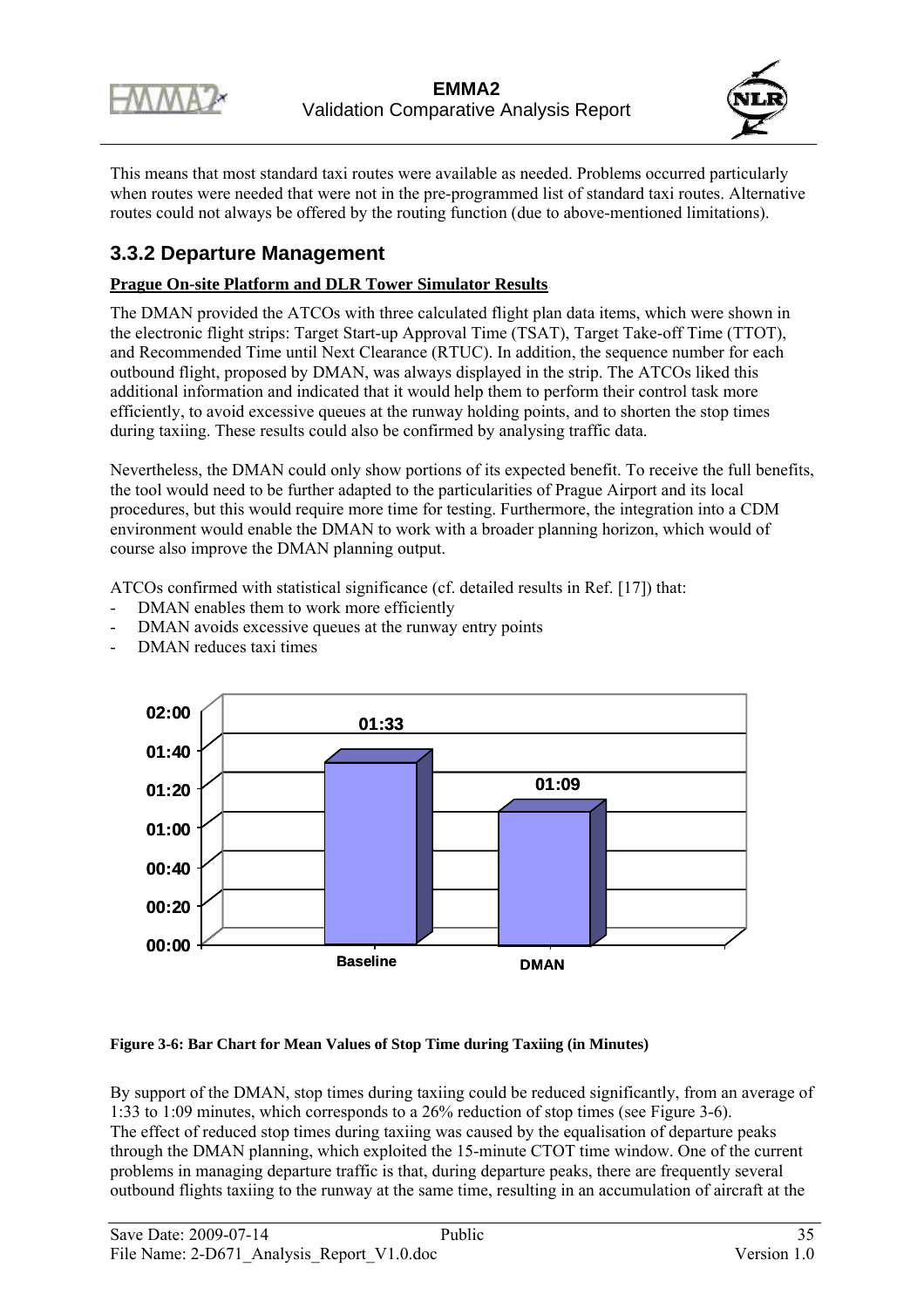



runway entry point. Instead, as long as the stand is not needed by another flight, the DMAN would keep the aircraft at the stand until a free runway slot is predicted. Taking into account this calculated runway slot (TTOT), the DMAN computes a proper Target Start-up Approval Time (TSAT) that is in accordance with the flight plan constraints and the current traffic situation.

The above-mentioned procedure smoothed the outbound peak. This was also reflected in the measurements for the mean departure throughput. As long as the CTOTs are not violated, and arrival stands are not blocked by withheld departures, such a procedure is probably more efficient than pushing departures out in a short period of time, which would result in a high throughput peak but increased stop-and-go traffic throughout the manoeuvring area.

To conclude: it was shown again that the planning of outbound traffic is a very complex process. There are many variables, which have to be considered by a departure manager: some of them are well known in advance; others are difficult to predict or can change suddenly. Additionally, there are local particularities that must be taken into account by departure planning (different runway entry points, standard taxi routes and times, runway dependencies, SID dependencies, etc.). The simulation revealed that there is still room to better adapt the DMAN to the Prague Airport constraints and that such an adaptation would take some time. The integration of a DMAN into a CDM environment is also considered beneficial, as the DMAN would have access to more reliable flight plan information.

### **DSNA Athis-Mons Tower Simulator Results**

In the framework of the EMMA2 project, real-time simulations (RTS2) were performed at the DSNA R&D (Athis-Mons, France) test site in June and October 2008. RTS2 consisted of an evaluation of DMAN interoperability with A-SMGCS and in particular the interoperability of an electronic flight management tool (DIGISCUS) for the Clearance Delivery (CLD) controller with an electronic flight strip system (VigieStrips) for the Ground and Runway controllers.

The DMAN used was a DSNA R&D tool. This DMAN tries to prioritise flights at departure, given their original departure time (TOBT), CFMU slot information (CTOT), static taxiway times and a given runway traffic load to maintain. Given those elements, the DMAN produces an Estimated Off-Block Time (EOBT) mentioned to the CLD controller on the new e-strip system for CLD DIGISCUS.

The objective of the trials was to improve departure traffic management integrating DMAN information to the CLD and ground control tools, for example Managed Off-Block Time (MOBT), slot information and alerts, and to improve DMAN sequencing by providing up-to-date information to the system.

The proposed axes of research were:

- Upgrade the control HMIs to include DMAN information
- Facilitate the circulation of DMAN information between ATCOs

Before assessing the work performed in EMMA2, a key aspect of RTS2 needs to be specified more clearly:

1. The first and important lesson learnt from RTS2 is to re-establish (if need be) the importance of the CDM paradigm in airport planning. RTS2 took place in a non-CDM environment, i.e. there was no exchange simulated between ATC and simulated airlines (or pilots) and the airport manager. This led to the use of the Proposed Off-Block Time (POBT) and MOBT as cornerstones of the sequencing, while MOBT is not agreed by partners and keeps changing every time a new sequence is computed by the DMAN. The use of an agreed TSAT time (common between ATC, the airline and the airport manager) was strongly demanded by ATCOs.

The upgrade of control HMIs led to the development of a new CLD HMI (DIGISCUS). On that aspect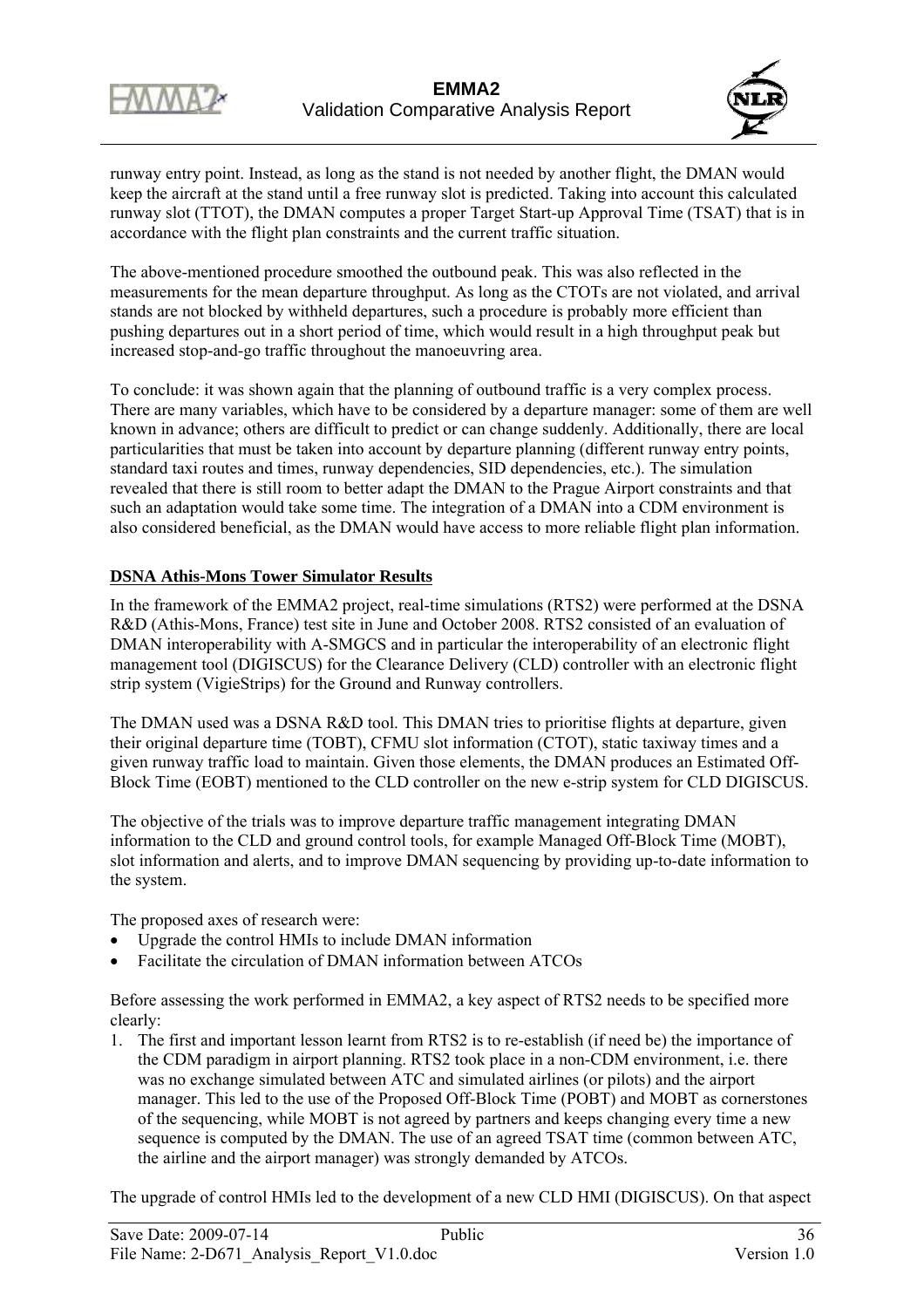



RTS2 has shown that:

- 2. The coloured label used to display the DMAN information of departure is very satisfactory for ATCOs. However, the coloured scheme proposed during RTS2 was considered inadequate. The appropriate colour scheme to display such information seems to be:
	- Green, when the ATCO can provide the DCL (i.e. TSAT minus 10 min in CDG)
	- Orange, when the flight can reach its slot if given priority during taxi
	- Red, when the flight is late and has to file a new flight plan.
- 3. The two-bay main window (with pending and waiting flights) as much as the activated and de- $\frac{1}{2}$  tabs were considered very satisfactory by ATCOs. The MOBT sorting proposed on the main window was considered useful but would need to be improved since the permanent update of the sequence by the DMAN leads to a permanent update of the MOBT. This problem is solved on the future operational display by using TSAT sorting. The alphanumerical sorting was considered useful by ATCOs especially at pilot R/T contact when traffic is heavy.
- 4. Slot time and TSAT should be accessible to controllers at a glance. The HMI presented to them in RTS2 required that they open the activation window to access such information. ATCOs considered the information important enough to be displayed directly on the Dynamic Flight Plan (DYP), i.e. the electronic representation of the flight plan on the HMI.
- 5. Regulated flights should be clearly highlighted on the HMI. The highlighting proposed and developed in the HMI was not assessed during trials, since the CFMU was not simulated. The solution proposed was shown to ATCOs and was considered satisfactory.

Although satisfied with the DMAN information provided regarding departure clearances, ATCOs proposed improvements regarding different aspects of the sequencing, such as:

- Information on traffic load (number or flights or waiting time at runway threshold for instance) for the next half hour should be given.
- Up-to-date information about flights having complied with their slots should be given.
- A what-if functionality should be provided that could help the controller see what happens if he does not exactly follow the DMAN sequence. In case a pilot is ready for start-up, the controller could see whether the aircraft could be authorised for start-up or if it would interfere with the sequence.
- Regarding waiting aircraft (when pilots called too early regarding their MOBT and are put in a waiting list by CLD), the controller should be able to enter information on the underlying cause of the delay (local management, technical problem etc.).

The GND control HMI (VigieStrips) was slightly updated to broadcast DMAN information to the GND controller. RTS2 showed that:

- 6. Slots alerts should be displayed on the GND HMI and should be calculated as such (for CDG): ahead of slot before slot time – (5 min + 2 min take-off) and behind slot after slot time + 10 min.
- 7. TSAT should be permanently displayed and updated before push-back on the GND control HMI in order to verify that the aircraft is calling on time.
- 8. Ground sequencing information (taxiing time, holding time etc.) would be useful to the GND controller. According to ATCOs, it would be very useful in case of re-routing or when deciding to give priorities to certain flights. This functionality was not implemented in the GND HMI and, thus, was not tested in EMMA2.

Apart from the DMAN information presented to ATCOs, the DMAN information circulation was assessed in RTS2. It was shown that:

9. Alerting the CLD controller of a late push-back<sup>8</sup> was considered useful by ATCOs. However, the implementation (i.e. clearance input from the GND controller) was found irrelevant since time may pass between the clearance and the actual movement and it may also happen that the GND

l <sup>7</sup> The de-icing tab was shown to ATCOs but not used during the trials.

<sup>&</sup>lt;sup>8</sup> Late push-back means that the aircraft was cleared for departure and did not leave its gate after a given amount of time.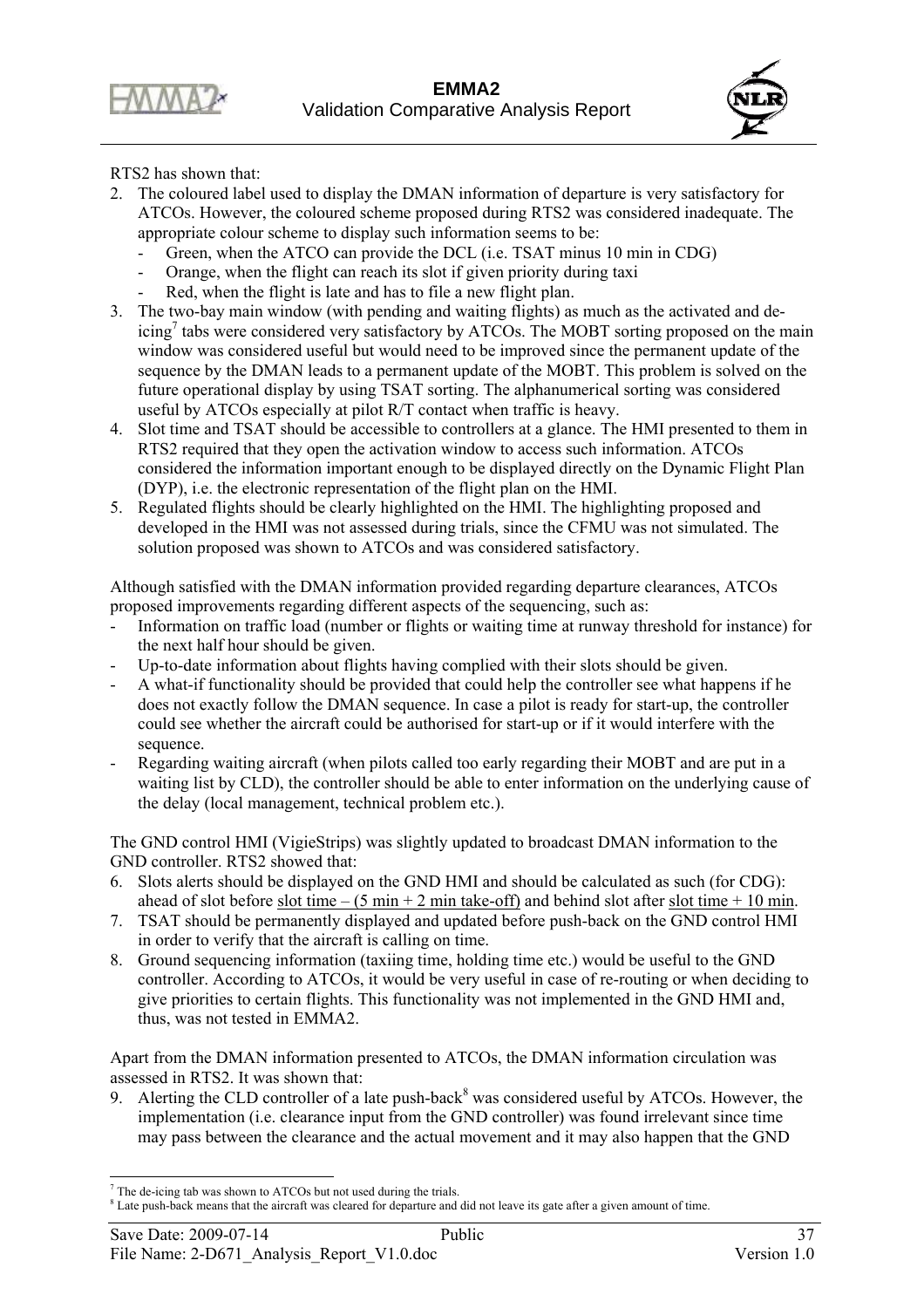



controller provides the push-back clearance without making the required system input. The use of radar detection or the manual input by a ground operator (accessed via CDM) would be more suitable.

- 10. R/T communication and workload were not improved when using DMAN information via DIGISCUS and VigieStrips. According to ATCOs, the calls made were as long as (if not longer than) they currently are. This can be explained by a higher quantity of information processed, but also by the fact that the simulator did not allow simulating data link DCL.
- 11. ATCOs have estimated that the DMAN interoperability with A-SMGCS is promising and could have been pushed a step ahead, for instance by updating the MOBT of the activated aircraft with late push-back information that can be taken into account for the MOBT calculation of the pending flights such as to improve the reliability of the departure sequence..

#### **Toulouse On-site Platform Results**

In the framework of the EMMA2 project, DMAN interoperability trials were performed in the Toulouse Blagnac test room in October and November 2008. The trials were performed with alternatively one or two ATCOs managing both GND and CLD positions.

The Departure Management System installed at the Toulouse test site provided the following services:

- Allocation of a holding point / runway / SID for each departure flight of the managed airport according to a given departure strategy and the TMA configuration.
- Computation of the departure sequence, from the block to the runways of the managed airport.
- Providing other ATC systems with departure information to assist the Delivery Position (CLD) in issuing departure and start-up clearances according to the departure capacity of the airport.

Departure managers try to balance departures in order to maintain a given traffic load at the runway. Even if the DMAN is not considered an A-SMGCS tool itself, such a tool requires to be integrated in an A-SMGCS environment.

The interoperability of DMAN with A-SMGCS was assessed through the development and integration of an advanced CLD HMI designed to support controllers in scheduling departing flights (Figure 3-7). During the process of tuning the DMAN, it appeared that, even though departure peaks are rather low in Toulouse-Blagnac when compared with other airports having the same amount of traffic, DMAN sequencing would still be beneficial.

A simplified DMAN, merely sorting departures without changing the traffic load at the runway, was thus installed and connected to the new CLD HMI. Trial controllers assessed both the Toulouse implementation (on site) and a CDG implementation for advanced functions (demonstrator).

- 1. For what they have tested, ATCOs considered that the tool proved to be useful and usable.
- 2. The HMIs proposed, especially the CDG enhanced version including CDM, were considered relevant by ATCOs. They said that such a system would allow for a more efficient traffic management, improve situational awareness and help improve capacity.
- 3. By postponing start-up times and reducing taxiing and holding times, ATCOs felt that such a tool could reduce pollution.

The improvements could not be measured. Long-term trials would be required.

When asked about other possible enablers for better departure management ATCOs mentioned the following:

- 4. Although considered useful, there might be no need for a dedicated CLD HMI. Most information could be included in the GND electronic flight strip system itself.<sup>9</sup>
- 5. ATCOs found the concept of interoperability very satisfactory in terms of integration of different sources of information and display of the relevant information, in particular the display of an offblock time computed with flight plan and surveillance information. They missed the use of a more

 9 In Toulouse-Blagnac, the same ATCO acts as the ground and clearance delivery controller.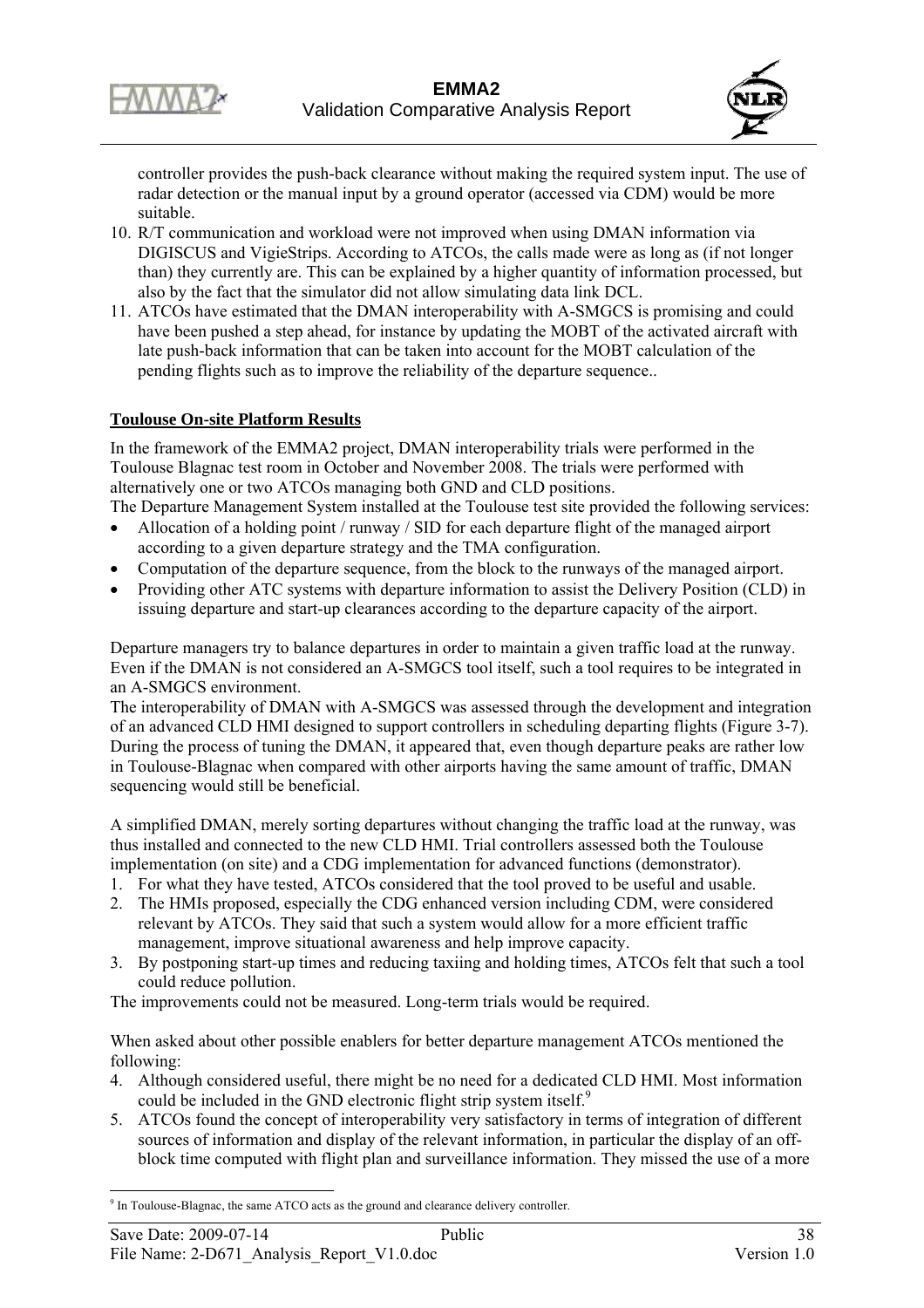



collaborative scheduling of the departures: information related to departures would not only come from the A-SMGCS (detection of push-back and taxi) but also from other airport stakeholders for a better planning (as in a CDM environment).

| <b>DHMI</b> | Discus                            |                                                                                                      | 18:17:01<br><b>STATE LINE</b>                                                                     |
|-------------|-----------------------------------|------------------------------------------------------------------------------------------------------|---------------------------------------------------------------------------------------------------|
|             |                                   | Nord $2$<br>Nord $5'$<br>Nord 30<br>Activés 6<br>Capaché<br>Pression.<br>Sud 30<br>Sud $6'$<br>Sud 4 | <b>egis</b> avia                                                                                  |
|             | JI PA<br><b>Actives</b>           |                                                                                                      |                                                                                                   |
| Recherche   | 41 Evellés 21 Nord 20 Sud         | $00001$ $(N3)$                                                                                       | 0001<br>3 En attente 2 Nord 1 Suit                                                                |
|             | CTM0001 EBBR NIPOR EXEM           | <b>BZ707NS LFFN LGL 10:00</b>                                                                        | KLM1224 EHAN NUFFIO 89:47                                                                         |
|             | <b>AFR999A LEEL SPORT 09:34</b>   | <b>BEE1502</b> EGTE EVX 10:05                                                                        | $\begin{array}{c} \mathbf{2} \\ \mathbf{3} \\ \mathbf{4} \end{array}$<br>AFR206F ESSA NURVO 09:52 |
|             | AFR1300 LEFO AGORA 09:441 X       | <b>COA57</b><br>KDJR ATPEX 10:13                                                                     | D                                                                                                 |
|             | AFR195D DAAG EFEXU INCOM          | <b>SWR633</b> LS2H BUBLE 10:18                                                                       |                                                                                                   |
|             | <b>SMX5997</b> LIPL LANT 09148    | BLE546P LAC MONOT 10:04                                                                              |                                                                                                   |
|             | BCY5032 ESSS NURHO 09:53          | AFR2698 ULLI NURMO 10:05                                                                             |                                                                                                   |
|             | AFR1450 BIGH NURNO 09:47          | AAL45<br>KJPK EVX 10:06                                                                              |                                                                                                   |
|             | TSC187 CIUL ATTEX 10:00           | <b>RAE518</b><br>EDDN NIPOR 10:000 %                                                                 |                                                                                                   |
|             | <b>KLM1228</b> EHAN NUFFIG 19244  | AFR184L LS00 PTLUL 10:06                                                                             |                                                                                                   |
|             | <b>IYE749</b><br>DISN OKASE 00:45 | CSA759 LKPR NIPOR 10:11                                                                              |                                                                                                   |
|             | <b>BEE7032</b> EGB OPALE 09:50    | AFR1590 LTBA LAWI 10:10                                                                              |                                                                                                   |
|             | <b>AFR1606</b> ECCL NEPOR 09:48   | <b>BCY5040</b> ETOW OKAST 10:10                                                                      |                                                                                                   |
|             | AFR1254 LDZA LANIT 09:49          | <b>DLH66H</b> EDDH 98, FPD 10:24                                                                     |                                                                                                   |
|             | <b>BAW305</b> EQL OPALE 09:50     | RAE556 EGFD ATREX 10:14E X                                                                           | $\vert$<br>AFRIZIC LINE LANGE 09:43                                                               |
|             | <b>RAE494</b><br>EDV NIPOR 09:50  | BEE202T EGCC ATREX 10:20                                                                             | s<br>D.                                                                                           |
|             | AFR5572 LEVX LGL 09:51            | <b>AFR162H LIFE LANT 10:13</b>                                                                       | D                                                                                                 |
|             | AFR618K ECCF NEPOR 09:55          | AUI702 USB NIPOR 10:20                                                                               |                                                                                                   |
|             | BMI30A EGG OPALE 09:57E &         | BCY102Y LS2H BUBLE MLC                                                                               |                                                                                                   |
|             | BCY132L EGEB OPALE 09:56          | AFR2988 LYBE LANT SUSP                                                                               |                                                                                                   |
|             | AFR1426 LIPZ LANT 10:53           |                                                                                                      |                                                                                                   |
|             | <b>BEE1252</b> EGHT OPALE 09:50   |                                                                                                      |                                                                                                   |
|             | AFR5960 LEEE LGL 10:00            |                                                                                                      |                                                                                                   |
|             |                                   |                                                                                                      |                                                                                                   |
|             |                                   |                                                                                                      |                                                                                                   |
|             |                                   |                                                                                                      |                                                                                                   |
|             |                                   |                                                                                                      |                                                                                                   |
|             | 2 Alertes LDAS                    |                                                                                                      |                                                                                                   |
|             | <b>AFR1532</b><br><b>AF736HF</b>  |                                                                                                      |                                                                                                   |
|             |                                   |                                                                                                      |                                                                                                   |

**Figure 3-7: Clearance Delivery Control Position HMI at Toulouse Test Site** 

# **3.4 Guidance**

The following guidance system components were proposed in the EMMA2 SPOR (see also Ref. [9]) for a fully-fledged A-SMGCS:

- Segmented switchable centre line lights (see ICAO Annex 14 in Ref. [23])
- Stop bars (interlocked with centre line lights)
- Appropriately designed lighting control system (actuation/feedback in 2s, reversion in 0.5s)
- Appropriately designed lighting monitoring system (including automatic fallback)
- Integrated controller HMI for implementing ground or onboard guidance means
- Route uplink by data link (e.g. TAXI-CPDLC)

Signs or lighting systems, however, were not part of the EMMA2 assessments. Thus, only route uplink via data link was considered.

## **3.4.1 Route Uplink**

This concerns the results of data link uplink of route information and display of such a route. Such communication was part of the TAXI-CPDLC activities as described in Chapters 3.2.3 and 4.5.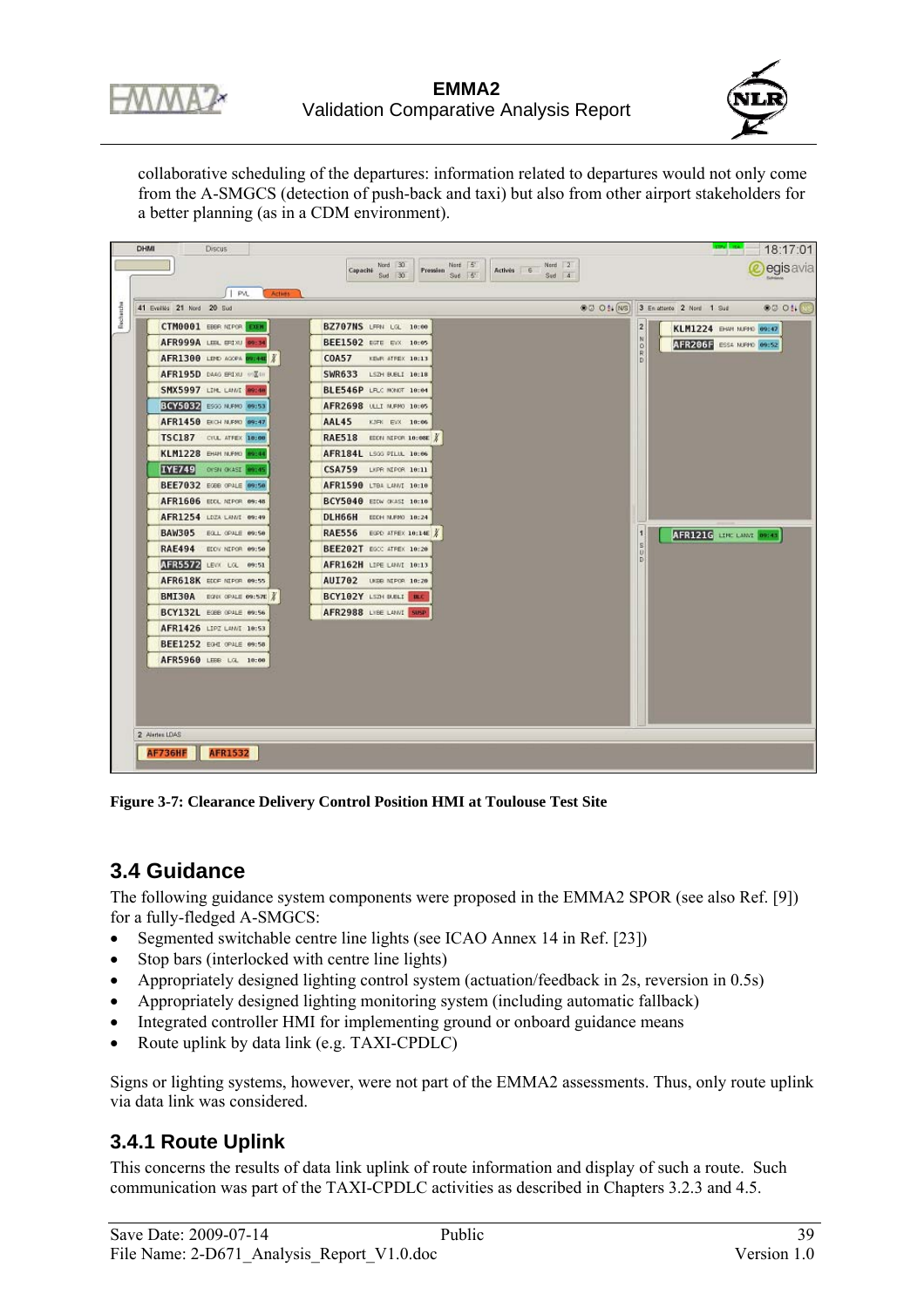



# **4 Analysis and Description of Services to Flight Crews**

The A-SMGCS onboard services provide additional information, such as own-ship position and traffic and guidance information, to flight crews with the aim to increase their situational awareness and improve the efficiency of surface operations.

In a nutshell, the A-SMGCS services to flight crews proposed in the EMMA2 SPOR (see Ref. [9]) for a fully-fledged A-SMGCS were:

- Airport Moving Map (the research version is called Integrated Moving Map)
- Surface Movement Alerting (onboard)
- Ground Traffic Display
- Traffic Conflict Detection (onboard)
- TAXI-CPDLC (onboard)
- Braking and Steering Cues
- Head-up Display with Surface Guidance System
- Ground-to-Air Database Upload

EMMA2 in particular did not look at Braking and Steering Cues in any of the assessments.

# **4.1 Airport Moving Map (Integrated Moving Map)**

### **THALES Avionics Flight Simulator Results**

Detailed results of the evaluation of a research type of an Airport Moving Map, also referred to as Integrated Moving Map (IMM), at the Toulouse test site are presented in the following. The evaluated IMM was displayed on a wide screen (13 by 8 inches). It included additional components for taxi route display, ground traffic display, and an indication for being on the runway. The moving map was connected to the HUD display hosting the SGS function (see also Chapter 4.6). The input device was a Cursor Control Display. Pilots gave their opinion on different feasibility and performance aspects (see Figure 4-1).

#### **Situation Awareness**:

All pilots strongly agreed that IMM improves situational awareness and ground navigation whatever weather conditions.

The IMM with taxi route and ground traffic display system was highly appreciated by pilots because it provides:

- An intuitive representation of the global airport structure
- A good perception of the own-ship current positioning on the airport surface with a global and local view according to the scale level selected
- An efficient navigation help allowing pilots to locate their next clearance, their destination or the composition of the future expected routing
- A good way to locate more easily other mobiles referred to in ATC communication

Incontestably, all this information increases the situational awareness of the pilot. Common navigation errors, such as runway incursions or taxiing errors on a complicated taxiway structure could be avoided and the safety of the taxi operations would increase.

#### **Performance**:

It was observed that the taxi preparation phase is simplified because the global and local situation is much easier to understand. Indeed, with the different map ranges and modes, pilots obtain global navigation information about the destination of the taxiing operation (gate, parking area or runway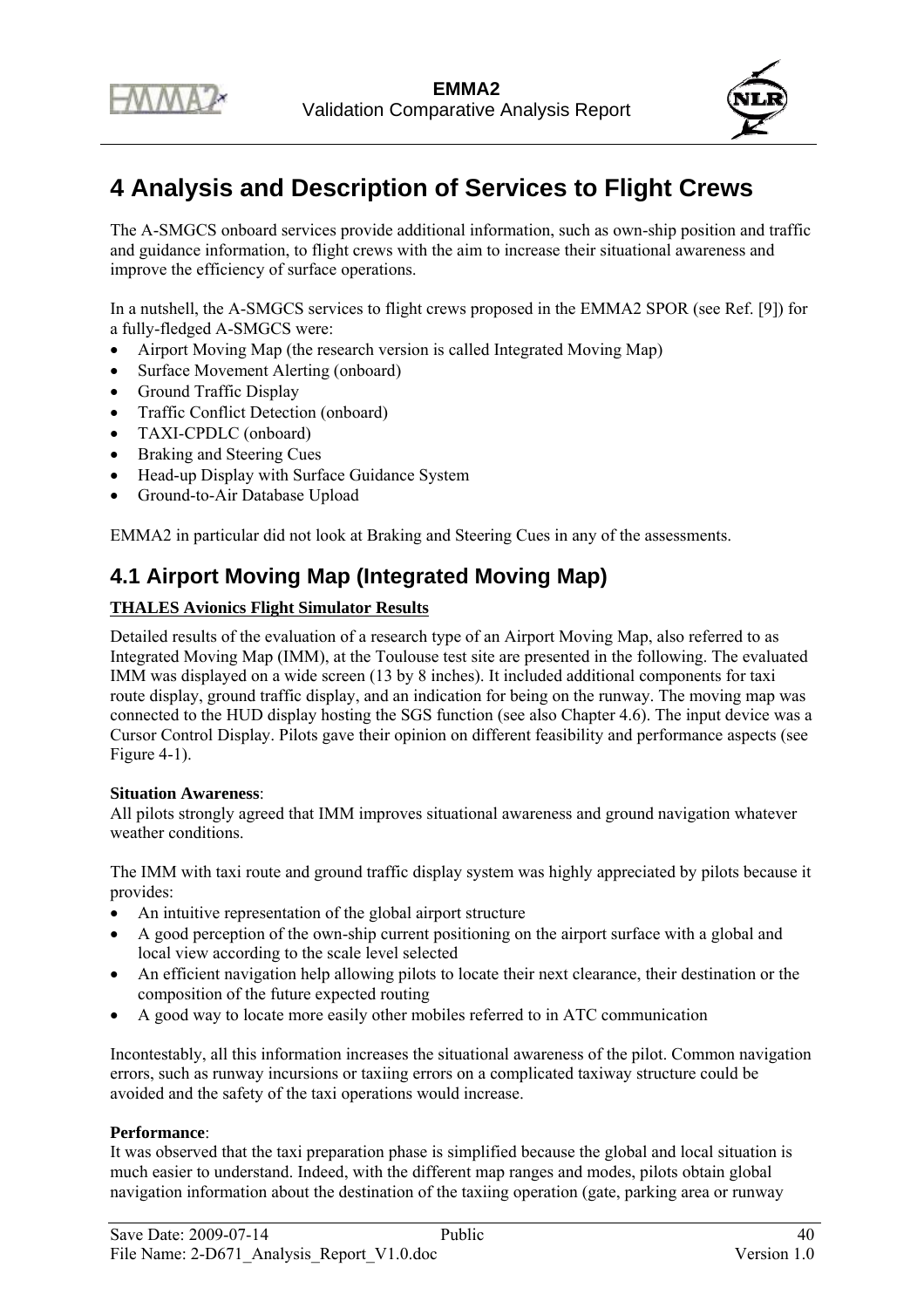



threshold), which reduces the number of taxi route errors. The system also gives an overview of the route to follow to reach the destination.

According to the pilots, the system also simplifies the navigation task on the airport during taxiing by providing information on the immediate environment around the aircraft (connected taxiways, next intersections, turns etc.). However, in particular situations (large aircraft and complex intersection configurations), the correlation between the location of the aircraft on the map and the outside view may be difficult.

Some pilots thought that the taxiing duration would be decreased because the IMM improves the ability to anticipate situations, which reduces doubts and increases the feeling of security. Moreover, the situational awareness provided by the IMM would allow pilots to optimise taxiing and thus to reduce petrol consumption and the number of intermediate stops. However, taking into account the current ranges available in the IMM implementation and the lack of accuracy provided by present positioning systems, pilots thought that the IMM could not improve the precision of the route followed.

#### **Workload**:

Due to the simplification of the briefing and the taxiing phases mentioned above, the complete navigation task is facilitated. Moreover, pilots did not complain about the workload introduced for handling the IMM. Furthermore, some pilots said that the IMM handling is more comfortable than the use of a paper map.

#### **Usability**:

Most pilots found that the location of the IMM in a central display unit (usually dedicated to the Navigation Display) is very suitable as compared to a paper or an electronic map located on the side of the cockpit. Moreover, pilots thought that the information displayed on the IMM is sufficient and not too dense. Thus, the IMM does not reduce the legibility of the map, which is an essential operational need.

Opinions about the input device for the IMM were divided among pilots. Some thought that a dedicated device like a Cockpit Control Display (CCD) is efficient because every command is at hand. Others preferred the reuse of existing control panels like the Flight Control Unit (FCU), for instance to set the range of the map.

In order to prepare the taxi route and check clearances, the IMM PLAN mode was considered well adapted because the mode is similar to the handling of paper maps. In this mode, different ranges can be used to obtain a global impression of the route or concentrate on a detailed part of the airport (e.g. a complex intersection).

During taxiing, the PF would set an ARC mode with a small range (0.1 NM to 0.5 NM) as he performs tactical navigation tasks that require a detailed view of the immediate situation around the aircraft. The display of ground speed on the IMM was appreciated, especially if it is not indicated anywhere else in the cockpit. This is the case if the IMM replaces a classical Navigation Display. Concerning the aircraft symbol, some pilots suggested that it would be better to have a layout that is consistent with other displays and instruments, in particular the Navigation Display in terms of colour, shape and reference position.

#### **Crew Task Sharing**:

Due to task sharing and cross-checking between Pilot Flying (PF) and Pilot Not Flying (PNF), the IMM displays should be available on both sides of the cockpit. However, these two displays should be adaptable to the pilot needs (different formats, different values for scale and range defaults etc.). While the PF prefers a full-screen map of the airport being well adapted to the taxiing operation, the PNF prefers a screen that is split into the electronic map display and a permanent window dedicated to ATC radio and/or data link communication, as the PNF is in charge of this task.

Furthermore, most of the time, the PF needs small ranges for tactical navigation (short-term view) and the PNF needs larger ranges for strategic navigation (middle and long-term view).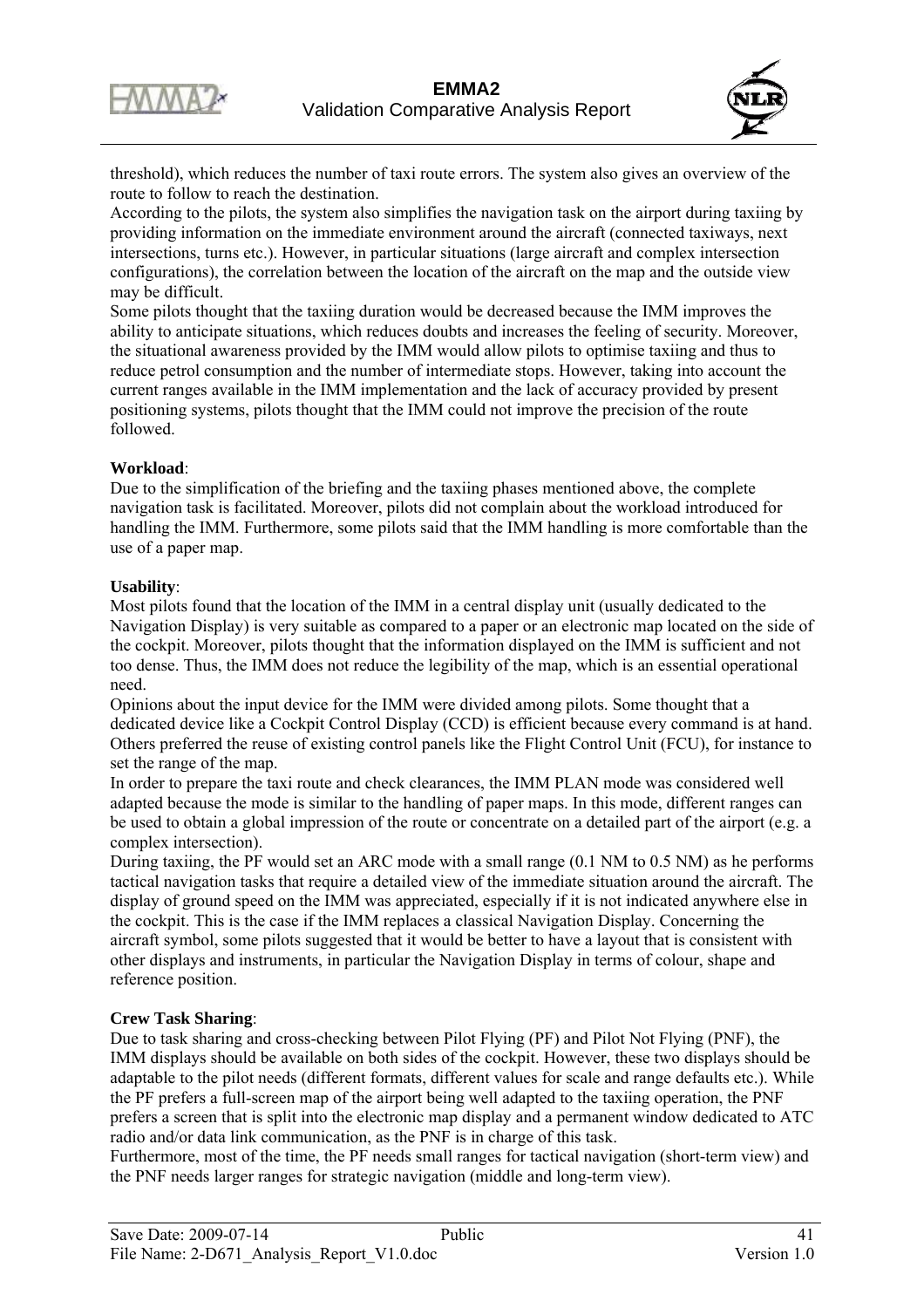



In summary, the following recommendations were given as a result of the Operational Improvement Tests:

- The displayed aircraft symbol should be relatively bigger than or equal to the real aircraft size to ensure that the pilot keeps a secure distance to obstacles (vehicles, etc.).
- The displayed aircraft symbol should take into account the evaluated positioning precision for safety reasons.
- The ground speed should be displayed on the IMM if it is not indicated anywhere else.
- The display of the wind direction would be useful.
- The PF and the PNF should have their own IMM display with a custom configuration (for range, mode etc.).
- The IMM should be displayed on a screen close to the windshield to facilitate consultation.
- Aircraft symbols in the IMM should be consistent with aircraft symbols in other cockpit instruments (e.g. Navigation Display) in terms of colour, shape and reference point to avoid any confusion.
- The colours used for the map elements should be unsaturated to obtain a better visibility of the symbolic elements pictured on top of the map.
- The PF should interact with the IMM only when the aircraft does not move. The PNF might need access to the IMM of the PF to change parameters (e.g. range and mode) when the PF is taxiing and when asked to do so.



**Figure 4-1: THALES Cockpit Simulator with IMM Display and HUD**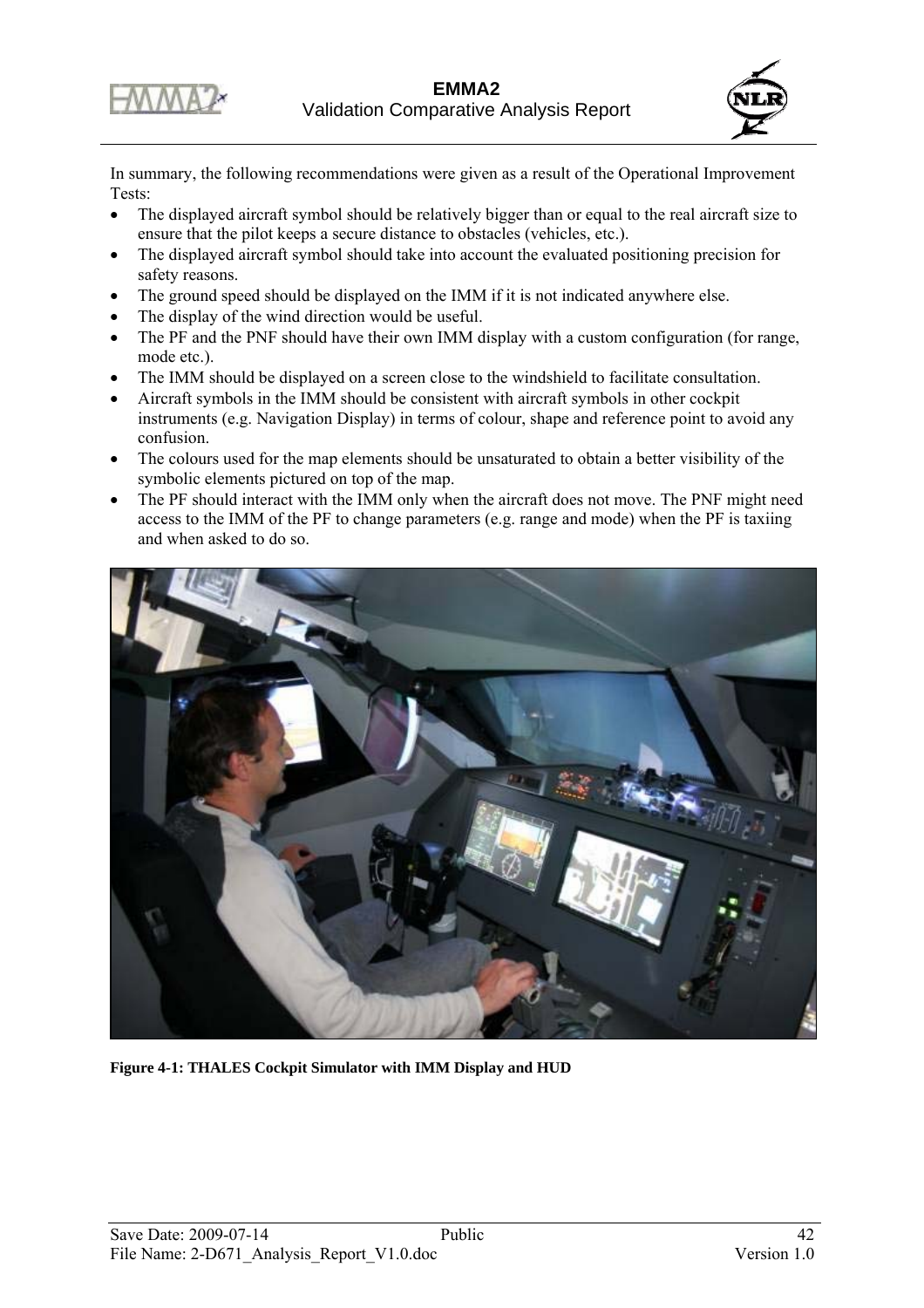



# **4.2 Surface Movement Alerting Function**

## **TU Darmstadt Flight Simulator and TUD Test Van (FAV Test Aircraft) Results**

The Surface Movement Alerting function was successfully validated through real-time simulation tests as well as on-site trials in Prague.

The main purpose of the SMA function is the avoidance of runway incursions by preventing the own aircraft, through timely alerts, from entering, crossing, taking off from or landing on runways without a corresponding clearance or closed runways. The SMA function can be used in two modes. When CPDLC functionality is not available, the function uses only D-ATIS/NOTAM information (see Chapter 4.7) on closed or partially closed runways. In case CPDLC is available, the function uses clearance information to enable a more precise alerting scheme.

The alerting concept, that consisted of visual indications on the EMM, textual information on the PFD, and an audible alert, was well received and accepted by the pilots. Pilots considered the generated alerts as operationally relevant and added that they were necessary in spite of an already increased situational awareness provided by the EMM enhanced with the display of electronic Pre-flight Information Bulletin through the Ground-Air Database Upload function.

The SMA function uses the speed, heading and acceleration information of own-ship to detect the right moment to alert the pilot. The timing of the alert must be early enough to enable the pilot to correct the course, but should also prevent nuisance alerts. In both the real-time simulations and the on-site trials, the timing of the alerts was accepted by the pilots.

Pilots agreed that the alerts generated by the SMA are operationally relevant. The pilots added that even though situational awareness is already improved by the Electronic Moving Map (EMM) and the display of the electronic Pre-Flight Information Bulletin data on the EMM (see Ground-to-Air Database Upload) all the alerts covered by the SMA are still needed.

# **4.3 Ground Traffic Display Function**

### **DLR Flight Simulator and DLR ATTAS Results**

### **Real-time Simulations:**

The cockpit simulator was integrated into a highly sophisticated simulation environment at DLR Braunschweig, which simulated Prague ground traffic and included a Tower Simulator with three controller working positions. ATCOs from ANS-CR handled 52 movements per hour. The movements were operated by pseudo-pilots and included the cockpit simulator, which appeared as a normal flight in the ATCOs' tower simulation. The complete surrounding traffic was shown on the pilots' Electronic Moving Map (EMM) in the cockpit. Even though the traffic information accuracy could only be simulated, important feedback could be gained in terms of operational feasibility with regard to human-machine interactions.

It was proven that the GTD HMI design fits the pilot needs and that it works reliably in an intuitive and interactive way. In general the GTD was accepted by the pilots while they stressed, as expected by the validation team, that the outside view through the cockpit windows remains their main source of information.

In terms of usability, pilots agreed that the GTD is very easy to use without inconsistency. They reported that they did not need to learn a lot before they could use the GTD properly. The very intuitive approach of the GTD was appreciated and highlighted by comments in the debriefing sessions (see Ref. [21]).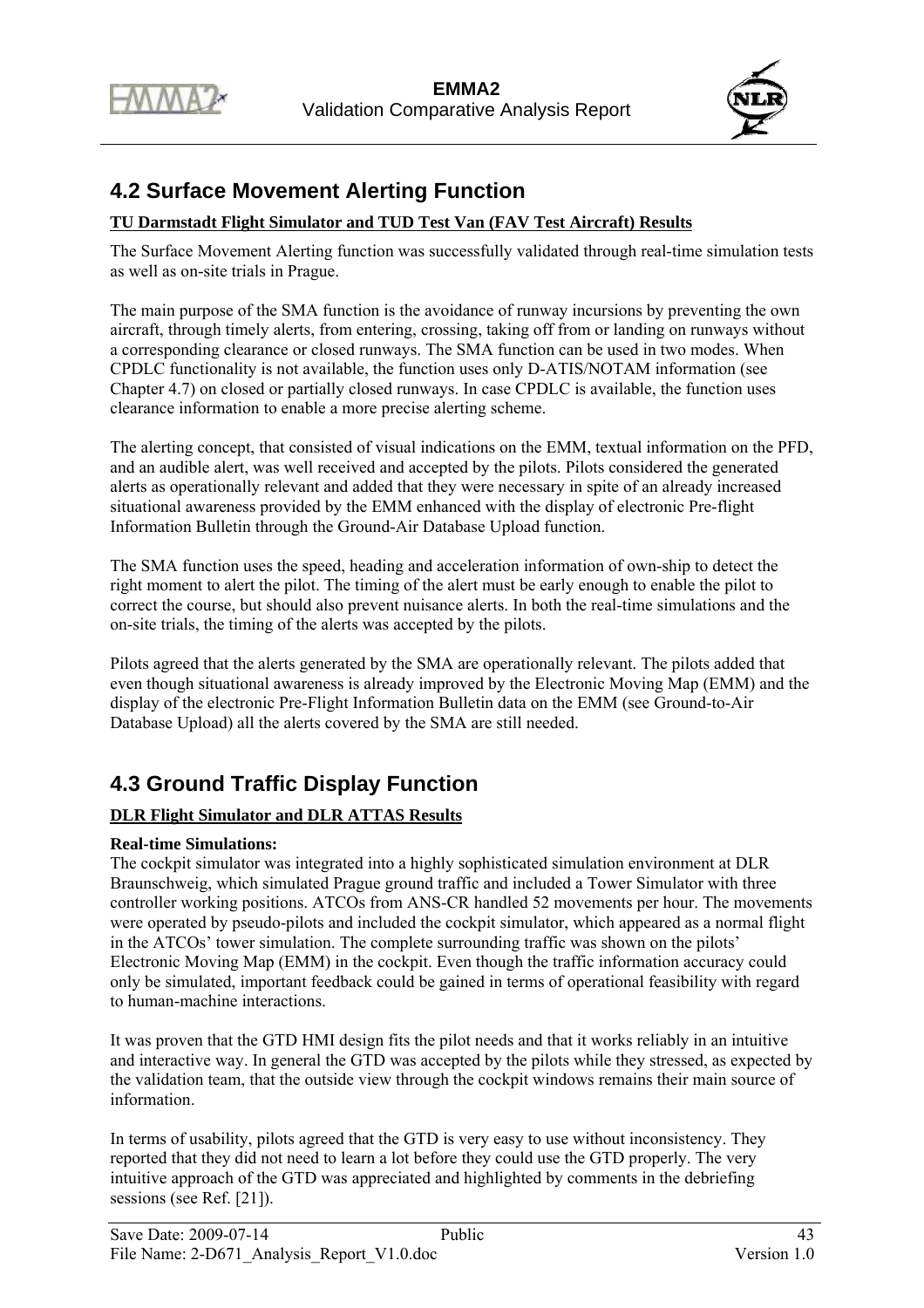



With the addition of displayed traffic, the onboard display provided pilots with a complete airport traffic situation, allowing a rapid situation assessment. They agreed that it is easier to locate and identify aircraft when using the GTD.

Furthermore, the GTD allowed pilots to utilise the display capabilities (e.g. range scale selection, brightness, and map overlays). This was realised in the DLR setup by soft buttons keys on the display and the mode and range selector in at the EFIS. In the TUD setup, this was realized by overhead buttons as well as the mode and range selector in at the EFIS.

The different modes (PLAN, ARC and  $NAV<sup>10</sup>$ ) and the zoom functionality of both the DLR and the TUD displays were highly appreciated and considered intuitive to use.

According to pilot feedback, the GTD maintains a balance between human and machine tasks. It permitted them to retain the power to make decisions for those functions for which they were responsible.

In the debriefing sessions, pilots reported that the head-down times when using the GTD display (located on the navigation display) were acceptable.

#### **On-site Trials**:

During the on-site trials at Prague Airport the transmitted traffic information (TIS-B and/or ADS-B) was displayed on the ATTAS EMM, showing the pilots the surrounding ground traffic (GTD).

The received data quality was checked subjectively when the ATTAS was parking at its stand and also during taxiing. This was done by visual observation comparing the displayed traffic and the real outside traffic as well as by checking whether the targets were displayed on the yellow centre lines shown on the EMM, as pilots normally taxi relatively precisely along the centre lines.

The testing of the GTD function had to be performed under certain limitations:

- Due to safety constraints, the implementation of TIS-B as the technical enabler to make the ground traffic situation available on board provided coverage only for the northern part of the airfield (see Chapter 3.1.1).
- In order to overcome the jumping targets problem (see also Chapter 3.1.1), the Mode S addresses in the transmitted TIS-B target reports had to be replaced by dummy addresses. Thus, the MLAT system would not detect the same target both at its actual position and at the TIS-B transmitter antenna position.
- Due to safety reasons and in order to avoid any obstruction to the normal traffic flow, the test aircraft ATTAS had to perform ground movements only during periods of low traffic density and at certain airfield and apron areas. Thus, it was not possible to show a complete coverage of the GTD functionality for the whole airfield area and also not in high traffic density scenarios.

The pilots gave the accuracy of the GTD a high rating. The accuracy of the GTD was rated by the pilots as very good, which means that the displayed traffic situation as well as the target positions and movements matched the reality observed through the cabin windows.

However, a closer inspection of the TIS-B onboard receiver output data revealed, that apart from the position data, some other data in the TIS-B reports was missing either completely or only in some target reports.

 $\overline{a}$ <sup>10</sup> PLAN means North-up, ARC means Heading-up, and the NAV mode is a 3D exocentric view.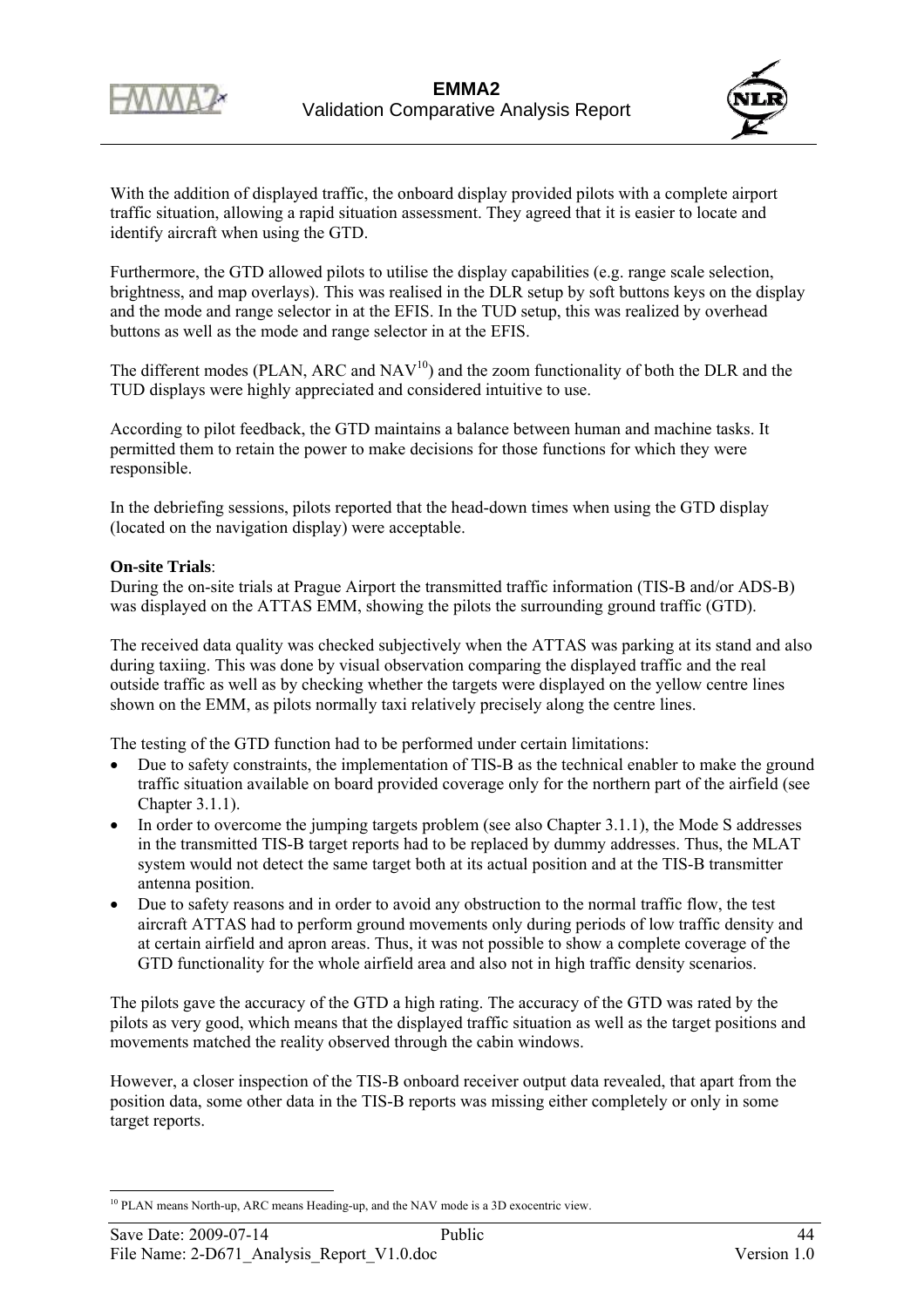



Altogether it should be stated that a complete technical verification of whether TIS-B meets the A-SMGCS performance requirements has to be done yet, and will require considerable effort. It should also be mentioned that onboard related operational requirements for the display of ground traffic do not exist as yet.

In conclusion, operational feasibility of the GTD was proven subjectively in simulation and in on-site trials and revealed that TIS-B would be a promising candidate to transfer the ground traffic situation on board. As the TIS-B information is based on the same data which is presented to the controller, the GTD provides consistent traffic situational awareness both on board and on the ground.



**Figure 4-2: ATTAS EMM Showing Own Position (Magenta) and Surrounding Traffic** 

#### **THALES Avionics Flight Simulator Results**

#### **Simulation Environment**:

An important aspect of displaying ground traffic on the moving map is the precision of the traffic position. In order to get to meaningful results in a simulated environment, it has to be assumed that the necessary precision is reached. No additional tests on ADS-B and TIS-B data quality were carried out. Therefore, simulations including error models for accuracy, latency, and integrity with specific scenarios would still need to be performed to ensure the necessary precision.

For the scope of EMMA2, all pilots taking part in the simulations considered the simulation environment realistic. Moreover, different weather conditions (fog thickness variation) were tested to take into account the pilots' behaviour in different realistic weather conditions. Night conditions were not tested.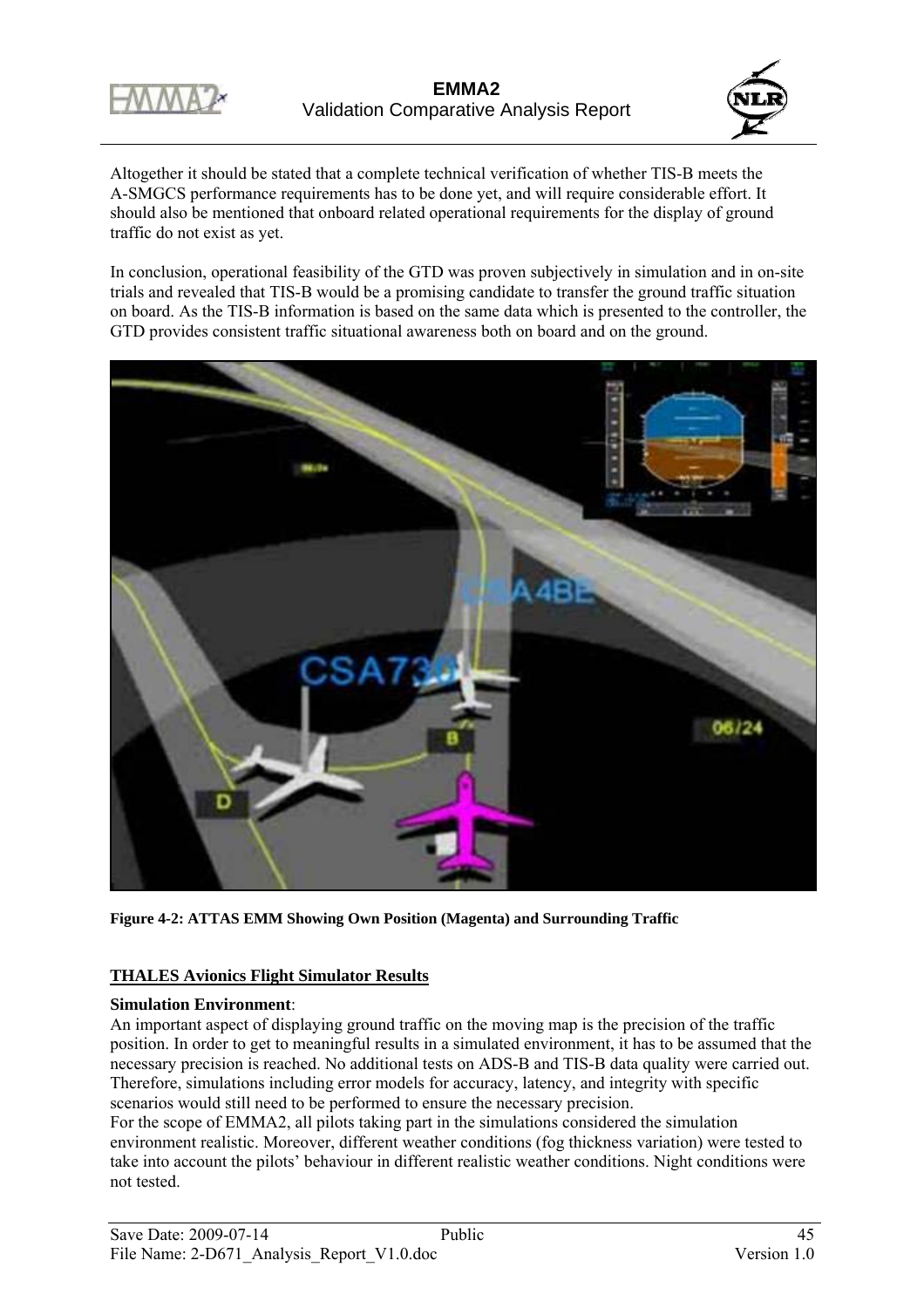



- There were between 7 and 10 aircraft moving on the whole airport during the simulation. For all pilots, this traffic density was not realistic enough to be representative of a real situation. However, traffic was simulated for the specific purpose of each scenario. The scenarios were developed in such a way that aircraft would cross the way of the own-ship route and generate conflict situations. In the scenarios, traffic density was judged light but realistic around the ownship route.
- The dialog between ATC and other aircraft was not simulated, thus the pilot did not hear other ATC VHF calls than those addressed to him.
- The usage of TCAS on ground was not evaluated, but a majority of pilots noticed that it was missing.
- The flying traffic was not simulated: landing aircraft, aircraft in take-off, etc. For many pilots, this point is an important part of the surveillance activity.
- Non co-operative traffic or parked aircraft were not simulated.

In summary, the following recommendations were given regarding improvement of simulation environment:

- Each aircraft should display a realistic behaviour (regarding trajectory, speed, heading, etc.).
- The simulation environment should be compliant with the traffic conditions (the traffic should be displayed on the screens for outside view).
- According to the pilots participating in the tests, communication between ATC and other traffic should be simulated (full ATC communication).
- A realistic traffic density should be simulated (Non co-operative aircraft, parked aircraft, approaching aircraft, etc.).
- A TCAS system should be available during simulation to account for the current usage of the system.

#### **Traffic Symbols**:

Interpretation of Symbols

During the evaluations, none of the pilots was confused about the localisation of aircraft. The symbols seemed well adapted to the operational need. Indeed, the symbols were well interpreted as other aircraft by all the pilots. Moreover, the displayed arrow and the symbol orientation gave a good idea of the aircraft heading and were well interpreted without any explanation on this point. However, a majority of pilots expressed the need to highlight dangerous traffic.

- Runway Occupancy The display of a cross and an arrow were especially appreciated when the own-ship was on the runway and wanted to understand the behaviour of traffic in proximity of the runway. Some pilots asked for and would like to have graphical information about runway occupancy.
- GPS Positioning Accuracy Since the traffic position is usually defined by on-board GPS data, the accuracy of the aircraft locations is not good enough to allow the pilots to compute the exact separation distance between their own aircraft and a conflicting mobile. In order to avoid problems concerning this lack of accuracy, it is therefore essential not to draw the traffic in a real size scale. All participating pilots thought that it was essential to represent them bigger than in reality to avoid collision risks. It was found that, in spite of such an extended symbol, the legibility of the map was not reduced.

### **Traffic Filtering**:

• Filtering Rules

Pilots were interviewed regarding the display of the entire traffic on the map. They believed that it is not necessary to show all the mobiles because it is essential not to display useless information. The mobiles that should be displayed are:

The mobiles behind the own–ship position,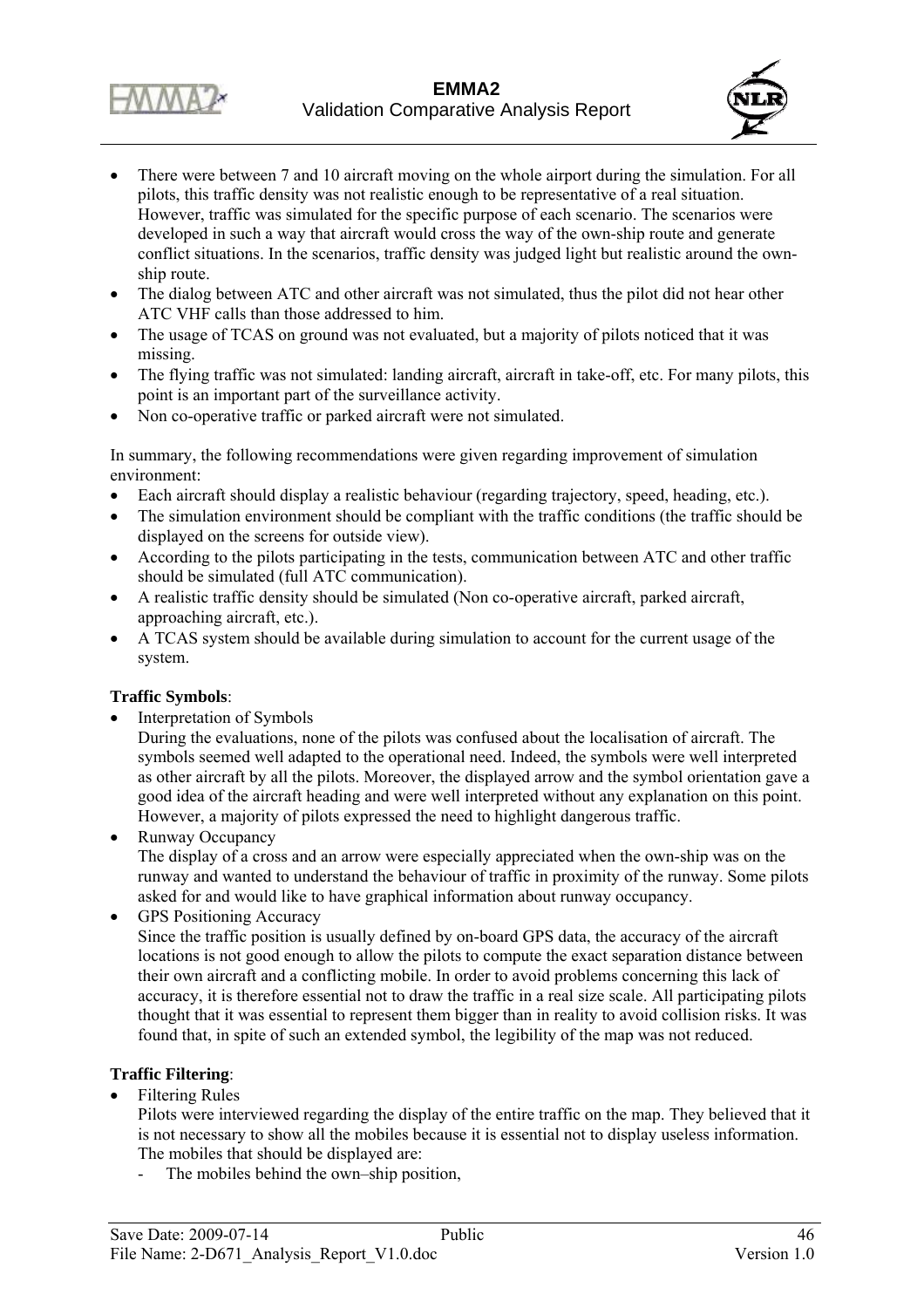



- The mobiles in front of the aircraft but located behind a certain safety distance (this distance depends on the own-ship location: taxiway or runway),
- The mobiles parked,
- The aircraft in approach (TCAS allows to locate them) and
- The vehicles that do not have priority on aircraft (the FLYCO and the emergency vehicles should be displayed).

However, one of the pilots said that all the traffic on the runway should be displayed (aircraft and vehicles).

• Responsibilities

One pilot noticed that pilots must be informed that the non co-operative aircraft are not displayed on the map. He insisted on the fact that this traffic display system must be considered as an assistance tool and not as primary means of navigation. For him, in the worst case, if a non cooperative mobile comes into conflict with the own ship, the control tower is in charge of traffic safety and will warn the own ship of the potential danger. It was noticed that pilots do not want to be responsible of traffic management even with the traffic display system on board. Indeed, at present this task is dedicated to the controllers.

### **Traffic Information**:

Required traffic information

The majority of pilots said that specific traffic information is useful. In particular, ground speed and aircraft type need to be displayed to give pilots an idea of the aircraft wingspan and behaviour and to anticipate possible conflicts. Some of the pilots said that when they follow another aircraft they also need information about the distance between them and the other aircraft. All the pilots said that they prefer to get the traffic ATC call sign for identification instead of the registration number, particularly for the purpose of understanding radio communication (e.g. when the tower gives clearances to other traffic). The ATC call sign is also useful to contact other traffic.

• Operational need

Moreover, in operational situations, the pilot can have a look at the map to prepare his future taxiing phase when he is stopped or when he is on a straight route. Usually, the pilot not flying (PNF) is in charge of observing other traffic. This is why the PNF should be able to get traffic information.

• Traffic display system interactions It was not considered a burden for pilots to obtain information by clicking on the traffic symbol. For selecting traffic information, pilots used the Cursor Control Display (CCD) device. Generally, all the pilots succeeded to interact efficiently with the system even if it took them some time to adapt.

In summary, the following recommendations were given regarding the improvement of system design and feasibility tests:

- The colours and shapes should be chosen in such a way that they cannot be confused with other map items.
- The heading and the immobility information of the aircraft should be displayed.
- The runway occupation should be represented.
- The traffic filtering should be compliant with operational needs and not saturate the map display. Remark: Filtering can depend on the taxiing phase (on the runway, stopped to prepare the taxiing phase etc.).
- Traffic information should be available for all the traffic displayed on the map.
- The ground speed, the type of aircraft and the ATC call sign should be provided as well as the distance between the own-ship and the followed aircraft.
- The displayed traffic symbols should be bigger than or equal to the real traffic size to prevent that pilots are using the system to interpret the distance between aircraft and traffic.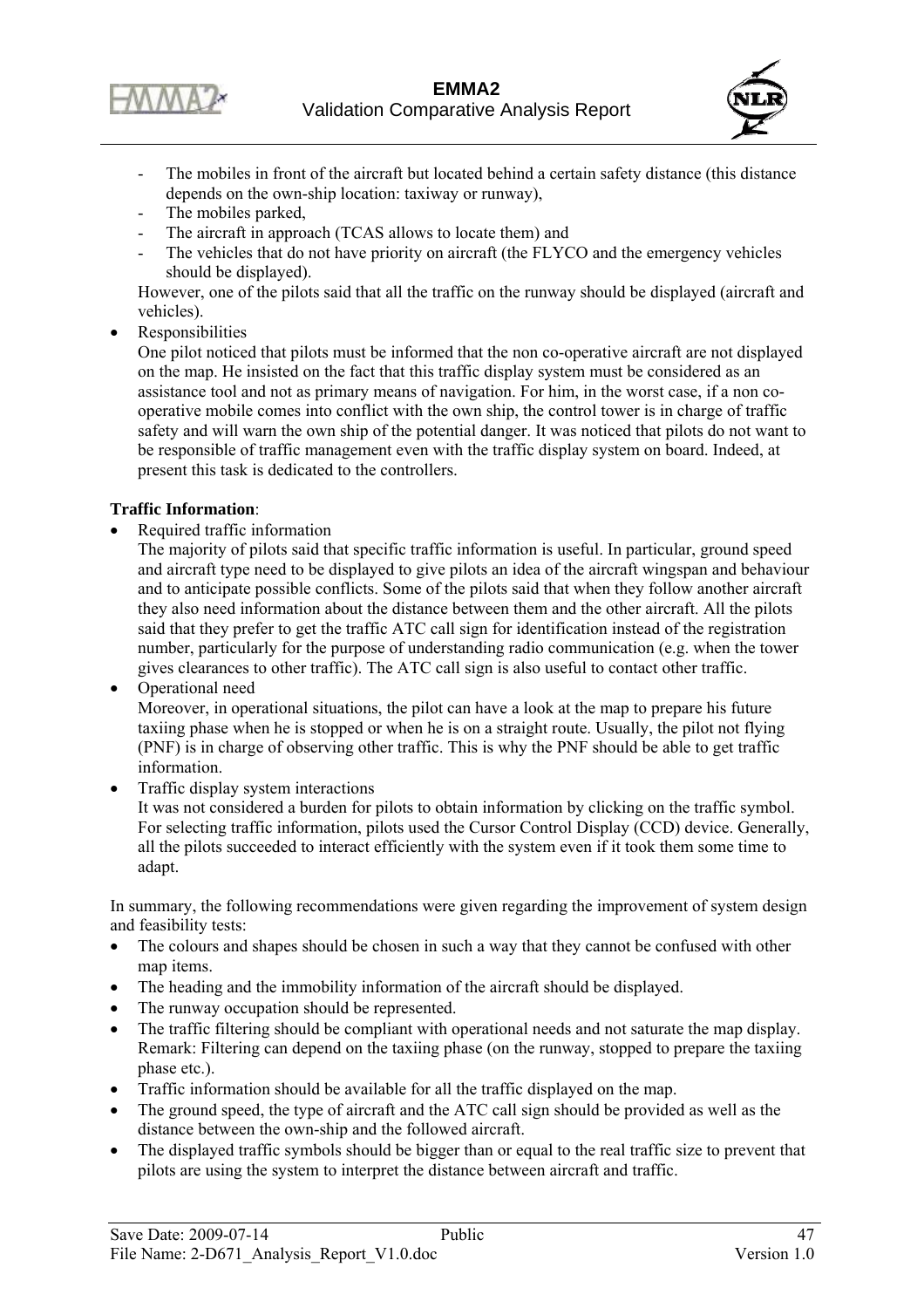



- The displayed traffic symbols should take into account the evaluated positioning precision (for safety reasons).
- A mere traffic display is not sufficient. The conflicting traffic should be highlighted on the map.
- It could be interesting to assess the system with the application of an error model simulating the real GPS use.
- The controllers should keep their responsibility concerning traffic separation.

#### **Situational Awareness**:

The pilots obtain a global traffic situation during several phases:

- To prepare the taxiing phase the pilots look at the IMM to anticipate the traffic load,
- Before taking a new taxiway, runway or entering a stand, the pilots can check whether it is free/unoccupied or not,
- When pilots are informed that traffic is next to them, they look at the IMM for confirmation and to obtain more precise information.

Moreover, they can obtain more accurate information about any mobile displayed on the map, like the heading, the speed, the aircraft type and the ATC call sign. This situational awareness allows to comprehend the traffic density and the dangerous areas, to check and anticipate the ATC instructions and thus, to increase the safety on board. It was noticed that most of the pilots would like to receive the routing information of other traffic to obtain a more accurate situational awareness.

### **Efficiency**:

• Quick danger anticipation

The traffic displayed on the map, allows pilots to anticipate potential conflicting situations more rapidly. For instance, pilots can foresee occupancy of runways and taxiways or they can quickly look in the right direction to observe dangerous mobiles in the vicinity. In this way, it would be interesting to display potentially dangerous traffic with a specific colour or shape. This prediction seems to decrease the collision risks. Furthermore, the level of stress and the workload seems to decrease so that safety increases. However, more specific studies should be performed to confirm this point.

• Information accessibility

In order to better anticipate a potential danger, pilots need to quickly obtain information about the source of the danger (vehicle or aircraft). It was found that the information being supplied to pilots was sufficient and easily accessible.

- Map legibility In spite of all the information displayed on the map, it was found that its legibility was not degraded.
- Taxiing efficiency

Analysing the pilots' behaviour during the assessments, it was also observed that the taxiing efficiency is not disturbed by the traffic display system interactions.

In summary, the following recommendations for designing operational improvement tests were given:

- There should be an option to display the traffic routing on the map (either by selection of traffic or automatically for conflicting traffic).
- The conflicting traffic should be highlighted.

# **4.4 Traffic Conflict Detection Function**

### **TU Darmstadt Flight Simulator and TUD Test Van (FAV Test Aircraft) Results**

The Traffic Conflict Detection (TCD) function was successfully validated in real-time simulation and in on-site trials at Prague.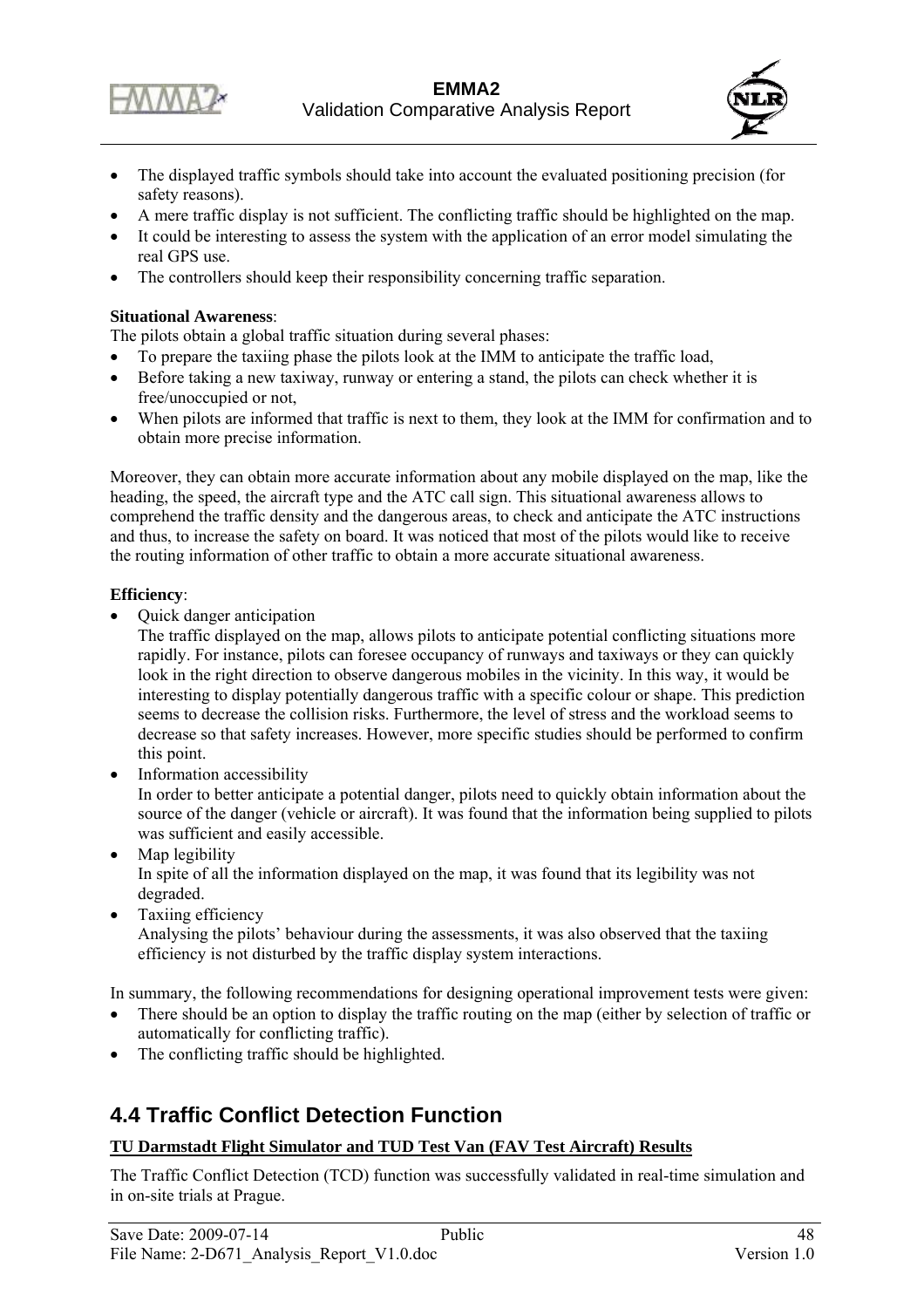



The main purpose of the Traffic Conflict Detection function is the avoidance of runway incursions by providing timely alerts if other aircraft infringe the protection zone of a runway that is used or has been cleared for own-ship operations. The Traffic Conflict Detection function also provides alerts for potential conflicts with other aircraft on the taxiways. A prerequisite for the function is the display of ground traffic on the EMM.

Pilots agreed that the presented function could be used appropriately in the surface movement area. Both the Traffic Conflict Detection alerts on the taxiways and on the runways were accepted by the pilots, though the operational relevance of the alerting on the taxiways was deemed lower than the alerting on runways.

The visual warnings with different colour codes for level 1, level 2 (master caution) and level 3 (master warning) presented on the EMM and on the PFD as well as audible warnings would attract the pilots' attention in case of conflicts. Pilots considered the chosen HMI for the alerting intuitive, easy to interpret and acceptable.

As for the Surface Movement Alerting function, the right timing of the alerts is essential for the acceptance of the pilots. Concerning reactive runway incursion alerts, the timing was generally accepted by the crews. For the traffic alerts on the taxiway, a fine-tuning of the function is still needed to prevent some nuisance alerts.

During the on-site trials it was noted that the quality of the available ADS-B traffic data in Prague was too poor for the conflict detection function on the taxiways, mainly because of the latency for slow vehicles and aircraft. It is assumed, that this is linked to the reduced squitter rate of Mode S transponders when the mobile is stationary or moving very slowly and the associated delay in switching between squitter rates. In this condition, only the runway related functions are assumed to be relevant, where the take-off and landing speeds are sufficiently high not to trigger the reduced squitter rate.

# **4.5 TAXI-CPDLC**

### **DLR Flight Simulator and DLR ATTAS Results**

Pilot feedback for requesting and receiving clearances by TAXI-CPDLC for start-up, push-back, taxiin, and taxi-out operations was predominantly positive. It must be distinguished clearly between the positively rated graphical information on the EMM display and the rating of the usability of the Cockpit Display of Traffic Information (CDTI), which was used for selecting and sending CPDLC messages and for the textual display of received clearances.

The pilots stated that the EMM display provided them with a very effective human-machine interface to operate a data link communication with ATC. Nevertheless, the CDTI input device needs important upgrades if a further use of the CDTI is foreseen in simulation and flight trials.

Pilots highly appreciated and trusted the displayed taxi routes and the clearances. The visualisation of taxi routes on the EMM was appealing to them. Especially the exocentric perspective view was used by the PNF to obtain advance information during taxiing. Pilots responded that they would like to use the TAXI-CPDLC in the future and that they agree with the EMMA2 concept definition and implementation. They agreed that the used terminology and symbology to represent a taxi route were easy to interpret. Paper charts were only retained as a back-up, as expected.

Regarding the preliminary taxi route information, pilots were not convinced of its usefulness. In the simulation trials, such preliminary information was always given before the departure clearance for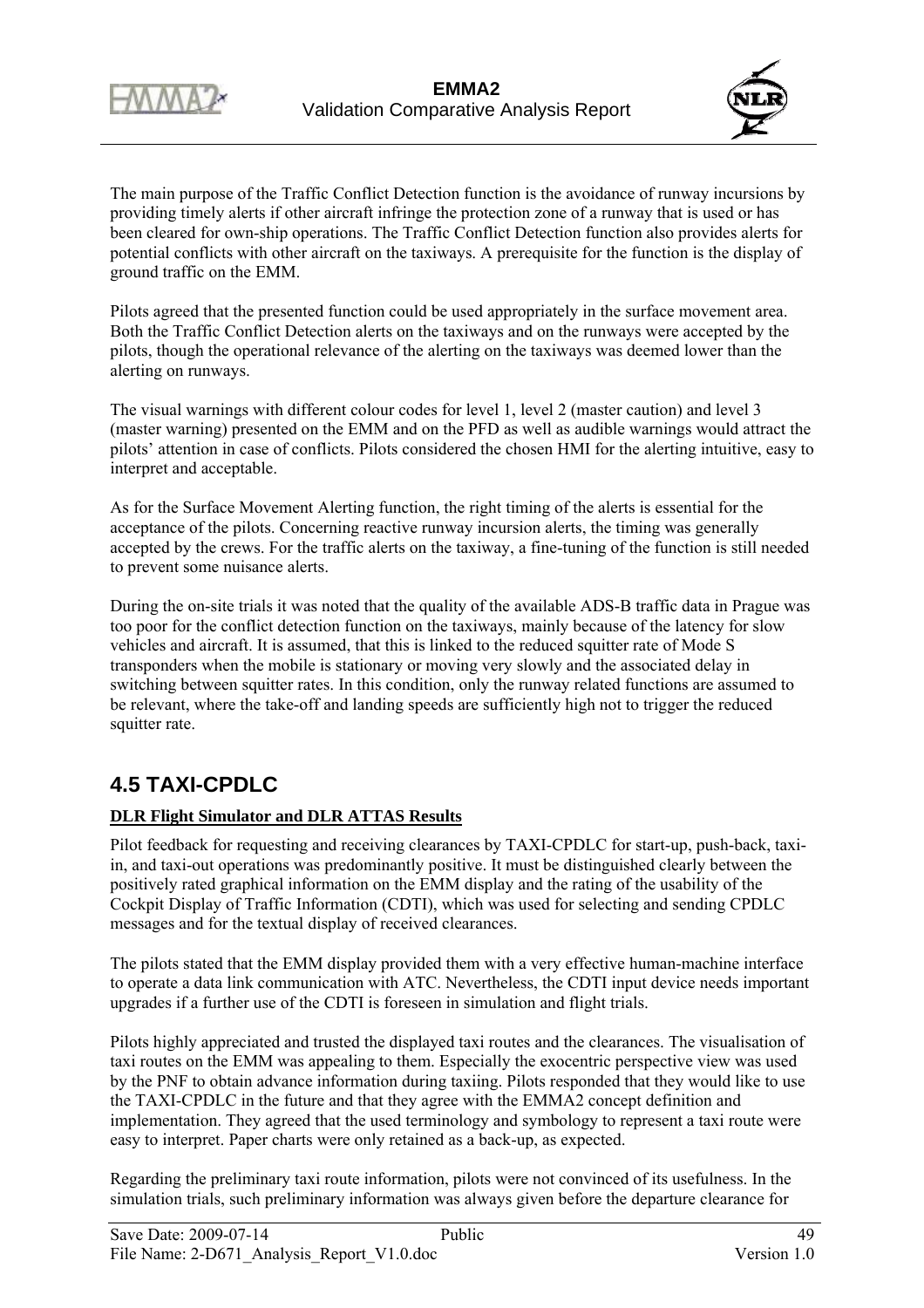



outbound flights and before the outer marker for inbound flights. However, for nearly 50% of the flights the actual clearance given deviated from the preliminary taxi route information. This was done to get the pilots' attitude on whether they find such preliminary information useful even if it deviates from the actual clearance. Pilots agreed that a preliminary taxi route could bring additional operational improvements as long as the information is reliable enough, i.e. the preliminary taxi route information must be identical to the actual clearance in most cases. Otherwise, it would be useless spending mental effort on information that is not valid anymore a few minutes later.

Some of the proposed procedures were perceived as being clumsy. For example, pilots recommend that the CDD should issue departure clearance, start-up and change to ground frequency in one step, when the situation allows it.

Pilots appreciated the initial voice call at the beginning of each TAXI-CPDLC dialogue at each new ATC position, which established R/T as back-up.

In the trials, the safety critical crossing clearance was performed by voice communication. This led to the situation that the pilots in the cockpit had to switch off the red crossbar (received from the ground controller as the clearance limit) on their EMM. This procedure was criticised by the pilots. They agreed that this task must be performed by an ATCO. Further testing of adapted procedures would be needed, e.g. giving the crossing clearance by TAXI-CPDLC, or by a voice clearance combined with an automatic deletion of the displayed stop bar by the ATCO. This could be realised by the ATCO pressing a "crossing clearance" button on the EFS.



**Figure 4-3: DLR Generic Experimental Cockpit (GECO)**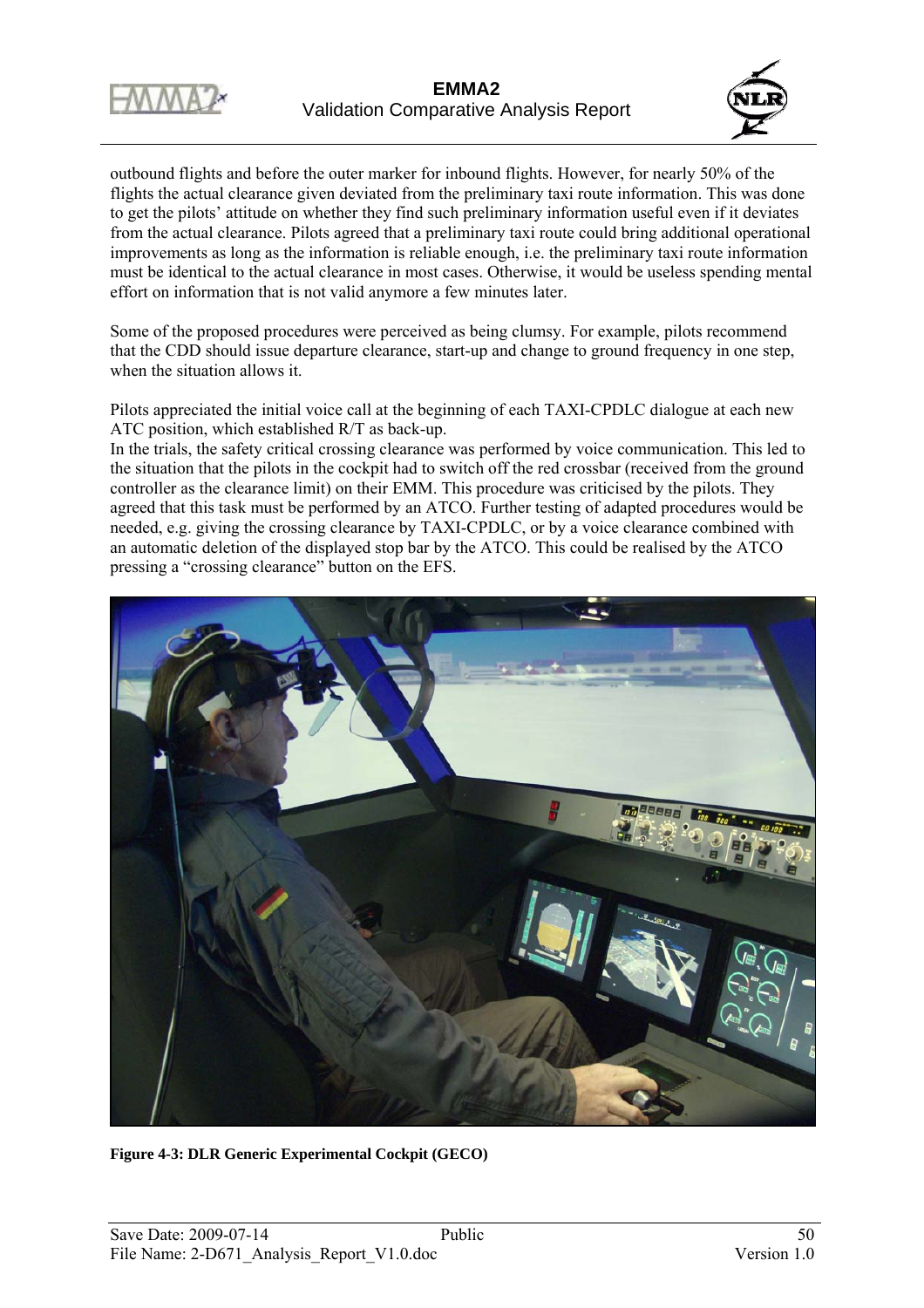



#### **Airbus A320 Cockpit Integration Simulator Results**

Several series of trials were performed on the Airbus cockpit integration simulator: "Internal" trials involved a "pseudo-controller" position (connected to the cockpit simulator via the real ATN network).

The last trials were done with a connection to the Toulouse-Blagnac control tower and DSNA controllers using the TATM (TR6) HMI test system. The outcome of these shared trials and debriefings with pilots and controllers is presented in Chapter 3.2.3.

The "internal" trials enabled the testing of scenarios on the complex Paris CDG Airport surface, with nominal traffic surrounding the own-ship position and under various visibility conditions. The scope of these trials included:

- All functions tested or discussed further with Toulouse-Blagnac Control Tower:
	- Mixed mode voice/data link: how to switch, data link use limits, etc.
	- Procedure for taxi-out and in taxi-in (based on ground forwarding between ACCs or the SWIM concept): data to be exchanged, phraseology, best timing, etc.
- Taxi timing and smoothing of the taxi flow
- Expected routing for taxi-out and taxi-in
- Clearances in the runway area (crossing and line-up)
- On-board HMIs
- Several additional data link messages, such as messages related to switching from data link to voice
- Appropriateness of operational timers (time-outs)
- Performance of ATN communication (with a low number of users on the network)

Additional outcome mostly concerning the on-board part is presented below:

Mixed mode communication was considered difficult but was not seen as a "show-stopper": procedures should be defined appropriately.

For instance, the use of the CPDLC revised taxi route was considered as being suitably integrated into TAXI-CPDLC services. This would, however, concern only long-term revisions, whereas short-term revisions should be handled by voice (Remark: the use of the CPDLC revised taxi route was considered to be independent of the traffic situation).

• Taxi time could be significantly reduced (smoother taxi flows in low visibility conditions, less stops, no excess speeds). This would help to overcome traffic congestion and provide operational cost reductions (fuel consumption reduction, flight durations shortened, delays avoided).

The greatest benefit is expected for taxi clearances. Start-up and push back services should be taken into account to ensure a global and integrated service for CPDLC use on ground.

• Expected routing information would be helpful both for taxi-out and taxi-in, if timely and stable: Pilots appreciated the EXPECT ROUTING information message provided before the first taxi clearance, because it enabled them to prepare the taxiing.

The EXPECT ROUTING information for taxi-out should be delivered together with the departure clearance.

For taxi-in, it should be delivered before the final approach phase, once the runway exit is defined using systems such as Brake-to-Vacate.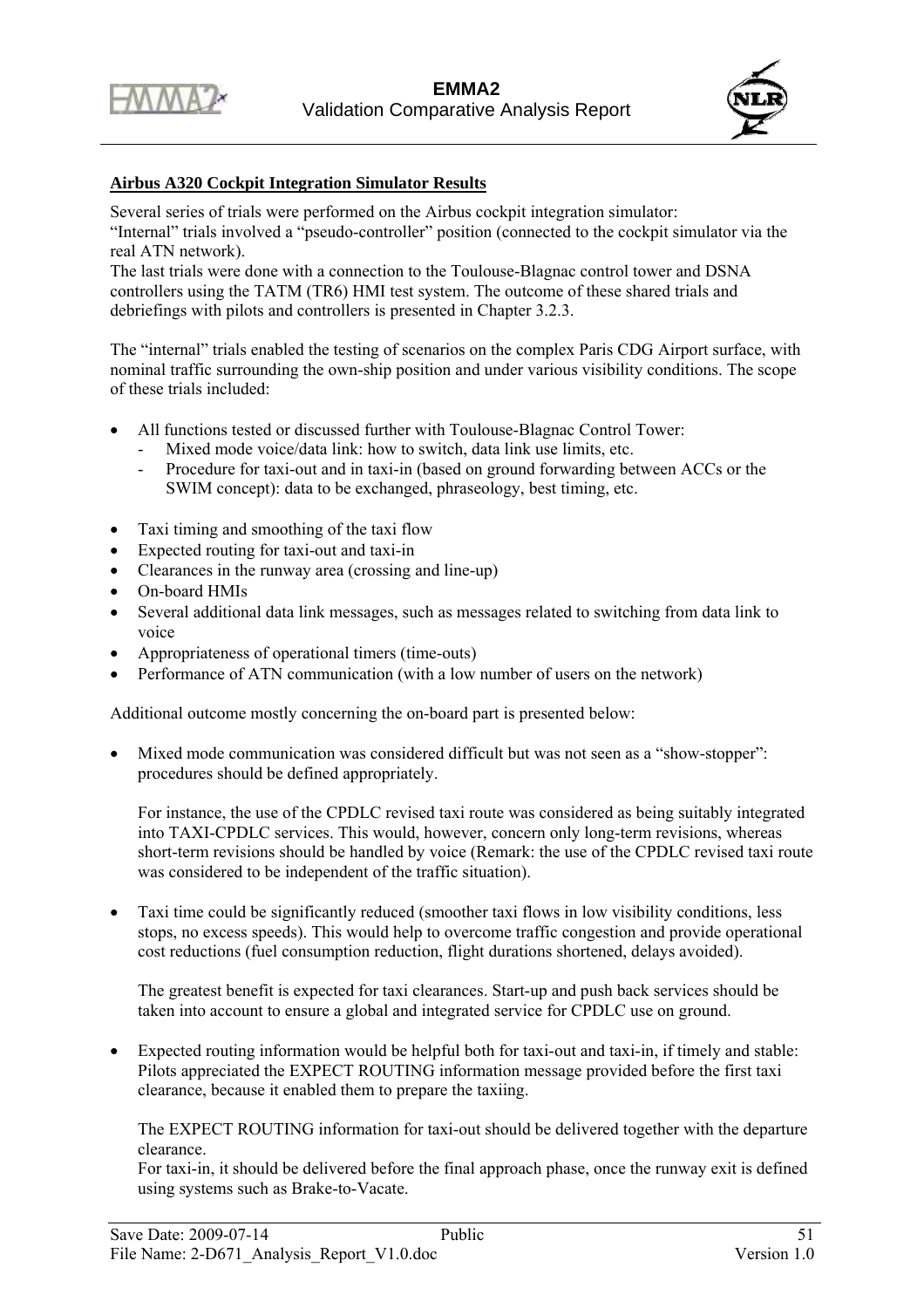



• Clearances in the runway area are not expected to be achieved in the first step, but it seems necessary to consider them on a long-term basis (especially for runway crossing, see Chapter 3.2.3).

In Toulouse, when a runway was to be crossed, the following phraseology was used: "TAXI TO HOLDING POINT M8 RWY 14R VIA TWY T40 P40-P70 N8 HOLD SHORT OF RWY 14L". A suitable procedure could be, in a first step, to use voice for the runway clearance, with the support of the associated data link message, which would only aim at presenting a graphical confirmation of the voice clearance (no pilot acknowledgment required for this message). This proposal could be envisioned for runway crossing, line-up and take-off clearances.

Thus, for runway crossing, line-up and take-off clearances, route information uploaded by data link should enable moving map update and provide alerting capability without additional workload for pilots (no acknowledgement needed).

- HMIs need refinement, especially in the runway area: Cockpit HMIs must be able to cope with operational constraints especially in the runway area (no additional workload, intuitive, etc.).
- Data link messages mostly appeared to be appropriate but needed slight refinement.
- Operational timers (time-outs) need to be defined according to the type of message (tactical or strategic).

The use of WILCO or ROGER to acknowledge CPDLC messages is mandatory, except in the runway area where additional workload is not acceptable.

The CPDLC message "UNABLE", however, does not seem to meet operational needs. Depending on the context, pilots would most likely switch to voice.

An acoustic signal in addition to a visual signal (as already defined for en-route CPDLC) is appreciated by pilots: it enables them to distinguish the urgency level related to the CPDLC message.

A visual signal may not be sufficient in the cockpit, e.g. in bright sunlight.

Safety would be increased especially in the runway area by better situational awareness, reduction of misleading information, and the party-line effect.

Taxi routes and traffic flow could become more predictable and facilitate planning.

Some issues need to be addressed in order to enable these new services:

- Integrity of the information is a must: this implies both cockpit and ground systems.
- Databases relevant information for routing should be shared between ground systems and cockpit.
- Deployment on airports should be harmonised in the sense that services should be "clustered": Onboard procedures cannot change drastically from one airport to another (counterpart of the handling of "mixed' equipped/non-equipped traffic for the controller).
- Ground forwarding/SWIM concept is needed for the taxi-in.
- Further studies should be conducted on the capacity with nominal and high number of users on the network. If risks are identified, means different from CPDLC could be studied in order to be able to cope with network capacity.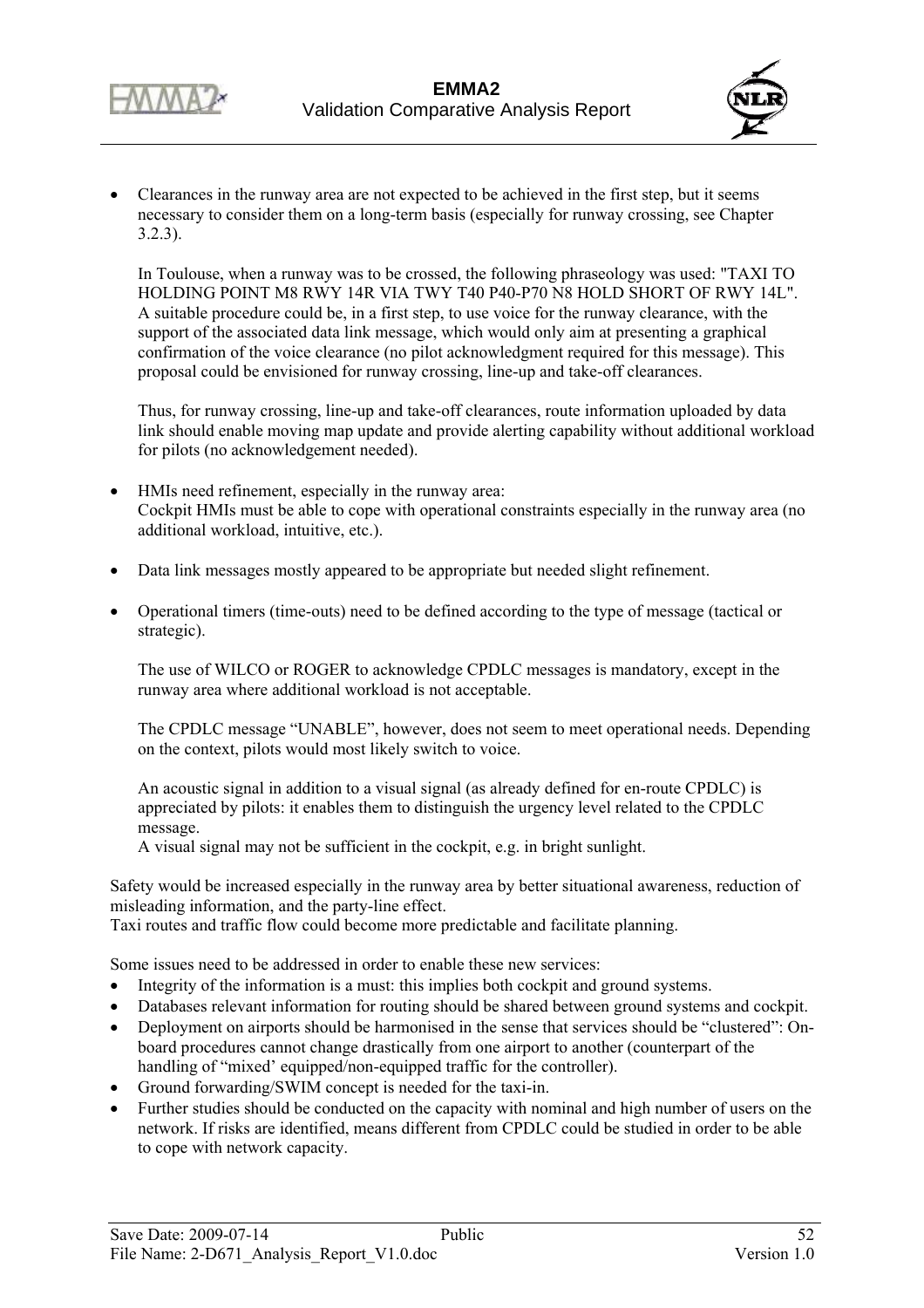

**EMMA2**  Validation Comparative Analysis Report





**Figure 4-4: Outside View of Airbus Cockpit Simulators in Toulouse** 



**Figure 4-5: Inside View of Airbus Cockpit Simulator in Toulouse**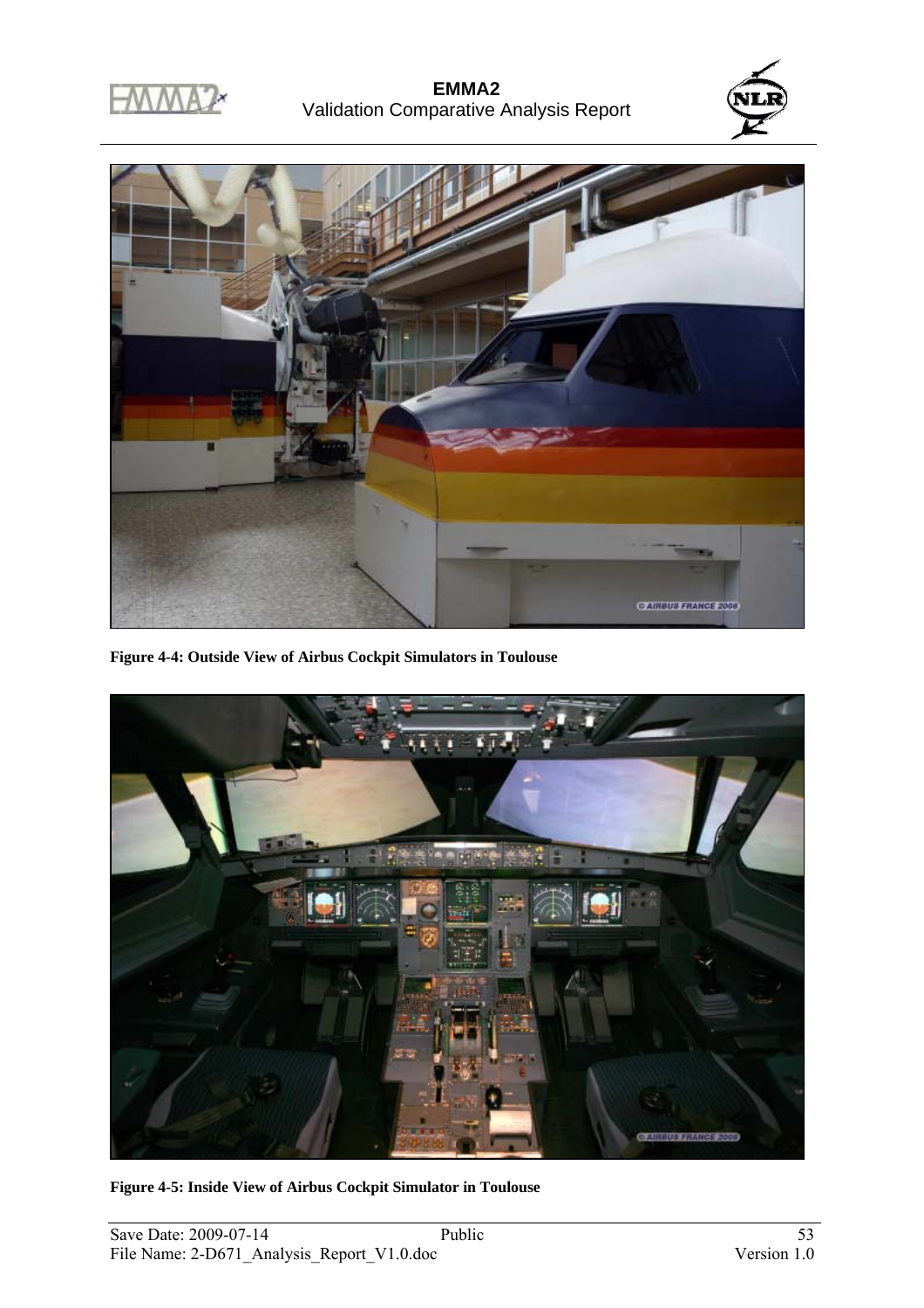



# **4.6 HUD Surface Guidance System Function**

### **THALES Avionics Flight Simulator Results**

As part of EMMA2, the HUD Surface Guidance System (SGS) function developed in EMMA was upgraded, meaning that new symbology was developed to present information regarding the Traffic Awareness and Surface Movement Alerting functions on the HUD. THALES Avionics organised evaluations on a cockpit simulator. The following summarises the results.

#### **IMM versus HUD/SGS Services**:

The campaign EMMA2 was composed of two sessions of five evaluation days called RTS1 and RTS2. In the second session, the IMM was validated together with the HUD/SGS service.

For the two sessions, all pilots used the IMM to prepare the taxi route and to check ATC messages (expected route and clearance). However, in the second session it was found that, during the taxiing phase, the PF almost never looked down at the IMM as all information concerning the route and the connected taxiways was displayed on the HUD. There were exceptions, though: the IMM was checked when traffic came close to the aircraft and when the next turn was anticipated.

### **Taxi Route Symbols**:

All pilots stated that taxiway borders were important to assess distances and ground speed. Therefore, it should be important to normalise the distances between these borders. In that way, counting the symbols could help estimating distances and speed. Some pilots said that the centreline and the taxiway borders would be sufficient for taxiing small aircraft. Moreover, for safety issues, pilots say that taxiway borders should be inside the real pavement of the taxiway to avoid going off the track.

#### **2D Top Sight View**:

Most pilots judged that the 2D view enabled them:

- to have a good overview of the aircraft situation on the taxiway
- to control the location of the landing gear

#### **Guidance Symbol**:

All pilots tested several newly designed guidance symbols. They thought that the most efficient is the square with the round aircraft symbol inside. Most of the pilots considered that this guidance symbol is easy to use and to interpret. Moreover, all pilots agreed that this symbol is useful to taxi aircraft and should be present permanently.

#### **Surface Movement Alerting Indication**:

All pilots agreed that the message "On Runway" is a very useful piece of information because several accidents were due to runway incursions. However, one pilot pointed out that the message occurs too early some times. Indeed, the last holding line before the runway triggers this message in the system when the aircraft is not yet on the runway.

#### **Situational Awareness**:

All pilots agreed that HUD/SGS improves their awareness of the nearby situation by providing the name of the taxiway where the aircraft is, and the connected taxiways. As this information is displayed in a conformal way, they can correlate it with the outside view. This is the reason why HUD/SGS makes the local situational awareness almost independent of visibility conditions. Thus, no pilot was lost on the airfield in scenario four with bad visibility conditions. However, the danger is that obstacles (traffics, roadwork, etc.) are not represented in the conformal view. Indeed, as the taxi route symbol is displayed on top of the external view the pilots could consider that a taxiway is totally free, when in fact it is not.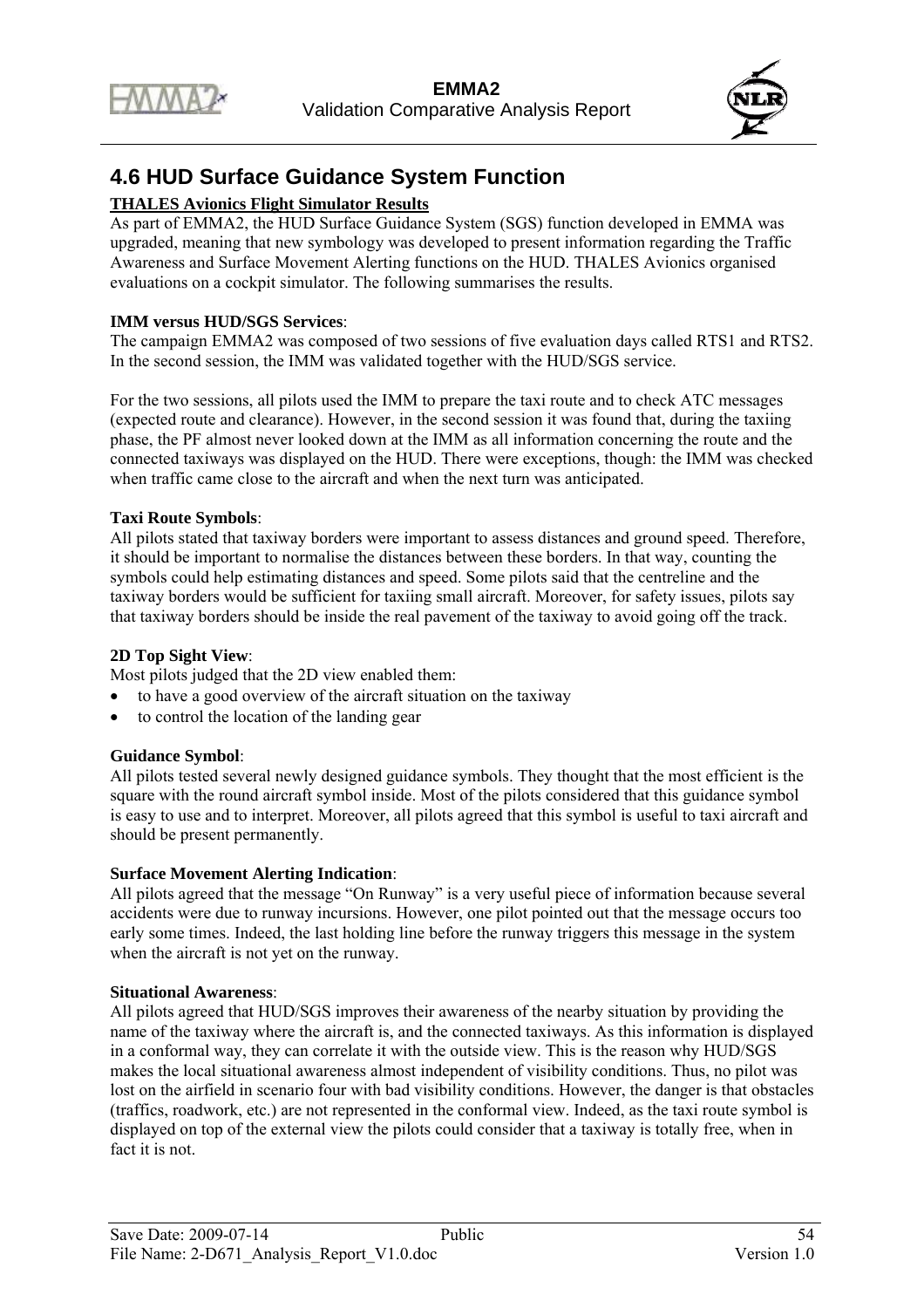



However, it was observed that every time the pilot needs information about the global situation (to prepare the route, to anticipate the next clearance, and to locate traffic) the IMM remains his preferred medium.

#### **Performance**:

According to pilots, the HUD/SGS guidance means provide an easy way to taxi an aircraft regardless of the external conditions. This means:

- Even if the pilot does not know the airport and whatever the complexity of this one
- In fog conditions
- For large aircraft where the pilot location is far away from the wheels.

Moreover, one pilot pointed out that visualising the taxi clearance and, therefore, assessing the remaining distance allows a better control of the speed and the heading due to a better anticipation of the situation.

For these reasons, some pilots thought that the taxi duration could be decreased, particularly in bad visibility conditions. Moreover, this system could allow more types of aircraft to navigate regardless of the weather conditions.

#### **Usability of Taxi Route Symbols**:

The representation of the taxi route by a conformal centre line and taxiway borders was very intuitive for all pilots.

#### **Usability of Guidance Symbols**:

Pilots felt at ease with the indication hints provided by the guidance symbol. The guidance symbol does not require any particular training. Further, as a result of remarks of first EMMA HUD/SGS evaluations, the filtering was refined and it was observed that pilots do not have any problem to follow the guidance symbol even during turns.

However, it was also observed that introducing anticipation indications in the guidance symbol generates confusion in the pilots' mind. Indeed, they interpreted two different cues (anticipation and guidance) at the same time and they did not know which one they should follow.

The 2D top sight view was very intuitive and easy to handle for all pilots. However, the pilots' opinion was divided concerning the respective role of guidance symbol and 2D top sight view. In most opinions, the 2D sight was complementary with the guidance symbol to allow for accurate tactical navigation particularly in sharp turns. However, one pilot said that, as the guidance cue is sufficient, the 2D top sight view is useless. Finally, it seems that the guidance symbols should be adapted to the aircraft category. For very large aircraft (A380), both guidance means would be useful. For small and medium-sized aircraft (business jet or even A320) the layout of the taxi route (centre line and borders) should be sufficient.

## **4.7 Ground-Air Database Upload**

### **TU Darmstadt Flight Simulator**

On-board aerodrome databases with mapping information, like FMS route and navigation databases must be updated regularly (cyclic updates) to ensure database consistency in case of permanent changes to an airport (e.g. new parking stands, taxiways, runways or altered designations of existing structures). On-board database update and upload concepts and their integration into existing maintenance cycles were simulated in selected scenarios by TU Darmstadt (TUD), Euro Telematik (ETG) and Diehl Aerospace (DAS) in the TUD Fixed-base Research Flight Simulator.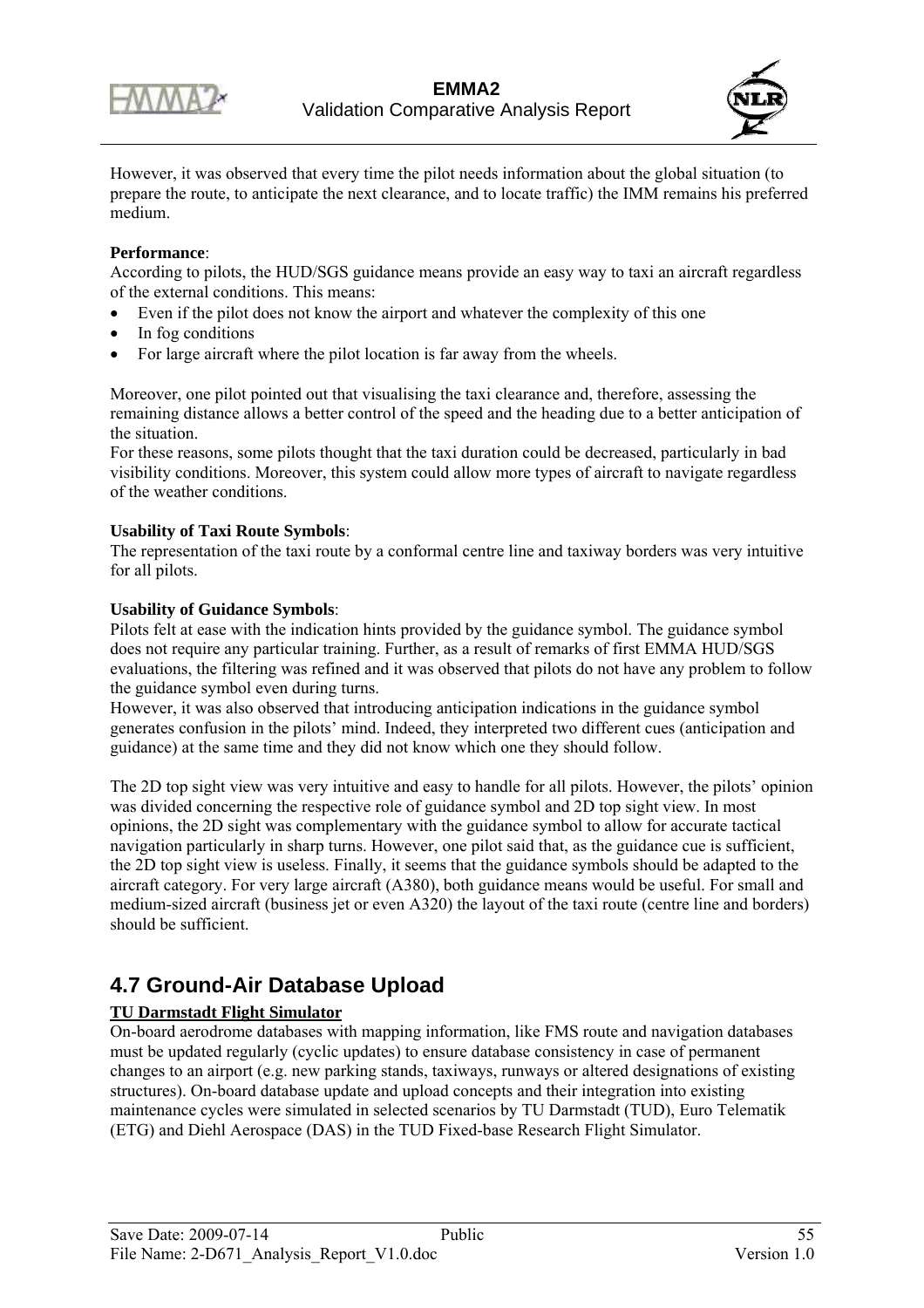



The introduction of the Ground-to-Air Database Upload function into the cockpit to enable the display and the use of the electronic Pre-flight Information Bulletin (ePIB) data in the Surface Movement Area did not lead to any undue increase of workload in critical flight phases.

The pilot interacted with the Ground-Air Database Upload function through the MCDU. The MCDU is a well-known means and pilots are familiar using it. The pilots did not have any problems to interact with the dedicated MCDU Airport Menu to update or load restrictions. Further development could be the introduction of a trackball or computer mouse to interact with the system.

Most of the pilots thought that it was very useful to have information about runway or taxiway restrictions. Also, the presentation of this information was very intuitive because the symbology and the colours used in the Surface Movement Awareness and Alerting System (SMAAS) in the TUD display were well-known and intuitive. One improvement could be to show different statuses for one runway. For example, if construction works are taking place on one half of the runway, this part of the runway could be shown with red crosses signifying that it is "completely closed", whereas the other half of the runway, that could be crossed without danger, would be shown with white crosses, meaning that it is "closed for landing and take-off".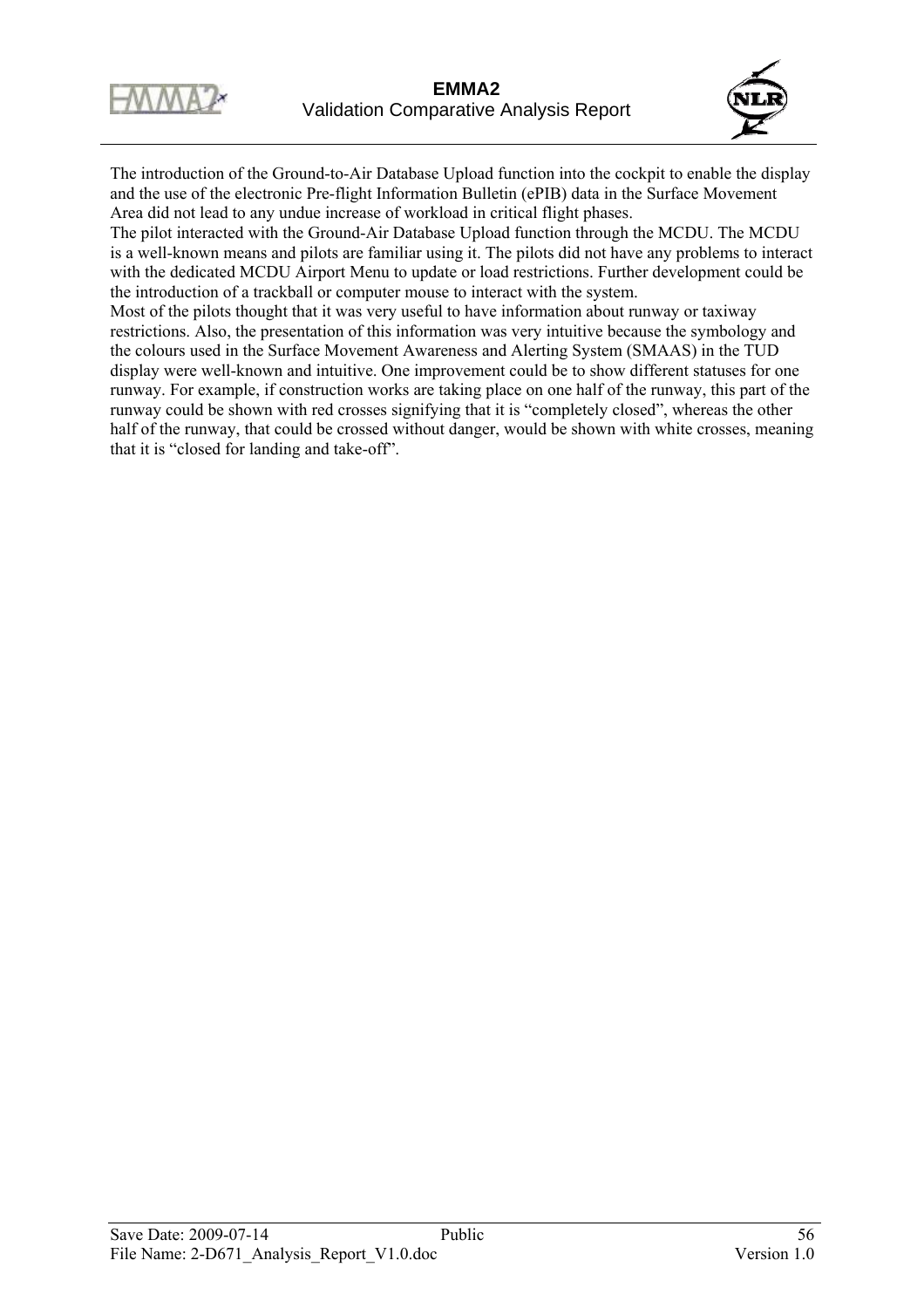



# **5 Analysis and Description of Services to Vehicle Drivers**

Services to vehicle drivers that are mentioned in the ICAO A-SMGCS Manual (Ref. [24]) primarily concern the following functionality:

- Provision of information on location and direction at all times
- Indication of the route to be followed
- Guidance along the route being followed or guidance to remain within designated areas
- Information to prevent collision with aircraft, vehicles and known obstacles
- Location of an active runway
- Extent of runway clear zone and graded area and strip
- Extent of navigation aid critical and sensitive areas
- Alert of restricted area intrusions

In addition, drivers of emergency and operational vehicles should be provided with:

- Information to locate the site of an emergency within the displayed range of the system
- Information on special priority routes

In order to achieve this functionality, the EMMA2 SPOR (see also Ref. [9]) suggested the following services for vehicle drivers as part of a fully-fledged A-SMGCS:

- Airport Moving Map
- Surface Movement Alerting (vehicle service)
- Ground Traffic Display
- Traffic Conflict Detection (vehicle service)
- Vehicle Dispatch and Guidance (via data link)

In EMMA2, there was only an assessment of a Vehicle Moving Map. Additional vehicle driver services such as Surface Movement Alerting (SMA), Ground Traffic Display (GTD) and Vehicle Dispatch and Guidance by Data Link, as mentioned in the SPOR (Ref. [9], Section 2.3), were not tested in EMMA2. Aspects of SMA and GTD were incorporated in the system tested in Toulouse (see Section 5.1).

# **5.1 Vehicle Moving Map Function**

### **DSNA Test Vehicle Results**

Vehicle moving map trials were performed at Toulouse-Blagnac Airport in October and November 2008. ATCOs did not participate to the trials, but technical personnel from Toulouse-Blagnac assessed the system provided on the airport surface.

Surveillance of vehicles was tested during EMMA2 with ADS-B. Since every equipped car broadcasts its position (received through GPS), it was proposed to display this position on a moving map in order to enhance the situational awareness of drivers. Besides displaying the vehicle position, the device was meant to trigger an alert when the vehicle infringed a pre-defined restricted area.

The system was tested by technical personnel of Toulouse-Blagnac airport.

1. The system installed demonstrated to work and accommodate every speed and direction necessary for operational use. The alerting system worked effectively and triggered alerts at incursion of a restricted area.

However, the proposed prototype system was not yet considered suitable for operational use, in comparison to available commercial products. The boot time, the map layout and the considerable amount of work required to install it in a car will have to be reconsidered before making it an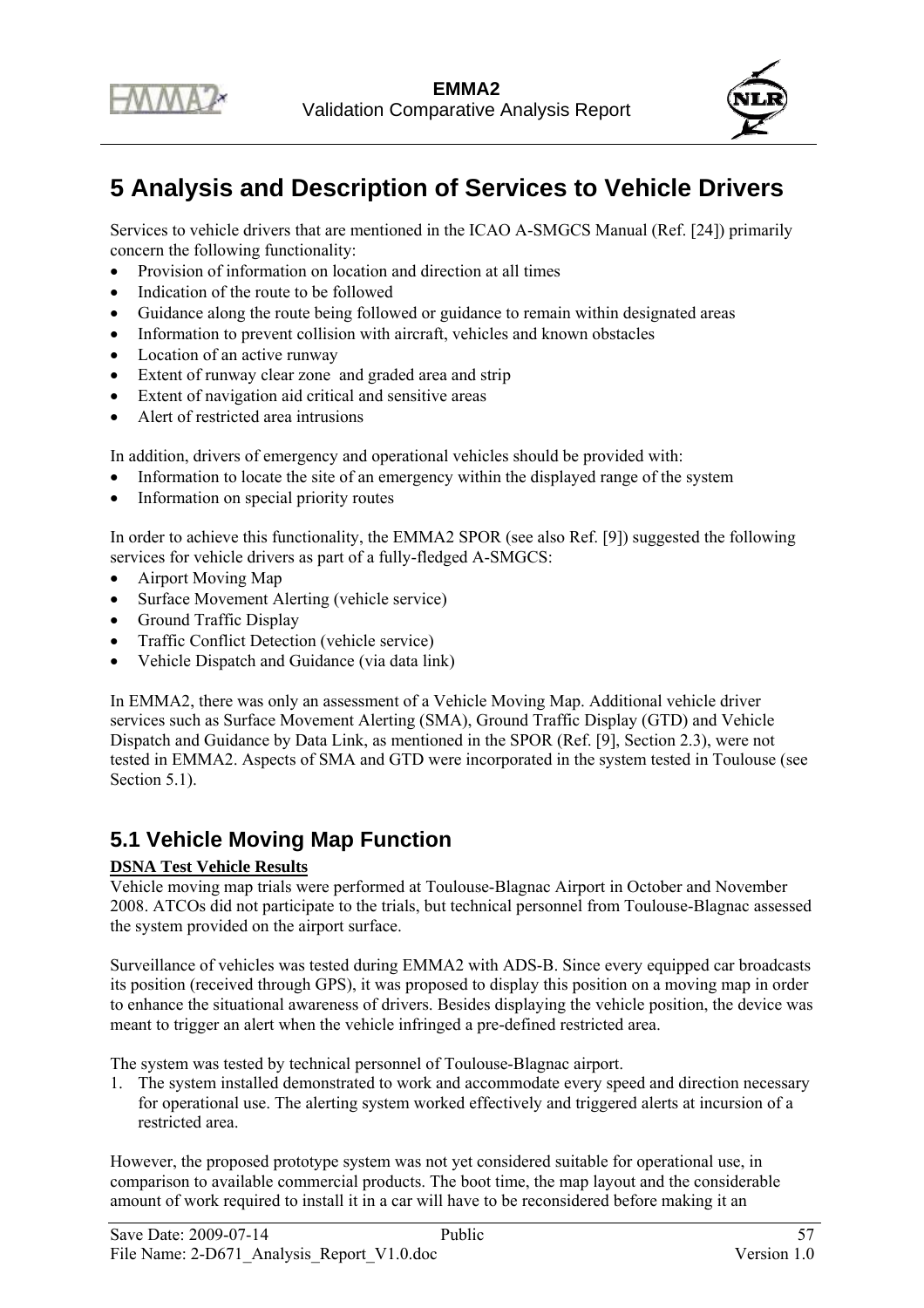



industrial product.

Two types of drivers were distinguished in the trials: *regular drivers*, who know the airport very well and use cars that are permitted to drive on taxiways and are equipped as such; and *occasional drivers*, who are authorised to drive on the airport but mostly have a dedicated mission (i.e. they do not do this frequently). These two kinds of users proved to have different needs:

- 2. *Regular drivers* know the airport well. According to them, their need of a moving map display would be in low visibility conditions and they would rely on it only if the surrounding traffic was displayed.
- 3. *Occasional drivers* would need a moving map display in any visibility condition, but the system would have to be portable and for plug-in use in order to be able to equip all cars equally.

Eventually, it should be noted that the introduction of a vehicle moving map for occasional drivers is supportive but will not improve their knowledge about the airport or its layout.



**Figure 5-1: Vehicle Moving Map Installation at Toulouse Test Site**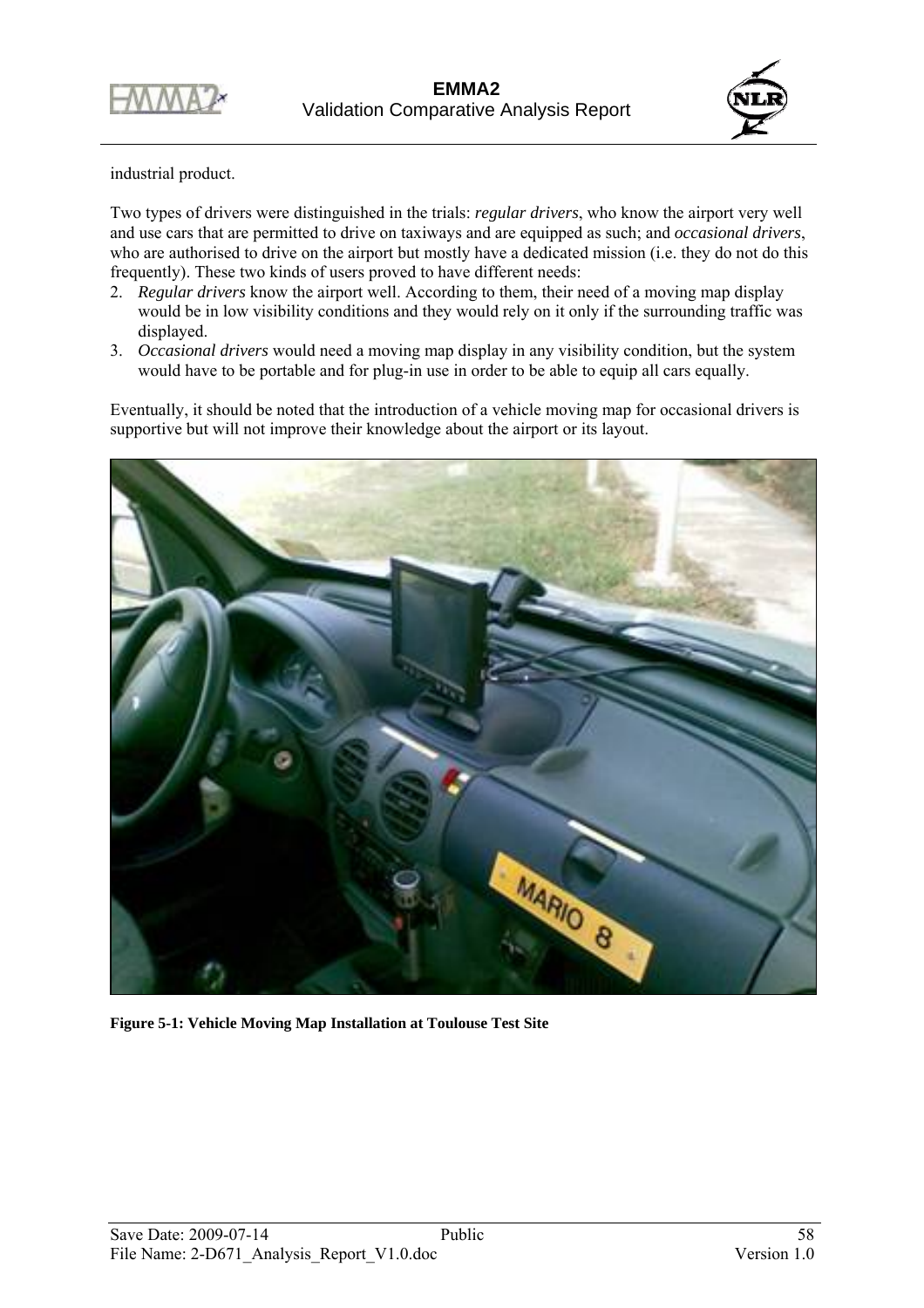



# **6 Summary and Conclusions of the Analysis**

# **6.1 Comparison and Analysis of Results**

In the upcoming sections, each of the A-SMGCS functions tested in EMMA2 will be analysed by either presenting or comparing the results of the verification or validation activity carried out. In that way common results are highlighted. When results turned out to be different or even contradictory, possible reasons for this are elaborated and conclusions are indicated.

## **Testing of Technical Enablers (ADS-B and TIS-B)**

At the two test sites Malpensa and Prague technical ADS-B and TIS-B trials were performed. At the Toulouse site, ATCOs were asked about their operational opinion on the TIS-B service (ADS-B tests were already performed as part of the first phase of EMMA).

Although ADS-B Out transmissions from aircraft and vehicles were successfully received at the Prague and Malpensa test sites and all A-SMGCS interoperability requirements were met, performance requirements for accuracy and timeliness of the information could not be met. According to both sites, the reason for this was that the current 1090 MHz ADS-B standards do not consider A-SMGCS requirements.

One of the A-SMGCS requirements is that the Navigation Accuracy Category of position (NACp) should be 10, which is the highest value and only achievable when the onboard measurement is made using differentially corrected satellite navigation information.

A more serious drawback is that the time of the position measurement is not transmitted with the 1090 MHz Extended Squitter and, moreover, the end-to-end latency is variable and can be as much as three seconds, which is not acceptable for rapidly manoeuvring objects like aircraft and vehicles on the aerodrome surface.

In summary, the Prague test site concluded that ADS-B could only be used for A-SMGCS when the respective standards and requirements for transponders consider the A-SMGCS requirements and when they are strictly followed, especially regarding data quality. For vehicles, the situation was somewhat better at Prague as they were fitted with low-latency technology so that the timeliness issue was less grave. A number of recommendations were made regarding the frequency band, message set, and the antenna design for vehicle squitter beacons.

TIS-B technical tests were performed at the Prague Ruzynĕ, Toulouse-Blagnac, and Milan Malpensa test sites as well. In Prague the TIS-B Server operated in full surveillance mode broadcasting all targets within the Traffic Information Volume and interoperability requirements were fully met. However, RF coverage volume and latency were deliberately degraded for safety reasons. The Prague tests further revealed a hazard that might occur when the MLAT system is not able to distinguish between ADS-B and TIS-B messages. Cause of the hazard and mitigation of the risk were discussed (use of Mode-S Transponder MOPS in RTCA DO-260A). Finally, it was stated that the TIS-B ground system technology had reached a high level of maturity.

Technical tests with the ATTAS at Prague, Toulouse-Blagnac, and Malpensa confirmed this and additionally showed that TIS-B could also work in gap-filler mode (only ADS-B non-equipped traffic is shown). ATCOs found the service interesting and expected that pilot situational awareness would be enhanced.

Similar results were obtained in Toulouse where controllers had the same expectations regarding pilot situational awareness and safety perception. They would also use the service without change in current procedures for conditional clearances, provided the same information is provided for both controllers and pilots. However, currently ATCOs would not rely on TIS-B alone for separation. Nevertheless, they thought that throughput would be increased due to a better confidence of pilots and workload might even be reduced under low visibility conditions.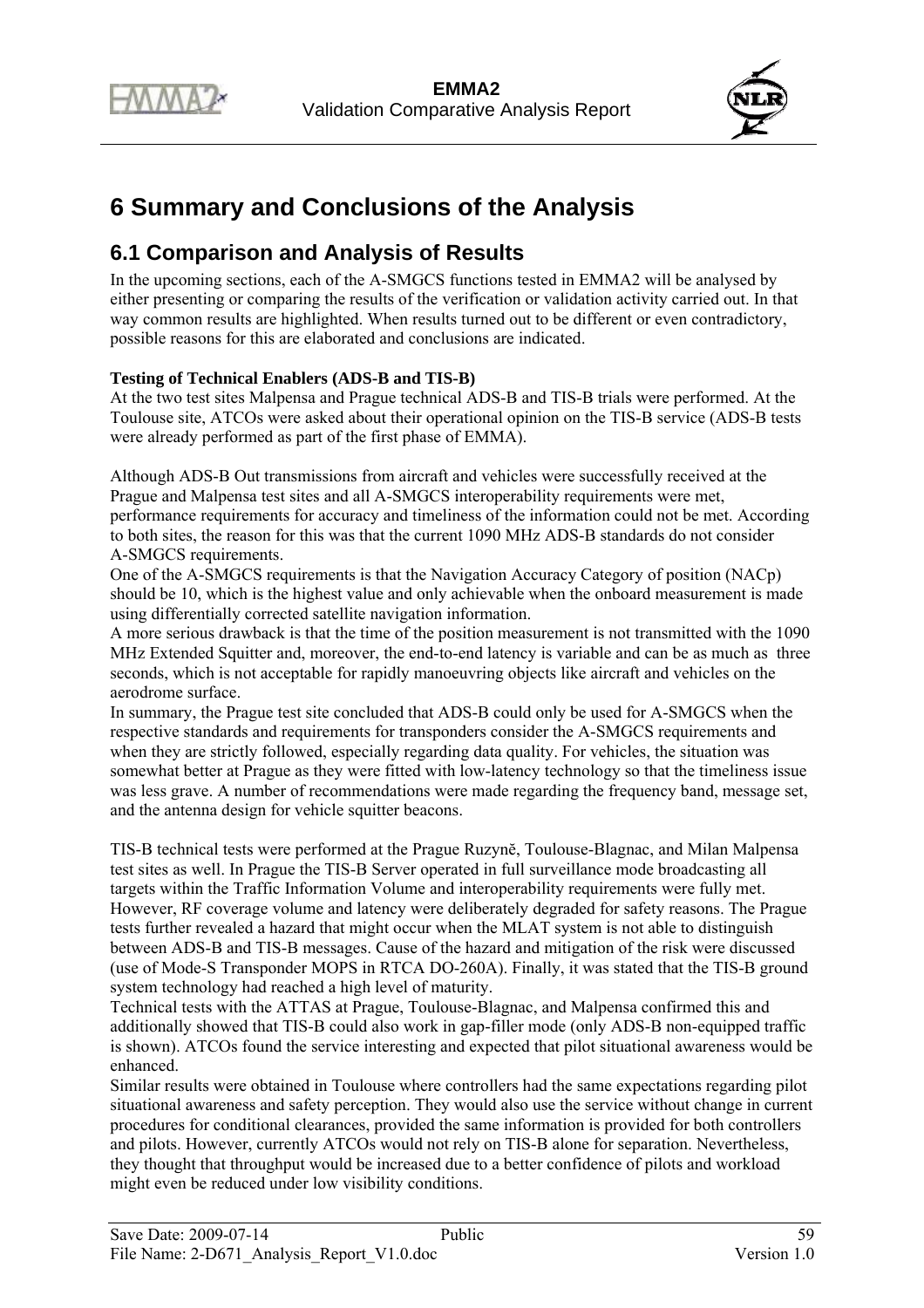



#### **Electronic Flight Strips**

In the simulations that took place at the Toulouse, Prague and Malpensa test sites, the Electronic Flight Strip (EFS) Systems were used as enabler for a number of different A-SMGCS services.

Especially at the Toulouse and Prague test sites, the EFS was very advanced regarding HMI design and functionality, so that both systems were well accepted by controllers. At the Toulouse site, the EFS HMI itself was not part of any of the evaluations. Prague controllers, however, were questioned about their opinion on the EFS and rated the system as useful and ready for operational implementation. Prague controllers indicated that the design fitted their needs, was able to carry the implemented services for departure management, TAXI-CPDLC, routing and alerting, and was reliable, intuitive and interactive. Operationally, it did not impair a comfortable workload level and had a positive effect on situational awareness.

The Milan Malpensa EFS system was also considered intuitive, i.e. consistent with working procedures, compliant with the needs and easy to use. However, controllers had a number of remarks that would have to be taken into account in upcoming development cycles. These remarks mainly had to do with undo actions, fall-back procedures, recognising system failure states, but also with the HMI itself and the way the active flight strip is marked and the way the strips are sorted. All these comments would require further development loops, as well as verification and further validation activities to improve the system. Nevertheless, ATCOs indicated that they were supported by the EFS regarding prediction of traffic evolution, and planning and organisation of the work. They found the A-SMGCS information provided by the EFS useful. In addition, they did not perceive a decrease of situational awareness or an increase in workload.

#### **Route Conformance Monitoring**

Both the Toulouse and Prague test sites used EFS as an enabler for monitoring the conformance of flights with the cleared taxi route. Alerts were given on the traffic situation display (TSD) and on the EFS display in case of route deviations and non-conformances with the clearances given.

For the Toulouse test site, the route conformance monitoring system was considered unusable as it required too many actions from controllers to select and input data on the EFS and the TSD. Furthermore, they considered it not being in line with some of their working methods and the HMI needed further work and attention. Controllers stated that the system inputs should not require more time and attention than a simple radio call.

In Prague, the service was available but not tested operationally, as it was obvious that it would need further tuning and testing in order to minimise nuisance alerts and provide the desired alerts at the right time. Long-time testing and adjustment would be necessary.

Both results show that the route conformance monitoring systems tested were not tuned for the operational environment they were supposed to work in and in their current state would lead to too much workload rather than contributing to safety. Further development loops and longer dedicated test periods would be necessary to bring them closer to implementation.

#### **Surface Conflict Alerting**

In EMMA2, two different kinds of Surface Conflict Alerting systems were tested. At the DSNA Athis-Mons site for Charles-de-Gaulle Airport (CDG), an Advanced Runway Safety Net (A-RSN) was developed and integrated, taking into account control instructions that were entered into the system through electronic flight strips. In the NARSIM-Tower validation environment for Milan-Malpensa (MXP), a taxiway conflict alerting tool based on a separation bubble algorithm (warnings and alerts are issued when the virtual safety bubbles around two aircraft touch) was implemented on top of the existing runway incursion safety net.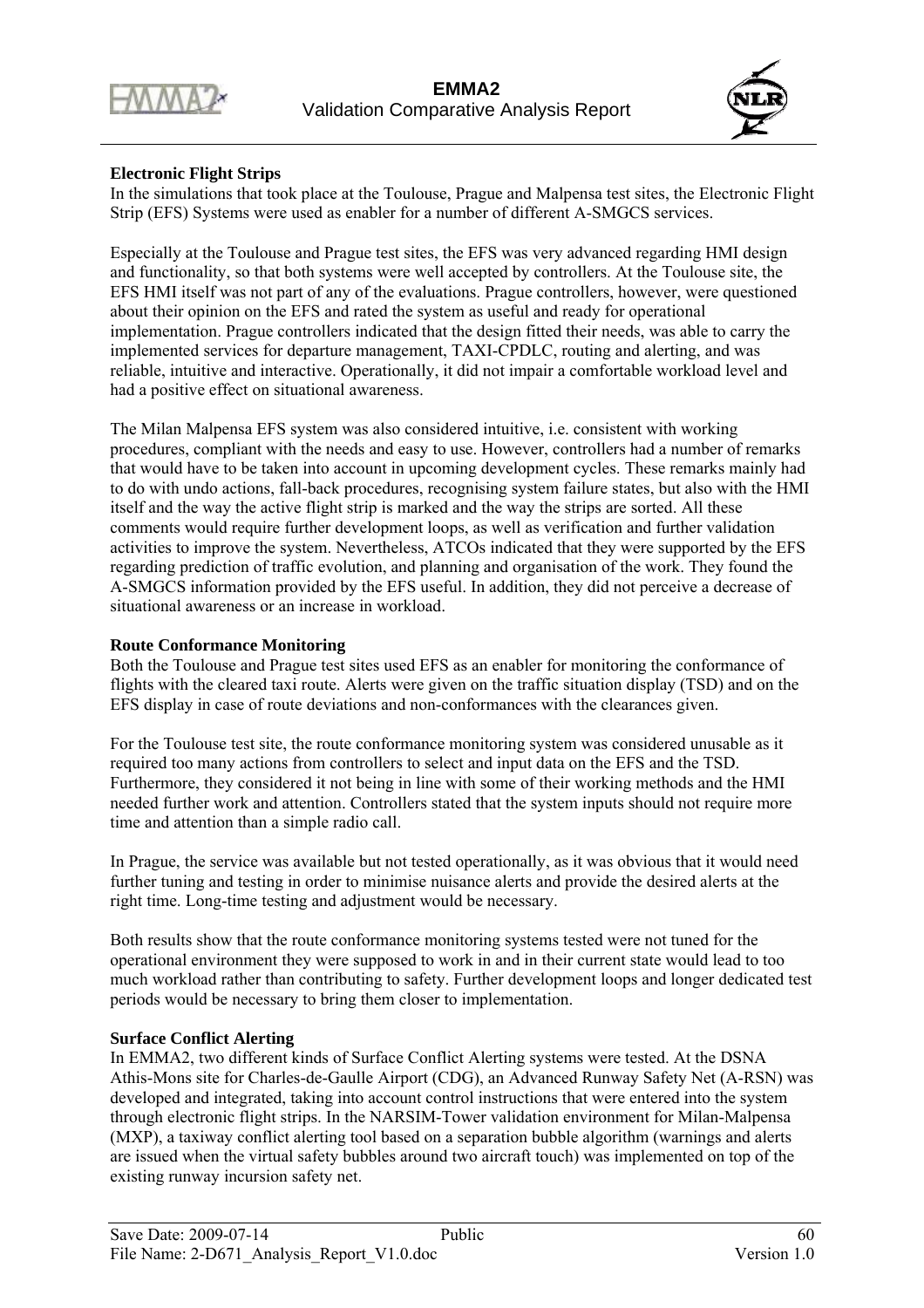



As both approaches differ in both concept and trigger mechanisms for alerts, they cannot be compared directly. Instead, the focus of the analysis will be laid on the comments received by controllers and the recommendations given for further improvement for each of the systems.

Using the tool for Paris CDG, it was found that conflict detection is anticipated when the system is able to process controller instructions (cf. Section 3.2.2.1 on route conformance). No statements regarding frequencies or differences in detection times were made though.

It should be considered that alerting was mainly depending on the correct input of given controller instructions into the system with the help of EFS. One of the shortcomings of the EFS was the fact that controllers could not implement conditional clearances, meaning that unwanted alerts were triggered due to a lack of clearance information given. Other nuisance issues concerned incoherent display of information on EFS and TSD and conflict situations in which more than two aircraft were involved. Surface conflict detection purely based on clearance information was considered operationally irrelevant as it would not consider any distances between moving objects at all. Additional speed testing around stop bars was considered feasible, but did not lead to significant safety improvements. Further, it was determined that the conventional definition of the Runway Protection Area (RPA), which is in fact a rectangle around the runway, was not sufficient to guarantee the timely triggering of alerts. For the trials, the preferred definition of the RPA was a polygon with side lines linking the actual runway stop bar positions.

As a specific operational issue for CDG, it was found that a different set of alerting rules might be necessary when runways are used in different configurations. Depending on the airport layout and operational rules in use, this might be true for many airports. However, the trials could neither confirm nor reject this assumption.

A major recommendation that was made regarding the implementation of the system was to assess a small number of specific rules at a time, i.e. incrementally and with testing the limited set for several months, rather than trying to validate the whole set of rules available. Priorities for certain rules would need to be defined locally.

The Milan Malpensa SCA (E-SCA) that was tested in the NARSIM-Tower environment was studied as part of a safety assessment. Its basic functionality was already assessed during verification activities in EMMA1 (Ref. [7]).

The safety assessment determined that E-SCA delivered a small positive effect on the safety of two particular conflict scenarios, namely conflicts involving taxiing aircraft and an aircraft in take-off, and conflicts involving taxiing aircraft and landing aircraft. As both scenarios were an actual part of the Runway Incursion Alerting, this result was not entirely surprising; also considering that good visibility conditions were assumed in the tests, which implied that pilots of the involved aircraft and ATCOs were already well capable of detecting and resolving conflicts. To further decrease the risk related to conflicts involving two taxiing aircraft, it was recommended to explore the possibilities of using the crossing conflict detection (CROS) and/or opposite direction conflict detection (ODIR) in good visibility conditions. Both CROS and ODIR were available in E-SCA, but were not part of the EMMA2 operation under investigation.

Thus, as a conclusion for the comparative analysis, it must be stressed that results for SCA at Paris CDG and Milan Malpensa were looked at from different angles, both revealing valuable results. While the Paris CDG experiments focused on tool functionality and performance as well as operational aspects at the runway, the Milan Malpensa exercises looked at detailed safety aspects in the complete manoeuvring area highlighting that most safety benefits are obtained when looking at conflicts involving aircraft on the runway. Both tests showed that the most severe conflicts will occur on the runway, and that the most obvious conflicts caused by non-conformance to clearances also concern issues of aircraft entering the RPA.

As a recommendation, it was suggested to further test SCA on taxiways for crossing conflicts or opposite direction traffic conflicts under good visibility conditions. Operations under low visibility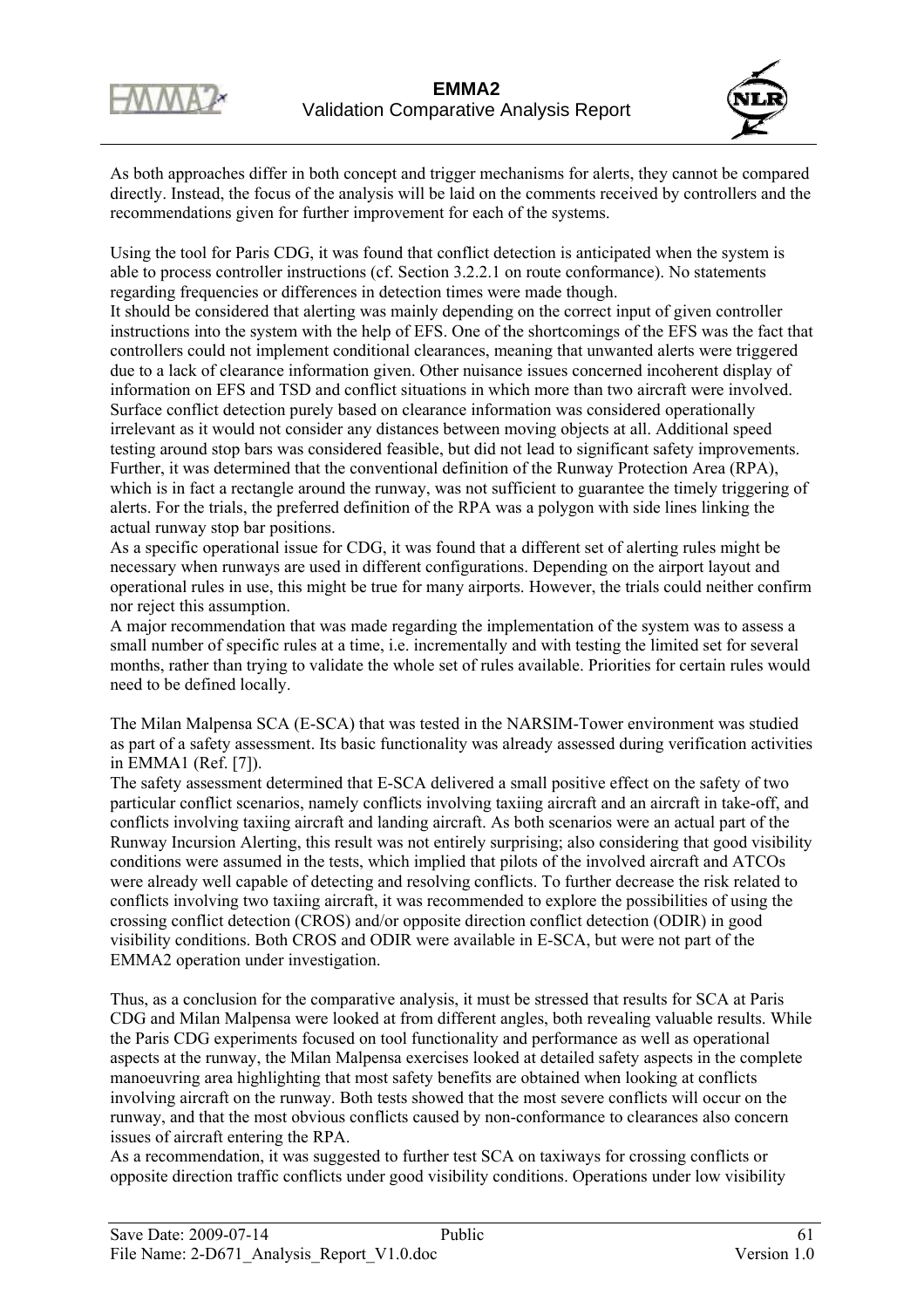



conditions were not tested. Thus, much more testing will be necessary, particularly under low visibility conditions where most of the benefits are expected.

Furthermore, local particularities, such as operational rules and runway configurations, will play a major role for implementation. The type of conflict detection methods and algorithms used will also have an impact on acceptance, as they might lead to different amounts of alerts that are considered nuisance by controllers. In order to effectively tune the alerting system as a whole, all these issues must be considered, and, as suggested for Paris CDG, incremental introduction of rules will be important to successfully comply with the requirements and gain acceptance among controllers.

#### **TAXI-CPDLC (Ground and On-board)**

Extensive TAXI-CPDLC trials, including both simulations and field trials, were performed at different test sites. Specifically, the ATTAS aircraft was used in field trials at Prague Ruzynĕ and Milan Malpensa Airport. Simulations, where tower simulators and cockpit simulation platforms were linked, were done in Toulouse, with a TATM tower simulator and an Airbus 320 cockpit simulator, and at the DLR tower and cockpit simulation facilities.

Feedback was mainly received on TAXI-CPDLC operations with start-up, push-back, taxi-in and taxiout clearances, and handover operations. Three major issues were discussed with controllers and pilots in Toulouse. They considered the questions, how the party line effect and data link could co-exist on the runway, how controllers were able to cope with mixed mode, and what controllers and pilots thought about the preliminary taxi route information ("expect routing").

The scope of the taxi clearance was related with another important issue, namely the absence of the party-line effect when using data link, which was considered especially grave in the vicinity of runways. Pilots and controllers in Toulouse recommended that, in the runway area, voice should be used in parallel with sending data link and that read back should only occur by voice. This would avoid additional workload for pilots, and at the same time up-to-date information could be displayed on board (e.g. changed status of stop bar at runway crossing). Generally, the party-line effect would persist for runway areas and for urgencies on the remaining movement area.

A similar scenario was assessed in the Prague trials where the decision was taken to transmit the complete taxi-out route, cleared until the clearance limit<sup>11</sup> and followed by a "NEXT EXPECT taxi route" until the holding point of the departure runway. After data link transfer from ground to runway control, with the aircraft close to the clearance limit, the runway controller further controlled the flight by voice exclusively. The provision of the complete taxi route composed of a cleared part and a "NEXT EXPECT" part, which was cleared by the runway controller by voice, was well accepted by pilots and controllers. All runway related clearances were handled by voice, thus pilots did not complain about an impaired party line effect. However, when crossing a runway, pilots in the cockpit had to switch off the red crossbar on their EMM representing the clearance limit. This procedure was criticised by the pilots. This means that, although the use of data link up to the runway was accepted by controllers, there were also indications that more testing would be necessary, especially as regards the use of TAXI-CPDLC messages for runway crossings in parallel to voice instructions.

Giving safety-critical instructions, such as clearances for line-up, take-off, and landing or a hold instruction, via data link was not assessed in the DLR simulations. The Toulouse team thought that such instructions via data link could be sent as long as voice is used in parallel. The Prague controllers wanted to defer a decision on that issue until further tests were done.

The Prague trials additionally looked at the question of how to provide the taxi-in route. During approach preliminary taxi routing information was given to the pilots. After landing, vacating and handover to the ground controller, Prague ATCOs and pilots accepted the procedure to clear the

 $\overline{a}$ <sup>11</sup> The clearance limit could be a runway to be crossed or, without a runway to be crossed, the final holding point at the departure runway.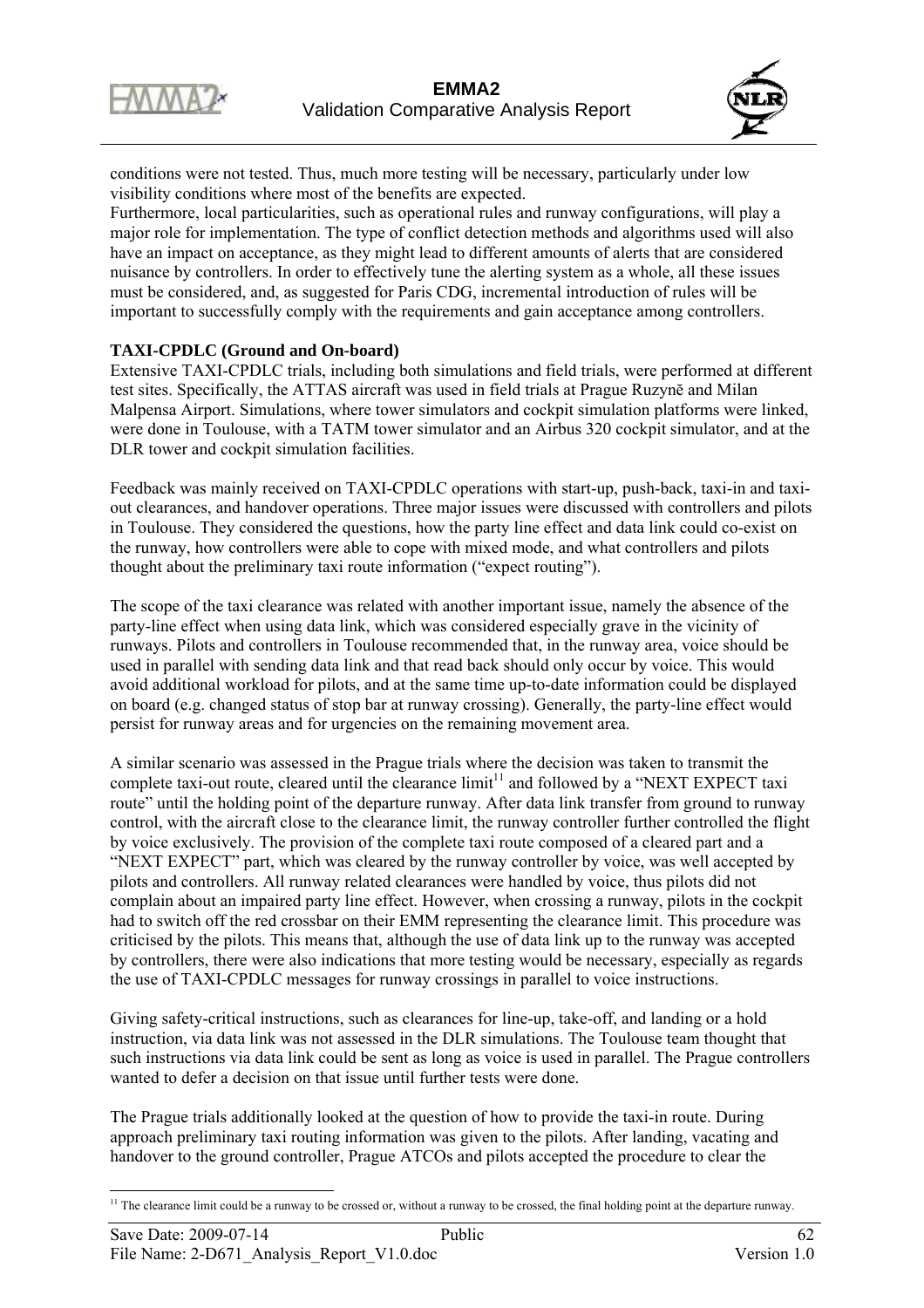



remaining part of the taxi route until the final parking position via TAXI-CPDLC. The Toulouse team considered the same procedures for taxi-out and taxi-in once the first taxi clearance had been given (based on "expect routing" information updated by ATCO).

The Prague team also discussed the question of revising a taxi route while the aircraft is taxiing. Controllers considered the chosen approach as potentially feasible but thought that more testing would be needed as the procedure depended very much on the actual traffic situation. The Toulouse team considered the revisions of taxi route in the nominal procedures of taxiing, which were accepted by both pilots and controllers.

Regarding the issue of mixed mode traffic, Toulouse controllers made the general statement that nonequipped aircraft would appear as a constraining factor. However, they did not indicate whether this could lead to unacceptable working conditions or not. It was seen as fundamental that voice communication had a priority on data link. In that regard, it was considered necessary that there were instructions to notify a change of communication means, such as "RESUME TAXI" or "REVERT TO DATA LINK". They also agreed that the choice of the communication means should not be constrained by procedure but left to the users, meaning that a switch to voice communication should always be possible in case of time critical situations.

At the Prague test site, the mix of equipped and non-equipped aircraft did not lead to confusion or safety-critical situations. Still Prague controllers also highlighted the importance of voice communication and suggested that handover instructions could be given by TAXI-CPDLC, but that the pilot's initial call with the next position should be done by voice to assure that R/T contact is established. Regarding the issue of being triggered, Prague controllers considered that an acoustic signal for incoming data link messages might be helpful. They also indicated that they would only like to be informed of transmission failures rather than receiving a positive acknowledgement (LACK) message every time that transmission was successful. Special time-out values for both technical and operational feedback have yet to be defined considering the type of message, i.e. whether it is of a tactical or more strategic nature.

The issue of sending preliminary taxi route information ("expect routing") via TAXI-CPDLC was seen as essential in Toulouse. Controllers considered this functionality as a strategic service that could increase throughput by information sharing through the "expect" message, which was very much appreciated. Pilots stressed that a prerequisite for receiving such information was that it was timely and reliable enough to be accounted for. Controllers would expect that such information is transmitted automatically, however, with a possibility for changing it. For departures, such a message should be given with the departure clearance and for inbound traffic it should be retrieved together with the ATIS message. Prague controllers were not concerned about the automatically sent "expect routing" information, as long as they remained the supreme authority to finally clear a taxi route. When the cleared taxi route deviated from the former automatically sent "expect routing" a "REVISED" message was sent to the pilot automatically. Pilots agreed that a preliminary taxi route could bring additional operational improvements as long as the information is reliable enough, i.e. if the preliminary taxi route information is identical to the actual clearance most of the time.

Thus, in conclusion, it can be stated that voice communication remains a very important factor in controlling ground traffic, even when data link is available. This is especially true in time-critical situations that require fast and immediate action, and in safety-critical areas close to the runway. Data link was seen by Toulouse controllers as a tool that is particularly helpful in the more strategic taxi planning situations. The Prague team, however, who were dealing with high amount of traffic in the simulation, where 50% of the aircraft were equipped, observed and stated that giving clearances by data link did not prove to be as difficult as they had expected. Still, the use of data link in tactical and safety-critical situations would need more attention.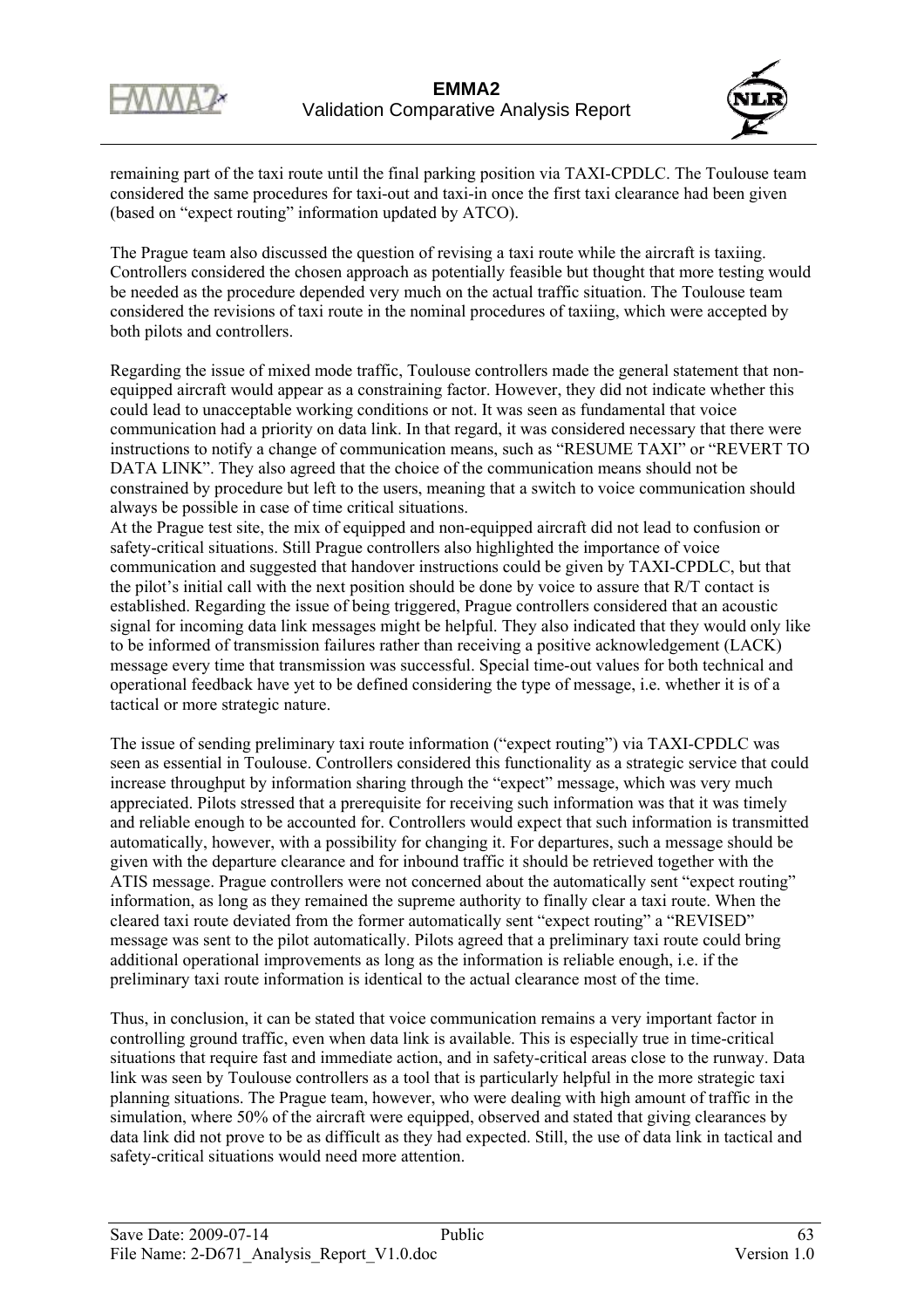



Pilots at the Prague test site especially highlighted the EMM as a very effective HMI presenting the needed graphical information. However, the CDTI display that was used as input device needs major upgrades before further use in simulations or flight trials. Pilots highly appreciated the display of taxi routes and clearances. The used terminology and symbology were easy to interpret. Similarly, in the Toulouse simulation set-up it was found that the HMI needed refinement with regard to operations in the runway area. Data link messages appeared to be appropriately chosen and needed only slight refinement. This was also confirmed by the Prague test site, where one of the suggestions for such refinement was to combine the departure, start-up and change-to-ground-frequency clearances in one step, if possible.

Furthermore, pilots at the Toulouse test site felt that taxiing time could be significantly reduced by using CPDLC, which would lead to a reduction in operational costs. Safety would be increased by improved situational awareness. Mixed mode communication was considered difficult but was not seen as an impediment for the service.

Nevertheless, field trials proved the technical feasibility of giving taxi clearances via data link, both at Prague and Milan Malpensa airports. On the onboard side the transmitted taxi route was presented on the moving map display. Such presentation on graphical systems was also seen as helpful support by both controllers and pilots in Toulouse. They all stressed the importance of the quality of data and the efficiency of the HMI. The consistency of the data between ground systems and cockpit was considered as a paramount pre-requisite for the operations.

#### **Routing**

In EMMA2, the route planning or routing function was seen as an enabler for other services such as TAXI-CPDLC, DMAN, and route conformance monitoring rather than a service of its own. This is the reason why routing was not evaluated at the Toulouse or Paris test sites and only received small attention at the Prague test site. For Prague not all possible routes were implemented, which only led to partial acceptance by controllers. Furthermore, all routes were taken from a table and alternative routes were not always available. This made it difficult for the tool in Prague to always generate a valid route considering all constraints.

At the Milan Malpensa test site, such functionality was available, so that an evaluation of the tool by controllers could be performed. The Malpensa Route Planning (RP) tool calculated and proposed a route that apart from start and end-point of the route was taking into account airport configuration, intermediate waypoints, local taxi restrictions and local standard routes. In that way, a default optimal taxi route was proposed on the EFS display as a string indicating taxi route segments. The controller could accept the route or select an alternative route from a list of available taxi routes. As an improvement, controllers suggested that the tool should be more dynamic and consider the planned and real-time evolution of the traffic as well as the input of other support tools, such as the DMAN. Also, it should be used in combination with route conformance monitoring. Other suggestions concerned the possibility for the controller to always be able to override the RP proposal, even if the selected route was not part of the calculated list or not conflict-free. Controllers also stated that no more than 5 taxi routes should be suggested, and that the standard taxi routes should have higher priority than any of the calculated distance-optimised and conflict-free routes.

Finally, it was recommended to include the aircraft type as a parameter for the route calculation (some routes are not available for certain aircraft types).

#### **Departure Management**

Research prototypes for a DMAN were tested at three test sites within EMMA2: in an on-site test at Prague and Toulouse, and in simulation for Prague, Paris and Toulouse.

At the Prague test site, the DMAN presented three calculated flight plan data items (target times for start-up and take-off as well as the time until the next clearance) and the sequence number for each departure in the flight strip. In summary, it could be shown with statistical significance that DMAN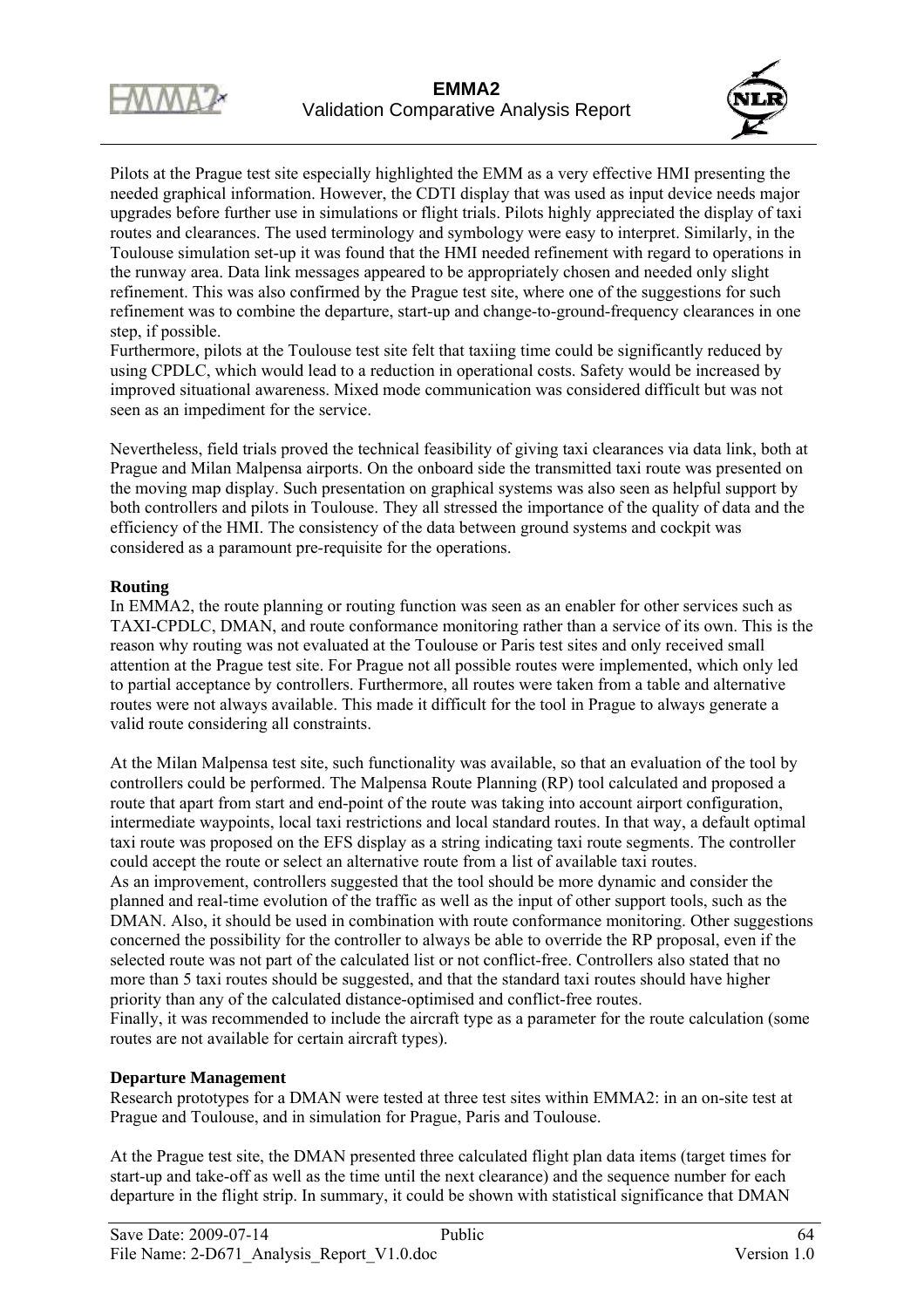



enabled controllers to work more efficiently, that excessive queues are avoided, and that taxi times are reduced. The DMAN smoothed departure peaks by keeping aircraft at the stand until a free runway slot was available. This was not done if the stand was required by another aircraft. From the runway slot (TTOT), the DMAN calculated a target time for start-up.

For Paris CDG, the DMAN worked in more or less the same way, although the times used in the sequencing were off-block times. One of the remarks of controllers was that TSAT could be better used instead. In general, it was considered undesirable that the operational times were changed after each DMAN sequence update, which means that more stable times should be indicated to controllers to support them in their operational task. As a common remark at each test site, controllers highlighted the necessity of the DMAN being integrated into a CDM environment to have access to more reliable planning information.

For Prague it was highlighted that the planning process for outbound traffic is very complex due to a number of uncertain variables and that many local peculiarities, such as runway entry points, standard taxi routes, runway and SID dependencies must be better accounted for. Therefore, it was also not surprising that the Paris and Toulouse test sites found differences in the applicability of the DMAN. The Toulouse results showed that departure peaks at Blagnac were rather low, which would remove the necessity to smooth them, but that DMAN sequencing was still considered beneficial. Controllers also thought that there might be no need for a dedicated CLD HMI as much of the information needed in Toulouse could be included in the EFS system itself.

The Paris CDG simulations were very much focused on the interoperability of an existing electronic flight management display for CLD controllers (DIGISCUS) and the subsequent EFS for ground controllers (VigieStrips) with the DMAN. DIGISCUS received valuable comments from controllers regarding the display philosophy (colours and bay windows) and additional sequence information that might be useful for the CLD controller, such as current traffic load, number of flights complying with the slots. Slot time and start-up times (TTOT and TSAT) were considered the most important planning elements and were given preference before off-block times, especially as regarded display and sorting of the electronic strips. Furthermore, CLD controllers were interested in a what-if assessment option, in order to get an impression of the consequences for the sequence if a pilot requests start-up earlier than planned. Another comment received concerned the indication of push-back delays to the CLD controller. Controllers wished to have that information as early as possible. The current information that was based on the push-back clearance input of controllers was considered inadequate to determine the exact point of time that the aircraft left the stand. Instead, information from either the A-SMGCS or the ground operator would be required.

Thus, in general, it could be shown that even though the integrated A-SMGCS departure management process is very complex and needs to be adapted to the local peculiarities of the airport concerned, benefits in reduced taxi times and departure queues can be achieved. R/T workload, however, will not be reduced. More benefits in terms of more reliable and stable planning information are expected as soon as DMAN is integrated into a CDM environment that receives input from the relevant stakeholders (ATC, airline, airport, and ground operators).

#### **Integrated Moving Map**

In the previous phase of the EMMA project the moving map display was already evaluated. In EMMA2, the IMM functionality incorporated own-ship position, surrounding traffic information, and route and clearance information for navigation purposes. The IMM was only evaluated by pilots for the Paris CDG Airport layout at the THALES Avionics test site in Bordeaux.

Pilots agreed that the described functionality would increase situational awareness, thereby reducing navigation errors and increasing the safety of taxi operations. Some pilots also assumed that the efficiency of taxiing operations would increase, which would lead to a decrease in taxiing time (less intermediate stops) and a reduction in emissions. Pilots did not complain about the required workload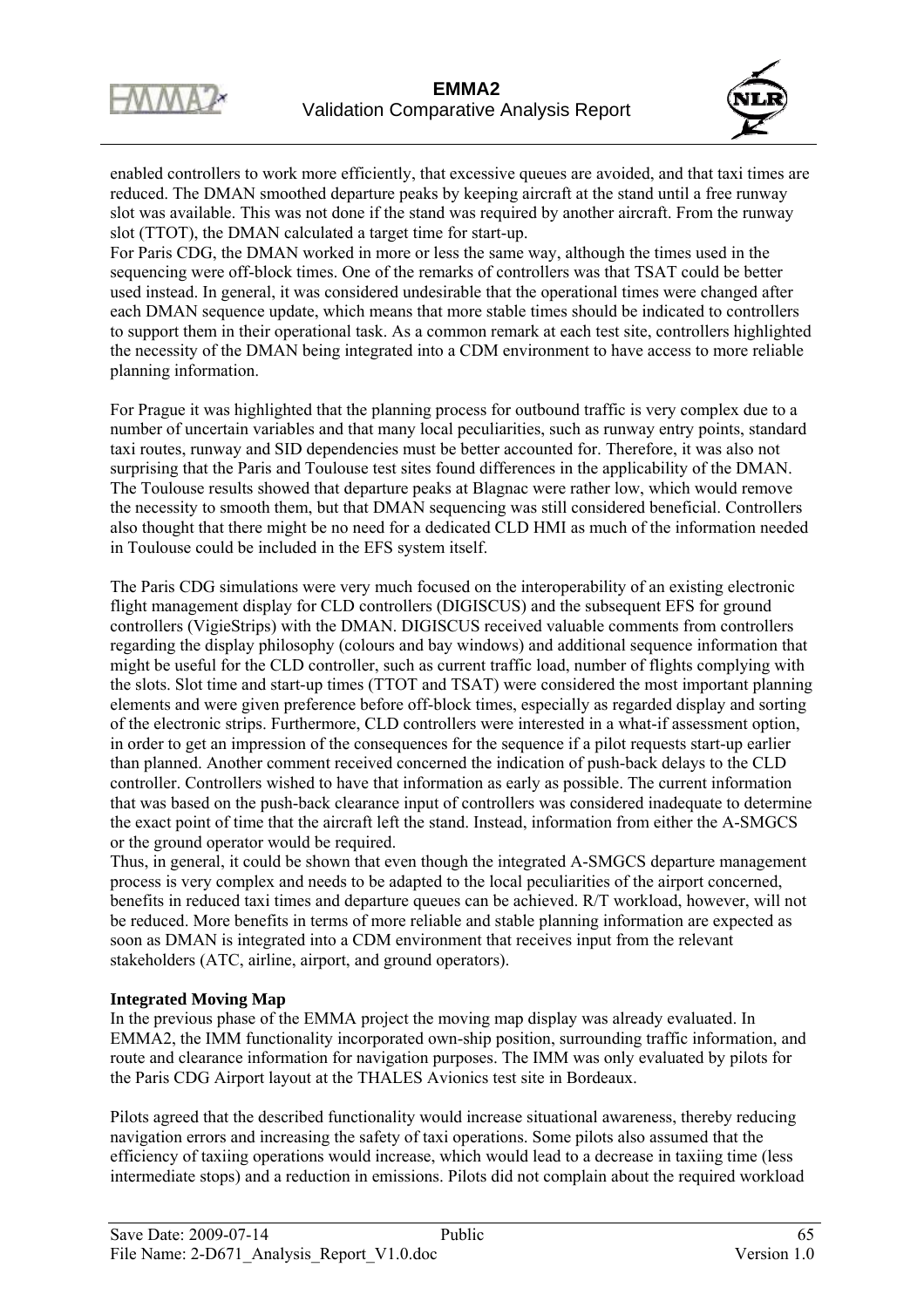



for handling the IMM and suggested that it was more comfortable than the workload for handling a paper map.

Several remarks were made regarding the aircraft symbol in the map. Pilots thought that the size of the symbol should be related to the real aircraft size in order to be able to judge safe distances to objects or other traffic. Also, the symbol should take into account the precision of the positioning information on the map. Generally, the symbology used should be consistent with other instruments or displays regarding colour, shape, and reference point. Furthermore, elements of the map should not be as saturated as symbolic elements drawn on top of the map. The display of ground speed and wind direction was considered useful, especially when not displayed anywhere else. Considering the configuration of the IMM display, it was suggested to have two displays in the cockpit (for PF and PNF) with custom configurations according to the pilot tasks (among others a split screen with communication display for PNF). The IMM should be displayed on a screen close to the

windshield for quick reference when looking outside. Furthermore, the PF should not access the display during taxiing operations, so that the PNF must have access to the display of the PF and be able to change parameters (e.g. range and scale).

#### **Surface Movement Alerting Function**

Surface Movement Alerting was tested by TU Darmstadt in real-time simulations, and in on-site trials in Prague.

The alerting concept that consisted of visual indications on the EMM, textual information on the PFD and an audible alert was well received and accepted by the pilots. Pilots considered the generated alerts as operationally relevant and added that they were necessary in spite of an already increased situational awareness provided by the EMM enhanced with the display of electronic Pre-flight Information Bulletin through the Ground-Air Database Upload function.

The SMA function uses the speed, heading and acceleration information of own-ship to detect the right moment to alert the pilot. The timing of the alert must be early enough to enable the pilot to correct the course, but should also prevent nuisance alerts. In both the real-time simulations and the on-site trials, the timing of the alerts was accepted by the pilots.

#### **Ground Traffic Display**

Ground Traffic Displays were tested as part of IMM functionality in real-time simulations and on-site trials for Prague Airport and in feasibility and operational performance simulations for the Paris CDG Airport layout with pilots at the THALES Avionics test site in Bordeaux.

Generally, the HMI design at the Prague test site was well accepted by the participating pilots. They stated that the HMI worked reliably and in an intuitive way, and that it was easy to use without inconsistencies. An update rate of 5 Hz was considered sufficient for presenting surveillance information. Especially the zoom functionality and the different display modes were highly appreciated. Head-down times for using the system (located in the navigation display) were acceptable to pilots and integration of the displays was considered to be in harmony with other cockpit instruments.

For the Toulouse simulation at the Bordeaux site, more specific recommendations on the design of the HMI were given. According to the participating pilots, colours and shapes must be chosen appropriately. Information on traffic headings and static traffic should be displayed. Runway occupancy should also be presented on the display. Furthermore, filtering should occur to show only traffic that is relevant for the operational need. This need could change per taxiing phase (apron, crossings, and line-up). Generally, traffic information should be available for all the traffic displayed. This information should include ground speed, aircraft type and flight number as well as the distance to an aircraft followed. Displaying the ATC call sign (and not the registration number) was considered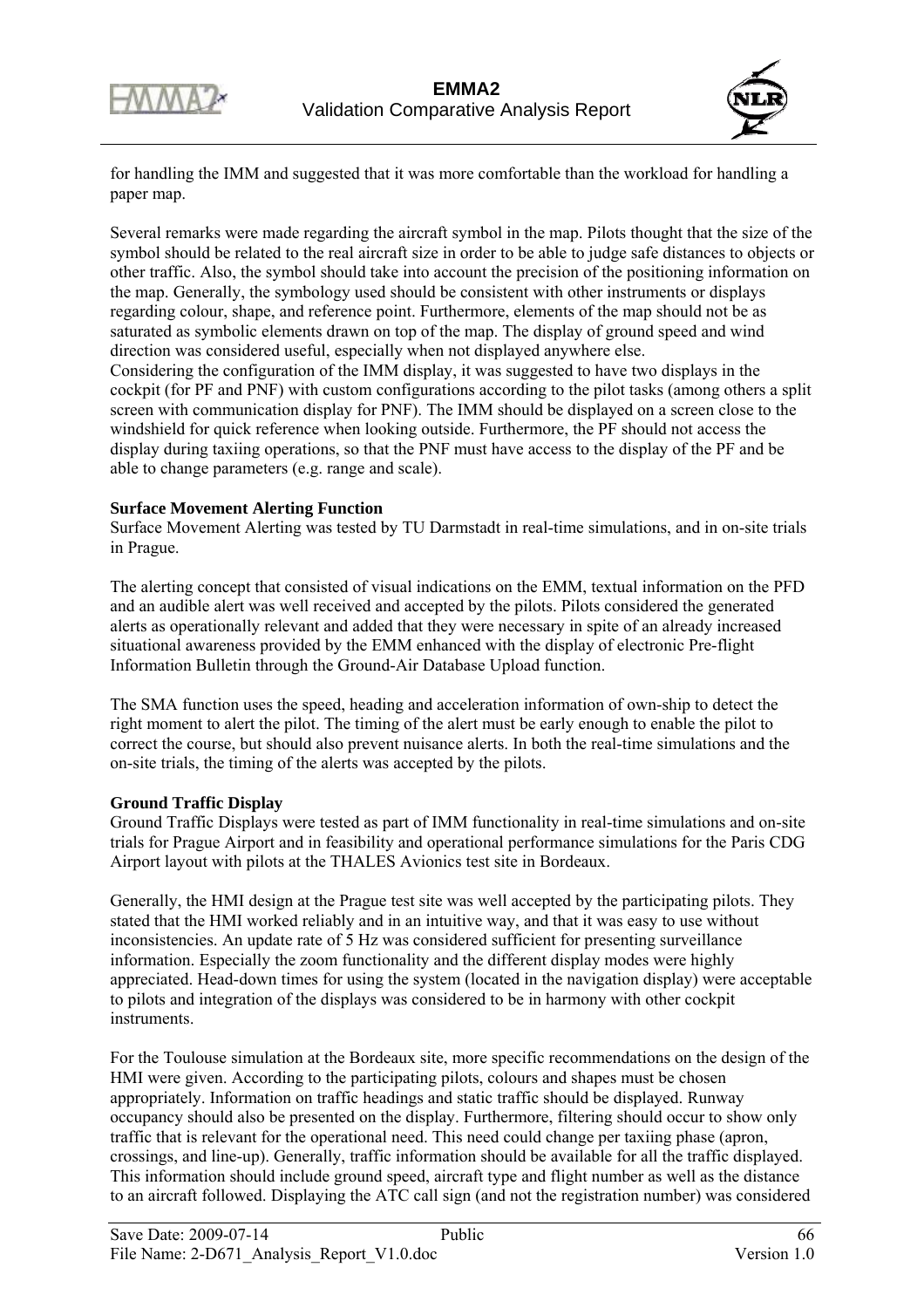



helpful regarding the ATC communication party-line effect. Another important comment regarding HMI design concerned the traffic symbols. Pilots recommended making them bigger or at least relatively equal to the real size of the object to prevent pilots from trying to use the symbol for estimating distances. Also, for safety reasons, the symbols should be displayed such that they take into account the evaluated positioning precision.

Regarding possible changes of the pilot role (delegation), Toulouse pilots recommended that controllers should retain the responsibility of separating traffic. Pilots at the Prague test site did not directly answer that question but indirectly mentioned that the GTD would help them in making decisions for those functions for which they are currently responsible. In that regard, they also stated that they were well aware that the GTD relied on co-operative sensors and was therefore not able to display non-equipped traffic. With TIS-B, this could change. However, TIS-B was not used for evaluating new operations. The main aspect of evaluating TIS-B was testing it technically and regarding data precision and update rate. Both were considered sufficient at Prague. Still, pilots stressed that they considered the look outside the cockpit as the main source of reference.

Both test sites came to positive results regarding the improvement of pilot situational awareness and efficiency of carrying out the tasks. Pilots stated that displaying other traffic on the map would help in anticipating potential conflict situations (on taxiways, runways and at the stands). Toulouse pilots recommended displaying routing information, also for other traffic, in order to enhance situational awareness. They also recommended displaying potentially dangerous traffic with a different colour or shape. However, no recommendation was made as to the question how such traffic should be detected.

Toulouse pilots felt that stress and workload seemed to decrease, but also mentioned that studies should be performed to confirm this. Regarding taxiing efficiency it was observed that pilots were not disturbed by any HMI interaction.

#### **Traffic Conflict Detection Function**

Traffic Conflict Detection was tested by TU Darmstadt in real-time simulations, and in on-site trials in Prague.

Pilots agreed that the presented function could be used appropriately in the surface movement area. Both the Traffic Conflict Detection alerts on the taxiways and on the runways were accepted by the pilots, though the operational relevance of the alerting on the taxiways was deemed lower than the alerting on runways.

The pilots accepted the warning concept, which is similar to the one for Surface Movement Alerting, i.e. with three different colour codes on the EMM and PFD, depending on the urgency of the detected conflict, and with an audible alert. The HMI was considered intuitive and easy to use.

As for the Surface Movement Alerting function, the right timing of the alerts is essential for the acceptance of the pilots. Concerning reactive runway incursion alerts, the timing was generally accepted by the crews. For the traffic alerts on the taxiway, a fine-tuning of the function is still needed to prevent some nuisance alerts.

#### **HUD Surface Guidance System Function**

HUD SGS was tested in simulator trials at the Toulouse test site only. New symbology was developed to present information regarding the Traffic Awareness and Surface Movement Alerting functions.

It was detected that during the taxiing the PF almost never looked down at the IMM but used the HUD for navigation. Exceptions were the cases of close proximity of other aircraft and anticipation of the following turn. In these two cases, the IMM was referenced to gain a better overview of the situation.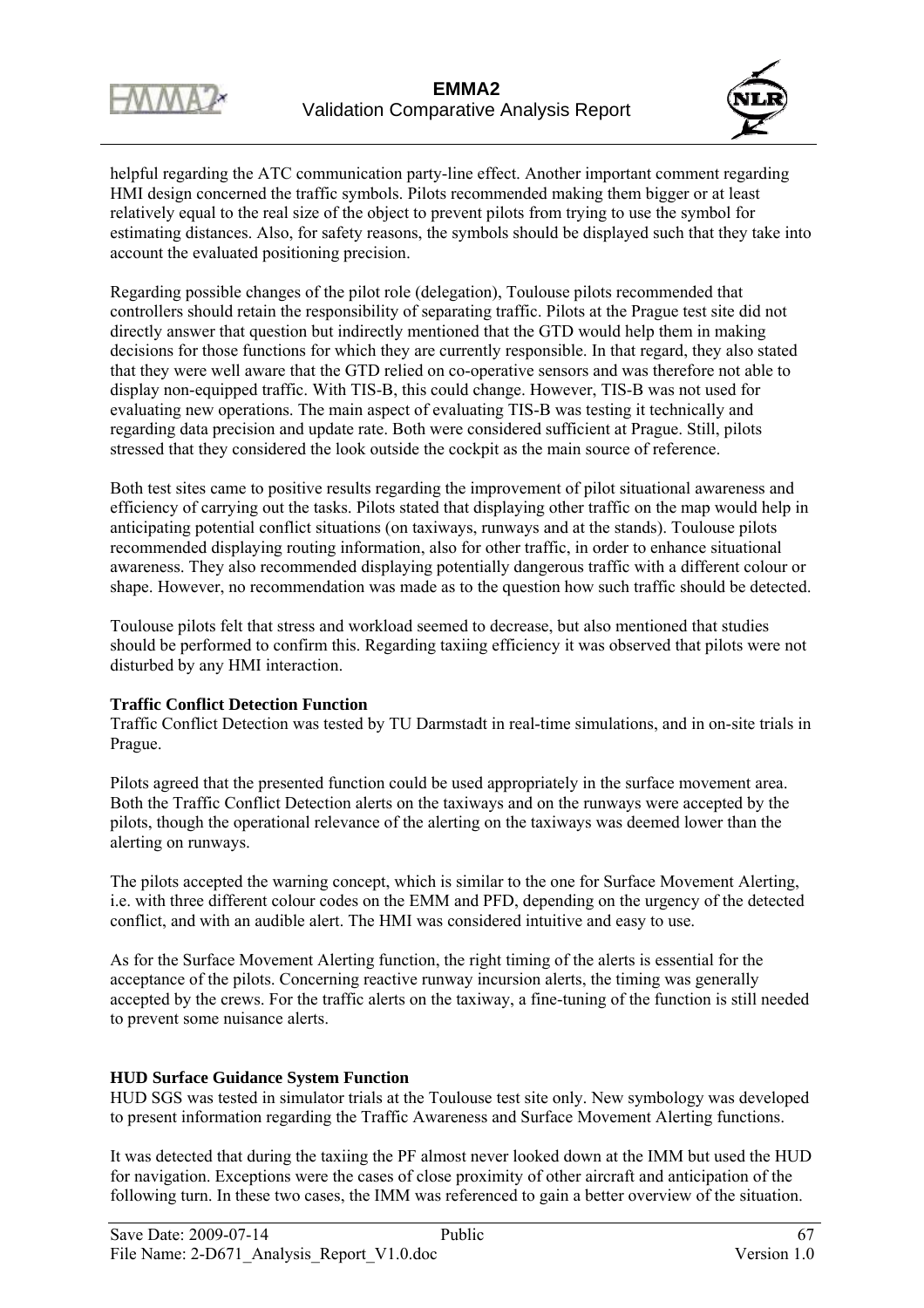



Regarding taxi route symbols, it was pointed out that the display of the centre line and the borders should suffice for smaller aircraft. For safety issues the taxiway borders should always be located inside the real pavement.

The developed 2D-view was appreciated and allowed to have a good overview of the aircraft situation on the taxiway and to control the position of the landing gear. However, pilots disagreed on the usefulness of this view.

Tests also resulted in the choice of a particular guidance symbol, a square with a round aircraft symbol inside. This symbol should be presented permanently, according to pilots.

Regarding the Surface Movement Alerting, the "On Runway" message was considered as particularly helpful. Although this message appeared too early, i.e. before the aircraft was actually on the runway, and was triggered by passing the last holding line before entering the runway, pilots thought that such a message could reduce runway incursions.

Situational awareness was also considered as improved due to the information on taxiways (current and connected) that is provided, and due to the conformance with the outside view which enables taxiing independent of the visibility conditions. As a danger, it was highlighted that not all objects might be displayed (e.g. roadwork).

Efficiency of taxi operations would also increase, according to pilots, as the anticipation of situations would lead to better control of speed and heading. Additionally, the symbology would be especially helpful to pilots not familiar with the airport, under low visibility, and for very large aircraft. Finally, the usability of the taxi route and guidance symbols was considered intuitive by all pilots and would not require much training. An earlier problem of the guidance symbol for the pilots was to follow it during turns. Refined filtering eliminated that problem. The introduction of additional anticipation information in the guidance symbol was experienced as confusing. The adaptation of the symbols to different aircraft types was considered useful.

#### **Ground-Air Database Upload**

TUD together with partners from ETG and DAS tested update and upload concepts and their integration into existing maintenance cycles in the TUD Fixed-base Research Flight Simulator.

As the most important result, the introduction of the upload function of ePIB information did not lead to an undue increase of pilot workload in critical flight phases. Interaction occurred via the MCDU with which pilots are very familiar. Still, as a recommendation for further development, it should be considered to use a trackball or computer mouse for interaction. Pilots especially appreciated the provided information on taxiway and runway restrictions. Presentation of the information was considered intuitive due to the use of symbology already used in the TUD SMAAS.

#### **Vehicle Moving Map Function**

The only trials with a vehicle moving map in EMMA2 were performed by technical personnel at Toulouse-Blagnac Airport. The research prototype tested would show own-ship position on the map and would give warnings in case pre-defined restricted areas were entered.

Although the system worked as expected and correctly showed own-ship position and triggered alerts, it was not considered suitable for operational use. Essentially, there were two reasons for this assessment. Firstly, drivers who are familiar with the airport airside environment would only require the system to ensure safe separation from other traffic during low visibility conditions. However, the system did not show surrounding traffic information. Secondly, drivers who are not familiar with the airport airside environment would need a system that is portable and has plug-in functionality for easily equipping all kinds of cars. The tested prototype, however, required a considerable amount of work for installation in a car and was inferior to commercial products as concerns boot time and map layout.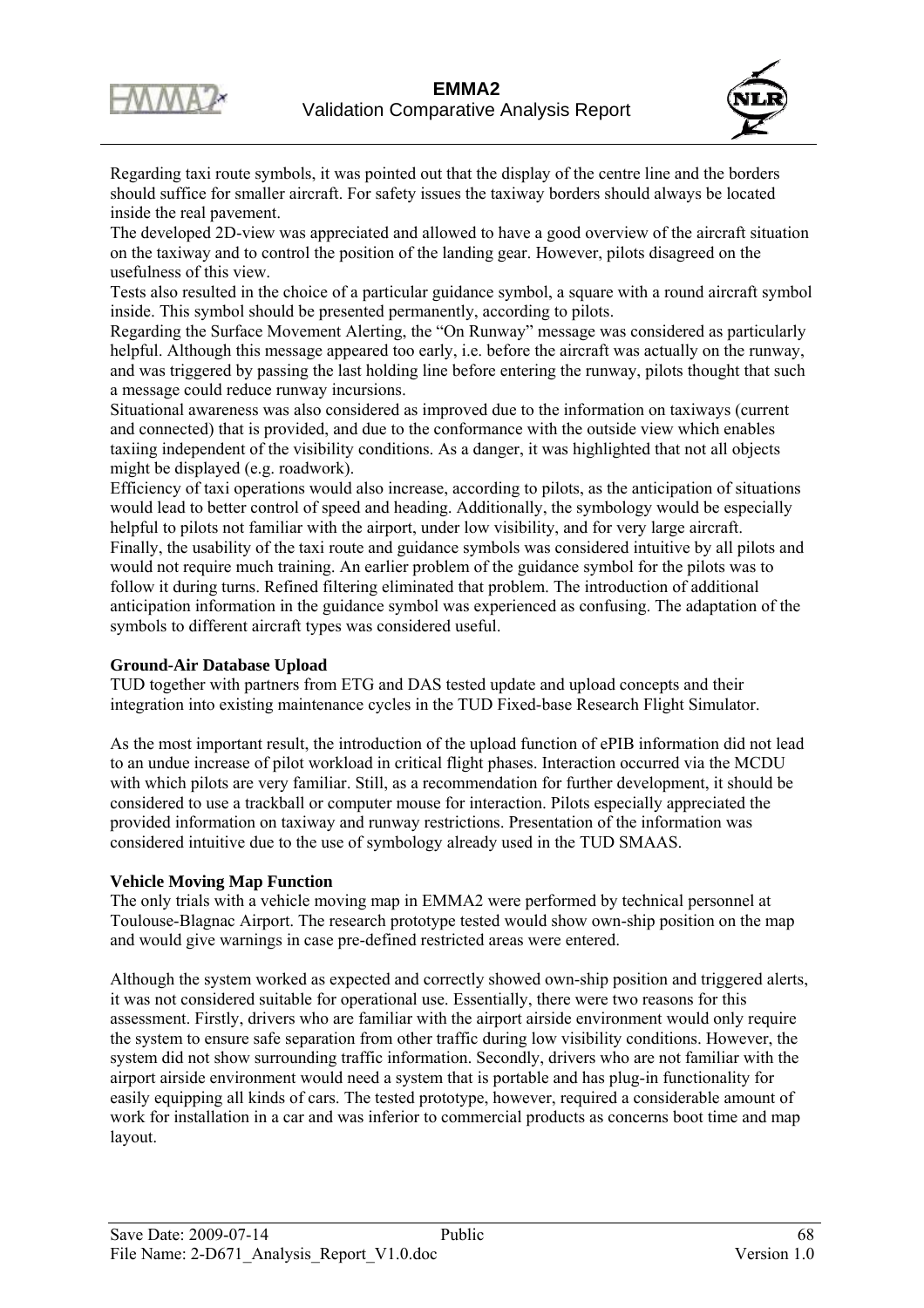



# **6.2 Conclusions on Operational Requirements**

As part of validating abovementioned services, each test site investigated in how far the operational requirements listed in the SPOR document (Ref. [9]) could be verified. In order to get to an understanding of what such a step means, it is necessary to revert to the E-OCVM (Ref. [3]).

The E-OCVM in its current form describes three aspects of validation that in their entirety provide a structured, iterative and incremental approach to operational concept validation. While the Structured Planning Framework, which is based on the MAEVA Validation Guideline Handbook, facilitates planning issues for R&D programmes, the Concept Life Cycle Model (Figure 6-1) gives an overview of the complete life cycle of an ATM R&D operational concept and indicates the type of validation activities necessary within those phases that represent the main focus of ATM R&D.



#### **Figure 6-1: Operational Concept Validation Life Cycle Model (E-OCVM)**

As such the model can also be complemented with a view on how concept validation interfaces with technology or product development and concept development, the latter being very closely related with the different validation life cycle phases. It also offers the possibility to have a closer look at how the third aspect, the Case-based Approach, relates to the other processes. This approach integrates validation results into key cases that directly address stakeholder issues about ATM system performance and behaviour.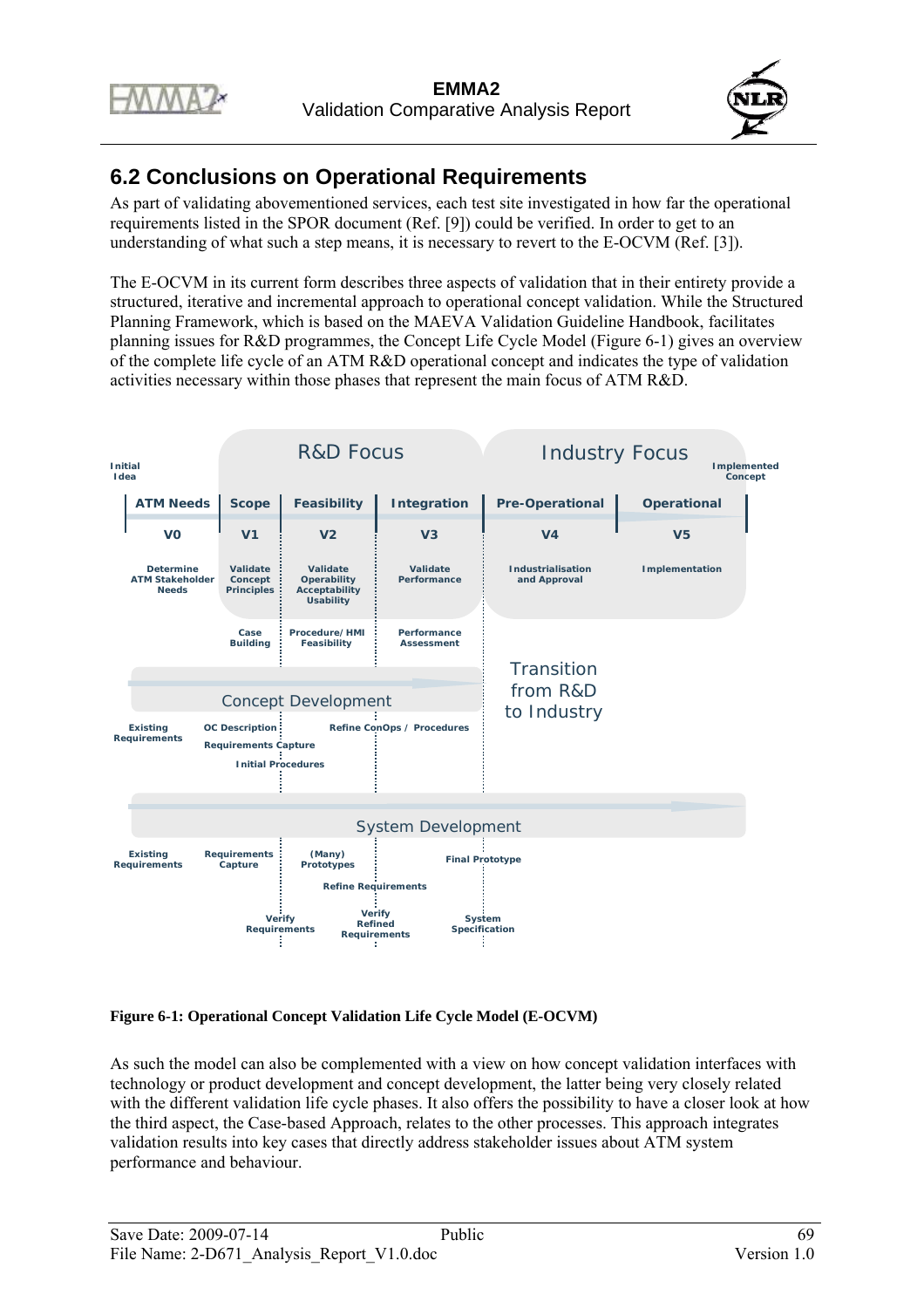



Considering the earlier described results of EMMA2 at the different test sites and the fact that most of the new services, such as TAXI-CPDLC or the routing service, did not reveal a maturity level higher than V2, the feedback gathered mainly concerned operational feasibility. Since Prague provided the most complete simulation environment in terms of integrated A-SMGCS components, 204 operational requirements could be verified from a technical and an operational point of view at that site. This was accomplished by asking the users about their acceptance. The project concluded that nearly all of the operational requirements could be verified (see also Annex II of Ref. [17]).

It should be noted that operational requirements were also tested and verified at the other test sites, yet these results either served to prepare the validation platforms or were used to produce the results reported earlier on the basis of detailed hypothesis testing.

# **6.3 Lessons Learnt from EMMA2 Results**

In EMMA2, it was shown again that the quality of the discussed services, especially the higher services, which include several planning, guidance and alerting tools, depends on the quality of the available surveillance information. It was found that ADS-B Out currently is not suitable for A-SMGCS purposes, as A-SMGCS requirements have not been considered in specifying transponder standards. Additionally, the varying latency of the information is detrimental to the use of ADS-B in surveillance data fusion and therefore for the use in any A-SMGCS component. Filtering out ADS-B in the data fusion led to more reliable results.

Furthermore, it could be shown that it is difficult to look at the benefits of different A-SMGCS components in isolation, in particular on the ground side. EFS, for example, were seen at all test sites as an enabler for other services as they allowed the controller to enter relevant data into the system without increasing workload, thereby making the system aware of the controller plan. This information was useful for anticipation of critical situations, and detection of inconsistencies in clearances.

The integration of a route planning system into the flight strip HMI was seen as enabler for Route Conformance Monitoring and a controller support for transmitting taxi route clearances via TAXI-CPDLC. Thus, apart from reducing R/T load the tool was also meant to reduce time for preparation of clearances. As was shown in the trials, the automatic delivery of planning information did not always lead to controller acceptance, simply due to the fact that there were either limitations in the tool to carry out all planning activities that can be done by a controller or due to the fact that the planning changed so frequently that the tool was not much of a help.

The use of a DMAN for departure planning seemed to offer controllers additional support in smoothing departure peaks thereby reducing the changes needed in taxi-route planning. This again shows that looking at the tools in isolation would lead to difficult assessments. The planning, monitoring and control chain from gate to runway and vice versa should therefore be seen as a coherent series of tasks that need to be supported by a coherent set of A-SMGCS components.

In EMMA2, different test sites with different system implementations looked at that series of tasks which led to results that are either very much dependent on a certain implementation of a tool, integration issues between different A-SMGCS components, or fine tuning activities for airport peculiarities. In the beginning, some of the trials showed that the systems tested did not reach the required maturity for the environment in which they were used, which led to very detailed comments by controllers, not only on HMI issues but also on operational details, such as alerting thresholds and standard routings. While these comments led to improvements of the specific tool in question and operational feasibility could be shown in another validation cycle, the results could not indicate whether expected performance targets for the overall concept could be reached.. The system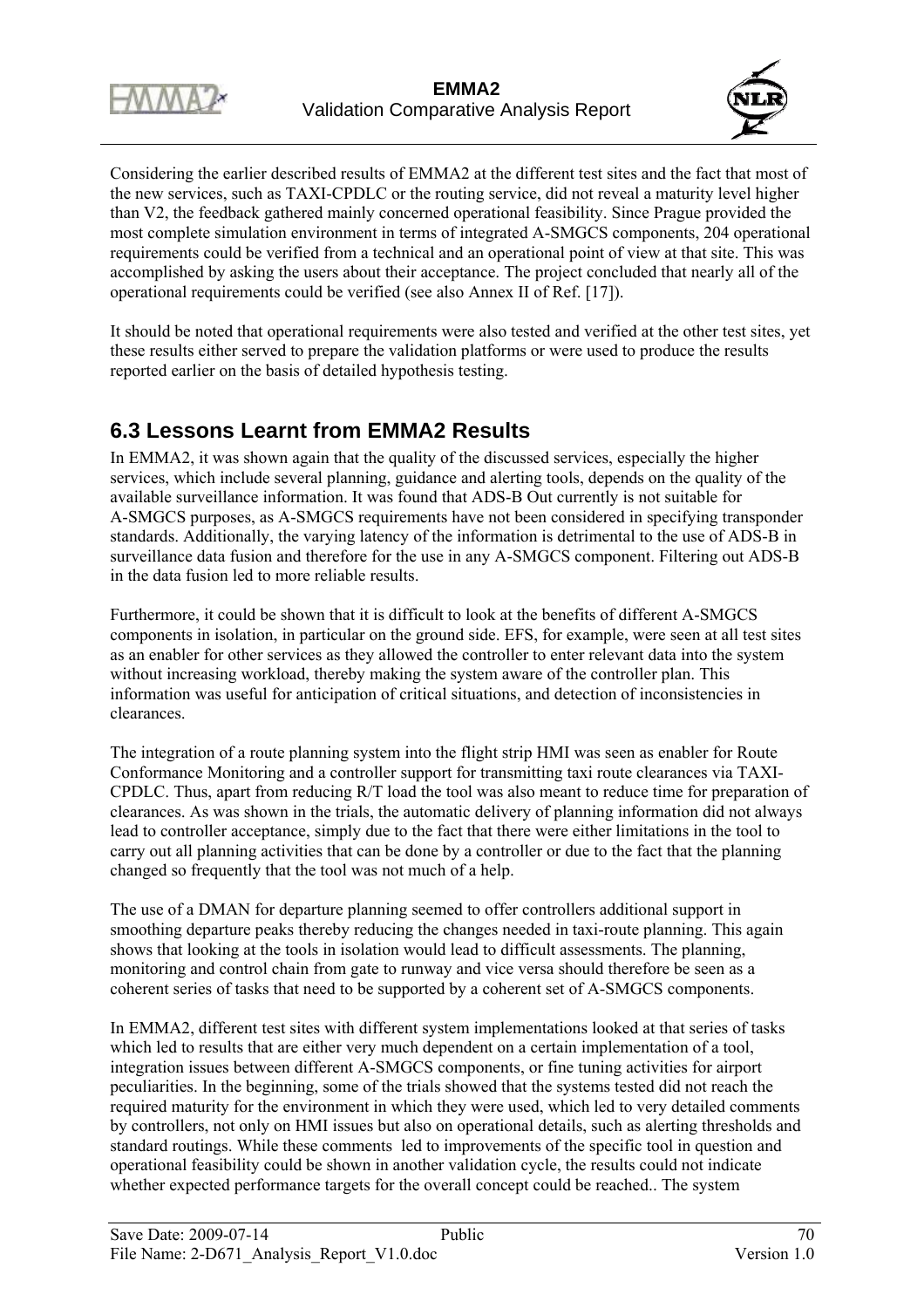



components in question (EFS, conflict prediction/detection/alerting, and conformance monitoring) would need to be validated again regarding their performance after each new development cycle in order to get to more conclusive results on an overall concept level. Iterative processes like this are rather complex and need to be investigated in the future.

As regards DMAN, a very important conclusion was that a more reliable planning of the start-up approval time via CDM mechanisms should lead to more operational stability in the subsequent processes of route planning and assignment.

Clearly, different levels of technological maturity of the different A-SMGCS components being part of the mentioned chain of tasks make it difficult to make quantitative comparisons of operational improvements. Still, controller and pilot comments made it possible to come to subjective results so that most validation exercises could at least show feasibility of concept and systems even if performance gains could not always be expressed in absolute terms. In order to bring the services further and obtain more objective results, future projects should build on these results and further validate the EMMA2 operational concept focusing on the role of air traffic controllers and their working environment and further elaborating task distribution between pilots and controllers.

This being said, innovative concepts could be developed that go a step further in integrating A-SMGCS components and purely look at the different tasks considering new technologies for data input, display, and interaction, potentially resulting in new controller roles and responsibilities. Such innovative approaches are suggested to become part of SESAR activities, as SESAR will lead the development approaches in Europe in coming years.

Looking at the airborne side, the situation regarding tools and interoperability heavily depends on the capabilities of the ground systems. Given the results of EMMA2, it seems that the IMM, which integrates different functionalities in a single interface and can therefore be seen as the counterpart of an integrated controller working position in the cockpit, is rather advanced in development. It combines valuable tools for guidance and control, even to the extent that delegation of certain tasks from the controller to the cockpit might be considered a possible topic for further research. Therefore, it was interesting to learn that the pilots assessing IMM and GTD in EMMA2 at the THALES Avionics and the DLR test site did not accept a possible change of responsibilities, such as the delegation of the task for separation on taxiways. Instead, they considered the proposed tools as helpful additions to get a better situational awareness of the overall traffic picture, which would help them in understanding certain controller actions. The pilots were of the opinion that controllers should retain complete responsibility of the separation task, since under low visibility conditions the display tools would not be sufficient to estimate safe separations on taxiways, e.g. when following a predecessor, which frequently happens under good visibility.

The TAXI-CPDLC service, which must be an integral part of both ground and airborne working environments, was tested in EMMA2 with promising results. While refinements are still necessary in the proposed solutions for data input on both the controller and pilot positions, the result regarding workload and situational awareness on both the airborne and the ground side were encouraging, at least for start-up, push-back, and taxi clearances. As regards the more demanding and dangerous operations close to runways, such as runway crossings, line-ups and take-off, a solution of parallel data link and voice exchanges could lead to improvements in situational awareness (with on-board displays being kept up to date) and would not impair workload (read-back would be done by voice only). Additional work will have to be done in this area, though. The results point into the direction of human factors and safety studies. Such studies should indeed be performed on the complete system rather than individual components of an A-SMGCS.

As an important part of its safety assessment, EMMA2 showed that human factors and safety studies can be performed in combination with real-time simulations, as was done for the Milan-Malpensa trials on the NARSIM platform, where initial prototypes of systems were placed in a simulated real-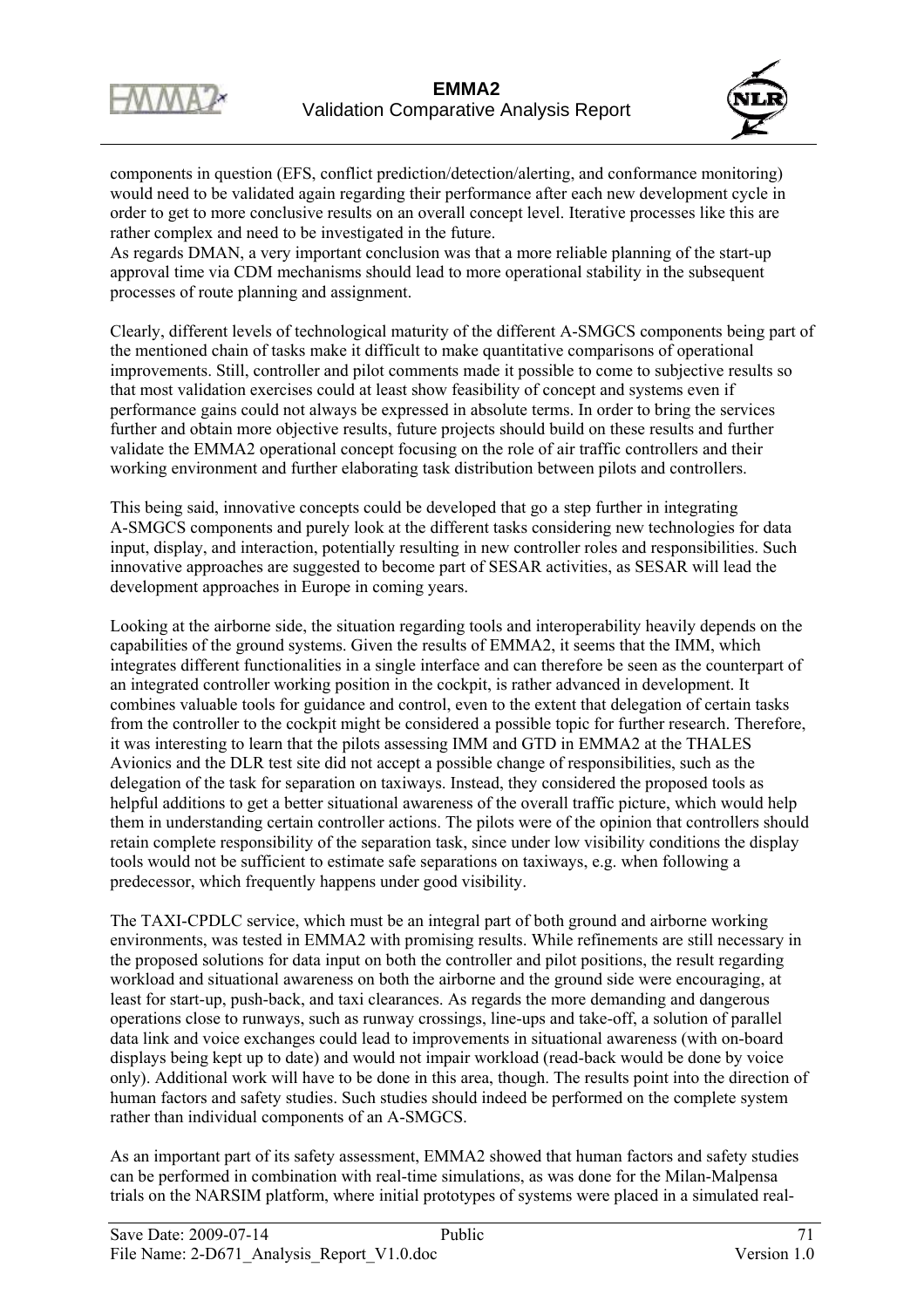



life operational environment. Results will help to assess critical operational situations. In order to get the complete picture, full-scale human and hardware-in the-loop real-time simulations will need to be performed on flexible simulation platforms that allow assessing the complete hardware solution for the chosen A-SMGCS set for a generic airport of a certain type. Eventually, on-site shadow-mode trials must prepare implementation of the complete solution of high-level A-SMGCS components, not only parts of them.

Regarding vehicle movements on the airport, EMMA2 showed that the research prototype had disadvantages when compared to commercial navigation products with respect to boot time and map layout. Thus, in the future, it should be ensured that research prototypes with extended functionality, such as showing surrounding traffic, deliver the same performance as commercial platforms to be operationally accepted.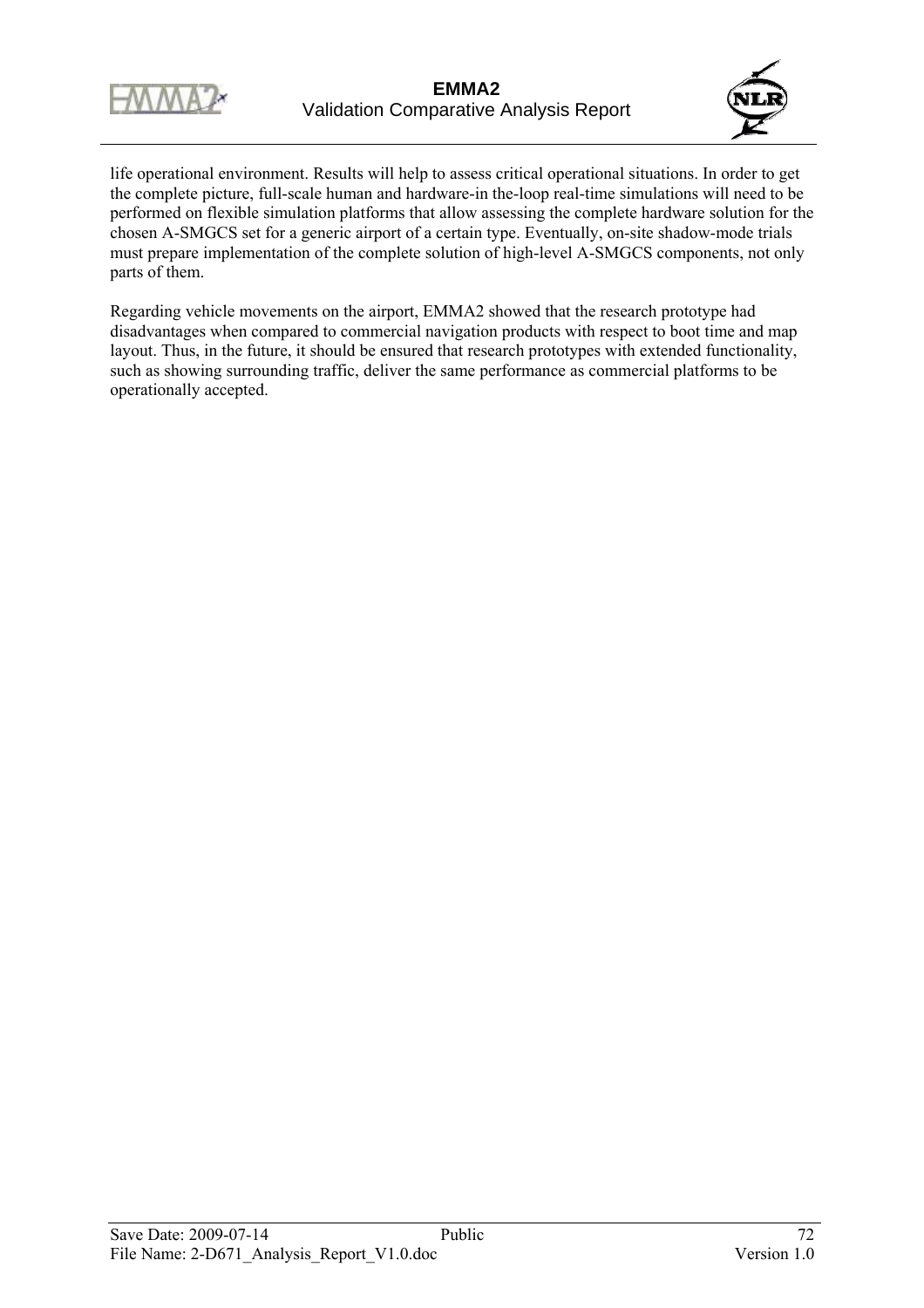



### **References**

- [1] **Air Traffic Statistics and Forecast Service (STATFOR)**, *Forecast of Annual Number of IFR Flights (2004 - 2010) Vol. 1*, EUROCONTROL, Brussels, February 2004, pp. 4-6
- [2] **Air Traffic Statistics and Forecast Service (STATFOR)**, *Short-term Forecast of IFR Flight Movements (2008 - 2010) Vol. 1*, EUROCONTROL, Brussels, December 2008, p. 10 ff.
- [3] **EUROCONTROL**, *European Operational Concept Validation Methodology (E-OCVM)*, Edition 2.0, EUROCONTROL, Brussels, March 2007
- [4] **EUROCONTROL ATM 2000+**, *Eurocontrol Air Traffic Management Strategy for the Years 2000+ Vol. 2*, 2003 Edition, EATMP Information Centre, Brussels, July 2003
- [5] **EUROCONTROL DAP/APT**, *Definition of A-SMGCS Implementation Levels*, Edition 1.0, EATMP Information Centre, September 2003
- [6] **European Airport Movement Management by A-SMGCS (EMMA)**, *Surface Conflict Alert System Components at Malpensa Airport (D6.5.3)*, Version 1.0, EMMA Consortium, Rome, October 2006
- [7] **European Airport Movement Management by A-SMGCS (EMMA)**, *Malpensa A-SMGCS Verification and Validation Results (D6.5.1)*, Version 1.0, EMMA Consortium, Naples, April 2007
- [8] **European Airport Movement Management by A-SMGCS Part 2 (EMMA2)**, *EMMA2 Proposal Annex I - Description of Work*, Version 3.6, EMMA Consortium, Braunschweig, May 2007
- [9] **European Airport Movement Management by A-SMGCS Part 2 (EMMA2)**, EMMA2 *A-SMGCS Services, Procedures and Operational Requirements (2-D1.1.1)*, Version 1.0, EMMA2 Consortium, Braunschweig, December 2008
- [10] **European Airport Movement Management by A-SMGCS Part 2 (EMMA2)**, *A-SMGCS Technical Requirements - Ground (2-D1.1.2a)*, Version 0.12, EMMA2 Consortium, Horten, August 2008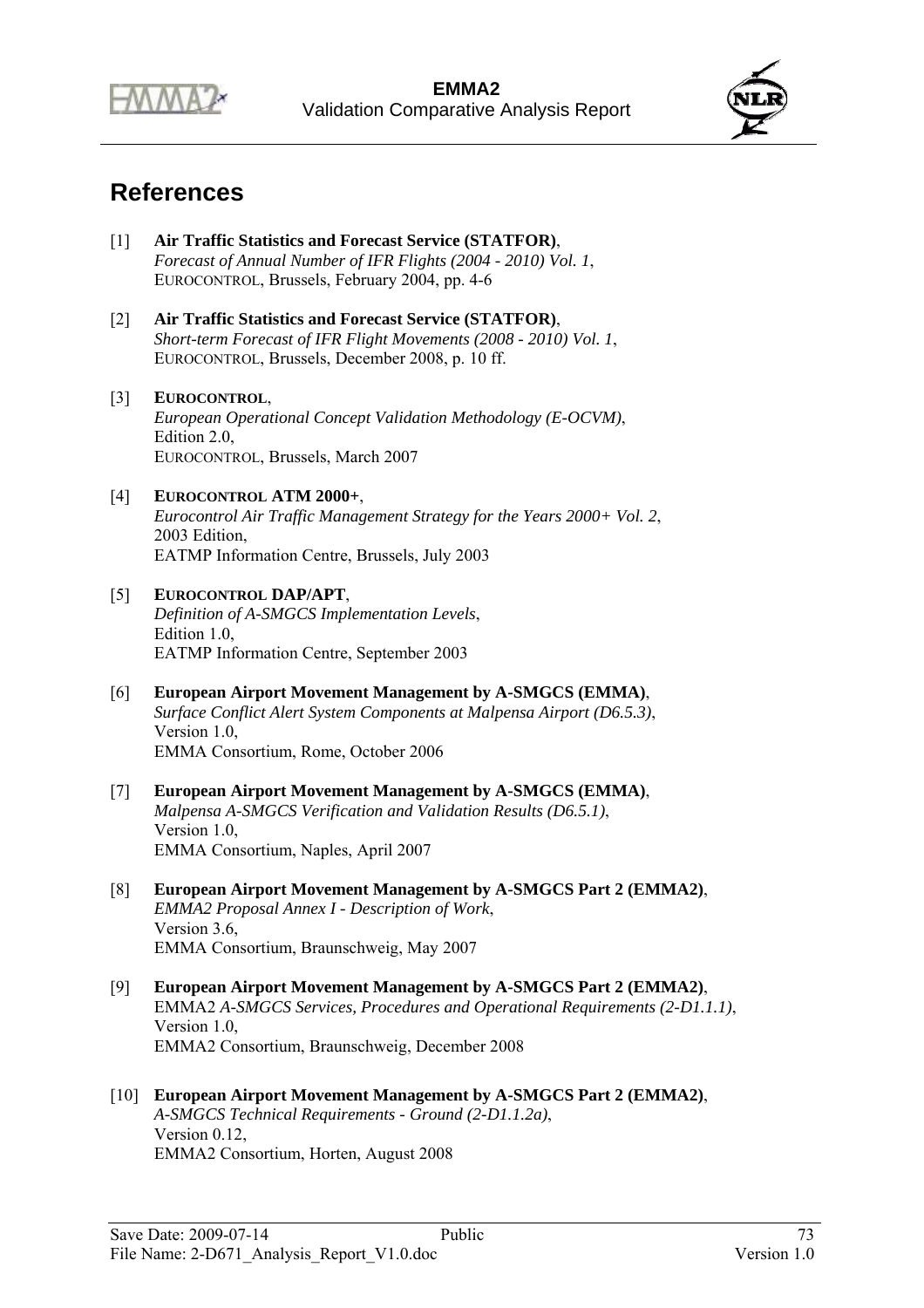



- [11] **European Airport Movement Management by A-SMGCS Part 2 (EMMA2)**, *A-SMGCS Technical Requirements - Air (2-D1.1.2b)*, Version 0.5, EMMA2 Consortium, Toulouse, December 2008
- [12] **European Airport Movement Management by A-SMGCS Part 2 (EMMA2)**, *EMMA2 Safety Assessment Plan (2-D1.4.1)*, Version 0.9, EMMA2 Consortium, Amsterdam, January 2009
- [13] **European Airport Movement Management by A-SMGCS Part 2 (EMMA2)**, *Ground ATC Clearances by Data Link Specification (2-D4.1.1)*, Version 0.5, EMMA2 Consortium, Toulouse, February 2009
- [14] **European Airport Movement Management by A-SMGCS Part 2 (EMMA2)**, *EMMA2 Validation Plan (2-D6.1.1A)*, Version 1.0, EMMA2 Consortium, Athens, October 2008
- [15] **European Airport Movement Management by A-SMGCS Part 2 (EMMA2)**, *EMMA2 Generic Experimental and Test Plan (2-D6.1.1B)*, Version 0.6 EMMA2 Consortium, Amsterdam, December 2008
- [16] **European Airport Movement Management by A-SMGCS Part 2 (EMMA2)**, *Milan Malpensa Validation Test Plan (2-D6.1.5)*, Version 0.62, EMMA Consortium, Naples, January 2009
- [17] **European Airport Movement Management by A-SMGCS Part 2 (EMMA2)**, *Prague A-SMGCS Test Report (2-D6.3.1)*, Version 0.4, EMMA Consortium, Braunschweig, December 2008
- [18] **European Airport Movement Management by A-SMGCS Part 2 (EMMA2)**, *Milan Malpensa A-SMGCS Test Report (2-D6.5.1)*, Version 0.9, EMMA Consortium, Rome, January 2009
- [19] **European Airport Movement Management by A-SMGCS Part 2 (EMMA2)**, *Milan Malpensa A-SMGCS Safety Assessment Report (2-D6.5.2)*, Version 0.6, EMMA Consortium, Amsterdam, January 2009
- [20] **European Airport Movement Management by A-SMGCS Part 2 (EMMA2)**, *Milan Malpensa A-SMGCS Safety RTS Test Report (2-D6.5.3)*, Version 0.8, EMMA Consortium, Amsterdam, January 2009
- [21] **European Airport Movement Management by A-SMGCS Part 2 (EMMA2)**, *Airborne Validation Results Part A (2-D6.6.1A)*, Version 0.4,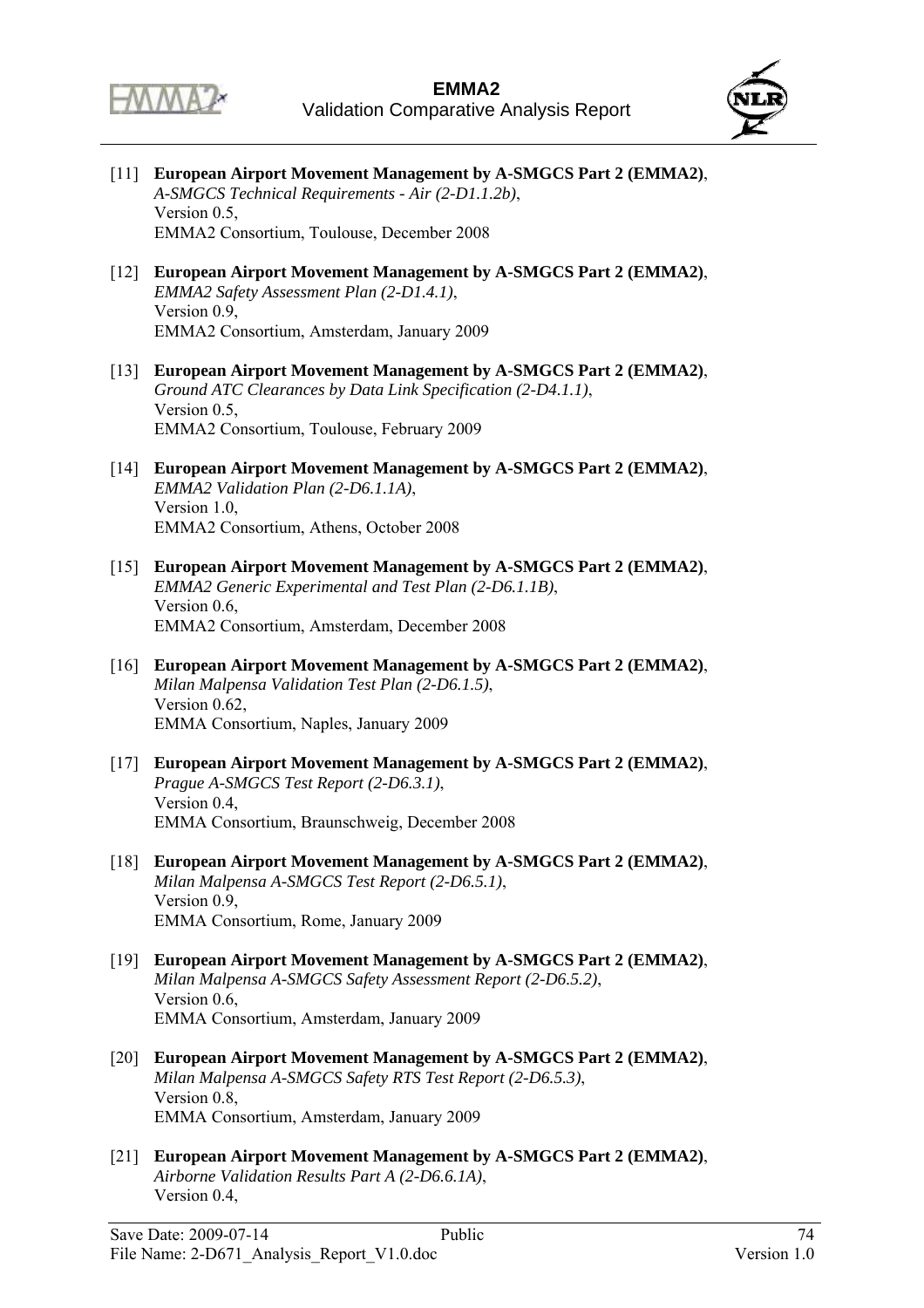



|                    | EMMA Consortium, Braunschweig, January 2009                                                                                                                                                                 |
|--------------------|-------------------------------------------------------------------------------------------------------------------------------------------------------------------------------------------------------------|
| $\lceil 22 \rceil$ | European Airport Movement Management by A-SMGCS Part 2 (EMMA2),<br>EMMA2 Recommendations Report (2-D6.7.2),<br>Version 0.8,<br>EMMA Consortium, Braunschweig, February 2009                                 |
| $\lceil 23 \rceil$ | <b>International Civil Aviation Organization (ICAO),</b><br>Annex 14: Aerodrome Design and Operations, Volume I,<br>Fourth Edition - 2004,<br>ICAO Publication, Montreal, 2004                              |
| $\lceil 24 \rceil$ | <b>International Civil Aviation Organization (ICAO),</b><br>Advanced Surface Movement Guidance and Control Systems (A-SMGCS) Manual,<br>Doc 9830, First Edition - 2004,<br>ICAO Publication, Montreal, 2004 |
| $\lceil 25 \rceil$ | <b>Operational Benefit Evaluation by Testing an A-SMGCS (BETA),</b><br><b>BETA</b> Recommendations Report,<br>Issue $1.0$ ,<br>DLR, Braunschweig, July 2003                                                 |
| $\lceil 26 \rceil$ | <b>Single European Sky ATM Research Programme,</b><br>The ATM Target Concept (SESAR Definition Phase - Deliverable 3),<br>Doc DLM-0612-001-02-00a,<br>SESAR, Brussels, September 2007                       |
| $\lceil 27 \rceil$ | <b>Single European Sky ATM Research Programme,</b><br>SESAR Master Plan (SESAR Definition Phase - Deliverable 5),                                                                                           |

Doc DLM-0710-001-02-00, SESAR, Brussels, April 2008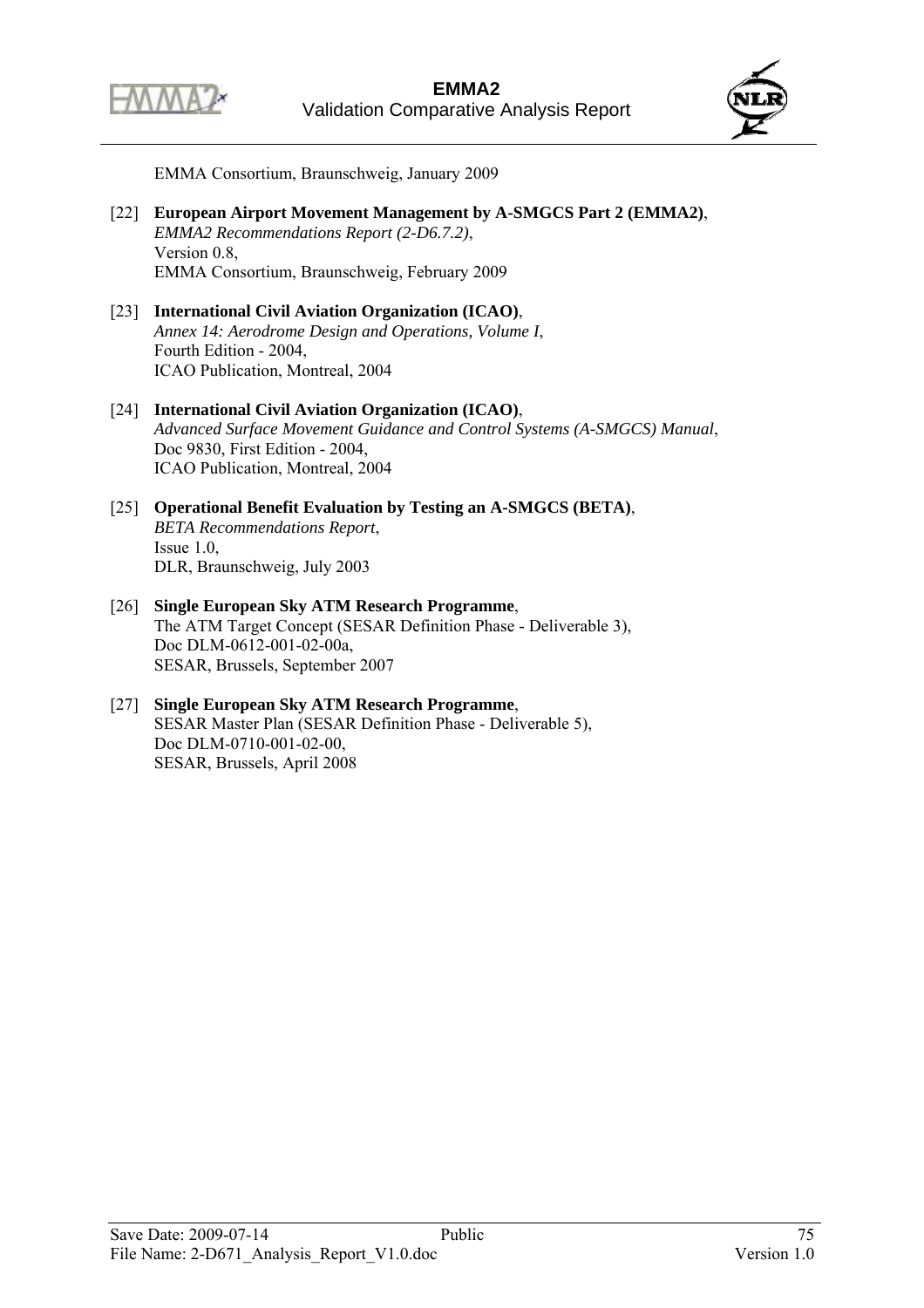



## **Acronyms**

| <b>Acronym</b>  | <b>Meaning</b>                                                              |
|-----------------|-----------------------------------------------------------------------------|
| 2D              | 2-Dimensional                                                               |
| $ADS-B$         | <b>Automatic Dependent Surveillance</b>                                     |
| <b>AOC</b>      | <b>Assumption of Control</b>                                                |
| ANS-CR          | Air Navigation Services of the Czech Republic                               |
| <b>APP</b>      | Approach                                                                    |
| A-RSN           | Advanced Runway Safety Net                                                  |
| A-SMGCS         | Advanced Surface Movement Guidance and Control System                       |
| <b>ASTERIX</b>  | All Purpose Structured EUROCONTROL Automated Radar Information Exchange     |
| <b>ATC</b>      | Air Traffic Control                                                         |
| <b>ATCO</b>     | Air Traffic Controller                                                      |
| <b>ATIS</b>     | <b>Automatic Terminal Information Service</b>                               |
| <b>ATM</b>      | Air Traffic Management                                                      |
| <b>ATN</b>      | <b>Aeronautical Telecommunications Network</b>                              |
| <b>ATS</b>      | Air Traffic Services                                                        |
| <b>ATTAS</b>    | Advanced Technologies Testing Aircraft System                               |
| <b>AVMS</b>     | Advanced Vehicle Management System                                          |
| <b>BETA</b>     | Benefit Evaluation by Testing an A-SMGCS (a project in the Fifth Framework) |
| <b>B-RSN</b>    | <b>Basic Runway Safety Net</b>                                              |
| <b>CCD</b>      | Cockpit Control Display                                                     |
| <b>CDD</b>      | <b>Clearance Delivery Dispatcher</b>                                        |
| <b>CDG</b>      | Charles-de-Gaulle Paris Airport (IATA Code)                                 |
| <b>CDM</b>      | <b>Collaborative Decision Making</b>                                        |
| <b>CDTI</b>     | Cockpit Display of Traffic Information                                      |
| CF              | <b>Certainty Factor</b>                                                     |
| <b>CLD</b>      | Clearance Delivery                                                          |
| <b>CPDLC</b>    | Controller-Pilot Data Link Communication                                    |
| <b>CROS</b>     | <b>Crossing Conflict</b>                                                    |
| <b>CTOT</b>     | <b>Calculated Take-Off Time</b>                                             |
| <b>CWP</b>      | <b>Controller Working Position</b>                                          |
| <b>DCL</b>      | Departure Clearance                                                         |
| DF              | Downlink Field                                                              |
| <b>DIGISCUS</b> | Electronic Flight Strip System for Clearance Delivery (no abbreviation)     |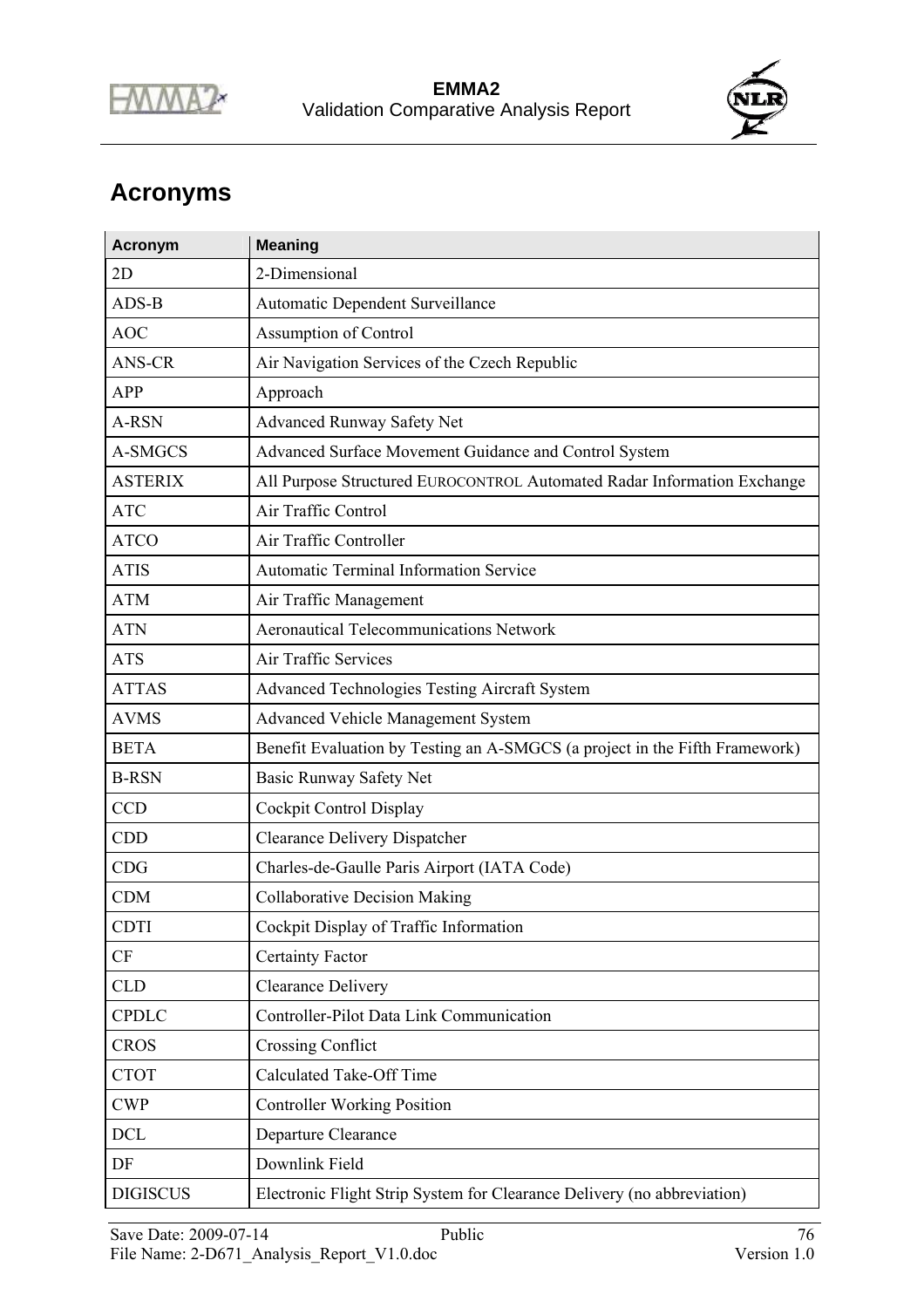

#### **EMMA2**  Validation Comparative Analysis Report



| <b>Acronym</b>     | <b>Meaning</b>                                                     |
|--------------------|--------------------------------------------------------------------|
| <b>DLIC</b>        | Datalink Initiation Capability                                     |
| <b>DMAN</b>        | Departure Management                                               |
| <b>DSNA</b>        | Direction des Services de la Navigation Aérienne                   |
| D-TAXI             | Data Link Taxi Clearance Service                                   |
| <b>DYP</b>         | Dynamic Flight Plan                                                |
| <b>EFS</b>         | <b>Electronic Flight Strip</b>                                     |
| <b>EMM</b>         | <b>Electronic Moving Map</b>                                       |
| <b>EMMA</b>        | European Movement Management by A-SMGCS                            |
| <b>EOBT</b>        | <b>Estimated Off-Block Time</b>                                    |
| E-OCVM             | European Operational Concept Validation Methodology                |
| ES                 | <b>Extended Squitter</b>                                           |
| <b>ESB</b>         | Electronic Strip Bay                                               |
| <b>ESRA</b>        | <b>EUROCONTROL Statistical Reference Area</b>                      |
| <b>EUROCONTROL</b> | European Organisation for the Safety of Air Navigation             |
| FCU                | Flight Control Unit                                                |
| <b>FISSA</b>       | Filet de Sauvegarde Sol Avancé (Advanced Ground Runway Safety Net) |
| <b>FLYCO</b>       | Flying Co-ordinator                                                |
| <b>GEC</b>         | Ground Executive Controller                                        |
| <b>GND</b>         | Ground                                                             |
| <b>GPS</b>         | Global Positioning System                                          |
| <b>GTD</b>         | Ground Traffic Display                                             |
| <b>HITL</b>        | Human-In-The-Loop                                                  |
| <b>HMI</b>         | Human-Machine Interface                                            |
| <b>HUD</b>         | Head-Up Display                                                    |
| <b>ICAO</b>        | International Civil Aviation Organisation                          |
| <b>IMM</b>         | <b>Integrated Moving Map</b>                                       |
| <b>LACK</b>        | Logical Acknowledgement                                            |
| <b>MCDU</b>        | Multifunctional Control and Display Unit                           |
| <b>MLAT</b>        | Multilateration                                                    |
| <b>MOBT</b>        | Managed Off-Block Time                                             |
| <b>MOPS</b>        | Minimum Operational Performance Specifications                     |
| <b>MSSR</b>        | Monopulse Secondary Surveillance Radar                             |
| <b>MXP</b>         | Milan Malpensa Airport (IATA Code)                                 |
| <b>NAC</b>         | Navigation Accuracy Category                                       |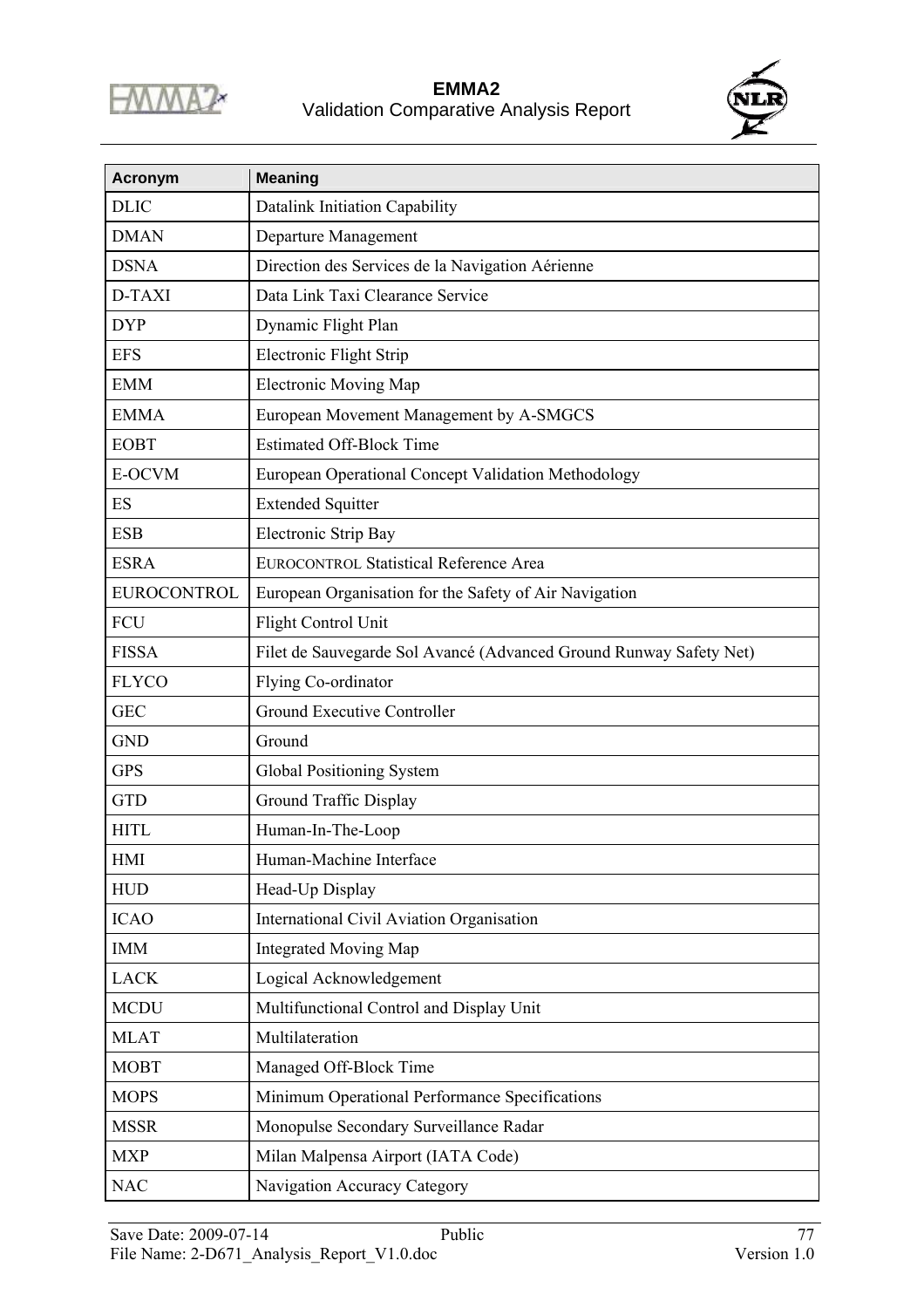



| <b>Acronym</b>  | <b>Meaning</b>                                             |
|-----------------|------------------------------------------------------------|
| <b>NASA TLX</b> | <b>NASA Task Load Index</b>                                |
| <b>NM</b>       | <b>Nautical Miles</b>                                      |
| <b>ODIR</b>     | <b>Opposite Direction Conflict</b>                         |
| <b>OFZ</b>      | <b>Obstacle Free Zone</b>                                  |
| <b>OST</b>      | On-Site Trial                                              |
| PF              | Pilot Flying                                               |
| <b>PFD</b>      | Primary Flight Display                                     |
| <b>PNF</b>      | Pilot Not Flying                                           |
| <b>POBT</b>     | Proposed Off-Block Time                                    |
| <b>PRG</b>      | Prague Ruzyně Airport (IATA Code)                          |
| <b>PRIMA</b>    | Basic Runway Safety Net (no abbreviation)                  |
| <b>PSR</b>      | Primary Surveillance Radar                                 |
| R&D             | <b>Research and Development</b>                            |
| RP              | <b>Route Planner</b>                                       |
| <b>RPA</b>      | Runway Protection Area                                     |
| <b>RTCA</b>     | Radio Technical Commission for Aeronautics                 |
| <b>RTS</b>      | Real-time Simulation                                       |
| <b>RTUC</b>     | Recommended Time Until Next Clearance                      |
| <b>RWY</b>      | Runway                                                     |
| <b>SASHA</b>    | Situational Awareness Rating Scale for SHAPE               |
| <b>SCA</b>      | <b>Surface Conflict Alerting</b>                           |
| <b>SDF</b>      | <b>Sensor Data Fusion</b>                                  |
| <b>SES</b>      | Single European Sky                                        |
| <b>SESAR</b>    | Single European Sky ATM Research Programme                 |
| <b>SGS</b>      | Surface Guidance System                                    |
| <b>SHAPE</b>    | Solutions for Human Automation Partnership in European ATM |
| <b>SID</b>      | <b>Standard Instrument Departure</b>                       |
| <b>SMA</b>      | <b>Surface Movement Alerting</b>                           |
| <b>SMGCS</b>    | Surface Movement Guidance and Control System               |
| <b>SMR</b>      | Surface Movement Radar                                     |
| <b>SMT</b>      | <b>Surface Movement Tracker</b>                            |
| <b>SP</b>       | Sub-Project                                                |
| <b>SPOR</b>     | Services, Procedures, and Operational Requirements (SPOR)  |
| <b>SSR</b>      | Secondary Surveillance Radar                               |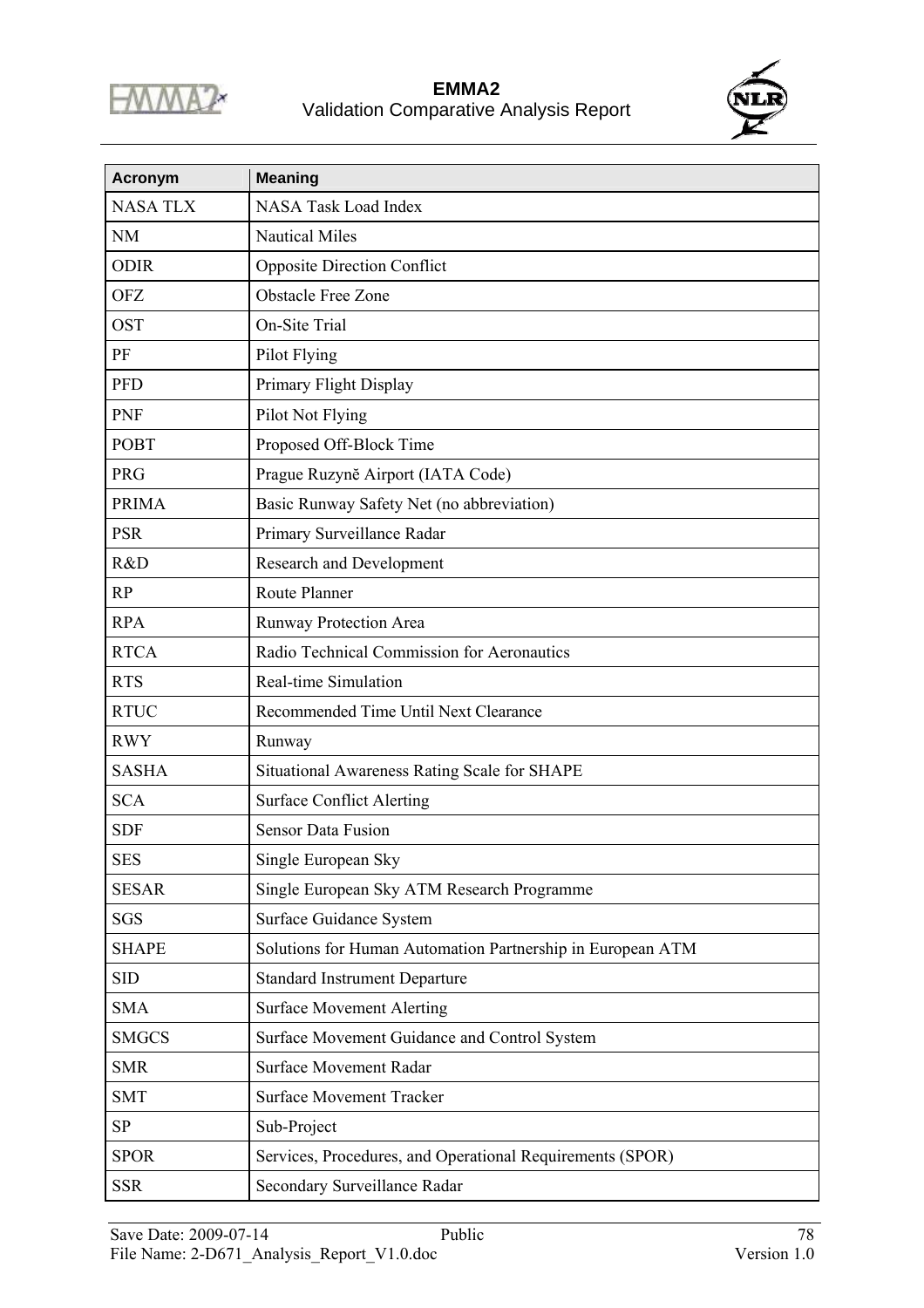

#### **EMMA2**  Validation Comparative Analysis Report



| <b>Acronym</b>     | <b>Meaning</b>                                                         |
|--------------------|------------------------------------------------------------------------|
| <b>SUS</b>         | <b>System Usability Scale</b>                                          |
| <b>TCAS</b>        | Traffic Alert and Collision-Avoidance System                           |
| <b>TCD</b>         | <b>Traffic Conflict Detection</b>                                      |
| <b>TEC</b>         | <b>Tower Executive Controller</b>                                      |
| TIS-B              | <b>Traffic Information Service-Broadcast</b>                           |
| <b>TLS</b>         | Toulouse Blagnac Airport (IATA Code)                                   |
| <b>TOBT</b>        | Target Off-Block Time                                                  |
| <b>TOC</b>         | <b>Transfer of Control</b>                                             |
| <b>TSAT</b>        | Target Start-up Approval Time                                          |
| <b>TSD</b>         | <b>Traffic Situation Display</b>                                       |
| <b>TTOT</b>        | Target Take-off Time                                                   |
| <b>TWY</b>         | Taxiway                                                                |
| <b>VDL</b>         | Very High Frequency Datalink                                           |
| <b>VHF</b>         | Very High Frequency                                                    |
| <b>VIGIESTRIPS</b> | Electronic Flight Strip System for Ground and Runway (no abbreviation) |
| WP                 | Work-Package                                                           |